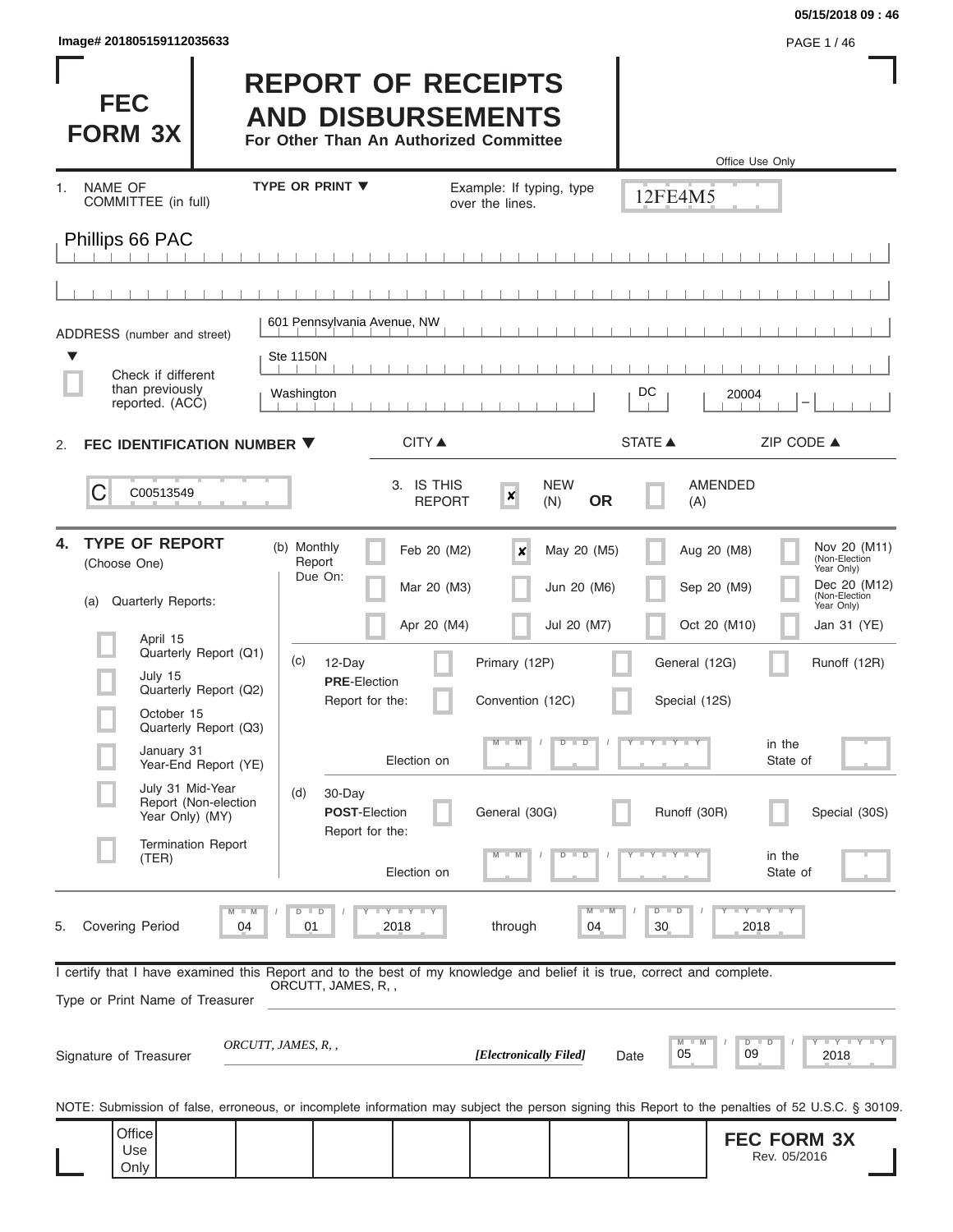$\vert x \vert$ 

|    | Image# 201805159112035634                                                                           |                                                         |                                                 |
|----|-----------------------------------------------------------------------------------------------------|---------------------------------------------------------|-------------------------------------------------|
|    | FEC Form 3X (Rev. 05/2016)                                                                          | <b>SUMMARY PAGE</b><br>OF RECEIPTS AND DISBURSEMENTS    | Page 2                                          |
|    | Write or Type Committee Name                                                                        |                                                         |                                                 |
|    | Phillips 66 PAC                                                                                     |                                                         |                                                 |
|    | Report Covering the Period:<br>From:                                                                | $Y - Y - I$<br>M<br>$D$ $\Box$<br>D<br>04<br>2018<br>01 | D<br>D<br>30<br>2018<br>04<br>To:               |
|    |                                                                                                     | <b>COLUMN A</b><br><b>This Period</b>                   | <b>COLUMN B</b><br><b>Calendar Year-to-Date</b> |
| 6. | Cash on Hand<br>(a)<br>$-Y - Y - Y$<br>January 1,<br>2018                                           |                                                         | 325157.79                                       |
|    | Cash on Hand at<br>(b)<br>Beginning of Reporting Period                                             | 307466.51                                               |                                                 |
|    | Total Receipts (from Line 19)<br>(c)                                                                | 23177.39                                                | 115832.31                                       |
|    | Subtotal (add Lines 6(b) and<br>(d)<br>6(c) for Column A and Lines<br>6(a) and 6(c) for Column B)   | 330643.90                                               | 440990.10                                       |
| 7. | Total Disbursements (from Line 31)                                                                  | 35750.66                                                | 146096.86                                       |
| 8. | Cash on Hand at Close of<br><b>Reporting Period</b><br>(subtract Line $7$ from Line $6(d)$ )        | 294893.24                                               | 294893.24                                       |
| 9. | Debts and Obligations Owed TO<br>the Committee (Itemize all on<br>Schedule C and/or Schedule D)     | 0.00                                                    |                                                 |
|    | 10. Debts and Obligations Owed BY<br>the Committee (Itemize all on<br>Schedule C and/or Schedule D) | T.<br>0.00                                              |                                                 |

This committee has qualified as a multicandidate committee. (see FEC FORM 1M)

## **For further information contact:**

Federal Election Commission 999 E Street, NW Washington, DC 20463

Toll Free 800-424-9530 Local 202-694-1100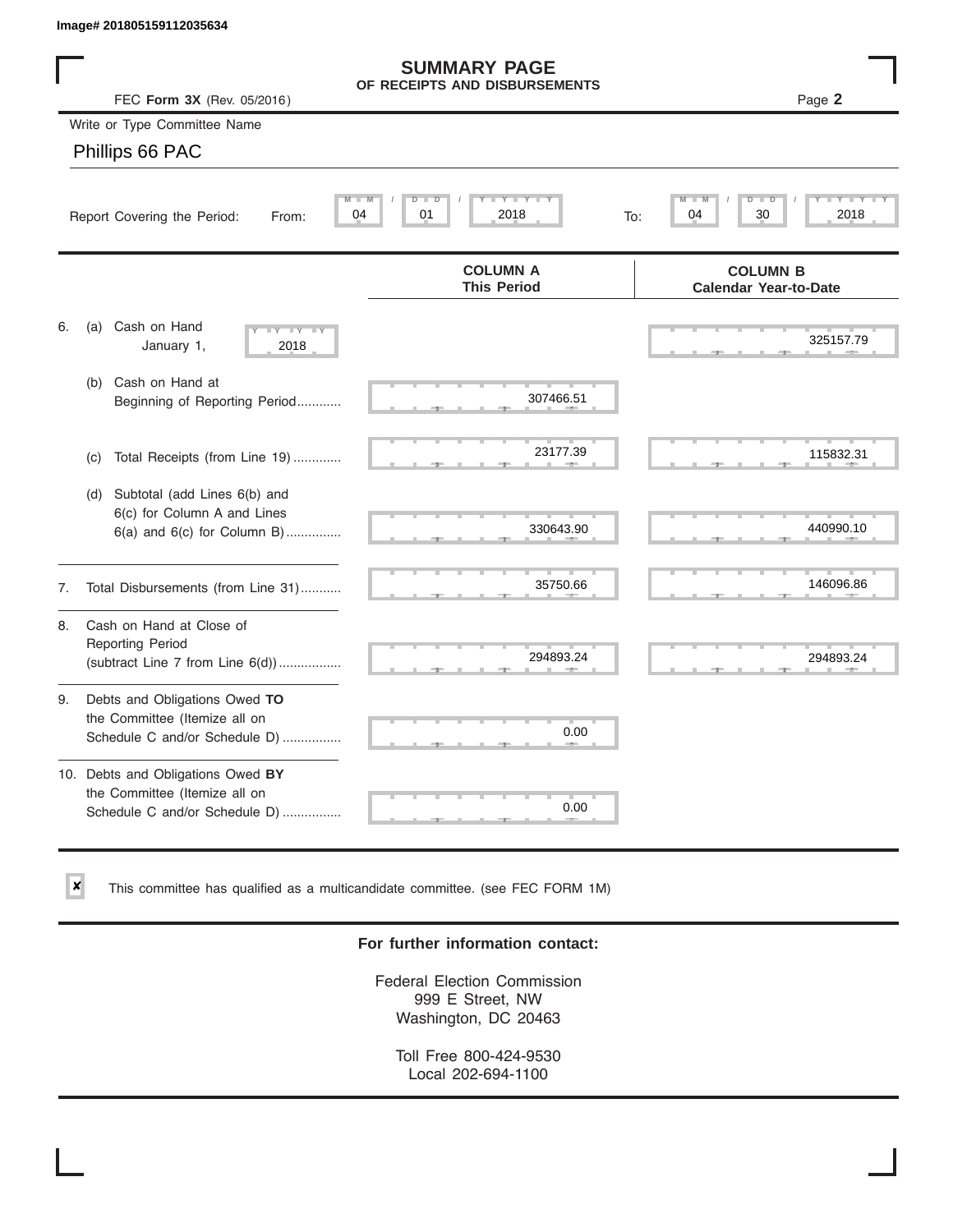## **DETAILED SUMMARY PAGE**

## Phillips 66 PAC

|                                                                            | <b>DETAILED SUMMARY PAGE</b>                            |                                                                          |
|----------------------------------------------------------------------------|---------------------------------------------------------|--------------------------------------------------------------------------|
| FEC Form 3X (Rev. 05/2016)                                                 | of Receipts                                             | Page 3                                                                   |
| Write or Type Committee Name                                               |                                                         |                                                                          |
| Phillips 66 PAC                                                            |                                                         |                                                                          |
|                                                                            |                                                         |                                                                          |
| $M - M$<br>04<br>Report Covering the Period:<br>From:                      | $I - Y - I - Y - I - Y$<br>$D$ $D$<br>01<br>2018<br>To: | $T - Y$ $T - Y$ $T - Y$<br>$M$ $M$<br>$D$ $\Box$ $D$<br>30<br>2018<br>04 |
| I. Receipts                                                                | <b>COLUMN A</b><br><b>Total This Period</b>             | <b>COLUMN B</b><br><b>Calendar Year-to-Date</b>                          |
| 11. Contributions (other than loans) From:                                 |                                                         |                                                                          |
| Individuals/Persons Other<br>(a)                                           |                                                         |                                                                          |
| <b>Than Political Committees</b>                                           | 11691.65                                                |                                                                          |
| Itemized (use Schedule A)<br>(i)                                           |                                                         | 46650.71                                                                 |
|                                                                            | 11485.74                                                | 69181.60                                                                 |
| (iii) TOTAL (add                                                           |                                                         |                                                                          |
| Lines $11(a)(i)$ and $(ii)$                                                | 23177.39                                                | 115832.31                                                                |
|                                                                            |                                                         |                                                                          |
| Political Party Committees<br>(b)                                          | 0.00                                                    | 0.00                                                                     |
| <b>Other Political Committees</b><br>(C)                                   |                                                         |                                                                          |
|                                                                            | 0.00                                                    | 0.00                                                                     |
| Total Contributions (add Lines<br>(d)                                      |                                                         |                                                                          |
| $11(a)(iii)$ , (b), and (c)) (Carry                                        |                                                         |                                                                          |
| Totals to Line 33, page 5) ▶                                               | 23177.39                                                | 115832.31                                                                |
| 12. Transfers From Affiliated/Other                                        |                                                         |                                                                          |
|                                                                            | 0.00                                                    | 0.00                                                                     |
|                                                                            |                                                         |                                                                          |
|                                                                            | 0.00                                                    | 0.00                                                                     |
|                                                                            |                                                         |                                                                          |
| 14. Loan Repayments Received                                               | 0.00                                                    | 0.00                                                                     |
| 15. Offsets To Operating Expenditures                                      |                                                         |                                                                          |
| (Refunds, Rebates, etc.)                                                   |                                                         |                                                                          |
| (Carry Totals to Line 37, page 5)                                          | 0.00                                                    | 0.00                                                                     |
| 16. Refunds of Contributions Made                                          |                                                         |                                                                          |
| to Federal Candidates and Other                                            | 0.00                                                    |                                                                          |
| Political Committees<br>17. Other Federal Receipts                         |                                                         | 0.00                                                                     |
|                                                                            | 0.00                                                    | 0.00                                                                     |
| 18. Transfers from Non-Federal and Levin Funds                             |                                                         |                                                                          |
| (a) Non-Federal Account                                                    |                                                         |                                                                          |
|                                                                            | 0.00                                                    | 0.00                                                                     |
|                                                                            |                                                         |                                                                          |
| (b) Levin Funds (from Schedule H5)                                         | 0.00                                                    | 0.00                                                                     |
|                                                                            |                                                         |                                                                          |
| (c) Total Transfers (add $18(a)$ and $18(b)$ )                             | 0.00                                                    | 0.00                                                                     |
| 19. Total Receipts (add Lines 11(d),<br>12, 13, 14, 15, 16, 17, and 18(c)) | 23177.39                                                | 115832.31                                                                |
|                                                                            |                                                         |                                                                          |
| 20. Total Federal Receipts                                                 |                                                         |                                                                          |
| (subtract Line 18(c) from Line 19) ▶                                       | 23177.39                                                | 115832.31                                                                |
|                                                                            |                                                         |                                                                          |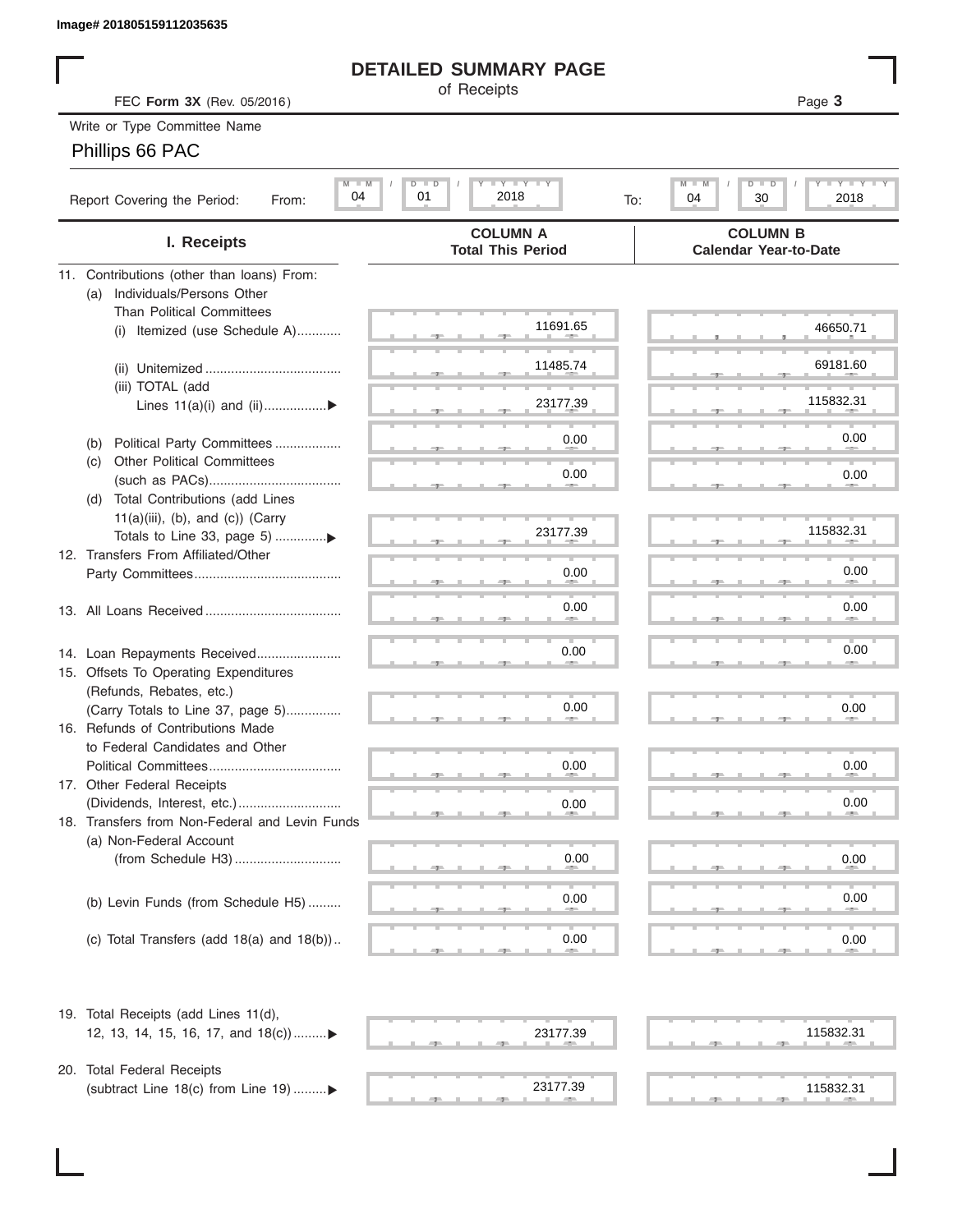I

## **DETAILED SUMMARY PAGE**

of Disbursements

| <b>II. Disbursements</b><br>21. Operating Expenditures:<br>(a) Allocated Federal/Non-Federal<br>Activity (from Schedule H4)<br>(i)<br>Non-Federal Share<br>(ii)<br>Other Federal Operating<br>(b) | <b>COLUMN A</b><br><b>Total This Period</b><br>0.00                                                                                                                                                                                                                                                                                                                                                                                                                                                                                                                                                                                                                                                                                                                                                                                                                                        | <b>COLUMN B</b><br><b>Calendar Year-to-Date</b><br>0.00                                           |
|---------------------------------------------------------------------------------------------------------------------------------------------------------------------------------------------------|--------------------------------------------------------------------------------------------------------------------------------------------------------------------------------------------------------------------------------------------------------------------------------------------------------------------------------------------------------------------------------------------------------------------------------------------------------------------------------------------------------------------------------------------------------------------------------------------------------------------------------------------------------------------------------------------------------------------------------------------------------------------------------------------------------------------------------------------------------------------------------------------|---------------------------------------------------------------------------------------------------|
|                                                                                                                                                                                                   |                                                                                                                                                                                                                                                                                                                                                                                                                                                                                                                                                                                                                                                                                                                                                                                                                                                                                            |                                                                                                   |
|                                                                                                                                                                                                   |                                                                                                                                                                                                                                                                                                                                                                                                                                                                                                                                                                                                                                                                                                                                                                                                                                                                                            |                                                                                                   |
|                                                                                                                                                                                                   |                                                                                                                                                                                                                                                                                                                                                                                                                                                                                                                                                                                                                                                                                                                                                                                                                                                                                            |                                                                                                   |
|                                                                                                                                                                                                   |                                                                                                                                                                                                                                                                                                                                                                                                                                                                                                                                                                                                                                                                                                                                                                                                                                                                                            | 0.00                                                                                              |
|                                                                                                                                                                                                   | 0.00                                                                                                                                                                                                                                                                                                                                                                                                                                                                                                                                                                                                                                                                                                                                                                                                                                                                                       |                                                                                                   |
|                                                                                                                                                                                                   | 0.00                                                                                                                                                                                                                                                                                                                                                                                                                                                                                                                                                                                                                                                                                                                                                                                                                                                                                       | 0.00                                                                                              |
| (c) Total Operating Expenditures                                                                                                                                                                  | 0.00                                                                                                                                                                                                                                                                                                                                                                                                                                                                                                                                                                                                                                                                                                                                                                                                                                                                                       | 0.00                                                                                              |
|                                                                                                                                                                                                   |                                                                                                                                                                                                                                                                                                                                                                                                                                                                                                                                                                                                                                                                                                                                                                                                                                                                                            |                                                                                                   |
|                                                                                                                                                                                                   |                                                                                                                                                                                                                                                                                                                                                                                                                                                                                                                                                                                                                                                                                                                                                                                                                                                                                            | 0.00<br><b>Allen</b>                                                                              |
|                                                                                                                                                                                                   | 35500.00                                                                                                                                                                                                                                                                                                                                                                                                                                                                                                                                                                                                                                                                                                                                                                                                                                                                                   | 80500.00                                                                                          |
|                                                                                                                                                                                                   | 0.00                                                                                                                                                                                                                                                                                                                                                                                                                                                                                                                                                                                                                                                                                                                                                                                                                                                                                       | 0.00                                                                                              |
|                                                                                                                                                                                                   |                                                                                                                                                                                                                                                                                                                                                                                                                                                                                                                                                                                                                                                                                                                                                                                                                                                                                            |                                                                                                   |
|                                                                                                                                                                                                   | <b>Allen</b>                                                                                                                                                                                                                                                                                                                                                                                                                                                                                                                                                                                                                                                                                                                                                                                                                                                                               | 0.00                                                                                              |
|                                                                                                                                                                                                   | 0.00                                                                                                                                                                                                                                                                                                                                                                                                                                                                                                                                                                                                                                                                                                                                                                                                                                                                                       | 0.00                                                                                              |
|                                                                                                                                                                                                   | 0.00                                                                                                                                                                                                                                                                                                                                                                                                                                                                                                                                                                                                                                                                                                                                                                                                                                                                                       | 0.00                                                                                              |
|                                                                                                                                                                                                   |                                                                                                                                                                                                                                                                                                                                                                                                                                                                                                                                                                                                                                                                                                                                                                                                                                                                                            |                                                                                                   |
|                                                                                                                                                                                                   | 0.00                                                                                                                                                                                                                                                                                                                                                                                                                                                                                                                                                                                                                                                                                                                                                                                                                                                                                       | 0.00                                                                                              |
| Political Party Committees                                                                                                                                                                        | 0.00                                                                                                                                                                                                                                                                                                                                                                                                                                                                                                                                                                                                                                                                                                                                                                                                                                                                                       | 0.00                                                                                              |
|                                                                                                                                                                                                   |                                                                                                                                                                                                                                                                                                                                                                                                                                                                                                                                                                                                                                                                                                                                                                                                                                                                                            | 0.00                                                                                              |
| <b>Total Contribution Refunds</b>                                                                                                                                                                 |                                                                                                                                                                                                                                                                                                                                                                                                                                                                                                                                                                                                                                                                                                                                                                                                                                                                                            |                                                                                                   |
|                                                                                                                                                                                                   | 0.00                                                                                                                                                                                                                                                                                                                                                                                                                                                                                                                                                                                                                                                                                                                                                                                                                                                                                       | 0.00                                                                                              |
|                                                                                                                                                                                                   |                                                                                                                                                                                                                                                                                                                                                                                                                                                                                                                                                                                                                                                                                                                                                                                                                                                                                            |                                                                                                   |
|                                                                                                                                                                                                   | 250.66                                                                                                                                                                                                                                                                                                                                                                                                                                                                                                                                                                                                                                                                                                                                                                                                                                                                                     | 65596.86                                                                                          |
|                                                                                                                                                                                                   |                                                                                                                                                                                                                                                                                                                                                                                                                                                                                                                                                                                                                                                                                                                                                                                                                                                                                            |                                                                                                   |
|                                                                                                                                                                                                   |                                                                                                                                                                                                                                                                                                                                                                                                                                                                                                                                                                                                                                                                                                                                                                                                                                                                                            |                                                                                                   |
|                                                                                                                                                                                                   | 0.00                                                                                                                                                                                                                                                                                                                                                                                                                                                                                                                                                                                                                                                                                                                                                                                                                                                                                       | 0.00                                                                                              |
|                                                                                                                                                                                                   |                                                                                                                                                                                                                                                                                                                                                                                                                                                                                                                                                                                                                                                                                                                                                                                                                                                                                            | 0.00                                                                                              |
| Federal Election Activity Paid                                                                                                                                                                    |                                                                                                                                                                                                                                                                                                                                                                                                                                                                                                                                                                                                                                                                                                                                                                                                                                                                                            |                                                                                                   |
|                                                                                                                                                                                                   | 0.00                                                                                                                                                                                                                                                                                                                                                                                                                                                                                                                                                                                                                                                                                                                                                                                                                                                                                       | 0.00                                                                                              |
| Lines $30(a)(i)$ , $30(a)(ii)$ and $30(b))$                                                                                                                                                       | 0.00                                                                                                                                                                                                                                                                                                                                                                                                                                                                                                                                                                                                                                                                                                                                                                                                                                                                                       | 0.00                                                                                              |
|                                                                                                                                                                                                   |                                                                                                                                                                                                                                                                                                                                                                                                                                                                                                                                                                                                                                                                                                                                                                                                                                                                                            |                                                                                                   |
|                                                                                                                                                                                                   |                                                                                                                                                                                                                                                                                                                                                                                                                                                                                                                                                                                                                                                                                                                                                                                                                                                                                            | 146096.86                                                                                         |
|                                                                                                                                                                                                   |                                                                                                                                                                                                                                                                                                                                                                                                                                                                                                                                                                                                                                                                                                                                                                                                                                                                                            |                                                                                                   |
|                                                                                                                                                                                                   |                                                                                                                                                                                                                                                                                                                                                                                                                                                                                                                                                                                                                                                                                                                                                                                                                                                                                            |                                                                                                   |
|                                                                                                                                                                                                   | 35750.66                                                                                                                                                                                                                                                                                                                                                                                                                                                                                                                                                                                                                                                                                                                                                                                                                                                                                   | 146096.86                                                                                         |
|                                                                                                                                                                                                   | (add 21(a)(i), (a)(ii), and (b))<br>22. Transfers to Affiliated/Other Party<br>23. Contributions to<br>Federal Candidates/Committees<br>and Other Political Committees<br>24. Independent Expenditures<br>25. Coordinated Party Expenditures<br>$(52 \text{ U.S.C. }$ § 30116(d))<br>26. Loan Repayments Made<br>28. Refunds of Contributions To:<br>(a) Individuals/Persons Other<br>Than Political Committees<br>(b)<br><b>Other Political Committees</b><br>(C)<br>(d)<br>(add Lines 28(a), (b), and (c))<br>29. Other Disbursements (Including<br>(a) Allocated Federal Election Activity<br>(from Schedule H6)<br>(b)<br>Entirely With Federal Funds<br>Total Federal Election Activity (add<br>(C)<br>31. Total Disbursements (add Lines 21(c), 22,<br>23, 24, 25, 26, 27, 28(d), 29 and 30(c))<br><b>Total Federal Disbursements</b><br>(subtract Line 21(a)(ii) and Line 30(a)(ii) | 0.00<br>0.00<br>0.00<br>30. Federal Election Activity (52 U.S.C. § 30101(20))<br>0.00<br>35750.66 |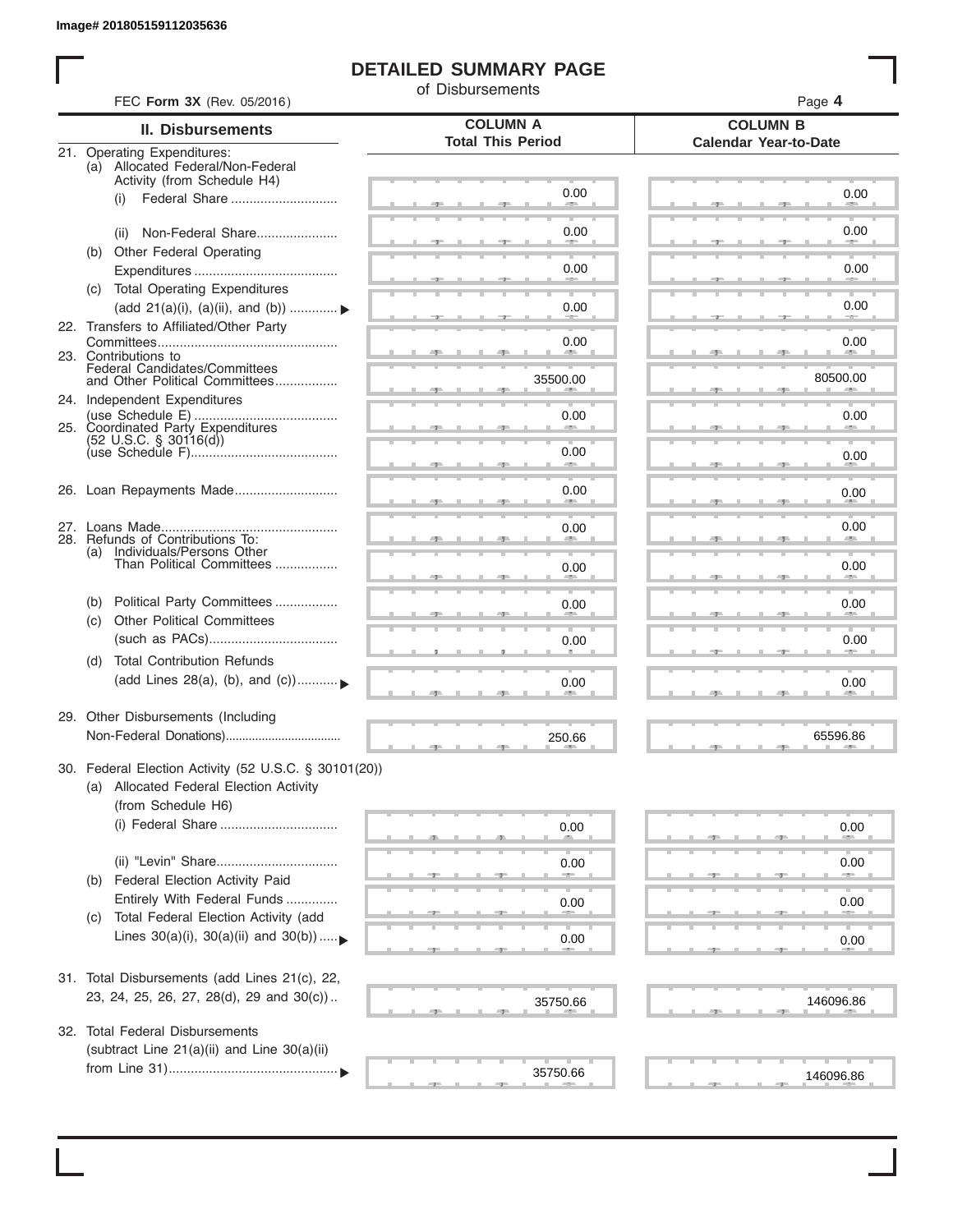ı

## **DETAILED SUMMARY PAGE**

of Disbursements

| FEC Form 3X (Rev. 05/2016)                                                     | <u>u Disnaiseilleilis</u>                   | Page 5                                          |
|--------------------------------------------------------------------------------|---------------------------------------------|-------------------------------------------------|
| <b>III. Net Contributions/</b><br><b>Operating Expenditures</b>                | <b>COLUMN A</b><br><b>Total This Period</b> | <b>COLUMN B</b><br><b>Calendar Year-to-Date</b> |
| 33. Total Contributions (other than loans)                                     | 23177.39                                    | 115832.31                                       |
| 34. Total Contribution Refunds                                                 | 0.00                                        | 0.00                                            |
| 35. Net Contributions (other than loans)<br>(subtract Line 34 from Line 33)    | 23177.39                                    | 115832.31                                       |
| 36. Total Federal Operating Expenditures<br>(add Line 21(a)(i) and Line 21(b)) | 0.00                                        | 0.00                                            |
| 37. Offsets to Operating Expenditures                                          | 0.00                                        | 0.00                                            |
| 38. Net Operating Expenditures                                                 | 0.00                                        | 0.00                                            |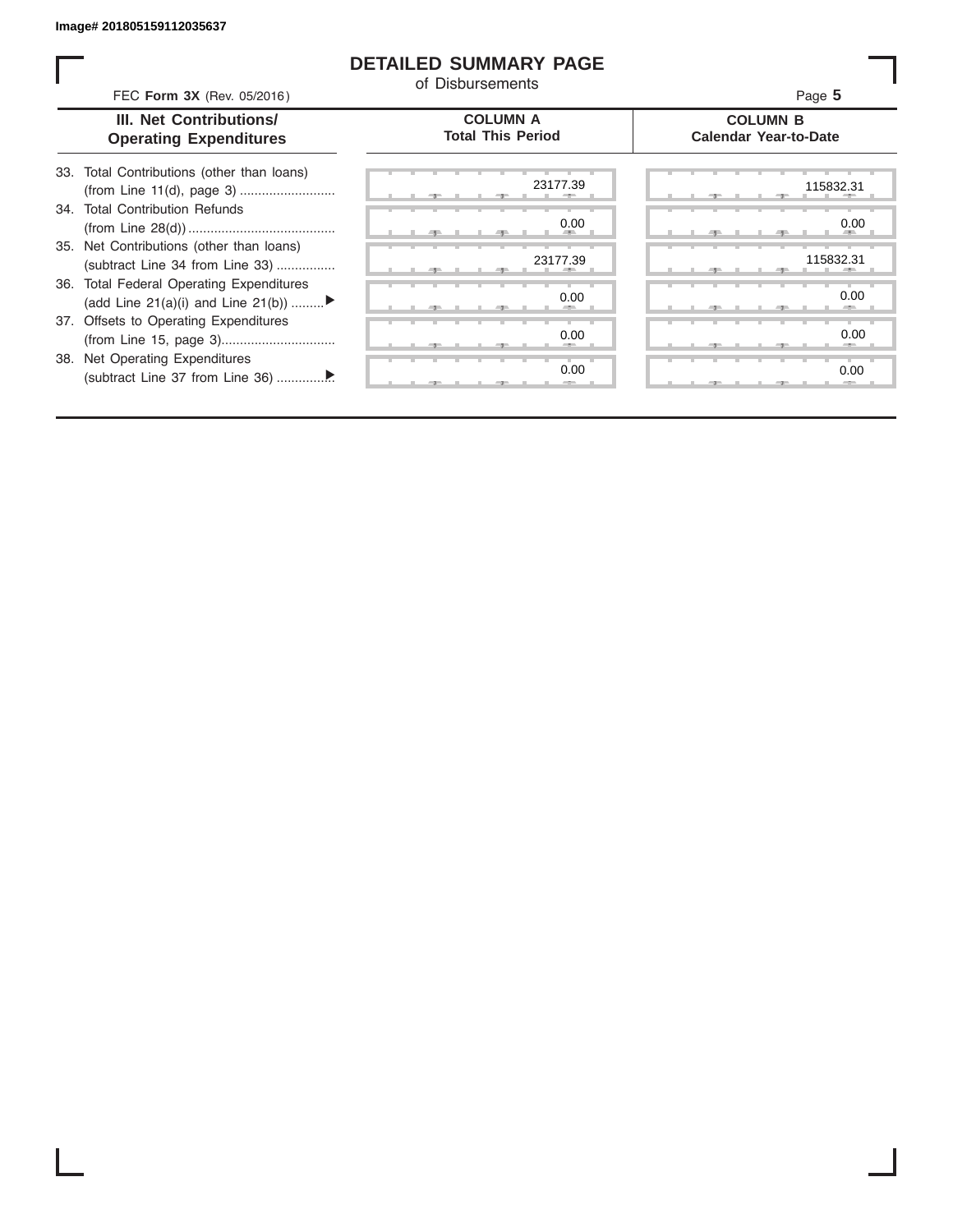## **SCHEDULE A (FEC Form 3X) ITEMIZED RECEIPTS**

| SCHEDULE A (FEC Form 3X)<br><b>ITEMIZED RECEIPTS</b>                                                                                                                                                                                                                                                                                                                                      |                         | Use separate schedule(s)<br>for each category of the<br>Detailed Summary Page                                                              | FOR LINE NUMBER:<br>PAGE<br>6<br>OF<br>46<br>(check only one)<br>$\overline{\mathbf{x}}$   11a<br>11 <sub>b</sub><br>12<br>11c                                                                                                                                                                                                                 |
|-------------------------------------------------------------------------------------------------------------------------------------------------------------------------------------------------------------------------------------------------------------------------------------------------------------------------------------------------------------------------------------------|-------------------------|--------------------------------------------------------------------------------------------------------------------------------------------|------------------------------------------------------------------------------------------------------------------------------------------------------------------------------------------------------------------------------------------------------------------------------------------------------------------------------------------------|
| Any information copied from such Reports and Statements may not be sold or used by any person for the purpose of soliciting contributions<br>or for commercial purposes, other than using the name and address of any political committee to solicit contributions from such committee.<br>NAME OF COMMITTEE (In Full)<br>Phillips 66 PAC                                                 |                         |                                                                                                                                            | 13<br>14<br>15<br>16<br>17                                                                                                                                                                                                                                                                                                                     |
| Full Name of Individual (Last, First, Middle Initial) or Full Organization Name<br>SMITH, PATRICK, MICHAEL,,<br>А.<br>Mailing Address 5683 Meadow View Ct<br>City<br>Ferndale<br>FEC ID number of contributing<br>federal political committee.<br>Name of Employer (for Individual)<br>Phillips 66 Company<br>Receipt For:<br>Primary<br>General<br>Other (specify) $\blacktriangledown$  | State<br><b>WA</b><br>С | Zip Code<br>98248-9811<br>Occupation (for Individual)<br>MAINTENANCE SR ANALYST<br>Aggregate Year-to-Date ▼<br>270.84<br><b>CONTRACTOR</b> | Date of Receipt<br>$M - M$<br>$Y - Y - Y$<br>$D$ $D$<br>04<br>30<br>2018<br>Transaction ID: A6F55A05A5A614BCE8F6<br>Amount of Each Receipt this Period<br>68.46<br><b>AND</b><br>Memo Item<br>Payroll Deduction: \$34.23/Bi-Monthly                                                                                                            |
| Full Name of Individual (Last, First, Middle Initial) or Full Organization Name<br><b>B.</b> ROACH, ALAN, BRENT, ,<br>Mailing Address 7135 Bristol Ridge Dr<br>City<br>Houston<br>FEC ID number of contributing<br>federal political committee.<br>Name of Employer (for Individual)<br>Phillips 66 Company<br>Receipt For:<br>Primary<br>General<br>Other (specify) $\blacktriangledown$ | State<br><b>TX</b><br>С | Zip Code<br>77095-2782<br>Occupation (for Individual)<br>PROCUREMENT CONSULTANT<br>Aggregate Year-to-Date ▼<br>420.16                      | Date of Receipt<br>$M - M$<br>$D$ $D$<br>$\blacksquare \blacksquare \blacksquare \blacksquare \blacksquare \blacksquare \blacksquare \blacksquare \blacksquare \blacksquare$<br>04<br>30<br>2018<br>Transaction ID: A09C712EBF184412C8E1<br>Amount of Each Receipt this Period<br>106.72<br>Memo Item<br>Payroll Deduction: \$53.36/Bi-Monthly |
| Full Name of Individual (Last, First, Middle Initial) or Full Organization Name<br>BREWER, WILLIAM, L,, JR<br>С.<br>Mailing Address 9301 N 94th East Pl<br>City<br>Owasso<br>FEC ID number of contributing<br>federal political committee.<br>Name of Employer (for Individual)<br>Phillips 66 Company<br>Receipt For:<br>Primary<br>General<br>Other (specify)                           | State<br><b>OK</b><br>С | Zip Code<br>74055-7239<br>Occupation (for Individual)<br>IT SR ANALYST-FUNCTIONAL<br>Aggregate Year-to-Date ▼<br>256.28                    | Date of Receipt<br>$M - M$<br>$D$ $\Box$ $D$<br>$Y - Y - Y - Y - Y$<br>04<br>30<br>2018<br>Transaction ID: A7954F72E561942958A5<br>Amount of Each Receipt this Period<br>64.78<br>Memo Item<br>Payroll Deduction: \$32.39/Bi-Monthly                                                                                                           |
|                                                                                                                                                                                                                                                                                                                                                                                           |                         |                                                                                                                                            | 239.96                                                                                                                                                                                                                                                                                                                                         |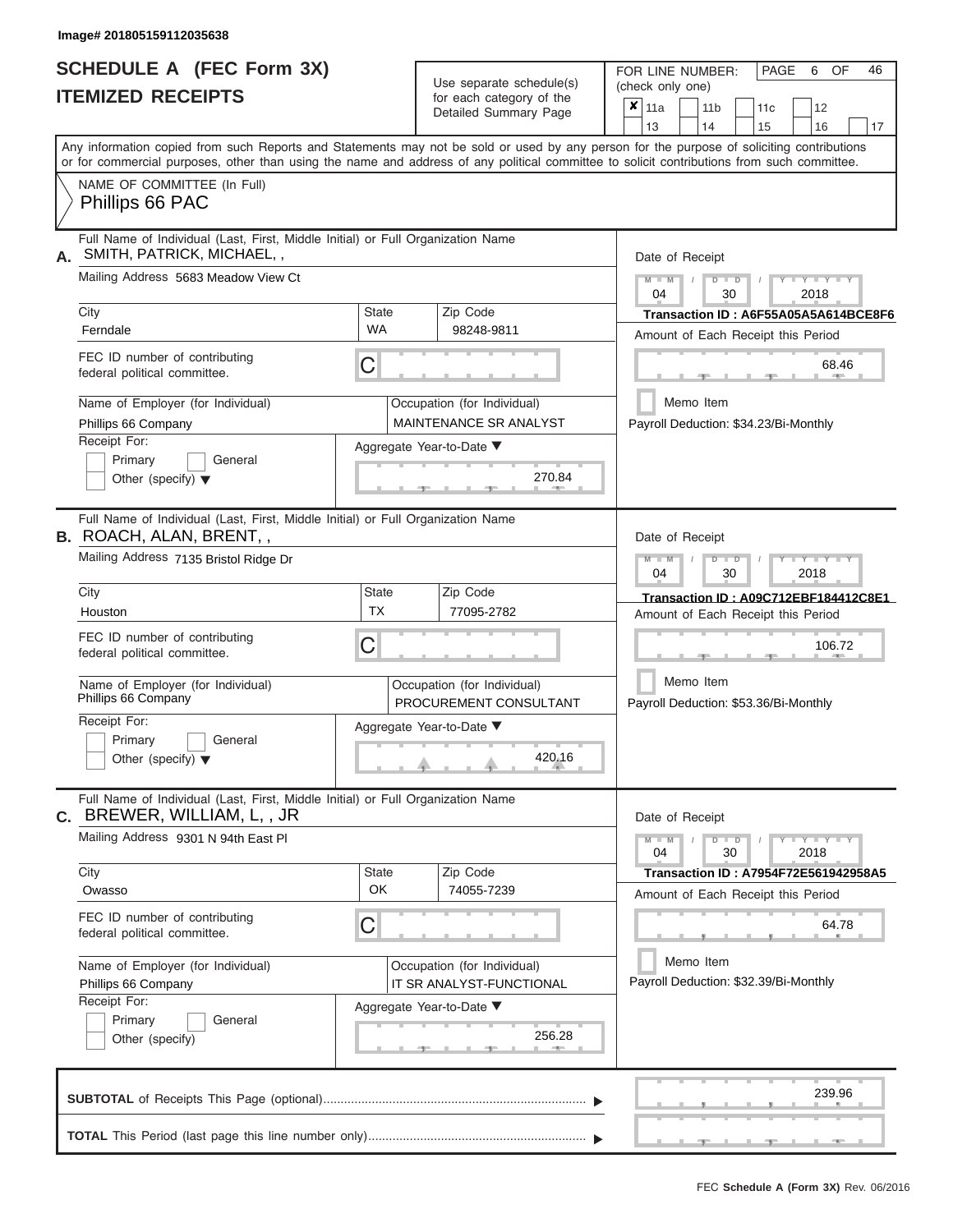|                          | <b>SCHEDULE A (FEC Form 3X)</b> |
|--------------------------|---------------------------------|
| <b>ITEMIZED RECEIPTS</b> |                                 |

| SCHEDULE A (FEC Form 3X)<br><b>ITEMIZED RECEIPTS</b>                                                                                       |                                                                                 | Use separate schedule(s)<br>for each category of the<br>Detailed Summary Page | 46<br>FOR LINE NUMBER:<br>PAGE<br>OF<br>7<br>(check only one)<br>$\overline{\mathbf{x}}$   11a<br>11 <sub>b</sub><br>12<br>11 <sub>c</sub> |
|--------------------------------------------------------------------------------------------------------------------------------------------|---------------------------------------------------------------------------------|-------------------------------------------------------------------------------|--------------------------------------------------------------------------------------------------------------------------------------------|
|                                                                                                                                            |                                                                                 |                                                                               | 13<br>14<br>15<br>16<br>17                                                                                                                 |
| or for commercial purposes, other than using the name and address of any political committee to solicit contributions from such committee. |                                                                                 |                                                                               | Any information copied from such Reports and Statements may not be sold or used by any person for the purpose of soliciting contributions  |
| NAME OF COMMITTEE (In Full)<br>Phillips 66 PAC                                                                                             |                                                                                 |                                                                               |                                                                                                                                            |
| Full Name of Individual (Last, First, Middle Initial) or Full Organization Name<br>HARRIS, BRIAN, J,,                                      |                                                                                 |                                                                               | Date of Receipt                                                                                                                            |
| Mailing Address 4202 Saltspring Dr                                                                                                         |                                                                                 |                                                                               | $M = M$ /<br>$\cdots$ Y $\cdots$ Y $\cdots$ Y<br>$D$ $D$<br>04<br>30<br>2018                                                               |
| City<br>Ferndale                                                                                                                           | <b>State</b><br><b>WA</b>                                                       | Zip Code<br>98248-9018                                                        | Transaction ID: AECE132B6E4E04021848<br>Amount of Each Receipt this Period                                                                 |
| FEC ID number of contributing<br>federal political committee.                                                                              | C                                                                               |                                                                               | 76.18<br><b>AND</b><br>-10                                                                                                                 |
| Name of Employer (for Individual)<br>Phillips 66 Company                                                                                   |                                                                                 | Occupation (for Individual)<br>HR SUPV I                                      | Memo Item<br>Payroll Deduction: \$38.09/Bi-Monthly                                                                                         |
| Receipt For:<br>Primary<br>General<br>Other (specify) $\blacktriangledown$                                                                 |                                                                                 | Aggregate Year-to-Date ▼<br>301.36<br><b>British Allen</b>                    |                                                                                                                                            |
| <b>B.</b> OGLESBY, ANN, MARIE,,<br>Mailing Address 27011 Boaters Crossing Dr                                                               | Full Name of Individual (Last, First, Middle Initial) or Full Organization Name |                                                                               | Date of Receipt<br>$M - M$<br>$D$ $D$<br>$\Box$ $\Upsilon$ $\Box$ $\Upsilon$ $\Upsilon$ $\Upsilon$                                         |
| City                                                                                                                                       | <b>State</b>                                                                    | Zip Code                                                                      | 04<br>30<br>2018                                                                                                                           |
| Katy                                                                                                                                       | <b>TX</b>                                                                       | 77493-2347                                                                    | Transaction ID: A0E86CCE780F94A0FAB2<br>Amount of Each Receipt this Period                                                                 |
| FEC ID number of contributing<br>federal political committee.                                                                              | C                                                                               |                                                                               | 400.00                                                                                                                                     |
| Name of Employer (for Individual)<br>Phillips 66 Company                                                                                   |                                                                                 | Occupation (for Individual)<br><b>SENIOR EXECUTIVE</b>                        | Memo Item<br>Payroll Deduction: \$200.00/Bi-Monthly                                                                                        |
| Receipt For:<br>Primary<br>General                                                                                                         |                                                                                 | Aggregate Year-to-Date ▼                                                      |                                                                                                                                            |
| Other (specify) $\blacktriangledown$                                                                                                       |                                                                                 | 1600.00                                                                       |                                                                                                                                            |
| Full Name of Individual (Last, First, Middle Initial) or Full Organization Name<br>$C.$ ROBERTS, TIM, D,,                                  |                                                                                 |                                                                               | Date of Receipt                                                                                                                            |
| Mailing Address 3510 Avignon Ct                                                                                                            |                                                                                 |                                                                               | $M - M$<br>$D$ $D$<br>$  Y$ $  Y$ $  Y$<br>30<br>2018<br>04                                                                                |
| City<br>Houston                                                                                                                            | <b>State</b><br><b>TX</b>                                                       | Zip Code<br>77082-2783                                                        | Transaction ID: A6913B13C7A114CEBA88<br>Amount of Each Receipt this Period                                                                 |
| FEC ID number of contributing<br>federal political committee.                                                                              | C                                                                               |                                                                               | 416.66                                                                                                                                     |
| Name of Employer (for Individual)<br>Phillips 66 Company                                                                                   |                                                                                 | Occupation (for Individual)<br><b>SENIOR EXECUTIVE</b>                        | Memo Item<br>Payroll Deduction: \$208.33/Bi-Monthly                                                                                        |
| Receipt For:<br>Primary<br>General<br>Other (specify)                                                                                      |                                                                                 | Aggregate Year-to-Date ▼<br>1666.64                                           |                                                                                                                                            |
|                                                                                                                                            |                                                                                 |                                                                               | 892.84                                                                                                                                     |
|                                                                                                                                            |                                                                                 |                                                                               | $-$                                                                                                                                        |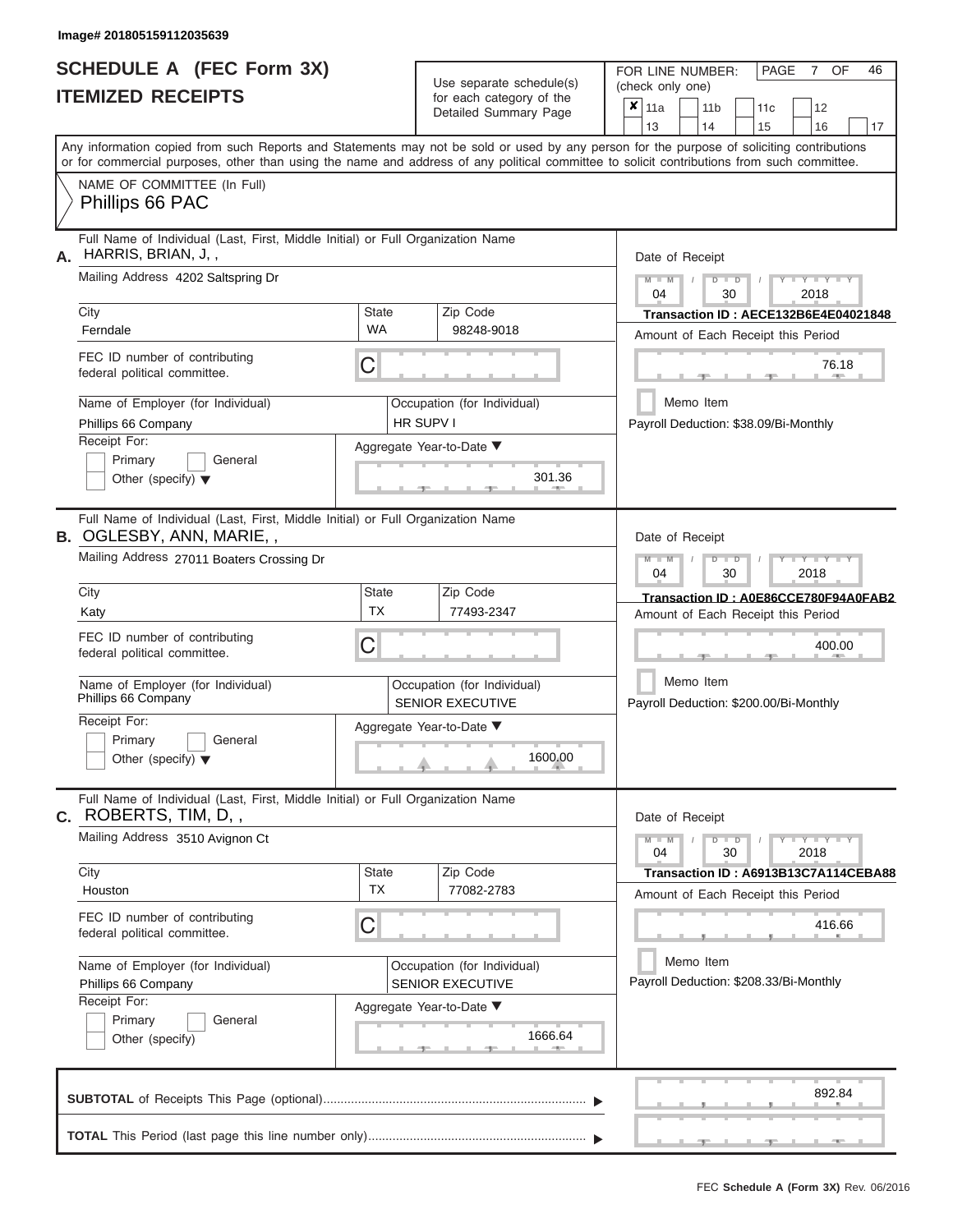ı

|                          | <b>SCHEDULE A (FEC Form 3X)</b> |
|--------------------------|---------------------------------|
| <b>ITEMIZED RECEIPTS</b> |                                 |

Use separate schedule(s)<br>for each category of the

FOR LINE NUMBER:

PAGE 8 OF 46

| <b>ITEMIZED RECEIPTS</b>                                                                                          |                           | Use separate schedule(s)                               | (check only one)                                                                                                                                                                                                                                                                        |  |  |
|-------------------------------------------------------------------------------------------------------------------|---------------------------|--------------------------------------------------------|-----------------------------------------------------------------------------------------------------------------------------------------------------------------------------------------------------------------------------------------------------------------------------------------|--|--|
|                                                                                                                   |                           | for each category of the<br>Detailed Summary Page      | $x _{11a}$<br>12<br>11 <sub>b</sub><br>11c<br>13<br>14<br>15<br>17<br>16                                                                                                                                                                                                                |  |  |
|                                                                                                                   |                           |                                                        | Any information copied from such Reports and Statements may not be sold or used by any person for the purpose of soliciting contributions<br>or for commercial purposes, other than using the name and address of any political committee to solicit contributions from such committee. |  |  |
| NAME OF COMMITTEE (In Full)<br>Phillips 66 PAC                                                                    |                           |                                                        |                                                                                                                                                                                                                                                                                         |  |  |
| Full Name of Individual (Last, First, Middle Initial) or Full Organization Name<br>HERMAN, ROBERT, A,,<br>А.      |                           |                                                        | Date of Receipt                                                                                                                                                                                                                                                                         |  |  |
| Mailing Address 12311 Preece Ct                                                                                   |                           |                                                        | $M - M$<br>$Y - Y - Y$<br>$D$ $D$<br>04<br>30<br>2018                                                                                                                                                                                                                                   |  |  |
| City<br>Cypress                                                                                                   | <b>State</b><br><b>TX</b> | Zip Code<br>77429-6083                                 | Transaction ID: A64EF0509DD7D4C7393F<br>Amount of Each Receipt this Period                                                                                                                                                                                                              |  |  |
| FEC ID number of contributing<br>federal political committee.                                                     | C                         |                                                        | 416.50                                                                                                                                                                                                                                                                                  |  |  |
| Name of Employer (for Individual)<br>Phillips 66 Company                                                          |                           | Occupation (for Individual)<br><b>SENIOR EXECUTIVE</b> | Memo Item<br>Payroll Deduction: \$208.25/Bi-Monthly                                                                                                                                                                                                                                     |  |  |
| Receipt For:<br>Primary<br>General<br>Other (specify) $\blacktriangledown$                                        |                           | Aggregate Year-to-Date ▼<br>1666.00                    |                                                                                                                                                                                                                                                                                         |  |  |
| Full Name of Individual (Last, First, Middle Initial) or Full Organization Name<br><b>B.</b> DENTON, TODD, , ,    |                           |                                                        | Date of Receipt                                                                                                                                                                                                                                                                         |  |  |
| Mailing Address 410 W Theissen St                                                                                 |                           |                                                        | $M - M$<br>$T - Y - T - Y - T - Y$<br>$D$ $\Box$ $D$<br>04<br>30<br>2018                                                                                                                                                                                                                |  |  |
| City<br><b>Boerne</b>                                                                                             | State<br><b>TX</b>        | Zip Code<br>78006-2526                                 | Transaction ID: A11D151E4B91C4918A6A<br>Amount of Each Receipt this Period                                                                                                                                                                                                              |  |  |
| FEC ID number of contributing<br>federal political committee.                                                     | C                         |                                                        | 250.00                                                                                                                                                                                                                                                                                  |  |  |
| Name of Employer (for Individual)<br>Phillips 66 Company                                                          |                           | Occupation (for Individual)<br><b>SENIOR EXECUTIVE</b> | Memo Item<br>Payroll Deduction: \$125.00/Bi-Monthly                                                                                                                                                                                                                                     |  |  |
| Receipt For:<br>Primary<br>General<br>Other (specify) $\blacktriangledown$                                        |                           | Aggregate Year-to-Date ▼<br>1000.00                    |                                                                                                                                                                                                                                                                                         |  |  |
| Full Name of Individual (Last, First, Middle Initial) or Full Organization Name<br><b>c.</b> POTTS, STEPHEN, A, , |                           |                                                        | Date of Receipt                                                                                                                                                                                                                                                                         |  |  |
| Mailing Address 4814 Mesquite Meadow Ln                                                                           |                           |                                                        | $Y = Y = Y' + Y'$<br>$M - M$<br>$D$ $D$<br>04<br>30<br>2018                                                                                                                                                                                                                             |  |  |
| City<br>Katy                                                                                                      | State<br><b>TX</b>        | Zip Code<br>77494-3238                                 | Transaction ID: AE435F3C704934AD585C<br>Amount of Each Receipt this Period                                                                                                                                                                                                              |  |  |
| FEC ID number of contributing<br>federal political committee.                                                     | С                         |                                                        | 100.00                                                                                                                                                                                                                                                                                  |  |  |
| Name of Employer (for Individual)<br>Phillips 66 Company<br>Receipt For:                                          |                           | Occupation (for Individual)<br><b>HR MANAGER</b>       | Memo Item<br>Payroll Deduction: \$50.00/Bi-Monthly                                                                                                                                                                                                                                      |  |  |
| Primary<br>General<br>Other (specify)                                                                             |                           | Aggregate Year-to-Date ▼<br>400.00<br>4800             |                                                                                                                                                                                                                                                                                         |  |  |
|                                                                                                                   |                           |                                                        | 766.50                                                                                                                                                                                                                                                                                  |  |  |
|                                                                                                                   |                           |                                                        |                                                                                                                                                                                                                                                                                         |  |  |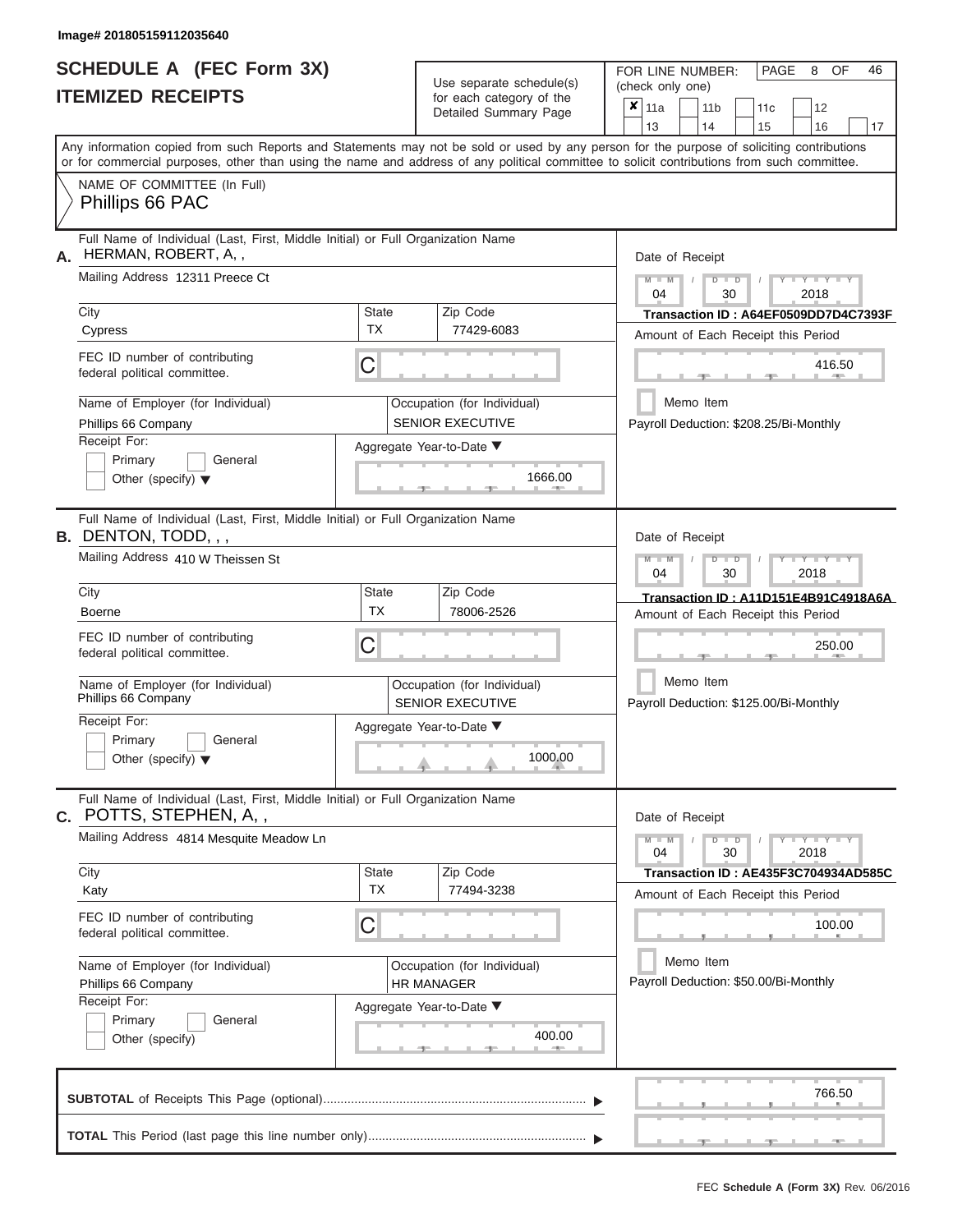# **SCHEDULE A (FEC Form 3X)**

 $Use$  separate schedule(s)

FOR LINE NUMBER:

PAGE 9 OF 46

|    | <b>ITEMIZED RECEIPTS</b>                                                                                                                                                                                                                                                                |                                                                                      | Ose separate surreguels)<br>for each category of the<br>Detailed Summary Page | (check only one)<br>$x _{11a}$<br>11 <sub>b</sub><br>12<br>11c<br>13<br>14<br>15<br>16<br>17 |
|----|-----------------------------------------------------------------------------------------------------------------------------------------------------------------------------------------------------------------------------------------------------------------------------------------|--------------------------------------------------------------------------------------|-------------------------------------------------------------------------------|----------------------------------------------------------------------------------------------|
|    | Any information copied from such Reports and Statements may not be sold or used by any person for the purpose of soliciting contributions<br>or for commercial purposes, other than using the name and address of any political committee to solicit contributions from such committee. |                                                                                      |                                                                               |                                                                                              |
|    | NAME OF COMMITTEE (In Full)<br>Phillips 66 PAC                                                                                                                                                                                                                                          |                                                                                      |                                                                               |                                                                                              |
| А. | Full Name of Individual (Last, First, Middle Initial) or Full Organization Name<br>JANSON, ANN, E,,                                                                                                                                                                                     |                                                                                      |                                                                               | Date of Receipt                                                                              |
|    | Mailing Address 6221 S Claiborne Ave<br>Ste 607                                                                                                                                                                                                                                         |                                                                                      |                                                                               | $ Y - I$<br>$M - M$<br>$D$ $D$<br>2018<br>04<br>30                                           |
|    | City                                                                                                                                                                                                                                                                                    | <b>State</b>                                                                         | Zip Code                                                                      | Transaction ID: A8E2A6AFC5B3B4C6099D                                                         |
|    | New Orleans                                                                                                                                                                                                                                                                             | LA                                                                                   | 70125-4142                                                                    | Amount of Each Receipt this Period                                                           |
|    | FEC ID number of contributing<br>federal political committee.                                                                                                                                                                                                                           | С                                                                                    |                                                                               | 113.08                                                                                       |
|    | Name of Employer (for Individual)                                                                                                                                                                                                                                                       |                                                                                      | Occupation (for Individual)                                                   | Memo Item                                                                                    |
|    | Phillips 66 Company                                                                                                                                                                                                                                                                     |                                                                                      | <b>HR MANAGER</b>                                                             | Payroll Deduction: \$56.54/Bi-Monthly                                                        |
|    | Receipt For:                                                                                                                                                                                                                                                                            |                                                                                      | Aggregate Year-to-Date ▼                                                      |                                                                                              |
|    | Primary<br>General<br>Other (specify) $\blacktriangledown$                                                                                                                                                                                                                              |                                                                                      | 443.60                                                                        |                                                                                              |
|    | Full Name of Individual (Last, First, Middle Initial) or Full Organization Name<br><b>B.</b> DOUGHTY, AARON, T, ,                                                                                                                                                                       |                                                                                      |                                                                               | Date of Receipt                                                                              |
|    | Mailing Address 10402 Radcliff Lake Dr                                                                                                                                                                                                                                                  |                                                                                      | Y TYT<br>$\Box$<br>D<br>04<br>2018<br>30                                      |                                                                                              |
|    | City                                                                                                                                                                                                                                                                                    | State<br>Zip Code                                                                    |                                                                               | Transaction ID: AB5B1F3081ED347969F6                                                         |
|    | Katy                                                                                                                                                                                                                                                                                    | <b>TX</b><br>77494-7206                                                              |                                                                               | Amount of Each Receipt this Period                                                           |
|    | FEC ID number of contributing<br>federal political committee.                                                                                                                                                                                                                           | C                                                                                    |                                                                               | 122.66                                                                                       |
|    | Name of Employer (for Individual)<br>Phillips 66 Company                                                                                                                                                                                                                                |                                                                                      | Occupation (for Individual)<br><b>BD&amp;S MANAGER</b>                        | Memo Item<br>Payroll Deduction: \$61.33/Bi-Monthly                                           |
|    | Receipt For:<br>Primary<br>General<br>Other (specify) $\blacktriangledown$                                                                                                                                                                                                              |                                                                                      | Aggregate Year-to-Date ▼<br>482.88                                            |                                                                                              |
| С. | Full Name of Individual (Last, First, Middle Initial) or Full Organization Name<br>COORDSEN, BRIAN, S,,                                                                                                                                                                                 |                                                                                      |                                                                               | Date of Receipt                                                                              |
|    | Mailing Address 6225 Sawgrass PI                                                                                                                                                                                                                                                        |                                                                                      |                                                                               | $T - Y = Y + Y$<br>$M - M$<br>$D$ $D$<br>04<br>30<br>2018                                    |
|    | City<br><b>Bartlesville</b>                                                                                                                                                                                                                                                             | State<br>OK                                                                          | Zip Code<br>74006-2947                                                        | Transaction ID: A4C7CAE6C10A7492E992                                                         |
|    |                                                                                                                                                                                                                                                                                         |                                                                                      |                                                                               | Amount of Each Receipt this Period                                                           |
|    | FEC ID number of contributing<br>federal political committee.                                                                                                                                                                                                                           | C                                                                                    |                                                                               | 108.26                                                                                       |
|    | Name of Employer (for Individual)                                                                                                                                                                                                                                                       | Occupation (for Individual)<br><b>FINANCE CONSULTANT</b><br>Aggregate Year-to-Date ▼ |                                                                               | Memo Item                                                                                    |
|    | Phillips 66 Company<br>Receipt For:                                                                                                                                                                                                                                                     |                                                                                      |                                                                               | Payroll Deduction: \$54.13/Bi-Monthly                                                        |
|    | Primary<br>General                                                                                                                                                                                                                                                                      |                                                                                      |                                                                               |                                                                                              |
|    | Other (specify)                                                                                                                                                                                                                                                                         |                                                                                      | 428.24                                                                        |                                                                                              |
|    |                                                                                                                                                                                                                                                                                         |                                                                                      |                                                                               | 344.00                                                                                       |
|    |                                                                                                                                                                                                                                                                                         |                                                                                      |                                                                               |                                                                                              |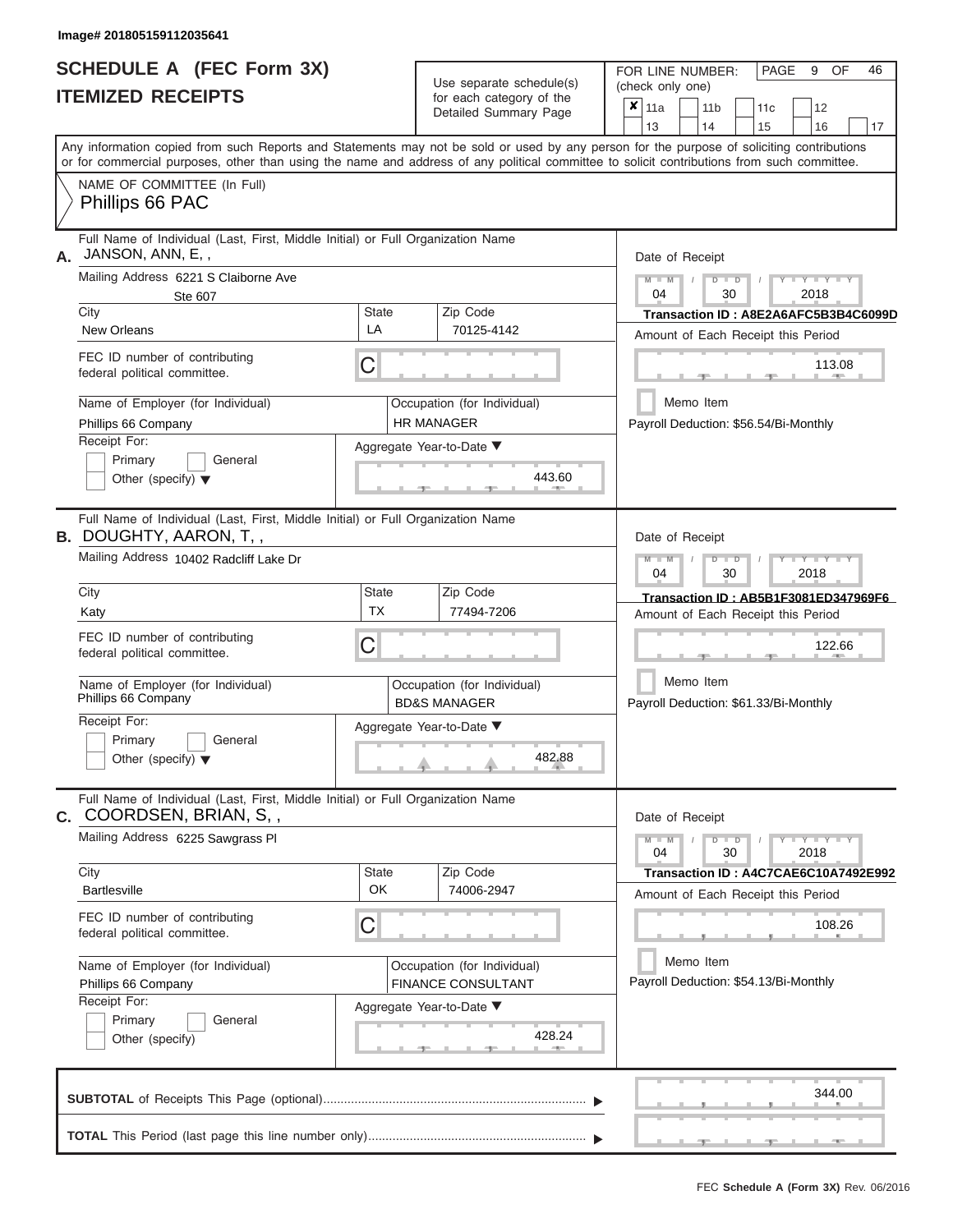ı

|                          | <b>SCHEDULE A (FEC Form 3X)</b> |  |
|--------------------------|---------------------------------|--|
| <b>ITEMIZED RECEIPTS</b> |                                 |  |

Use separate schedule(s)<br>for each category of the

FOR LINE NUMBER:<br>(check only one)

PAGE 10 OF 46

|                                                                                                              | HEMILED REVEIL I                                                                                                                                                                                                                                                                        |                                                             | iui cauli ualcyuly ul lilo<br>Detailed Summary Page            | x | 11a<br>13                                          |                                                                                   | 14 | 11 <sub>b</sub> |  | 11 <sub>c</sub><br>15 | 12<br>16                             |                      | 17 |  |  |
|--------------------------------------------------------------------------------------------------------------|-----------------------------------------------------------------------------------------------------------------------------------------------------------------------------------------------------------------------------------------------------------------------------------------|-------------------------------------------------------------|----------------------------------------------------------------|---|----------------------------------------------------|-----------------------------------------------------------------------------------|----|-----------------|--|-----------------------|--------------------------------------|----------------------|----|--|--|
|                                                                                                              | Any information copied from such Reports and Statements may not be sold or used by any person for the purpose of soliciting contributions<br>or for commercial purposes, other than using the name and address of any political committee to solicit contributions from such committee. |                                                             |                                                                |   |                                                    |                                                                                   |    |                 |  |                       |                                      |                      |    |  |  |
|                                                                                                              | NAME OF COMMITTEE (In Full)<br>Phillips 66 PAC                                                                                                                                                                                                                                          |                                                             |                                                                |   |                                                    |                                                                                   |    |                 |  |                       |                                      |                      |    |  |  |
| Full Name of Individual (Last, First, Middle Initial) or Full Organization Name<br>FRALIX, RANDAL, G,,<br>А. |                                                                                                                                                                                                                                                                                         |                                                             |                                                                |   |                                                    | Date of Receipt                                                                   |    |                 |  |                       |                                      |                      |    |  |  |
| Mailing Address 12808 Queensbury Ln<br>Apt 422                                                               |                                                                                                                                                                                                                                                                                         |                                                             |                                                                |   |                                                    |                                                                                   |    | $D$ $D$<br>30   |  |                       | 2018                                 | $Y + Y$              |    |  |  |
|                                                                                                              | City<br>Houston                                                                                                                                                                                                                                                                         | <b>State</b><br>Zip Code<br><b>TX</b><br>77024-4084         |                                                                |   |                                                    | <b>Transaction ID: AAE65847C4180424698B</b><br>Amount of Each Receipt this Period |    |                 |  |                       |                                      |                      |    |  |  |
|                                                                                                              | FEC ID number of contributing<br>federal political committee.                                                                                                                                                                                                                           | C                                                           |                                                                |   |                                                    |                                                                                   |    |                 |  |                       |                                      | 150.00<br><b>AND</b> |    |  |  |
|                                                                                                              | Name of Employer (for Individual)<br>Phillips 66 Company                                                                                                                                                                                                                                |                                                             | Occupation (for Individual)<br>MKTG/SALES BU/FUNCTIONAL MAN/   |   | Payroll Deduction: \$75.00/Bi-Monthly              | Memo Item                                                                         |    |                 |  |                       |                                      |                      |    |  |  |
|                                                                                                              | Receipt For:<br>Primary<br>General<br>Other (specify) $\blacktriangledown$                                                                                                                                                                                                              |                                                             | Aggregate Year-to-Date ▼<br>600.00<br><b>Contract Contract</b> |   |                                                    |                                                                                   |    |                 |  |                       |                                      |                      |    |  |  |
|                                                                                                              | Full Name of Individual (Last, First, Middle Initial) or Full Organization Name<br>B. RIFE, CARL, DALE, , JR                                                                                                                                                                            |                                                             |                                                                |   | Date of Receipt                                    |                                                                                   |    |                 |  |                       |                                      |                      |    |  |  |
|                                                                                                              | Mailing Address 102 Sarasota St                                                                                                                                                                                                                                                         |                                                             |                                                                |   | $M - M$<br>04                                      |                                                                                   |    | $D$ $D$<br>30   |  |                       | Y L Y L Y<br>2018                    |                      |    |  |  |
|                                                                                                              | City<br>Borger                                                                                                                                                                                                                                                                          | State<br><b>TX</b>                                          | Zip Code<br>79007-8224                                         |   | Amount of Each Receipt this Period                 |                                                                                   |    |                 |  |                       | Transaction ID: A1BC20E744FF346CA843 |                      |    |  |  |
|                                                                                                              | FEC ID number of contributing<br>federal political committee.                                                                                                                                                                                                                           | C                                                           |                                                                |   |                                                    | 85.24                                                                             |    |                 |  |                       |                                      |                      |    |  |  |
|                                                                                                              | Name of Employer (for Individual)<br>Phillips 66 Company                                                                                                                                                                                                                                | Occupation (for Individual)<br><b>OPERATIONS SR ANALYST</b> |                                                                |   | Memo Item<br>Payroll Deduction: \$42.62/Bi-Monthly |                                                                                   |    |                 |  |                       |                                      |                      |    |  |  |
|                                                                                                              | Receipt For:<br>Primary<br>General<br>Other (specify) $\blacktriangledown$                                                                                                                                                                                                              |                                                             | Aggregate Year-to-Date ▼<br>337.16                             |   |                                                    |                                                                                   |    |                 |  |                       |                                      |                      |    |  |  |
|                                                                                                              | Full Name of Individual (Last, First, Middle Initial) or Full Organization Name<br>C. parnell, johnnie, M., JR                                                                                                                                                                          |                                                             |                                                                |   | Date of Receipt                                    |                                                                                   |    |                 |  |                       |                                      |                      |    |  |  |
|                                                                                                              | Mailing Address 6822 Pear Point Ln                                                                                                                                                                                                                                                      |                                                             |                                                                |   | $M - M$<br>04                                      |                                                                                   |    | $D$ $D$<br>30   |  |                       | $-Y - Y - Y - Y$<br>2018             |                      |    |  |  |
|                                                                                                              | City<br>Rosenberg                                                                                                                                                                                                                                                                       | State<br><b>TX</b>                                          | Zip Code<br>77469-1304                                         |   | Amount of Each Receipt this Period                 |                                                                                   |    |                 |  |                       | Transaction ID: A4994E359EDD94275801 |                      |    |  |  |
|                                                                                                              | FEC ID number of contributing<br>federal political committee.                                                                                                                                                                                                                           | С                                                           |                                                                |   |                                                    |                                                                                   |    |                 |  |                       |                                      | 66.00                |    |  |  |
|                                                                                                              | Name of Employer (for Individual)<br>Phillips 66 Company                                                                                                                                                                                                                                | Occupation (for Individual)<br>OPERATIONS SR ANALYST        |                                                                |   |                                                    | Memo Item<br>Payroll Deduction: \$33.00/Bi-Monthly                                |    |                 |  |                       |                                      |                      |    |  |  |
|                                                                                                              | Receipt For:<br>Primary<br>General<br>Other (specify)                                                                                                                                                                                                                                   |                                                             | Aggregate Year-to-Date ▼<br>264.00                             |   |                                                    |                                                                                   |    |                 |  |                       |                                      |                      |    |  |  |
|                                                                                                              |                                                                                                                                                                                                                                                                                         |                                                             |                                                                |   |                                                    |                                                                                   |    |                 |  |                       |                                      | 301.24               |    |  |  |
|                                                                                                              |                                                                                                                                                                                                                                                                                         |                                                             |                                                                |   |                                                    |                                                                                   |    |                 |  |                       |                                      |                      |    |  |  |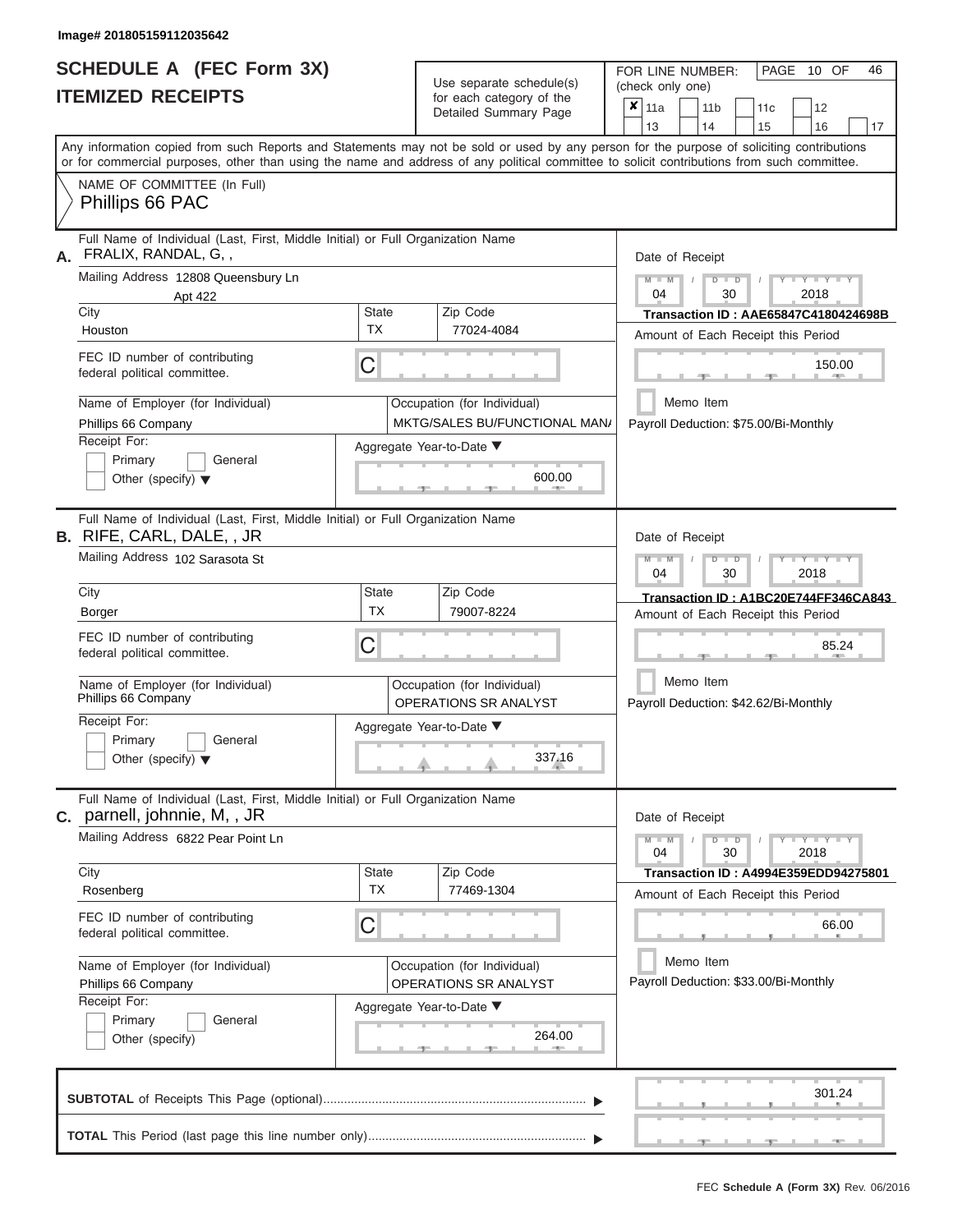|                          | <b>SCHEDULE A (FEC Form 3X)</b> |
|--------------------------|---------------------------------|
| <b>ITEMIZED RECEIPTS</b> |                                 |

Use separate schedule(s)<br>for each category of the

FOR LINE NUMBER:

PAGE 11 OF 46

|                                                                                                                     |                    | Use separate schedule(s)                                   | (check only one)                                                                                                                                                                                                                                                                        |  |  |  |  |  |  |  |
|---------------------------------------------------------------------------------------------------------------------|--------------------|------------------------------------------------------------|-----------------------------------------------------------------------------------------------------------------------------------------------------------------------------------------------------------------------------------------------------------------------------------------|--|--|--|--|--|--|--|
| <b>ITEMIZED RECEIPTS</b>                                                                                            |                    | for each category of the<br>Detailed Summary Page          | $\overline{\mathbf{x}}$   11a<br>12<br>11 <sub>b</sub><br>11 <sub>c</sub><br>13<br>14<br>15<br>16<br>17                                                                                                                                                                                 |  |  |  |  |  |  |  |
|                                                                                                                     |                    |                                                            | Any information copied from such Reports and Statements may not be sold or used by any person for the purpose of soliciting contributions<br>or for commercial purposes, other than using the name and address of any political committee to solicit contributions from such committee. |  |  |  |  |  |  |  |
| NAME OF COMMITTEE (In Full)<br>Phillips 66 PAC                                                                      |                    |                                                            |                                                                                                                                                                                                                                                                                         |  |  |  |  |  |  |  |
| Full Name of Individual (Last, First, Middle Initial) or Full Organization Name<br>REED, HUGH, JOSEPH, , II<br>А.   |                    |                                                            | Date of Receipt                                                                                                                                                                                                                                                                         |  |  |  |  |  |  |  |
| Mailing Address 14709 Carlingford Way                                                                               |                    |                                                            | $+Y+Y+Y$<br>$M - M$<br>$D$ $\Box$ $D$<br>04<br>30<br>2018                                                                                                                                                                                                                               |  |  |  |  |  |  |  |
| City<br>Edmond                                                                                                      | <b>State</b><br>OK | Zip Code<br>73013-1844                                     | Transaction ID: A9F010FDE09B946C29B4<br>Amount of Each Receipt this Period                                                                                                                                                                                                              |  |  |  |  |  |  |  |
| FEC ID number of contributing<br>federal political committee.                                                       | C                  |                                                            | 136.96                                                                                                                                                                                                                                                                                  |  |  |  |  |  |  |  |
| Name of Employer (for Individual)<br>Phillips 66 Company                                                            |                    | Occupation (for Individual)<br><b>GOVT AFFAIRS MANAGER</b> | Memo Item<br>Payroll Deduction: \$68.48/Bi-Monthly                                                                                                                                                                                                                                      |  |  |  |  |  |  |  |
| Receipt For:<br>Primary<br>General<br>Other (specify) $\blacktriangledown$                                          |                    | Aggregate Year-to-Date ▼<br>540.52                         |                                                                                                                                                                                                                                                                                         |  |  |  |  |  |  |  |
| Full Name of Individual (Last, First, Middle Initial) or Full Organization Name<br>B. DEMOTT, CHRISTOPHER, , ,      |                    |                                                            | Date of Receipt                                                                                                                                                                                                                                                                         |  |  |  |  |  |  |  |
| Mailing Address 905 Del Mar Ave                                                                                     |                    |                                                            | $M - M$<br>$T - Y = Y - T Y$<br>$D$ $D$<br>04<br>30<br>2018                                                                                                                                                                                                                             |  |  |  |  |  |  |  |
| City<br>Vallejo                                                                                                     | <b>State</b><br>СA | Zip Code<br>94589-2705                                     | Transaction ID: ACC807BE3CD774DEAB4E<br>Amount of Each Receipt this Period                                                                                                                                                                                                              |  |  |  |  |  |  |  |
| FEC ID number of contributing<br>federal political committee.                                                       | C                  |                                                            | 68.46                                                                                                                                                                                                                                                                                   |  |  |  |  |  |  |  |
| Name of Employer (for Individual)<br>Phillips 66 Company                                                            |                    | Occupation (for Individual)<br><b>HSE Advisor</b>          | Memo Item<br>Payroll Deduction: \$34.23/Bi-Monthly                                                                                                                                                                                                                                      |  |  |  |  |  |  |  |
| Receipt For:<br>Primary<br>General<br>Other (specify) $\blacktriangledown$                                          |                    | Aggregate Year-to-Date ▼<br>270.16                         |                                                                                                                                                                                                                                                                                         |  |  |  |  |  |  |  |
| Full Name of Individual (Last, First, Middle Initial) or Full Organization Name<br><b>c.</b> CAGNOLATTI, DAVID, A,, |                    |                                                            | Date of Receipt                                                                                                                                                                                                                                                                         |  |  |  |  |  |  |  |
| Mailing Address 17423 Deerpath Ct                                                                                   |                    |                                                            | $Y - Y - Y - Y - Y$<br>$M - M$<br>$D$ $\Box$ $D$<br>$\sqrt{2}$<br>04<br>30<br>2018                                                                                                                                                                                                      |  |  |  |  |  |  |  |
| City<br>Prairieville                                                                                                | <b>State</b><br>LA | Zip Code<br>70769-4038                                     | Transaction ID: A44DDAED942344A38903<br>Amount of Each Receipt this Period                                                                                                                                                                                                              |  |  |  |  |  |  |  |
| FEC ID number of contributing<br>federal political committee.                                                       | С                  |                                                            | 120.82                                                                                                                                                                                                                                                                                  |  |  |  |  |  |  |  |
| Name of Employer (for Individual)<br>Phillips 66 Company                                                            |                    | Occupation (for Individual)<br><b>GOVT AFFAIRS MANAGER</b> | Memo Item<br>Payroll Deduction: \$60.41/Bi-Monthly                                                                                                                                                                                                                                      |  |  |  |  |  |  |  |
| Receipt For:<br>Primary<br>General<br>Other (specify)                                                               |                    | Aggregate Year-to-Date ▼<br>476.80<br><b>CONTRACTOR</b>    |                                                                                                                                                                                                                                                                                         |  |  |  |  |  |  |  |
|                                                                                                                     |                    |                                                            | 326.24                                                                                                                                                                                                                                                                                  |  |  |  |  |  |  |  |
|                                                                                                                     |                    |                                                            |                                                                                                                                                                                                                                                                                         |  |  |  |  |  |  |  |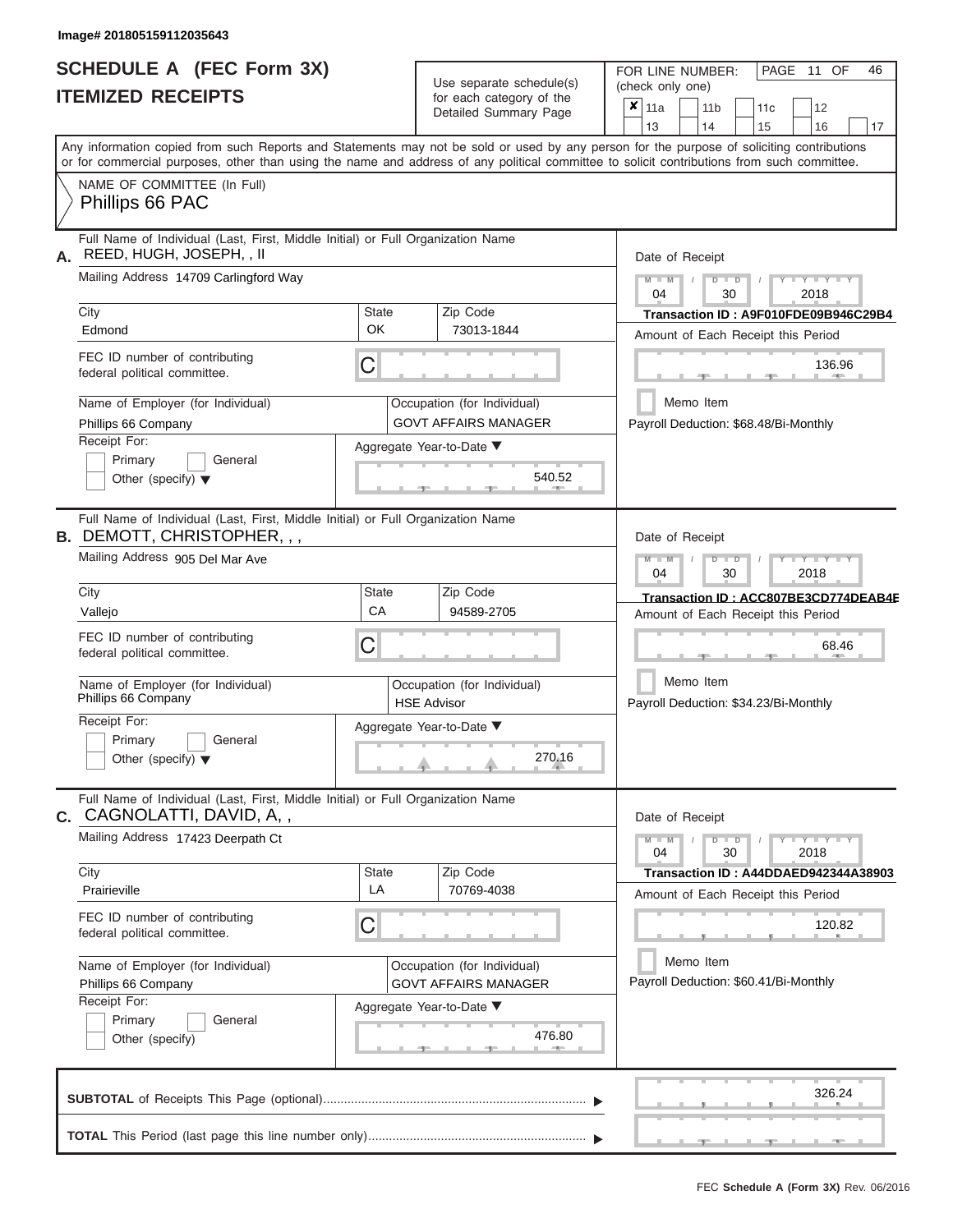|                          | <b>SCHEDULE A (FEC Form 3X)</b> |
|--------------------------|---------------------------------|
| <b>ITEMIZED RECEIPTS</b> |                                 |

Use separate schedule(s) (check only one)<br>for each category of the  $\begin{array}{|c|c|c|c|c|}\n\hline\n\text{Initial Summary goes} & & \text{with } & \text{with } & \text{with } & \text{with } & \text{with } & \text{with } & \text{with } & \text{with } & \text{with } & \text{with } & \text{with } & \text{with } & \text{with } & \text{with } & \text{with } & \text{with } & \text{with } & \text{with } & \text{with } & \text{with } & \text$ 

FOR LINE NUMBER:

PAGE 12 OF 46

|                                                                                                                |              | Detailed Summary Page                                       | <b>×</b> ∣11a<br>11 b<br>11c<br>12                                                                                                                                      |
|----------------------------------------------------------------------------------------------------------------|--------------|-------------------------------------------------------------|-------------------------------------------------------------------------------------------------------------------------------------------------------------------------|
|                                                                                                                |              |                                                             | 13<br>14<br>15<br>16<br>17<br>Any information copied from such Reports and Statements may not be sold or used by any person for the purpose of soliciting contributions |
|                                                                                                                |              |                                                             | or for commercial purposes, other than using the name and address of any political committee to solicit contributions from such committee.                              |
| NAME OF COMMITTEE (In Full)<br>Phillips 66 PAC                                                                 |              |                                                             |                                                                                                                                                                         |
| Full Name of Individual (Last, First, Middle Initial) or Full Organization Name<br>BOYLE, JOHN, E,,<br>А.      |              |                                                             | Date of Receipt                                                                                                                                                         |
| Mailing Address PO Box 131447                                                                                  |              |                                                             | $T - Y = Y + Y$<br>$M - M$<br>$D$ $\Box$ $D$<br>$\sqrt{ }$<br>04<br>30<br>2018                                                                                          |
| City                                                                                                           | <b>State</b> | Zip Code                                                    | Transaction ID: AE35F26198C4A4366A8E                                                                                                                                    |
| The Woodlands                                                                                                  | TX           | 77393-1447                                                  | Amount of Each Receipt this Period                                                                                                                                      |
| FEC ID number of contributing<br>federal political committee.                                                  | C            |                                                             | 300.00<br><b>CONTRACTOR</b>                                                                                                                                             |
| Name of Employer (for Individual)                                                                              |              | Occupation (for Individual)                                 | Memo Item                                                                                                                                                               |
| Phillips 66 Company                                                                                            | <b>PILOT</b> |                                                             | Payroll Deduction: \$150.00/Bi-Monthly                                                                                                                                  |
| Receipt For:                                                                                                   |              | Aggregate Year-to-Date ▼                                    |                                                                                                                                                                         |
| Primary<br>General                                                                                             |              |                                                             |                                                                                                                                                                         |
| Other (specify) $\blacktriangledown$                                                                           |              | 1200.00                                                     |                                                                                                                                                                         |
| Full Name of Individual (Last, First, Middle Initial) or Full Organization Name<br><b>B.</b> HAMADA, PAUL, I,, |              |                                                             | Date of Receipt                                                                                                                                                         |
| Mailing Address 11627 Gallant Ridge Ln                                                                         |              |                                                             | $D - I - D$<br>$Y - Y - Y - Y - Y$<br>$M - M$<br>04<br>30<br>2018                                                                                                       |
| City                                                                                                           | <b>State</b> | Zip Code                                                    | Transaction ID: ADA50B13EC09D4089BC9                                                                                                                                    |
| Houston                                                                                                        | ТX           | 77082-6834                                                  | Amount of Each Receipt this Period                                                                                                                                      |
| FEC ID number of contributing<br>federal political committee.                                                  | C            |                                                             | 61.32                                                                                                                                                                   |
| Name of Employer (for Individual)<br>Phillips 66 Company                                                       |              | Occupation (for Individual)<br>LEGAL DEPUTY GENERAL COUNSEI | Memo Item<br>Payroll Deduction: \$30.66/Bi-Monthly                                                                                                                      |
| Receipt For:                                                                                                   |              | Aggregate Year-to-Date ▼                                    |                                                                                                                                                                         |
| Primary<br>General                                                                                             |              |                                                             |                                                                                                                                                                         |
| Other (specify) $\blacktriangledown$                                                                           |              | 245.28                                                      |                                                                                                                                                                         |
| Full Name of Individual (Last, First, Middle Initial) or Full Organization Name<br>C. SCHENK, DWIGHT, L,,      |              |                                                             | Date of Receipt                                                                                                                                                         |
| Mailing Address 13202 E 92nd PIN                                                                               |              |                                                             | $Y - Y - Y - Y - Y$<br>$M - M$<br>$D$ $\Box$ $D$<br>04<br>30<br>2018                                                                                                    |
| City                                                                                                           | <b>State</b> | Zip Code                                                    | Transaction ID: A32A7717CD4044942B68                                                                                                                                    |
| Owasso                                                                                                         | OK           | 74055-4764                                                  | Amount of Each Receipt this Period                                                                                                                                      |
| FEC ID number of contributing<br>federal political committee.                                                  | C            |                                                             | 76.36                                                                                                                                                                   |
| Name of Employer (for Individual)<br>Phillips 66 Company                                                       |              | Occupation (for Individual)<br>IT SPECIALIST-TECHNICAL      | Memo Item<br>Payroll Deduction: \$38.18/Bi-Monthly                                                                                                                      |
| Receipt For:                                                                                                   |              |                                                             |                                                                                                                                                                         |
| Primary<br>General                                                                                             |              | Aggregate Year-to-Date ▼                                    |                                                                                                                                                                         |
| Other (specify)                                                                                                |              | 302.08                                                      |                                                                                                                                                                         |
|                                                                                                                |              |                                                             | 437.68                                                                                                                                                                  |
|                                                                                                                |              |                                                             |                                                                                                                                                                         |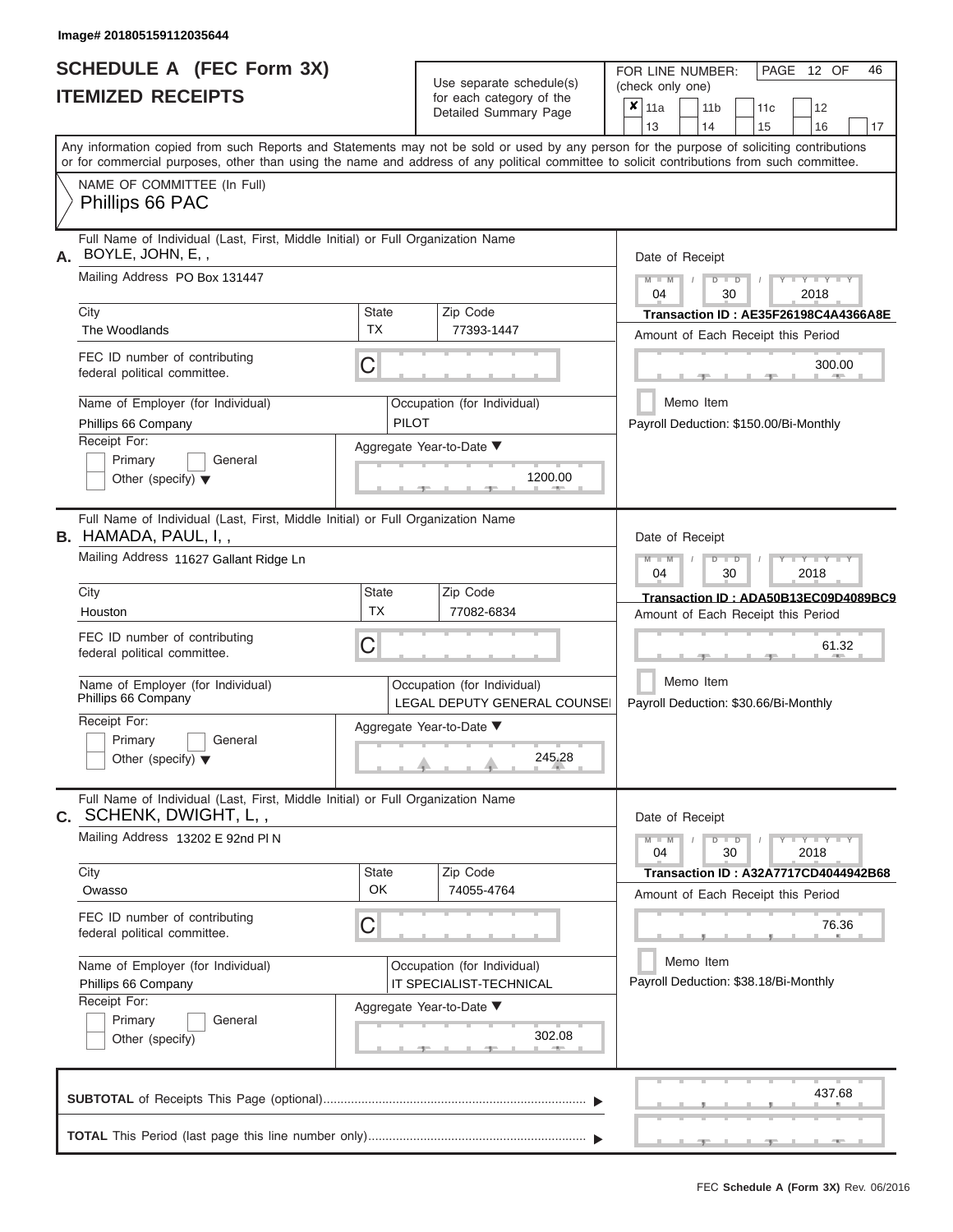|                          | <b>SCHEDULE A (FEC Form 3X)</b> |
|--------------------------|---------------------------------|
| <b>ITEMIZED RECEIPTS</b> |                                 |

| SCHEDULE A (FEC Form 3X)<br><b>ITEMIZED RECEIPTS</b>                                                                                           | Use separate schedule(s)<br>for each category of the         |                                                            | FOR LINE NUMBER:<br>PAGE 13 OF<br>46<br>(check only one)<br>$\overline{\mathbf{x}}$   11a<br>11 <sub>b</sub><br>12<br>11 <sub>c</sub>     |
|------------------------------------------------------------------------------------------------------------------------------------------------|--------------------------------------------------------------|------------------------------------------------------------|-------------------------------------------------------------------------------------------------------------------------------------------|
|                                                                                                                                                |                                                              | Detailed Summary Page                                      | 13<br>14<br>15<br>16<br>17                                                                                                                |
| or for commercial purposes, other than using the name and address of any political committee to solicit contributions from such committee.     |                                                              |                                                            | Any information copied from such Reports and Statements may not be sold or used by any person for the purpose of soliciting contributions |
| NAME OF COMMITTEE (In Full)<br>Phillips 66 PAC                                                                                                 |                                                              |                                                            |                                                                                                                                           |
| Full Name of Individual (Last, First, Middle Initial) or Full Organization Name<br>PEREZ, OSCAR, ALI,,                                         |                                                              |                                                            | Date of Receipt                                                                                                                           |
| Mailing Address 17301 Merit Ave                                                                                                                |                                                              |                                                            | $M = M$ /<br>$+Y+Y+Y$<br>$D$ $D$<br>04<br>30<br>2018                                                                                      |
| City<br>Gardena                                                                                                                                | <b>State</b><br>CA                                           | Zip Code<br>90247-5827                                     | Transaction ID: A0256F4B4DDBA4610B85<br>Amount of Each Receipt this Period                                                                |
| FEC ID number of contributing<br>federal political committee.                                                                                  | C                                                            |                                                            | 77.28<br><b>AND</b><br>$-1$                                                                                                               |
| Name of Employer (for Individual)<br>Phillips 66 Company                                                                                       |                                                              | Occupation (for Individual)<br><b>STAFF ENGINEER</b>       | Memo Item<br>Payroll Deduction: \$38.64/Bi-Monthly                                                                                        |
| Receipt For:<br>Primary<br>General<br>Other (specify) $\blacktriangledown$                                                                     |                                                              | Aggregate Year-to-Date ▼<br>305.72<br><b>British Allen</b> |                                                                                                                                           |
| Full Name of Individual (Last, First, Middle Initial) or Full Organization Name<br>B. FIELDS, DARIN, LEE,,<br>Mailing Address 17432 Seabury Ln |                                                              |                                                            | Date of Receipt<br>$M - M$<br>$D$ $D$<br>$\Box$ $\Upsilon$ $\Box$ $\Upsilon$ $\Upsilon$ $\Upsilon$<br>$\prime$                            |
| City                                                                                                                                           | <b>State</b>                                                 | Zip Code                                                   | 04<br>30<br>2018                                                                                                                          |
| Huntington Beach                                                                                                                               | CA                                                           | 92649-6431                                                 | Transaction ID: A662E6D345E9543089CA<br>Amount of Each Receipt this Period                                                                |
| FEC ID number of contributing<br>federal political committee.                                                                                  | C                                                            |                                                            | 200.00                                                                                                                                    |
| Name of Employer (for Individual)<br>Phillips 66 Company                                                                                       | Occupation (for Individual)<br>ENGINEERING BU/FUNCTIONAL MAI |                                                            | Memo Item<br>Payroll Deduction: \$100.00/Bi-Monthly                                                                                       |
| Receipt For:<br>Primary<br>General                                                                                                             |                                                              | Aggregate Year-to-Date ▼                                   |                                                                                                                                           |
| Other (specify) $\blacktriangledown$                                                                                                           |                                                              | 800.00                                                     |                                                                                                                                           |
| Full Name of Individual (Last, First, Middle Initial) or Full Organization Name<br>C. SCHROEDER, ROBIN, R,,                                    |                                                              |                                                            | Date of Receipt                                                                                                                           |
| Mailing Address 2703 Bonnie Bray Dr                                                                                                            |                                                              |                                                            | $M - M$<br>$D$ $D$<br>$Y - Y - Y - Y$<br>30<br>2018<br>04                                                                                 |
| City<br>Katy                                                                                                                                   | State<br><b>TX</b>                                           | Zip Code<br>77494-1730                                     | Transaction ID: A8A3A91D180474A49981<br>Amount of Each Receipt this Period                                                                |
| FEC ID number of contributing<br>federal political committee.                                                                                  | C                                                            |                                                            | 100.16                                                                                                                                    |
| Name of Employer (for Individual)<br>Phillips 66 Company                                                                                       |                                                              | Occupation (for Individual)<br><b>HR CONSULTANT</b>        | Memo Item<br>Payroll Deduction: \$50.08/Bi-Monthly                                                                                        |
| Receipt For:<br>Primary<br>General<br>Other (specify)                                                                                          |                                                              | Aggregate Year-to-Date ▼<br>393.84                         |                                                                                                                                           |
|                                                                                                                                                |                                                              |                                                            | 377.44                                                                                                                                    |
|                                                                                                                                                |                                                              |                                                            | ___ <del>___</del> ______<br>$-$                                                                                                          |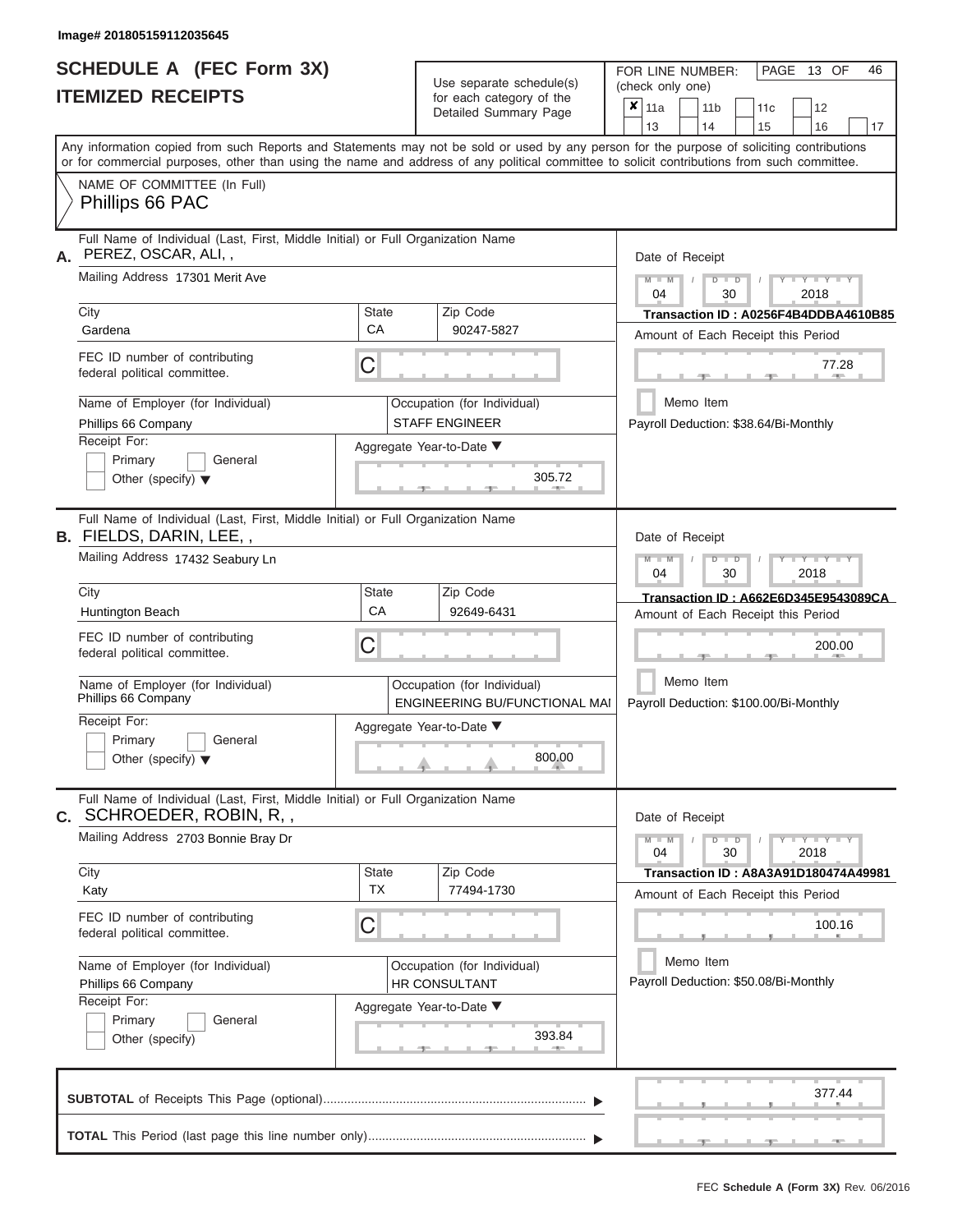|                          | <b>SCHEDULE A (FEC Form 3X)</b> |
|--------------------------|---------------------------------|
| <b>ITEMIZED RECEIPTS</b> |                                 |

Use separate schedule(s)<br>for each category of the

FOR LINE NUMBER:<br>(check only one)

PAGE 14 OF 46

|                                                                                                                                                                                                                                                                                         |                                                    | $\alpha$<br>Detailed Summary Page          |                                       | $x \mid$ 11a                                       |           | 11 <sub>b</sub> |                                      | 11 <sub>c</sub> | 12                                                                              |    |  |  |  |  |  |  |
|-----------------------------------------------------------------------------------------------------------------------------------------------------------------------------------------------------------------------------------------------------------------------------------------|----------------------------------------------------|--------------------------------------------|---------------------------------------|----------------------------------------------------|-----------|-----------------|--------------------------------------|-----------------|---------------------------------------------------------------------------------|----|--|--|--|--|--|--|
| Any information copied from such Reports and Statements may not be sold or used by any person for the purpose of soliciting contributions<br>or for commercial purposes, other than using the name and address of any political committee to solicit contributions from such committee. |                                                    |                                            |                                       | 13                                                 |           | 14              |                                      | 15              | 16                                                                              | 17 |  |  |  |  |  |  |
| NAME OF COMMITTEE (In Full)<br>Phillips 66 PAC                                                                                                                                                                                                                                          |                                                    |                                            |                                       |                                                    |           |                 |                                      |                 |                                                                                 |    |  |  |  |  |  |  |
| Full Name of Individual (Last, First, Middle Initial) or Full Organization Name<br>VANNELLI, MICHAEL, , ,<br>А.                                                                                                                                                                         |                                                    |                                            |                                       | Date of Receipt                                    |           |                 |                                      |                 |                                                                                 |    |  |  |  |  |  |  |
| Mailing Address 3304 Karros Ct                                                                                                                                                                                                                                                          |                                                    |                                            |                                       | $M - M$<br>04                                      |           |                 | $D$ $D$<br>30                        |                 | $Y - Y - Y$<br>2018                                                             |    |  |  |  |  |  |  |
| City                                                                                                                                                                                                                                                                                    | <b>State</b>                                       | Zip Code                                   |                                       |                                                    |           |                 | Transaction ID: A9E2FBB8E9CB545B0922 |                 |                                                                                 |    |  |  |  |  |  |  |
| Edwardsville                                                                                                                                                                                                                                                                            | IL                                                 | 62025-3219                                 |                                       |                                                    |           |                 |                                      |                 | Amount of Each Receipt this Period                                              |    |  |  |  |  |  |  |
| FEC ID number of contributing<br>federal political committee.                                                                                                                                                                                                                           | С                                                  |                                            |                                       |                                                    |           |                 |                                      |                 | 100.56                                                                          |    |  |  |  |  |  |  |
| Name of Employer (for Individual)<br>Phillips 66 Company                                                                                                                                                                                                                                |                                                    | Occupation (for Individual)<br>HSE SUPV II |                                       |                                                    | Memo Item |                 |                                      |                 |                                                                                 |    |  |  |  |  |  |  |
| Receipt For:                                                                                                                                                                                                                                                                            |                                                    | Aggregate Year-to-Date ▼                   | Payroll Deduction: \$50.28/Bi-Monthly |                                                    |           |                 |                                      |                 |                                                                                 |    |  |  |  |  |  |  |
| Primary<br>General<br>Other (specify) $\blacktriangledown$                                                                                                                                                                                                                              |                                                    | 397.32                                     |                                       |                                                    |           |                 |                                      |                 |                                                                                 |    |  |  |  |  |  |  |
| Full Name of Individual (Last, First, Middle Initial) or Full Organization Name<br><b>B.</b> PLYLER, RICHARD, DOUGLAS, ,                                                                                                                                                                |                                                    |                                            |                                       | Date of Receipt                                    |           |                 |                                      |                 |                                                                                 |    |  |  |  |  |  |  |
| Mailing Address 883 Harbortown Blvd<br>Bldg 29                                                                                                                                                                                                                                          |                                                    |                                            |                                       | $M - M$<br>04                                      |           |                 | $D$ $D$<br>30                        |                 | Y TYT<br>2018                                                                   |    |  |  |  |  |  |  |
| City                                                                                                                                                                                                                                                                                    | State<br><b>NJ</b>                                 | Zip Code                                   |                                       |                                                    |           |                 |                                      |                 | Transaction ID: A20C1F957BA5B4A9EBEA                                            |    |  |  |  |  |  |  |
| Perth Amboy                                                                                                                                                                                                                                                                             |                                                    | 08861-3070                                 |                                       |                                                    |           |                 |                                      |                 | Amount of Each Receipt this Period                                              |    |  |  |  |  |  |  |
| FEC ID number of contributing<br>federal political committee.                                                                                                                                                                                                                           | С                                                  |                                            |                                       |                                                    |           |                 |                                      |                 | 73.98                                                                           |    |  |  |  |  |  |  |
| Name of Employer (for Individual)<br>Phillips 66 Company                                                                                                                                                                                                                                | Occupation (for Individual)<br>PROCUREMENT ADVISOR |                                            |                                       | Memo Item<br>Payroll Deduction: \$36.99/Bi-Monthly |           |                 |                                      |                 |                                                                                 |    |  |  |  |  |  |  |
| Receipt For:                                                                                                                                                                                                                                                                            |                                                    | Aggregate Year-to-Date ▼                   |                                       |                                                    |           |                 |                                      |                 |                                                                                 |    |  |  |  |  |  |  |
| Primary<br>General<br>Other (specify) $\blacktriangledown$                                                                                                                                                                                                                              |                                                    | 292.64                                     |                                       |                                                    |           |                 |                                      |                 |                                                                                 |    |  |  |  |  |  |  |
| Full Name of Individual (Last, First, Middle Initial) or Full Organization Name<br>C. BUKOWSKI, MICHAEL, A,,                                                                                                                                                                            |                                                    |                                            |                                       | Date of Receipt                                    |           |                 |                                      |                 |                                                                                 |    |  |  |  |  |  |  |
| Mailing Address 105 Warrens Ct                                                                                                                                                                                                                                                          |                                                    |                                            |                                       | $M - M$<br>04                                      |           |                 | $D$ $D$<br>30                        |                 | $\overline{Y} \perp \overline{Y} \perp \overline{Y} \perp \overline{Y}$<br>2018 |    |  |  |  |  |  |  |
| City<br>Warrington                                                                                                                                                                                                                                                                      | State<br>PA                                        | Zip Code<br>18976-1445                     |                                       |                                                    |           |                 |                                      |                 | Transaction ID: A1D42911929A74F798AD                                            |    |  |  |  |  |  |  |
|                                                                                                                                                                                                                                                                                         |                                                    |                                            |                                       |                                                    |           |                 |                                      |                 | Amount of Each Receipt this Period                                              |    |  |  |  |  |  |  |
| FEC ID number of contributing<br>federal political committee.                                                                                                                                                                                                                           | С                                                  |                                            |                                       |                                                    |           |                 |                                      |                 | 180.70                                                                          |    |  |  |  |  |  |  |
| Name of Employer (for Individual)                                                                                                                                                                                                                                                       |                                                    | Occupation (for Individual)                |                                       |                                                    | Memo Item |                 |                                      |                 |                                                                                 |    |  |  |  |  |  |  |
| Phillips 66 Company<br>Receipt For:                                                                                                                                                                                                                                                     |                                                    | ENGINEERING BU/FUNCTIONAL MAN              |                                       |                                                    |           |                 |                                      |                 | Payroll Deduction: \$90.35/Bi-Monthly                                           |    |  |  |  |  |  |  |
| Primary<br>General                                                                                                                                                                                                                                                                      |                                                    | Aggregate Year-to-Date ▼                   |                                       |                                                    |           |                 |                                      |                 |                                                                                 |    |  |  |  |  |  |  |
| Other (specify)                                                                                                                                                                                                                                                                         |                                                    | 708.92                                     |                                       |                                                    |           |                 |                                      |                 |                                                                                 |    |  |  |  |  |  |  |
|                                                                                                                                                                                                                                                                                         |                                                    |                                            |                                       |                                                    |           |                 |                                      |                 | 355.24                                                                          |    |  |  |  |  |  |  |
|                                                                                                                                                                                                                                                                                         |                                                    |                                            |                                       |                                                    |           |                 |                                      |                 |                                                                                 |    |  |  |  |  |  |  |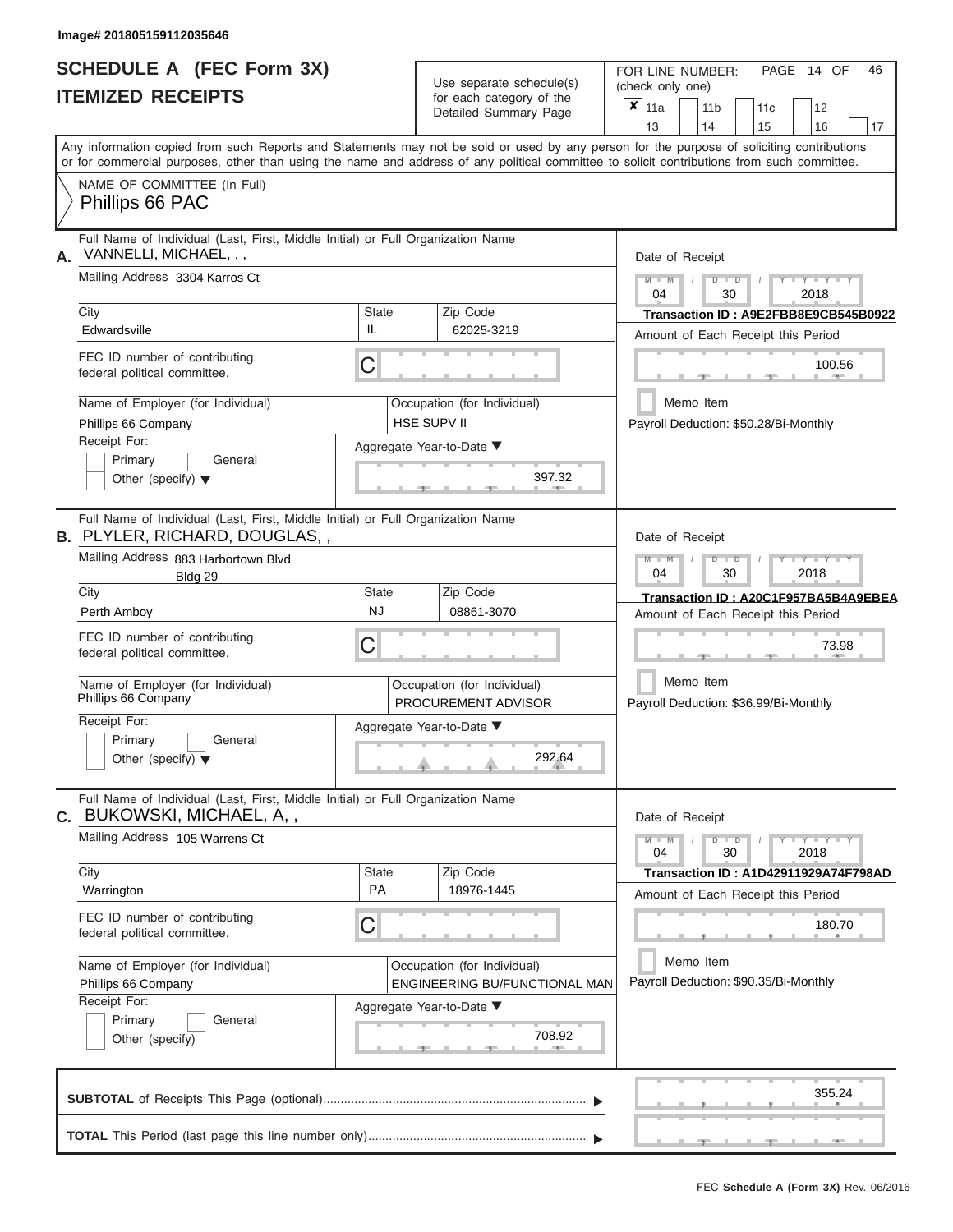|                          | SCHEDULE A (FEC Form 3X) |
|--------------------------|--------------------------|
| <b>ITEMIZED RECEIPTS</b> |                          |

Use separate schedule(s)<br>for each category of the

FOR LINE NUMBER:

PAGE 15 OF 46

|                                                                                                                       |                           | Use separate schedule(s)                                     | (check only one)                                                                                                                                                                                                                                                                        |  |  |  |  |  |  |  |  |  |
|-----------------------------------------------------------------------------------------------------------------------|---------------------------|--------------------------------------------------------------|-----------------------------------------------------------------------------------------------------------------------------------------------------------------------------------------------------------------------------------------------------------------------------------------|--|--|--|--|--|--|--|--|--|
| <b>ITEMIZED RECEIPTS</b>                                                                                              |                           | for each category of the<br>Detailed Summary Page            | $\overline{\mathbf{x}}$   11a<br>12<br>11 <sub>b</sub><br>11 <sub>c</sub><br>13<br>14<br>17<br>15<br>16                                                                                                                                                                                 |  |  |  |  |  |  |  |  |  |
|                                                                                                                       |                           |                                                              | Any information copied from such Reports and Statements may not be sold or used by any person for the purpose of soliciting contributions<br>or for commercial purposes, other than using the name and address of any political committee to solicit contributions from such committee. |  |  |  |  |  |  |  |  |  |
| NAME OF COMMITTEE (In Full)<br>Phillips 66 PAC                                                                        |                           |                                                              |                                                                                                                                                                                                                                                                                         |  |  |  |  |  |  |  |  |  |
| Full Name of Individual (Last, First, Middle Initial) or Full Organization Name<br>ERFERT, DAVID, P,,<br>А.           |                           |                                                              | Date of Receipt                                                                                                                                                                                                                                                                         |  |  |  |  |  |  |  |  |  |
| Mailing Address 305 Gentilly PI                                                                                       |                           |                                                              | $Y = Y = Y$<br>$M - M$<br>$\Box$<br>D<br>04<br>30<br>2018                                                                                                                                                                                                                               |  |  |  |  |  |  |  |  |  |
| City<br>Houston                                                                                                       | <b>State</b><br><b>TX</b> | Zip Code<br>77024-6315                                       | Transaction ID: A3E7FFED4415A41EFB12<br>Amount of Each Receipt this Period                                                                                                                                                                                                              |  |  |  |  |  |  |  |  |  |
| FEC ID number of contributing<br>federal political committee.                                                         | C                         |                                                              | 140.00                                                                                                                                                                                                                                                                                  |  |  |  |  |  |  |  |  |  |
| Name of Employer (for Individual)<br>Phillips 66 Company                                                              |                           | Occupation (for Individual)<br>ENGINEERING BU/FUNCTIONAL MAN | Memo Item<br>Payroll Deduction: \$70.00/Bi-Monthly                                                                                                                                                                                                                                      |  |  |  |  |  |  |  |  |  |
| Receipt For:<br>Primary<br>General<br>Other (specify) $\blacktriangledown$                                            |                           | Aggregate Year-to-Date ▼<br>560.00                           |                                                                                                                                                                                                                                                                                         |  |  |  |  |  |  |  |  |  |
| Full Name of Individual (Last, First, Middle Initial) or Full Organization Name<br><b>B.</b> RHINEHART, JOLIE, ANN, , |                           |                                                              | Date of Receipt                                                                                                                                                                                                                                                                         |  |  |  |  |  |  |  |  |  |
| Mailing Address 1302 Northshore Dr                                                                                    |                           |                                                              | YIYIY<br>$\Box$<br>04<br>30<br>2018                                                                                                                                                                                                                                                     |  |  |  |  |  |  |  |  |  |
| City<br>Bellingham                                                                                                    | State<br><b>WA</b>        | Zip Code<br>98226-9456                                       | Transaction ID: A226D571434ED492EA27<br>Amount of Each Receipt this Period                                                                                                                                                                                                              |  |  |  |  |  |  |  |  |  |
| FEC ID number of contributing<br>C<br>federal political committee.                                                    |                           |                                                              | 150.00                                                                                                                                                                                                                                                                                  |  |  |  |  |  |  |  |  |  |
| Name of Employer (for Individual)<br>Phillips 66 Company                                                              |                           | Occupation (for Individual)<br>ENGINEERING BU/FUNCTIONAL MAI | Memo Item<br>Payroll Deduction: \$75.00/Bi-Monthly                                                                                                                                                                                                                                      |  |  |  |  |  |  |  |  |  |
| Receipt For:<br>Primary<br>General<br>Other (specify) $\blacktriangledown$                                            |                           | Aggregate Year-to-Date ▼<br>570.00                           |                                                                                                                                                                                                                                                                                         |  |  |  |  |  |  |  |  |  |
| Full Name of Individual (Last, First, Middle Initial) or Full Organization Name<br>$c.$ AMON, ROBERT, J,,             |                           |                                                              | Date of Receipt                                                                                                                                                                                                                                                                         |  |  |  |  |  |  |  |  |  |
| Mailing Address 2519 West St                                                                                          |                           |                                                              | $Y = Y = Y$<br>$\Box$<br>$M - M$<br>04<br>30<br>2018                                                                                                                                                                                                                                    |  |  |  |  |  |  |  |  |  |
| City<br>Bellingham                                                                                                    | <b>State</b><br><b>WA</b> | Zip Code<br>98225-2154                                       | Transaction ID: AFABB7B296BAE480A98C<br>Amount of Each Receipt this Period                                                                                                                                                                                                              |  |  |  |  |  |  |  |  |  |
| FEC ID number of contributing<br>federal political committee.                                                         | С                         |                                                              | 86.26                                                                                                                                                                                                                                                                                   |  |  |  |  |  |  |  |  |  |
| Name of Employer (for Individual)<br>Phillips 66 Company                                                              |                           | Occupation (for Individual)<br><b>STAFF ENGINEER</b>         | Memo Item<br>Payroll Deduction: \$43.13/Bi-Monthly                                                                                                                                                                                                                                      |  |  |  |  |  |  |  |  |  |
| Receipt For:<br>Primary<br>General<br>Other (specify)                                                                 |                           | Aggregate Year-to-Date ▼<br>341.24                           |                                                                                                                                                                                                                                                                                         |  |  |  |  |  |  |  |  |  |
|                                                                                                                       |                           |                                                              | 376.26                                                                                                                                                                                                                                                                                  |  |  |  |  |  |  |  |  |  |
|                                                                                                                       |                           |                                                              |                                                                                                                                                                                                                                                                                         |  |  |  |  |  |  |  |  |  |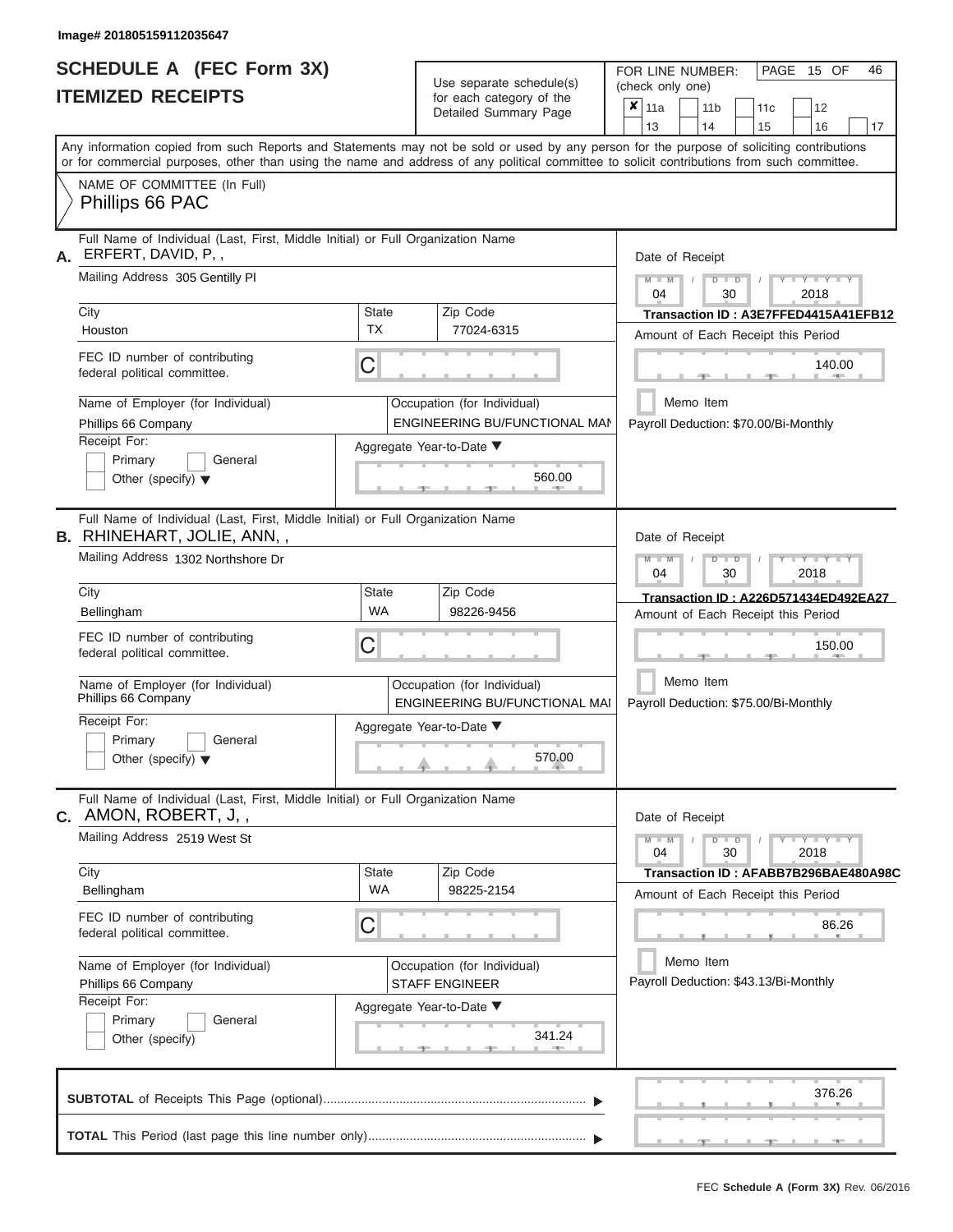|                          | <b>SCHEDULE A (FEC Form 3X)</b> |
|--------------------------|---------------------------------|
| <b>ITEMIZED RECEIPTS</b> |                                 |

Use separate schedule(s) (check only one) (one)

FOR LINE NUMBER:

PAGE 16 OF 46

|    |                                                                                                                                            |                                                                | $0.0011$ $0.000901$<br>Detailed Summary Page         | x                                                  | 11a                                |           |    | 11 <sub>b</sub>                                    |  | 11 <sub>c</sub> | 12                                    |    |  |  |  |  |
|----|--------------------------------------------------------------------------------------------------------------------------------------------|----------------------------------------------------------------|------------------------------------------------------|----------------------------------------------------|------------------------------------|-----------|----|----------------------------------------------------|--|-----------------|---------------------------------------|----|--|--|--|--|
|    | Any information copied from such Reports and Statements may not be sold or used by any person for the purpose of soliciting contributions  |                                                                |                                                      |                                                    | 13                                 |           | 14 |                                                    |  | 15              | 16                                    | 17 |  |  |  |  |
|    | or for commercial purposes, other than using the name and address of any political committee to solicit contributions from such committee. |                                                                |                                                      |                                                    |                                    |           |    |                                                    |  |                 |                                       |    |  |  |  |  |
|    | NAME OF COMMITTEE (In Full)<br>Phillips 66 PAC                                                                                             |                                                                |                                                      |                                                    |                                    |           |    |                                                    |  |                 |                                       |    |  |  |  |  |
| А. | Full Name of Individual (Last, First, Middle Initial) or Full Organization Name<br>VAUGHN, DAVID, CORNELIUS, ,                             |                                                                |                                                      | Date of Receipt                                    |                                    |           |    |                                                    |  |                 |                                       |    |  |  |  |  |
|    | Mailing Address 1103 Wood Fern Dr                                                                                                          |                                                                |                                                      |                                                    | $M - M$<br>04                      |           |    | $D$ $D$<br>30                                      |  |                 | $Y - Y - I$<br>2018                   |    |  |  |  |  |
|    | City                                                                                                                                       | State                                                          | Zip Code                                             |                                                    |                                    |           |    |                                                    |  |                 | Transaction ID: A21C38DD278BA4B4AA40  |    |  |  |  |  |
|    | Sugar Land                                                                                                                                 | <b>TX</b>                                                      | 77479-6255                                           |                                                    | Amount of Each Receipt this Period |           |    |                                                    |  |                 |                                       |    |  |  |  |  |
|    | FEC ID number of contributing<br>federal political committee.                                                                              | С                                                              |                                                      | 86.26                                              |                                    |           |    |                                                    |  |                 |                                       |    |  |  |  |  |
|    | Name of Employer (for Individual)<br>Phillips 66 Company                                                                                   |                                                                | Occupation (for Individual)<br><b>STAFF ENGINEER</b> |                                                    |                                    | Memo Item |    |                                                    |  |                 | Payroll Deduction: \$43.13/Bi-Monthly |    |  |  |  |  |
|    | Receipt For:                                                                                                                               |                                                                | Aggregate Year-to-Date ▼                             |                                                    |                                    |           |    |                                                    |  |                 |                                       |    |  |  |  |  |
|    | Primary<br>General<br>Other (specify) $\blacktriangledown$                                                                                 |                                                                | 341.24                                               |                                                    |                                    |           |    |                                                    |  |                 |                                       |    |  |  |  |  |
|    | Full Name of Individual (Last, First, Middle Initial) or Full Organization Name<br><b>B.</b> TORPEY, STEVEN, , ,                           |                                                                |                                                      |                                                    | Date of Receipt                    |           |    |                                                    |  |                 |                                       |    |  |  |  |  |
|    | Mailing Address 3064 Western Bluffs Blvd                                                                                                   |                                                                |                                                      | $M - M$<br>Y TYT<br>$D$ $D$<br>04<br>30<br>2018    |                                    |           |    |                                                    |  |                 |                                       |    |  |  |  |  |
|    | City                                                                                                                                       | <b>State</b>                                                   | Zip Code<br>59106-2209                               |                                                    |                                    |           |    |                                                    |  |                 | Transaction ID: A1C170C0B90A94FCE9EA  |    |  |  |  |  |
|    | <b>Billings</b>                                                                                                                            | MT                                                             |                                                      | Amount of Each Receipt this Period                 |                                    |           |    |                                                    |  |                 |                                       |    |  |  |  |  |
|    | FEC ID number of contributing<br>federal political committee.                                                                              | С                                                              |                                                      |                                                    |                                    |           |    |                                                    |  | 82.96           |                                       |    |  |  |  |  |
|    | Name of Employer (for Individual)<br>Phillips 66 Company                                                                                   | Occupation (for Individual)<br><b>HSE Advisor</b>              |                                                      | Memo Item<br>Payroll Deduction: \$41.48/Bi-Monthly |                                    |           |    |                                                    |  |                 |                                       |    |  |  |  |  |
|    | Receipt For:<br>Primary<br>General                                                                                                         |                                                                | Aggregate Year-to-Date ▼                             |                                                    |                                    |           |    |                                                    |  |                 |                                       |    |  |  |  |  |
|    | Other (specify) $\blacktriangledown$                                                                                                       |                                                                | 326.24                                               |                                                    |                                    |           |    |                                                    |  |                 |                                       |    |  |  |  |  |
|    | Full Name of Individual (Last, First, Middle Initial) or Full Organization Name<br>C. ROBERTSON, CINDI, G,,                                |                                                                |                                                      |                                                    | Date of Receipt                    |           |    |                                                    |  |                 |                                       |    |  |  |  |  |
|    | Mailing Address 19907 Sonterra Ln                                                                                                          |                                                                |                                                      |                                                    | $M - M$<br>04                      |           |    | $D$ $D$<br>30                                      |  |                 | $Y - Y - Y - Y - Y$<br>2018           |    |  |  |  |  |
|    | City<br>Richmond                                                                                                                           | <b>State</b><br><b>TX</b>                                      | Zip Code<br>77407-1917                               |                                                    |                                    |           |    |                                                    |  |                 | Transaction ID: AE55F6A6A16A34C879C3  |    |  |  |  |  |
|    |                                                                                                                                            |                                                                |                                                      |                                                    |                                    |           |    |                                                    |  |                 | Amount of Each Receipt this Period    |    |  |  |  |  |
|    | FEC ID number of contributing<br>federal political committee.                                                                              | С                                                              |                                                      |                                                    |                                    |           |    |                                                    |  |                 | 100.00                                |    |  |  |  |  |
|    | Name of Employer (for Individual)<br>Phillips 66 Company                                                                                   | Occupation (for Individual)<br>FINANCE SR ANALYST-FINANCIAL SF |                                                      |                                                    |                                    |           |    | Memo Item<br>Payroll Deduction: \$50.00/Bi-Monthly |  |                 |                                       |    |  |  |  |  |
|    | Receipt For:                                                                                                                               |                                                                | Aggregate Year-to-Date ▼                             |                                                    |                                    |           |    |                                                    |  |                 |                                       |    |  |  |  |  |
|    | Primary<br>General<br>Other (specify)                                                                                                      |                                                                | 400.00                                               |                                                    |                                    |           |    |                                                    |  |                 |                                       |    |  |  |  |  |
|    |                                                                                                                                            |                                                                |                                                      |                                                    |                                    |           |    |                                                    |  |                 |                                       |    |  |  |  |  |
|    |                                                                                                                                            |                                                                |                                                      |                                                    |                                    |           |    |                                                    |  |                 | 269.22                                |    |  |  |  |  |
|    |                                                                                                                                            |                                                                |                                                      |                                                    |                                    |           |    |                                                    |  |                 |                                       |    |  |  |  |  |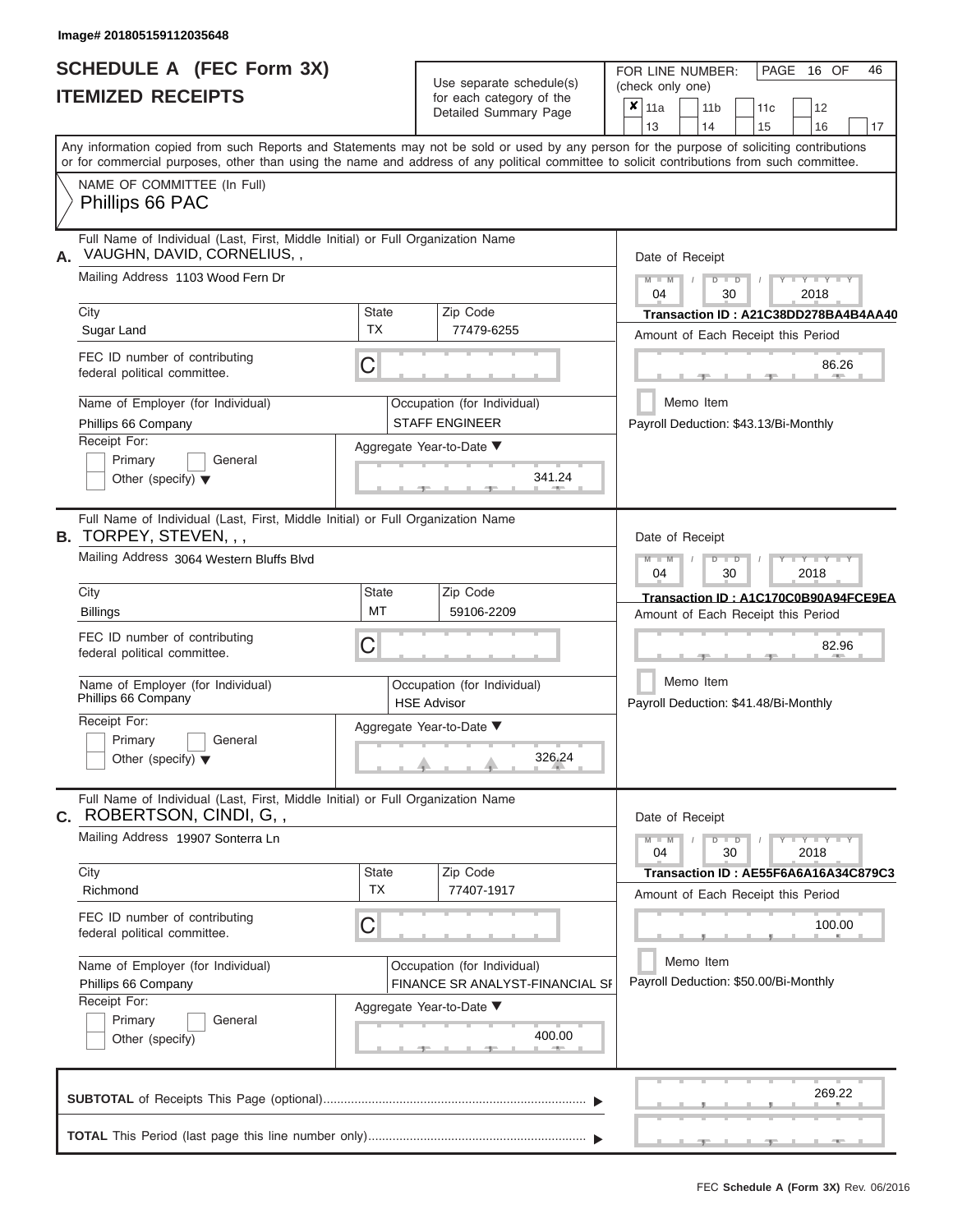# **SCHEDULE A (FEC Form 3X)**

| SCHEDULE A (FEC Form 3X)<br><b>ITEMIZED RECEIPTS</b>                                                                                                                                                                                                                                                                                                                                              |                         | Use separate schedule(s)<br>for each category of the<br>Detailed Summary Page                                                   | FOR LINE NUMBER:<br>PAGE 17 OF<br>46<br>(check only one)<br>$\overline{\mathbf{x}}$   11a<br>11 <sub>b</sub><br>11 <sub>c</sub><br>12                                                                                         |
|---------------------------------------------------------------------------------------------------------------------------------------------------------------------------------------------------------------------------------------------------------------------------------------------------------------------------------------------------------------------------------------------------|-------------------------|---------------------------------------------------------------------------------------------------------------------------------|-------------------------------------------------------------------------------------------------------------------------------------------------------------------------------------------------------------------------------|
| Any information copied from such Reports and Statements may not be sold or used by any person for the purpose of soliciting contributions<br>or for commercial purposes, other than using the name and address of any political committee to solicit contributions from such committee.<br>NAME OF COMMITTEE (In Full)                                                                            |                         |                                                                                                                                 | 13<br>14<br>15<br>16<br>17                                                                                                                                                                                                    |
| Phillips 66 PAC                                                                                                                                                                                                                                                                                                                                                                                   |                         |                                                                                                                                 |                                                                                                                                                                                                                               |
| Full Name of Individual (Last, First, Middle Initial) or Full Organization Name<br>CRAWFORD, PAMELA, ALAINE,,<br>А.<br>Mailing Address 425 Lee Dr<br>City<br><b>Bartlesville</b><br>FEC ID number of contributing<br>federal political committee.                                                                                                                                                 | State<br><b>OK</b><br>C | Zip Code<br>74006-8053                                                                                                          | Date of Receipt<br>$M - M$ /<br>$Y - Y - Y$<br>$D$ $D$<br>04<br>30<br>2018<br>Transaction ID: AA76B37D14ED248C7912<br>Amount of Each Receipt this Period<br>108.26<br><b>1. 400</b>                                           |
| Name of Employer (for Individual)<br>Phillips 66 Company<br>Receipt For:<br>Primary<br>General<br>Other (specify) $\blacktriangledown$                                                                                                                                                                                                                                                            |                         | Occupation (for Individual)<br>IT CONSULTANT-TECHNICAL<br>Aggregate Year-to-Date ▼<br>428.24                                    | Memo Item<br>Payroll Deduction: \$54.13/Bi-Monthly                                                                                                                                                                            |
| Full Name of Individual (Last, First, Middle Initial) or Full Organization Name<br><b>B.</b> DALLUGE, ERICA, A,,<br>Mailing Address 3921 Quarry Park Dr<br>City<br><b>Bartlesville</b><br>FEC ID number of contributing<br>federal political committee.<br>Name of Employer (for Individual)<br>Phillips 66 Company<br>Receipt For:<br>Primary<br>General<br>Other (specify) $\blacktriangledown$ | State<br>OK<br>С        | Zip Code<br>74006-9701<br>Occupation (for Individual)<br>R&D STAFF ENGINEER/SCIENTIST<br>Aggregate Year-to-Date ▼<br>268.68     | Date of Receipt<br>$M - M$<br>$D$ $D$<br>$-Y - Y - Y$<br>04<br>30<br>2018<br>Transaction ID: A99C97157726645A7970<br>Amount of Each Receipt this Period<br>68.00<br>Memo Item<br>Payroll Deduction: \$34.00/Bi-Monthly        |
| Full Name of Individual (Last, First, Middle Initial) or Full Organization Name<br>WALKER-RATLIFF, JOAN, , ,<br>С.<br>Mailing Address 109 Elmwood Ave<br>City<br>Ponca City<br>FEC ID number of contributing<br>federal political committee.<br>Name of Employer (for Individual)<br>Phillips 66 Company<br>Receipt For:<br>Primary<br>General<br>Other (specify)                                 | State<br><b>OK</b><br>С | Zip Code<br>74601-3407<br>Occupation (for Individual)<br><b>BD&amp;S CONSULTANT</b><br>Aggregate Year-to-Date ▼<br>417.96<br>-- | Date of Receipt<br>$M - M$<br>$D$ $D$<br>$  Y$ $  Y$ $  Y$<br>04<br>30<br>2018<br>Transaction ID : A27978A9160EF4394B57<br>Amount of Each Receipt this Period<br>105.66<br>Memo Item<br>Payroll Deduction: \$52.83/Bi-Monthly |
|                                                                                                                                                                                                                                                                                                                                                                                                   |                         |                                                                                                                                 | 281.92<br>$-9$<br>$-$                                                                                                                                                                                                         |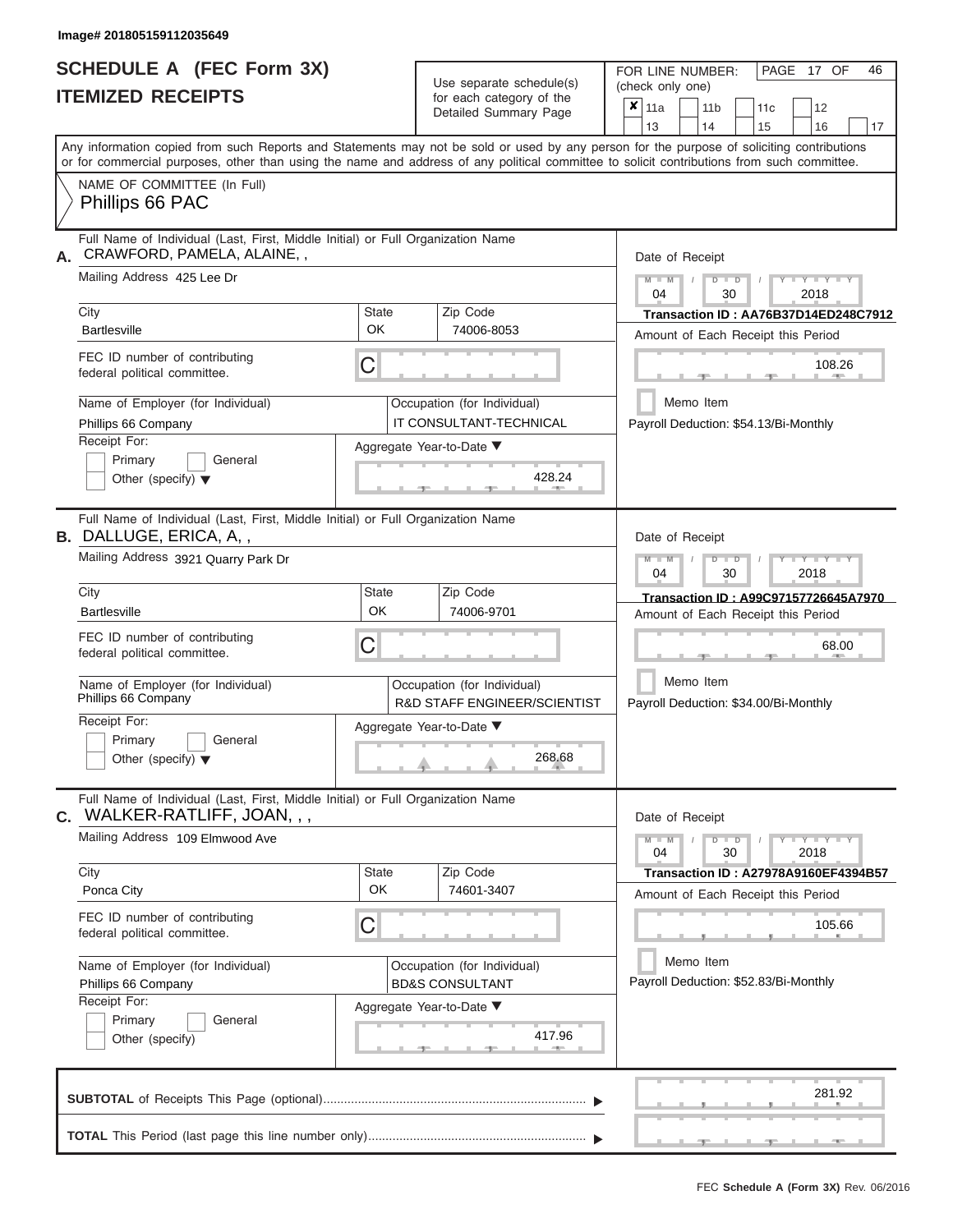|                          | <b>SCHEDULE A (FEC Form 3X)</b> |
|--------------------------|---------------------------------|
| <b>ITEMIZED RECEIPTS</b> |                                 |

Use separate schedule(s)<br>for each category of the

FOR LINE NUMBER:<br>(check only one)

PAGE 18 OF 46

|    | IIEMIZED REJEIPIJ                                                                                                                          |                                                               |                                                           | for each category of the<br>Detailed Summary Page | ×      | 11a                                                |                                                    | 11 <sub>b</sub> |                      | 11 <sub>c</sub> |  | 12                                 |                                             |  |  |  |  |
|----|--------------------------------------------------------------------------------------------------------------------------------------------|---------------------------------------------------------------|-----------------------------------------------------------|---------------------------------------------------|--------|----------------------------------------------------|----------------------------------------------------|-----------------|----------------------|-----------------|--|------------------------------------|---------------------------------------------|--|--|--|--|
|    | Any information copied from such Reports and Statements may not be sold or used by any person for the purpose of soliciting contributions  |                                                               |                                                           |                                                   |        | 13                                                 |                                                    | 14              |                      | 15              |  | 16                                 | 17                                          |  |  |  |  |
|    | or for commercial purposes, other than using the name and address of any political committee to solicit contributions from such committee. |                                                               |                                                           |                                                   |        |                                                    |                                                    |                 |                      |                 |  |                                    |                                             |  |  |  |  |
|    | NAME OF COMMITTEE (In Full)<br>Phillips 66 PAC                                                                                             |                                                               |                                                           |                                                   |        |                                                    |                                                    |                 |                      |                 |  |                                    |                                             |  |  |  |  |
|    | Full Name of Individual (Last, First, Middle Initial) or Full Organization Name<br>ENDECOTT, JASON, S.,                                    |                                                               | Date of Receipt                                           |                                                   |        |                                                    |                                                    |                 |                      |                 |  |                                    |                                             |  |  |  |  |
| А. | Mailing Address 3335 Bridgeberry Ln                                                                                                        |                                                               |                                                           |                                                   |        |                                                    |                                                    |                 |                      |                 |  |                                    |                                             |  |  |  |  |
|    |                                                                                                                                            |                                                               |                                                           |                                                   |        | $M - M$<br>04                                      |                                                    |                 | $D$ $D$<br>30        |                 |  | $I - Y - I - Y - I - Y$<br>2018    |                                             |  |  |  |  |
|    | City                                                                                                                                       | <b>State</b><br><b>TX</b>                                     | Zip Code                                                  | 77082-6853                                        |        |                                                    |                                                    |                 |                      |                 |  |                                    | Transaction ID: A4E050417FA9A42EB959        |  |  |  |  |
|    | Houston                                                                                                                                    |                                                               |                                                           |                                                   |        | Amount of Each Receipt this Period                 |                                                    |                 |                      |                 |  |                                    |                                             |  |  |  |  |
|    | FEC ID number of contributing<br>federal political committee.                                                                              | C                                                             |                                                           |                                                   | 169.24 |                                                    |                                                    |                 |                      |                 |  |                                    |                                             |  |  |  |  |
|    | Name of Employer (for Individual)<br>Phillips 66 Company                                                                                   |                                                               | Occupation (for Individual)<br><b>BD&amp;S CONSULTANT</b> |                                                   |        | Memo Item<br>Payroll Deduction: \$84.62/Bi-Monthly |                                                    |                 |                      |                 |  |                                    |                                             |  |  |  |  |
|    | Receipt For:                                                                                                                               |                                                               | Aggregate Year-to-Date ▼                                  |                                                   |        |                                                    |                                                    |                 |                      |                 |  |                                    |                                             |  |  |  |  |
|    | Primary<br>General<br>Other (specify) $\blacktriangledown$                                                                                 |                                                               |                                                           | 665.48                                            |        |                                                    |                                                    |                 |                      |                 |  |                                    |                                             |  |  |  |  |
|    |                                                                                                                                            |                                                               |                                                           |                                                   |        |                                                    |                                                    |                 |                      |                 |  |                                    |                                             |  |  |  |  |
|    | Full Name of Individual (Last, First, Middle Initial) or Full Organization Name<br><b>B.</b> McGowen, Misty, M,,                           |                                                               |                                                           |                                                   |        | Date of Receipt                                    |                                                    |                 |                      |                 |  |                                    |                                             |  |  |  |  |
|    | Mailing Address 777 Morton St NW<br>Unit                                                                                                   |                                                               |                                                           |                                                   |        | $M - M$<br>04                                      |                                                    |                 | $D$ $\Box$ $D$<br>30 |                 |  | $T - Y = T - Y = T - Y$<br>2018    |                                             |  |  |  |  |
|    | City                                                                                                                                       | <b>State</b>                                                  | Zip Code                                                  |                                                   |        | Transaction ID: A41BAE2B2AAD44C23924               |                                                    |                 |                      |                 |  |                                    |                                             |  |  |  |  |
|    | Washington                                                                                                                                 | DC<br>20010-1653                                              |                                                           |                                                   |        |                                                    |                                                    |                 |                      |                 |  | Amount of Each Receipt this Period |                                             |  |  |  |  |
|    | FEC ID number of contributing<br>federal political committee.                                                                              | С                                                             |                                                           |                                                   |        |                                                    |                                                    |                 |                      |                 |  | 100.00                             |                                             |  |  |  |  |
|    | Name of Employer (for Individual)<br>Phillips 66 Company                                                                                   | Occupation (for Individual)<br><b>GOVT AFFAIRS CONSULTANT</b> |                                                           |                                                   |        |                                                    | Memo Item<br>Payroll Deduction: \$50.00/Bi-Monthly |                 |                      |                 |  |                                    |                                             |  |  |  |  |
|    | Receipt For:                                                                                                                               |                                                               | Aggregate Year-to-Date ▼                                  |                                                   |        |                                                    |                                                    |                 |                      |                 |  |                                    |                                             |  |  |  |  |
|    | Primary<br>General<br>Other (specify) $\blacktriangledown$                                                                                 |                                                               |                                                           | 300.00                                            |        |                                                    |                                                    |                 |                      |                 |  |                                    |                                             |  |  |  |  |
|    | Full Name of Individual (Last, First, Middle Initial) or Full Organization Name<br>C. BENNETT, JENNIFER, S.,                               |                                                               |                                                           |                                                   |        | Date of Receipt                                    |                                                    |                 |                      |                 |  |                                    |                                             |  |  |  |  |
|    | Mailing Address 1516 E 35th Pl                                                                                                             |                                                               |                                                           |                                                   |        | $M - M$<br>04                                      |                                                    |                 | $D$ $D$<br>30        | $\prime$        |  | $Y - Y - Y - Y - Y$<br>2018        |                                             |  |  |  |  |
|    | City                                                                                                                                       | <b>State</b>                                                  | Zip Code                                                  |                                                   |        |                                                    |                                                    |                 |                      |                 |  |                                    | <b>Transaction ID: A91C6942A91D0493880A</b> |  |  |  |  |
|    | Tulsa                                                                                                                                      | OK                                                            | 74105-2630                                                |                                                   |        |                                                    |                                                    |                 |                      |                 |  | Amount of Each Receipt this Period |                                             |  |  |  |  |
|    | FEC ID number of contributing<br>C<br>federal political committee.                                                                         |                                                               |                                                           |                                                   |        |                                                    |                                                    |                 |                      | 61.32           |  |                                    |                                             |  |  |  |  |
|    | Name of Employer (for Individual)<br>Phillips 66 Company                                                                                   |                                                               | Occupation (for Individual)<br><b>R&amp;D MANAGER</b>     |                                                   |        | Memo Item<br>Payroll Deduction: \$30.66/Bi-Monthly |                                                    |                 |                      |                 |  |                                    |                                             |  |  |  |  |
|    | Receipt For:                                                                                                                               | Aggregate Year-to-Date ▼                                      |                                                           |                                                   |        |                                                    |                                                    |                 |                      |                 |  |                                    |                                             |  |  |  |  |
|    | Primary<br>General                                                                                                                         |                                                               |                                                           |                                                   |        |                                                    |                                                    |                 |                      |                 |  |                                    |                                             |  |  |  |  |
|    | Other (specify)                                                                                                                            |                                                               |                                                           | 245.28<br>$1 - 400$                               |        |                                                    |                                                    |                 |                      |                 |  |                                    |                                             |  |  |  |  |
|    |                                                                                                                                            |                                                               |                                                           |                                                   |        |                                                    |                                                    |                 |                      |                 |  | 330.56                             |                                             |  |  |  |  |
|    |                                                                                                                                            |                                                               |                                                           |                                                   |        |                                                    |                                                    |                 |                      |                 |  |                                    |                                             |  |  |  |  |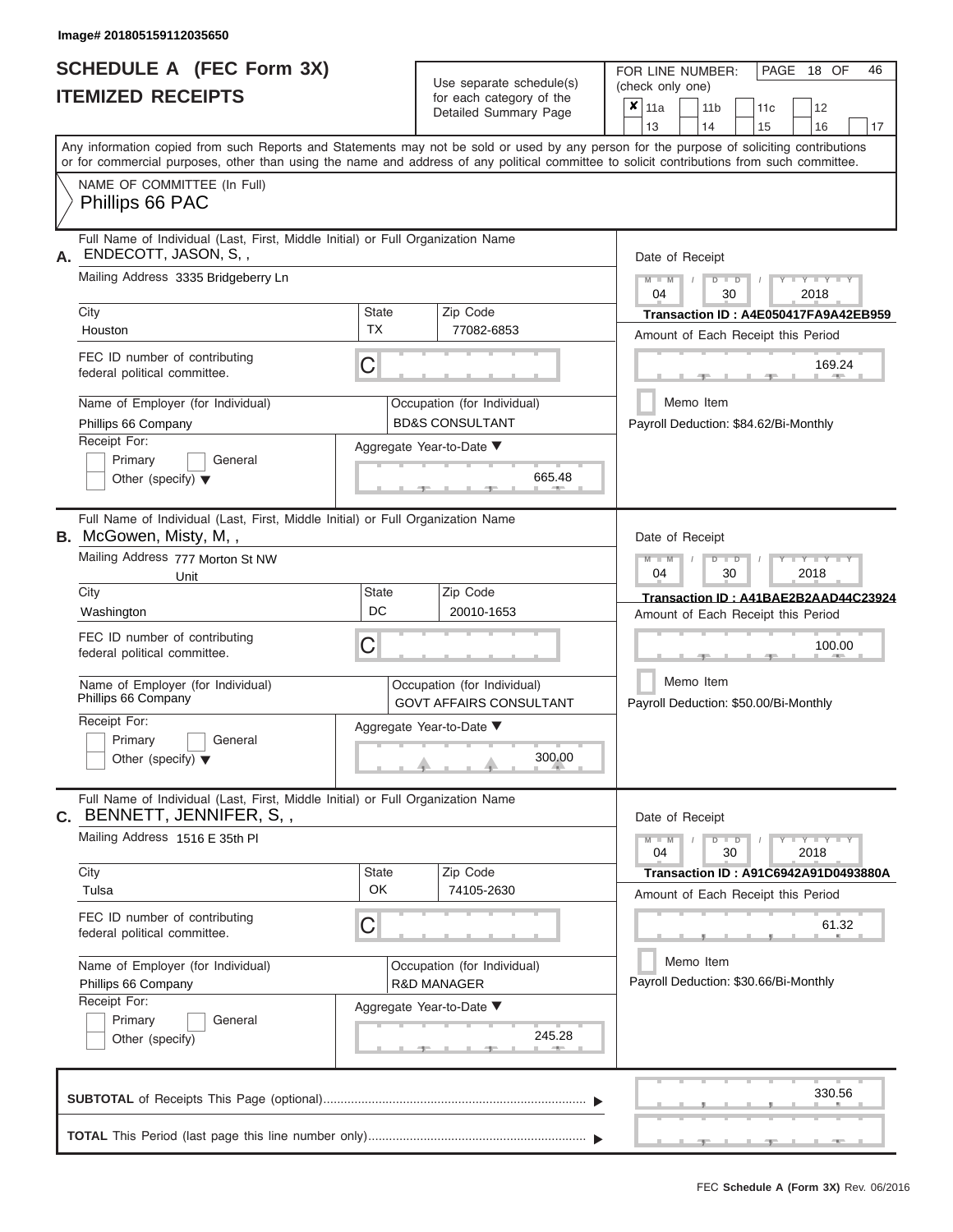|                          | SCHEDULE A (FEC Form 3X) |
|--------------------------|--------------------------|
| <b>ITEMIZED RECEIPTS</b> |                          |

Use separate schedule(s)<br>for each category of the

FOR LINE NUMBER:<br>(check only one)

PAGE 19 OF 46

|    |                                                                                                                                                                                                                                                                                         |                                                          |  | badii balogory of life<br>Detailed Summary Page       |  | $x \mid$ 11a<br>13                                 |                                                                            |                                             | 11 <sub>b</sub><br>14                 |  | 11c<br>15                                                                  |      | 12<br>16                    | 17 |  |  |  |  |
|----|-----------------------------------------------------------------------------------------------------------------------------------------------------------------------------------------------------------------------------------------------------------------------------------------|----------------------------------------------------------|--|-------------------------------------------------------|--|----------------------------------------------------|----------------------------------------------------------------------------|---------------------------------------------|---------------------------------------|--|----------------------------------------------------------------------------|------|-----------------------------|----|--|--|--|--|
|    | Any information copied from such Reports and Statements may not be sold or used by any person for the purpose of soliciting contributions<br>or for commercial purposes, other than using the name and address of any political committee to solicit contributions from such committee. |                                                          |  |                                                       |  |                                                    |                                                                            |                                             |                                       |  |                                                                            |      |                             |    |  |  |  |  |
|    | NAME OF COMMITTEE (In Full)<br>Phillips 66 PAC                                                                                                                                                                                                                                          |                                                          |  |                                                       |  |                                                    |                                                                            |                                             |                                       |  |                                                                            |      |                             |    |  |  |  |  |
| А. | Full Name of Individual (Last, First, Middle Initial) or Full Organization Name<br>JAMES, KARL, D,,                                                                                                                                                                                     |                                                          |  |                                                       |  | Date of Receipt                                    |                                                                            |                                             |                                       |  |                                                                            |      |                             |    |  |  |  |  |
|    | Mailing Address 4403 Whistling Duck Ln                                                                                                                                                                                                                                                  |                                                          |  | Zip Code                                              |  | $M - M$<br>04                                      |                                                                            |                                             | $D$ $D$<br>30                         |  |                                                                            |      | Y I Y I<br>2018             |    |  |  |  |  |
|    | City<br>Fulshear                                                                                                                                                                                                                                                                        | State<br><b>TX</b>                                       |  |                                                       |  |                                                    | Transaction ID: A2FE4E39BDE5340D4AE2<br>Amount of Each Receipt this Period |                                             |                                       |  |                                                                            |      |                             |    |  |  |  |  |
|    | FEC ID number of contributing<br>federal political committee.                                                                                                                                                                                                                           | C                                                        |  |                                                       |  | 147.06<br><b>AND</b>                               |                                                                            |                                             |                                       |  |                                                                            |      |                             |    |  |  |  |  |
|    | Name of Employer (for Individual)<br>Phillips 66 Company                                                                                                                                                                                                                                |                                                          |  | Occupation (for Individual)<br><b>FINANCE MANAGER</b> |  | Memo Item<br>Payroll Deduction: \$73.53/Bi-Monthly |                                                                            |                                             |                                       |  |                                                                            |      |                             |    |  |  |  |  |
|    | Receipt For:<br>Primary<br>General<br>Other (specify) $\blacktriangledown$                                                                                                                                                                                                              | Aggregate Year-to-Date ▼<br>581.08<br>一                  |  |                                                       |  |                                                    |                                                                            |                                             |                                       |  |                                                                            |      |                             |    |  |  |  |  |
|    | Full Name of Individual (Last, First, Middle Initial) or Full Organization Name<br><b>B.</b> UTHMAN, SAMIR, I, ,                                                                                                                                                                        |                                                          |  |                                                       |  | Date of Receipt                                    |                                                                            |                                             |                                       |  |                                                                            |      |                             |    |  |  |  |  |
|    | Mailing Address 715 Diamond Leaf Ln                                                                                                                                                                                                                                                     |                                                          |  |                                                       |  | $M - M$<br>04                                      |                                                                            |                                             | $D$ $D$<br>30                         |  |                                                                            | 2018 | Y Y Y                       |    |  |  |  |  |
|    | City<br>Houston                                                                                                                                                                                                                                                                         | State<br><b>TX</b>                                       |  | Zip Code<br>77079-3702                                |  |                                                    |                                                                            |                                             |                                       |  | Transaction ID: A800DA39F4BF443F0AF8<br>Amount of Each Receipt this Period |      |                             |    |  |  |  |  |
|    | FEC ID number of contributing<br>federal political committee.                                                                                                                                                                                                                           | С                                                        |  |                                                       |  | 158.38                                             |                                                                            |                                             |                                       |  |                                                                            |      |                             |    |  |  |  |  |
|    | Name of Employer (for Individual)<br>Phillips 66 Company                                                                                                                                                                                                                                | Occupation (for Individual)<br><b>FINANCE MANAGER</b>    |  | Memo Item<br>Payroll Deduction: \$79.19/Bi-Monthly    |  |                                                    |                                                                            |                                             |                                       |  |                                                                            |      |                             |    |  |  |  |  |
|    | Receipt For:<br>Primary<br>General<br>Other (specify) $\blacktriangledown$                                                                                                                                                                                                              |                                                          |  | Aggregate Year-to-Date ▼<br>623.56                    |  |                                                    |                                                                            |                                             |                                       |  |                                                                            |      |                             |    |  |  |  |  |
|    | Full Name of Individual (Last, First, Middle Initial) or Full Organization Name<br>C. BUCKLEY, BRIAN, T,,                                                                                                                                                                               |                                                          |  |                                                       |  | Date of Receipt                                    |                                                                            |                                             |                                       |  |                                                                            |      |                             |    |  |  |  |  |
|    | Mailing Address 4275 Iverson Rd                                                                                                                                                                                                                                                         |                                                          |  |                                                       |  | $M - M$<br>04                                      |                                                                            |                                             | $D$ $D$<br>30                         |  |                                                                            |      | $Y - Y - Y - Y - Y$<br>2018 |    |  |  |  |  |
|    | City<br>Helena                                                                                                                                                                                                                                                                          | State<br>MT                                              |  | Zip Code<br>59602-8536                                |  |                                                    |                                                                            |                                             |                                       |  | <b>Transaction ID: AFD4A7748C9784380870</b>                                |      |                             |    |  |  |  |  |
|    | FEC ID number of contributing<br>federal political committee.                                                                                                                                                                                                                           | С                                                        |  |                                                       |  |                                                    |                                                                            | Amount of Each Receipt this Period<br>72.30 |                                       |  |                                                                            |      |                             |    |  |  |  |  |
|    | Name of Employer (for Individual)<br>Phillips 66 Company                                                                                                                                                                                                                                | Occupation (for Individual)<br><b>OPERATIONS SUPV II</b> |  |                                                       |  |                                                    | Memo Item                                                                  |                                             | Payroll Deduction: \$36.15/Bi-Monthly |  |                                                                            |      |                             |    |  |  |  |  |
|    | Receipt For:<br>Primary<br>General<br>Other (specify)                                                                                                                                                                                                                                   |                                                          |  | Aggregate Year-to-Date ▼<br>285.32                    |  |                                                    |                                                                            |                                             |                                       |  |                                                                            |      |                             |    |  |  |  |  |
|    |                                                                                                                                                                                                                                                                                         |                                                          |  |                                                       |  |                                                    |                                                                            |                                             |                                       |  |                                                                            |      | 377.74                      |    |  |  |  |  |
|    |                                                                                                                                                                                                                                                                                         |                                                          |  |                                                       |  |                                                    |                                                                            |                                             |                                       |  | ____________                                                               |      | <b>START OF ALL</b>         |    |  |  |  |  |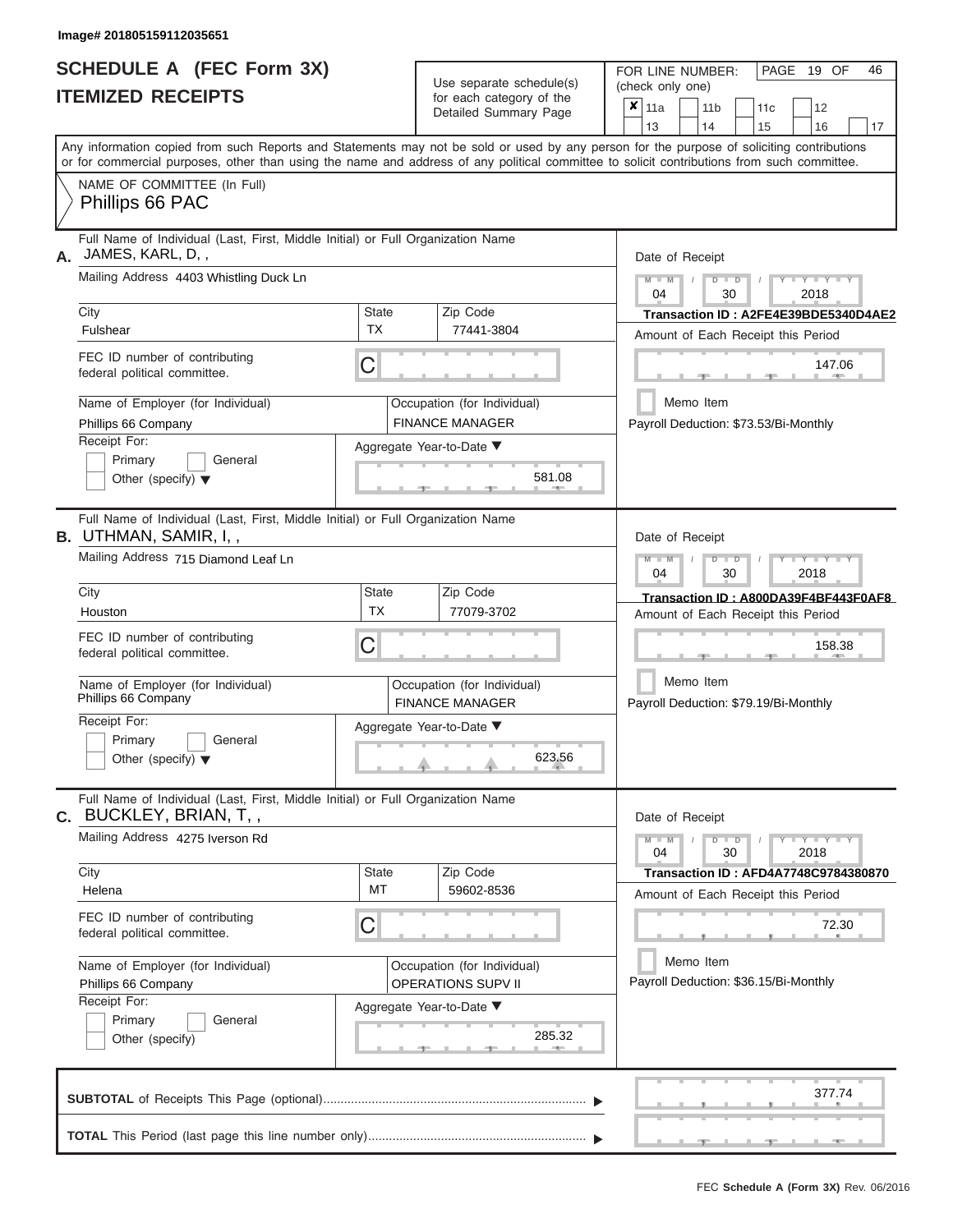|                          | <b>SCHEDULE A (FEC Form 3X)</b> |
|--------------------------|---------------------------------|
| <b>ITEMIZED RECEIPTS</b> |                                 |

| SCHEDULE A (FEC Form 3X)<br><b>ITEMIZED RECEIPTS</b>                                                                 |                    | Use separate schedule(s)<br>for each category of the<br>Detailed Summary Page | FOR LINE NUMBER:<br>PAGE 20 OF<br>46<br>(check only one)<br>$\boldsymbol{x}$<br>11a<br>11 <sub>b</sub><br>12<br>11c                                                                                                                                                                     |
|----------------------------------------------------------------------------------------------------------------------|--------------------|-------------------------------------------------------------------------------|-----------------------------------------------------------------------------------------------------------------------------------------------------------------------------------------------------------------------------------------------------------------------------------------|
|                                                                                                                      |                    |                                                                               | 13<br>14<br>15<br>16<br>17                                                                                                                                                                                                                                                              |
|                                                                                                                      |                    |                                                                               | Any information copied from such Reports and Statements may not be sold or used by any person for the purpose of soliciting contributions<br>or for commercial purposes, other than using the name and address of any political committee to solicit contributions from such committee. |
| NAME OF COMMITTEE (In Full)<br>Phillips 66 PAC                                                                       |                    |                                                                               |                                                                                                                                                                                                                                                                                         |
| Full Name of Individual (Last, First, Middle Initial) or Full Organization Name<br>LANDECK, DONALD, R,,<br>А.        |                    |                                                                               | Date of Receipt                                                                                                                                                                                                                                                                         |
| Mailing Address 1776 Botelho Dr                                                                                      |                    |                                                                               | $M - M$ /<br>$T - Y = Y - T Y$<br>$D$ $D$<br>04<br>30<br>2018                                                                                                                                                                                                                           |
| City<br><b>Walnut Creek</b>                                                                                          | State<br>CA        | Zip Code<br>94596-5050                                                        | Transaction ID: A9000D5D7E25C46CB897<br>Amount of Each Receipt this Period                                                                                                                                                                                                              |
| FEC ID number of contributing<br>federal political committee.                                                        | С                  |                                                                               | 91.56<br><b>COLLECTION</b>                                                                                                                                                                                                                                                              |
| Name of Employer (for Individual)<br>Phillips 66 Company                                                             |                    | Occupation (for Individual)<br><b>SR STAFF ENGINEER</b>                       | Memo Item<br>Payroll Deduction: \$45.78/Bi-Monthly                                                                                                                                                                                                                                      |
| Receipt For:<br>Primary<br>General<br>Other (specify) $\blacktriangledown$                                           |                    | Aggregate Year-to-Date ▼<br>362.64                                            |                                                                                                                                                                                                                                                                                         |
| Full Name of Individual (Last, First, Middle Initial) or Full Organization Name<br><b>B. CLARK, ROBERT, DONALD,,</b> |                    |                                                                               | Date of Receipt                                                                                                                                                                                                                                                                         |
| Mailing Address 318 Fairview Ave                                                                                     |                    |                                                                               | $M - M$<br>$D$ $D$<br>$T - Y = T - Y = T$<br>04<br>30<br>2018                                                                                                                                                                                                                           |
| City<br>Blackwell                                                                                                    | State<br>OK        | Zip Code<br>74631-5108                                                        | Transaction ID: A461ABAF78BD44290B4E<br>Amount of Each Receipt this Period                                                                                                                                                                                                              |
| FEC ID number of contributing<br>federal political committee.                                                        | С                  |                                                                               | 67.88                                                                                                                                                                                                                                                                                   |
| Name of Employer (for Individual)<br>Phillips 66 Company                                                             |                    | Occupation (for Individual)<br><b>OPERATIONS SUPV II</b>                      | Memo Item<br>Payroll Deduction: \$33.94/Bi-Monthly                                                                                                                                                                                                                                      |
| Receipt For:<br>Primary<br>General                                                                                   |                    | Aggregate Year-to-Date ▼                                                      |                                                                                                                                                                                                                                                                                         |
| Other (specify) $\blacktriangledown$                                                                                 |                    | 266.52                                                                        |                                                                                                                                                                                                                                                                                         |
| Full Name of Individual (Last, First, Middle Initial) or Full Organization Name<br>C. HALL, WILLIAM, CHAD,,          |                    |                                                                               | Date of Receipt                                                                                                                                                                                                                                                                         |
| Mailing Address 200 Carrousel Dr                                                                                     |                    |                                                                               | $M - M$<br>$D$ $D$<br>$Y - Y - Y - Y - Y$<br>04<br>30<br>2018                                                                                                                                                                                                                           |
| City<br>Tonkawa                                                                                                      | State<br><b>OK</b> | Zip Code<br>74653-1025                                                        | Transaction ID: A285E18CAEEE34D8CBAF<br>Amount of Each Receipt this Period                                                                                                                                                                                                              |
| FEC ID number of contributing<br>federal political committee.                                                        | С                  |                                                                               | 64.72                                                                                                                                                                                                                                                                                   |
| Name of Employer (for Individual)<br>Phillips 66 Company                                                             |                    | Occupation (for Individual)<br>OPERATIONS SUPV II                             | Memo Item<br>Payroll Deduction: \$32.36/Bi-Monthly                                                                                                                                                                                                                                      |
| Receipt For:<br>Primary<br>General<br>Other (specify)                                                                |                    | Aggregate Year-to-Date ▼<br>255.44                                            |                                                                                                                                                                                                                                                                                         |
|                                                                                                                      |                    |                                                                               | 224.16                                                                                                                                                                                                                                                                                  |
|                                                                                                                      |                    |                                                                               | $-$                                                                                                                                                                                                                                                                                     |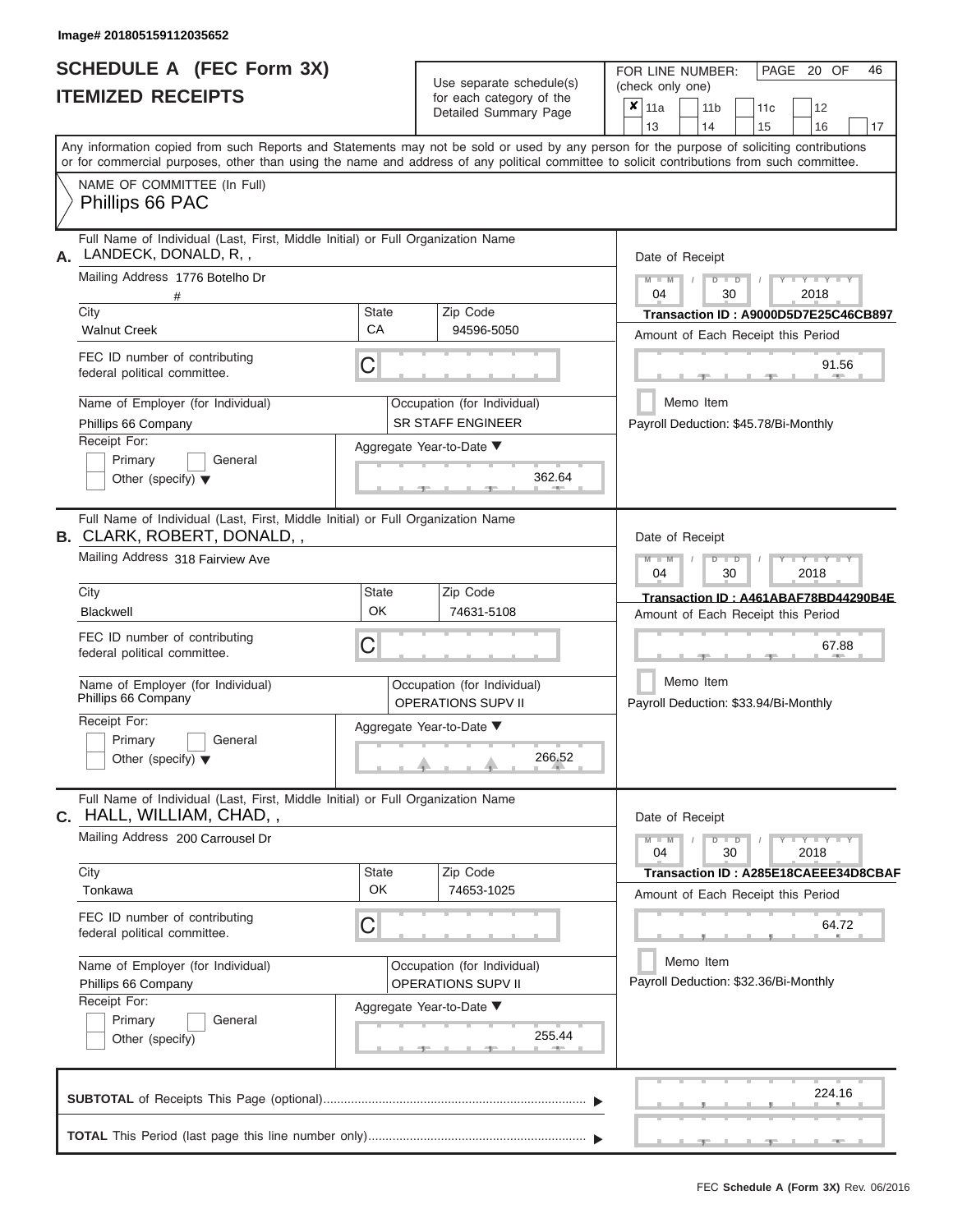|                          | <b>SCHEDULE A (FEC Form 3X)</b> |
|--------------------------|---------------------------------|
| <b>ITEMIZED RECEIPTS</b> |                                 |

Use separate schedule(s)<br>for each category of the

FOR LINE NUMBER:<br>(check only one)

PAGE 21 OF 46

|                                                                    | IILMILLU NLVLIF IJ                                                                                                                                                                                                                                                                      |                           |  | iul each caleguly of the<br>Detailed Summary Page         | $\boldsymbol{\mathsf{x}}$          | 11a<br>13                                          |                                              | 14 | 11 <sub>b</sub>           |  | 11c<br>15 |      | 12<br>16              | 17                                   |  |  |  |  |  |
|--------------------------------------------------------------------|-----------------------------------------------------------------------------------------------------------------------------------------------------------------------------------------------------------------------------------------------------------------------------------------|---------------------------|--|-----------------------------------------------------------|------------------------------------|----------------------------------------------------|----------------------------------------------|----|---------------------------|--|-----------|------|-----------------------|--------------------------------------|--|--|--|--|--|
|                                                                    | Any information copied from such Reports and Statements may not be sold or used by any person for the purpose of soliciting contributions<br>or for commercial purposes, other than using the name and address of any political committee to solicit contributions from such committee. |                           |  |                                                           |                                    |                                                    |                                              |    |                           |  |           |      |                       |                                      |  |  |  |  |  |
|                                                                    | NAME OF COMMITTEE (In Full)<br>Phillips 66 PAC                                                                                                                                                                                                                                          |                           |  |                                                           |                                    |                                                    |                                              |    |                           |  |           |      |                       |                                      |  |  |  |  |  |
| Α.                                                                 | Full Name of Individual (Last, First, Middle Initial) or Full Organization Name<br>ROBINSON, JARED, B,,                                                                                                                                                                                 |                           |  |                                                           | Date of Receipt                    |                                                    |                                              |    |                           |  |           |      |                       |                                      |  |  |  |  |  |
|                                                                    | Mailing Address 12215 Perthshire Rd                                                                                                                                                                                                                                                     |                           |  |                                                           |                                    | $M - M$<br>04                                      |                                              |    | $D$ $D$<br>30             |  |           |      | $Y = Y = Y$<br>2018   |                                      |  |  |  |  |  |
|                                                                    | City<br>Houston                                                                                                                                                                                                                                                                         | <b>State</b><br><b>TX</b> |  | Zip Code<br>77024-4243                                    |                                    |                                                    |                                              |    |                           |  |           |      |                       | Transaction ID: A3C547AFB99314F71B83 |  |  |  |  |  |
|                                                                    | FEC ID number of contributing<br>federal political committee.                                                                                                                                                                                                                           | С                         |  |                                                           |                                    |                                                    | Amount of Each Receipt this Period<br>100.00 |    |                           |  |           |      |                       |                                      |  |  |  |  |  |
|                                                                    | Name of Employer (for Individual)<br>Phillips 66 Company                                                                                                                                                                                                                                |                           |  | Occupation (for Individual)<br>MARKETING/LUBES MANAGER    |                                    | Payroll Deduction: \$50.00/Bi-Monthly              | Memo Item                                    |    |                           |  |           |      |                       |                                      |  |  |  |  |  |
|                                                                    | Receipt For:<br>Primary<br>General<br>Other (specify) $\blacktriangledown$                                                                                                                                                                                                              |                           |  | Aggregate Year-to-Date ▼<br>400.00                        |                                    |                                                    |                                              |    |                           |  |           |      |                       |                                      |  |  |  |  |  |
|                                                                    | Full Name of Individual (Last, First, Middle Initial) or Full Organization Name<br><b>B.</b> GASS, MARVIN, DALE, , II                                                                                                                                                                   |                           |  |                                                           |                                    | Date of Receipt                                    |                                              |    |                           |  |           |      |                       |                                      |  |  |  |  |  |
|                                                                    | Mailing Address 16923 E Caramel Apple Trl                                                                                                                                                                                                                                               |                           |  |                                                           |                                    | $M - M$<br>04                                      |                                              |    | т<br>$\blacksquare$<br>30 |  |           | 2018 | Y TYT                 |                                      |  |  |  |  |  |
|                                                                    | City<br>Cypress                                                                                                                                                                                                                                                                         | State<br><b>TX</b>        |  | Zip Code<br>77433-4166                                    |                                    |                                                    |                                              |    |                           |  |           |      |                       | Transaction ID: A5B3854FEB8984630A3C |  |  |  |  |  |
| FEC ID number of contributing<br>С<br>federal political committee. |                                                                                                                                                                                                                                                                                         |                           |  |                                                           | Amount of Each Receipt this Period |                                                    |                                              |    |                           |  |           |      |                       | 80.00                                |  |  |  |  |  |
|                                                                    | Name of Employer (for Individual)<br>Phillips 66 Company                                                                                                                                                                                                                                |                           |  | Occupation (for Individual)<br>MARKETING/LUBES MANAGER    |                                    | Memo Item<br>Payroll Deduction: \$40.00/Bi-Monthly |                                              |    |                           |  |           |      |                       |                                      |  |  |  |  |  |
|                                                                    | Receipt For:<br>Primary<br>General<br>Other (specify) $\blacktriangledown$                                                                                                                                                                                                              |                           |  | Aggregate Year-to-Date ▼<br>320.00                        |                                    |                                                    |                                              |    |                           |  |           |      |                       |                                      |  |  |  |  |  |
| С.                                                                 | Full Name of Individual (Last, First, Middle Initial) or Full Organization Name<br>NELSON, MATTHEW, C,,                                                                                                                                                                                 |                           |  |                                                           |                                    | Date of Receipt                                    |                                              |    |                           |  |           |      |                       |                                      |  |  |  |  |  |
|                                                                    | Mailing Address 2300 Nantucket Dr                                                                                                                                                                                                                                                       |                           |  |                                                           |                                    | $M - M$<br>04                                      |                                              |    | $D$ $D$<br>30             |  |           | 2018 | $  Y - 1 - Y - 1 - Y$ |                                      |  |  |  |  |  |
|                                                                    | City<br>Houston                                                                                                                                                                                                                                                                         | <b>State</b><br>ТX        |  | Zip Code<br>77057-2957                                    |                                    | Amount of Each Receipt this Period                 |                                              |    |                           |  |           |      |                       | Transaction ID: A393CED33582241ACB94 |  |  |  |  |  |
|                                                                    | FEC ID number of contributing<br>federal political committee.                                                                                                                                                                                                                           | С                         |  |                                                           |                                    |                                                    |                                              |    |                           |  |           |      | 139.52                |                                      |  |  |  |  |  |
|                                                                    | Name of Employer (for Individual)<br>Phillips 66 Company                                                                                                                                                                                                                                |                           |  | Occupation (for Individual)<br><b>ENGINEERING MANAGER</b> |                                    | Payroll Deduction: \$69.76/Bi-Monthly              | Memo Item                                    |    |                           |  |           |      |                       |                                      |  |  |  |  |  |
|                                                                    | Receipt For:<br>General<br>Primary<br>Other (specify)                                                                                                                                                                                                                                   |                           |  | Aggregate Year-to-Date ▼<br>527.44                        |                                    |                                                    |                                              |    |                           |  |           |      |                       |                                      |  |  |  |  |  |
|                                                                    |                                                                                                                                                                                                                                                                                         |                           |  |                                                           |                                    |                                                    |                                              |    |                           |  |           |      | 319.52                |                                      |  |  |  |  |  |
|                                                                    |                                                                                                                                                                                                                                                                                         |                           |  |                                                           |                                    |                                                    |                                              |    |                           |  |           |      |                       |                                      |  |  |  |  |  |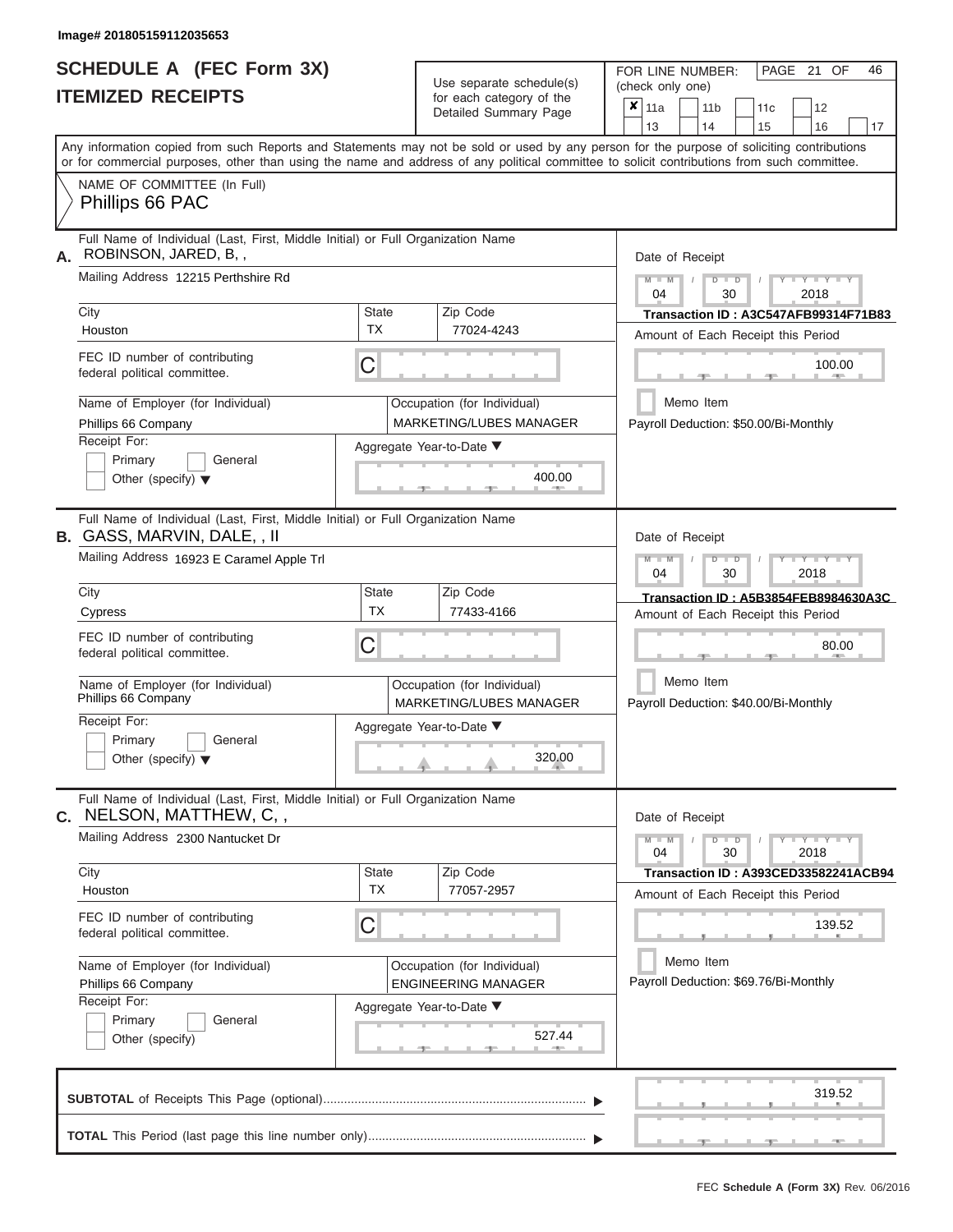## **SCHEDULE A (FEC Form 3X) ITEMIZED RECEIPTS**

| SCHEDULE A (FEC Form 3X)<br><b>ITEMIZED RECEIPTS</b>                                                                                               |                           | Use separate schedule(s)<br>for each category of the<br>Detailed Summary Page | FOR LINE NUMBER:<br>PAGE 22 OF<br>46<br>(check only one)<br>$\overline{\mathbf{x}}$   11a<br>11 <sub>b</sub><br>12<br>11c                 |
|----------------------------------------------------------------------------------------------------------------------------------------------------|---------------------------|-------------------------------------------------------------------------------|-------------------------------------------------------------------------------------------------------------------------------------------|
|                                                                                                                                                    |                           |                                                                               | 14<br>13<br>15<br>16<br>17                                                                                                                |
| or for commercial purposes, other than using the name and address of any political committee to solicit contributions from such committee.         |                           |                                                                               | Any information copied from such Reports and Statements may not be sold or used by any person for the purpose of soliciting contributions |
| NAME OF COMMITTEE (In Full)<br>Phillips 66 PAC                                                                                                     |                           |                                                                               |                                                                                                                                           |
| Full Name of Individual (Last, First, Middle Initial) or Full Organization Name<br>VAUK, DENNIS, ANTHONY, ,                                        |                           |                                                                               | Date of Receipt                                                                                                                           |
| Mailing Address 3611 Royal Royce Dr                                                                                                                |                           |                                                                               | $M - M$<br>$+Y + Y + Y$<br>$D$ $D$<br>$\sqrt{ }$<br>04<br>30<br>2018                                                                      |
| City<br>Houston                                                                                                                                    | <b>State</b><br><b>TX</b> | Zip Code<br>77042-4228                                                        | <b>Transaction ID: A6867A77AA5304774A54</b><br>Amount of Each Receipt this Period                                                         |
| FEC ID number of contributing<br>federal political committee.                                                                                      | C                         |                                                                               | 61.32<br>$1 - 405$<br>$-1$                                                                                                                |
| Name of Employer (for Individual)<br>Phillips 66 Company                                                                                           |                           | Occupation (for Individual)<br><b>ENGINEERING MANAGER</b>                     | Memo Item<br>Payroll Deduction: \$30.66/Bi-Monthly                                                                                        |
| Receipt For:<br>Primary<br>General<br>Other (specify) $\blacktriangledown$                                                                         |                           | Aggregate Year-to-Date ▼<br>245.28<br><b>British Allen</b>                    |                                                                                                                                           |
| Full Name of Individual (Last, First, Middle Initial) or Full Organization Name<br><b>B.</b> MALIK, S, ATIQUE, ,<br>Mailing Address 3 Pinebrook Ct |                           |                                                                               | Date of Receipt<br>$M - M$<br>$D$ $\Box$ $D$<br>$+Y+Y+Y$                                                                                  |
| City                                                                                                                                               | <b>State</b>              | Zip Code                                                                      | 04<br>2018<br>30<br>Transaction ID: A8C16350558E649928BF                                                                                  |
| Edwardsville                                                                                                                                       | IL                        | 62025-3827                                                                    | Amount of Each Receipt this Period                                                                                                        |
| FEC ID number of contributing<br>federal political committee.                                                                                      | C                         |                                                                               | 111.46                                                                                                                                    |
| Name of Employer (for Individual)<br>Phillips 66 Company                                                                                           |                           | Occupation (for Individual)<br><b>ENGINEERING MANAGER</b>                     | Memo Item<br>Payroll Deduction: \$55.73/Bi-Monthly                                                                                        |
| Receipt For:<br>Primary<br>General                                                                                                                 |                           | Aggregate Year-to-Date ▼                                                      |                                                                                                                                           |
| Other (specify) $\blacktriangledown$                                                                                                               |                           | 439.88                                                                        |                                                                                                                                           |
| Full Name of Individual (Last, First, Middle Initial) or Full Organization Name<br>C. CHERNESKY, MADELEINE, PATRICIA,,                             |                           |                                                                               | Date of Receipt                                                                                                                           |
| Mailing Address 2464 Westfield Dr                                                                                                                  |                           |                                                                               | $M - M$<br>$D$ $D$<br>$Y - Y - Y - Y - Y$<br>04<br>30<br>2018                                                                             |
| City<br><b>Billings</b>                                                                                                                            | <b>State</b><br>MT        | Zip Code<br>59106-4725                                                        | Transaction ID: AA5FC507502FB4E92813<br>Amount of Each Receipt this Period                                                                |
| FEC ID number of contributing<br>federal political committee.                                                                                      | C                         |                                                                               | 129.68                                                                                                                                    |
| Name of Employer (for Individual)<br>Phillips 66 Company                                                                                           |                           | Occupation (for Individual)<br><b>ENGINEERING MANAGER</b>                     | Memo Item<br>Payroll Deduction: \$64.84/Bi-Monthly                                                                                        |
| Receipt For:<br>Primary<br>General<br>Other (specify)                                                                                              |                           | Aggregate Year-to-Date ▼<br>511.76                                            |                                                                                                                                           |
|                                                                                                                                                    |                           |                                                                               | 302.46                                                                                                                                    |
|                                                                                                                                                    |                           |                                                                               | $-1$<br>$-1$                                                                                                                              |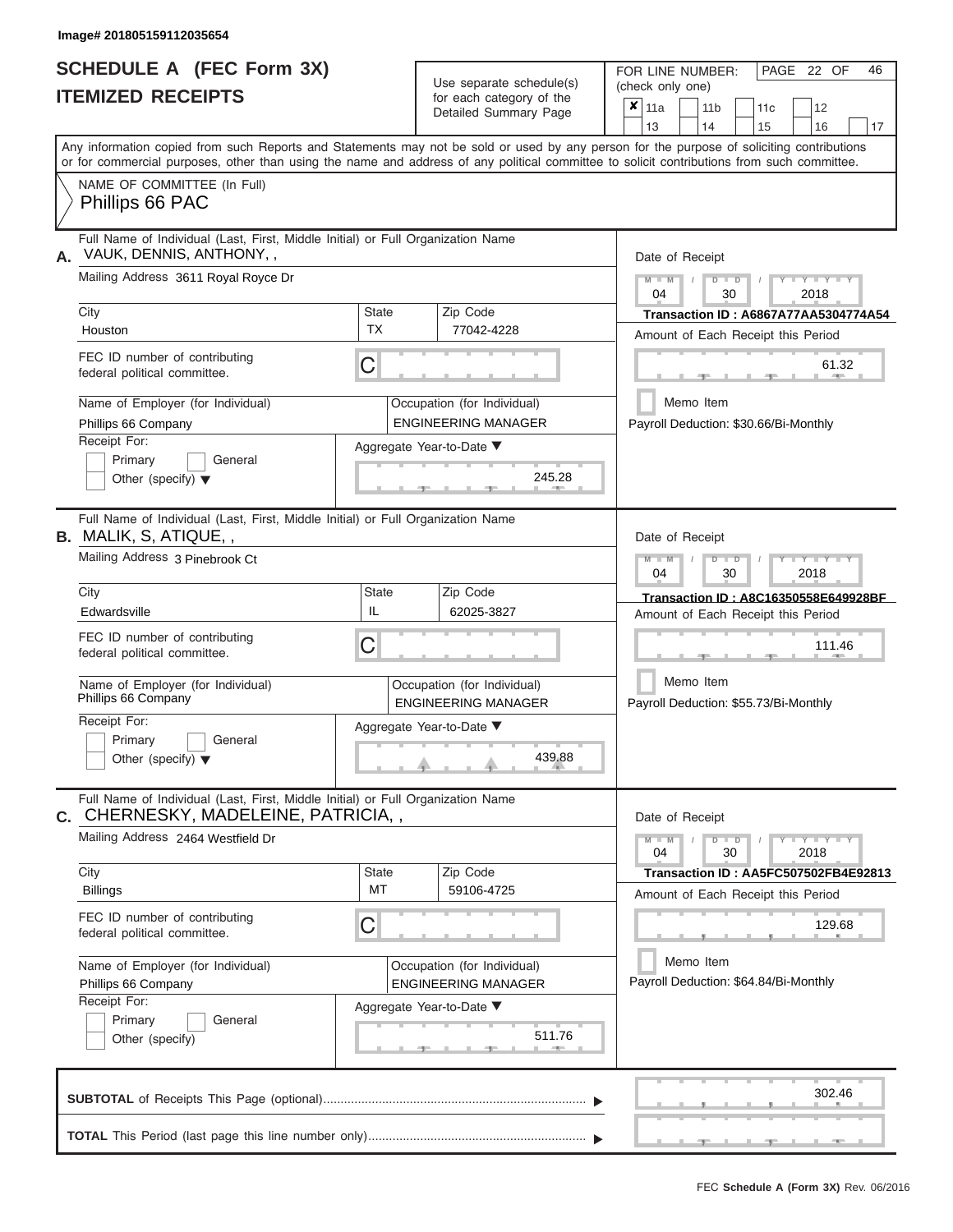|                          | SCHEDULE A (FEC Form 3X) |
|--------------------------|--------------------------|
| <b>ITEMIZED RECEIPTS</b> |                          |

Use separate schedule(s)<br>for each category of the

FOR LINE NUMBER:<br>(check only one)

PAGE 23 OF 46

|    | IILMILLU NLVLIF IJ                                                                                                                                                                                                                                                                      |                           | iul each caleguly of the<br>Detailed Summary Page               | $\boldsymbol{\mathsf{x}}$ | 11a<br>13                             |           | 11 <sub>b</sub><br>14 |                           | 11c<br>15 | 12<br>16                                                                   | 17                                   |
|----|-----------------------------------------------------------------------------------------------------------------------------------------------------------------------------------------------------------------------------------------------------------------------------------------|---------------------------|-----------------------------------------------------------------|---------------------------|---------------------------------------|-----------|-----------------------|---------------------------|-----------|----------------------------------------------------------------------------|--------------------------------------|
|    | Any information copied from such Reports and Statements may not be sold or used by any person for the purpose of soliciting contributions<br>or for commercial purposes, other than using the name and address of any political committee to solicit contributions from such committee. |                           |                                                                 |                           |                                       |           |                       |                           |           |                                                                            |                                      |
|    | NAME OF COMMITTEE (In Full)<br>Phillips 66 PAC                                                                                                                                                                                                                                          |                           |                                                                 |                           |                                       |           |                       |                           |           |                                                                            |                                      |
| А. | Full Name of Individual (Last, First, Middle Initial) or Full Organization Name<br>ORCUTT, JAMES, R,,                                                                                                                                                                                   |                           |                                                                 |                           | Date of Receipt                       |           |                       |                           |           |                                                                            |                                      |
|    | Mailing Address 120 Blommaert St                                                                                                                                                                                                                                                        |                           |                                                                 |                           | $M - M$<br>04                         |           |                       | $D$ $D$<br>30             |           | $Y = Y = Y$<br>2018                                                        |                                      |
|    | City<br>Borger                                                                                                                                                                                                                                                                          | <b>State</b><br><b>TX</b> | Zip Code<br>79007-8441                                          |                           |                                       |           |                       |                           |           | Amount of Each Receipt this Period                                         | Transaction ID: AC92973727DB143F7AB1 |
|    | FEC ID number of contributing<br>federal political committee.                                                                                                                                                                                                                           | С                         |                                                                 |                           |                                       |           |                       |                           |           | 71.02                                                                      |                                      |
|    | Name of Employer (for Individual)<br>Phillips 66 Company                                                                                                                                                                                                                                |                           | Occupation (for Individual)<br><b>FINANCE SUPV I</b>            |                           | Payroll Deduction: \$35.51/Bi-Monthly | Memo Item |                       |                           |           |                                                                            |                                      |
|    | Receipt For:<br>Primary<br>General<br>Other (specify) $\blacktriangledown$                                                                                                                                                                                                              |                           | Aggregate Year-to-Date ▼<br>279.28                              |                           |                                       |           |                       |                           |           |                                                                            |                                      |
|    | Full Name of Individual (Last, First, Middle Initial) or Full Organization Name<br><b>B.</b> GILLESPIE, JOSEPH, RAY, ,                                                                                                                                                                  |                           |                                                                 |                           | Date of Receipt                       |           |                       |                           |           |                                                                            |                                      |
|    | Mailing Address 1825 Candlewyck Ln                                                                                                                                                                                                                                                      |                           |                                                                 |                           | $M - M$<br>04                         |           |                       | т<br>$\blacksquare$<br>30 |           | Y I Y I<br>2018                                                            |                                      |
|    | City<br>Green Lane                                                                                                                                                                                                                                                                      | State<br>PA               | Zip Code<br>18054-2048                                          |                           |                                       |           |                       |                           |           | Amount of Each Receipt this Period                                         | Transaction ID: A982E714CC5664F31833 |
|    | FEC ID number of contributing<br>federal political committee.                                                                                                                                                                                                                           | С                         |                                                                 |                           |                                       |           |                       |                           |           | 75.56                                                                      |                                      |
|    | Name of Employer (for Individual)<br>Phillips 66 Company                                                                                                                                                                                                                                |                           | Occupation (for Individual)<br><b>MAINTENANCE SUPV II</b>       |                           | Payroll Deduction: \$37.78/Bi-Monthly | Memo Item |                       |                           |           |                                                                            |                                      |
|    | Receipt For:<br>Primary<br>General<br>Other (specify) $\blacktriangledown$                                                                                                                                                                                                              |                           | Aggregate Year-to-Date ▼<br>298.92                              |                           |                                       |           |                       |                           |           |                                                                            |                                      |
| С. | Full Name of Individual (Last, First, Middle Initial) or Full Organization Name<br>SADLON, NANCY, P,,                                                                                                                                                                                   |                           |                                                                 |                           | Date of Receipt                       |           |                       |                           |           |                                                                            |                                      |
|    | Mailing Address 107 Wahnetah Dr                                                                                                                                                                                                                                                         |                           |                                                                 |                           | $M - M$<br>04                         |           |                       | $D$ $D$<br>30             |           | $  Y - 1 - Y - 1 - Y$<br>2018                                              |                                      |
|    | City<br><b>Bound Brook</b>                                                                                                                                                                                                                                                              | <b>State</b><br>NJ        | Zip Code<br>08805-1706                                          |                           |                                       |           |                       |                           |           | Transaction ID: AC3A09072C6424099832<br>Amount of Each Receipt this Period |                                      |
|    | FEC ID number of contributing<br>federal political committee.                                                                                                                                                                                                                           | С                         |                                                                 |                           |                                       |           |                       |                           |           | 72.36                                                                      |                                      |
|    | Name of Employer (for Individual)<br>Phillips 66 Company<br>Receipt For:                                                                                                                                                                                                                |                           | Occupation (for Individual)<br><b>C&amp;PA DIRECTOR/SUPV II</b> |                           | Payroll Deduction: \$36.18/Bi-Monthly | Memo Item |                       |                           |           |                                                                            |                                      |
|    | General<br>Primary<br>Other (specify)                                                                                                                                                                                                                                                   |                           | Aggregate Year-to-Date ▼<br>283.20                              |                           |                                       |           |                       |                           |           |                                                                            |                                      |
|    |                                                                                                                                                                                                                                                                                         |                           |                                                                 |                           |                                       |           |                       |                           |           | 218.94                                                                     |                                      |
|    |                                                                                                                                                                                                                                                                                         |                           |                                                                 |                           |                                       |           |                       |                           |           |                                                                            |                                      |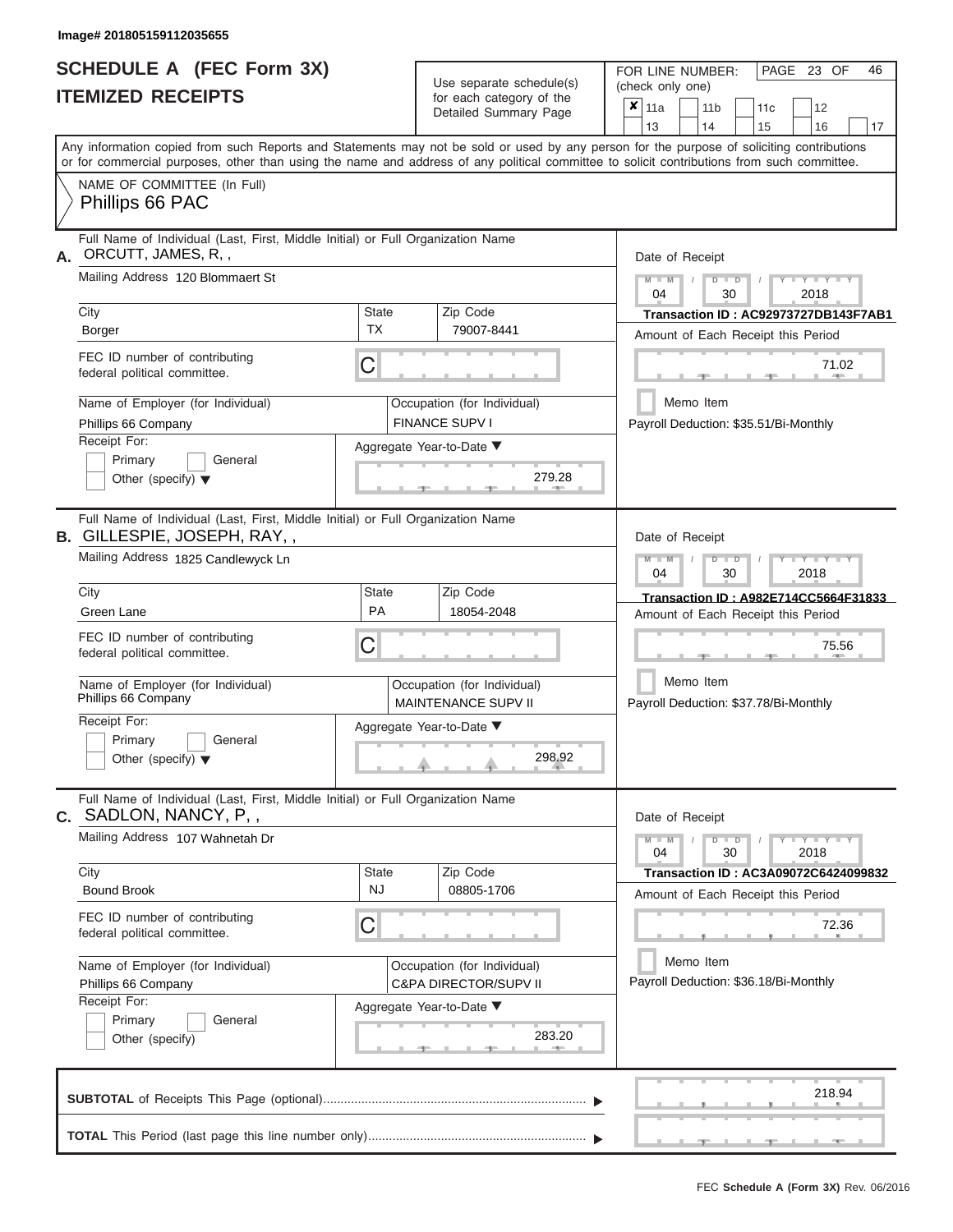ı

## **SCHEDULE A (FEC Form 3X) ITEMIZED RECEIPTS**

| SCHEDULE A (FEC Form 3X)<br><b>ITEMIZED RECEIPTS</b>                                                                                                                                                                                                                                                                                                                                        |                         | Use separate schedule(s)<br>for each category of the<br>Detailed Summary Page                                                                | FOR LINE NUMBER:<br>PAGE 24 OF<br>46<br>(check only one)<br>$\overline{\mathbf{x}}$   11a<br>11 <sub>b</sub><br>12<br>11 <sub>c</sub><br>13<br>14<br>16                                                                                                                     |
|---------------------------------------------------------------------------------------------------------------------------------------------------------------------------------------------------------------------------------------------------------------------------------------------------------------------------------------------------------------------------------------------|-------------------------|----------------------------------------------------------------------------------------------------------------------------------------------|-----------------------------------------------------------------------------------------------------------------------------------------------------------------------------------------------------------------------------------------------------------------------------|
| Any information copied from such Reports and Statements may not be sold or used by any person for the purpose of soliciting contributions<br>or for commercial purposes, other than using the name and address of any political committee to solicit contributions from such committee.<br>NAME OF COMMITTEE (In Full)<br>Phillips 66 PAC                                                   |                         |                                                                                                                                              | 15<br>17                                                                                                                                                                                                                                                                    |
| Full Name of Individual (Last, First, Middle Initial) or Full Organization Name<br>GRANDFIELD, DARIN, , ,<br>А.<br>Mailing Address 818 N HUVAL DR<br>City<br><b>Lake Charles</b><br>FEC ID number of contributing<br>federal political committee.<br>Name of Employer (for Individual)<br>Phillips 66 Company<br>Receipt For:<br>Primary<br>General<br>Other (specify) $\blacktriangledown$ | State<br>LA<br>C        | Zip Code<br>70611<br>Occupation (for Individual)<br><b>ENGINEERING SUPERVISOR</b><br>Aggregate Year-to-Date ▼<br>363.16<br><b>CONTRACTOR</b> | Date of Receipt<br>$M - M$ /<br>$+Y+Y+Y$<br>$D$ $D$<br>04<br>30<br>2018<br>Transaction ID: A1D325F5B63E8439F858<br>Amount of Each Receipt this Period<br>95.22<br><b>COLLECTION</b><br>$-1$<br>Memo Item<br>Payroll Deduction: \$47.61/Bi-Monthly                           |
| Full Name of Individual (Last, First, Middle Initial) or Full Organization Name<br><b>B. SHORTEN, KAREN, L,,</b><br>Mailing Address 18806 Luby Creek Dr<br>City<br>Cypress<br>FEC ID number of contributing<br>federal political committee.<br>Name of Employer (for Individual)<br>Phillips 66 Company<br>Receipt For:<br>Primary<br>General<br>Other (specify) $\blacktriangledown$       | State<br><b>TX</b><br>С | Zip Code<br>77433-4837<br>Occupation (for Individual)<br><b>COMMERCIAL CONSULTANT</b><br>Aggregate Year-to-Date ▼<br>593.64                  | Date of Receipt<br>$M - M$<br>$D$ $\Box$ $D$<br>$\Box$ $\Upsilon$ $\Box$ $\Upsilon$ $\Upsilon$ $\Upsilon$<br>04<br>30<br>2018<br>Transaction ID: A201273426EC549C9B80<br>Amount of Each Receipt this Period<br>149.88<br>Memo Item<br>Payroll Deduction: \$74.94/Bi-Monthly |
| Full Name of Individual (Last, First, Middle Initial) or Full Organization Name<br>C. FRANKLIN, CURTIS, L,, JR<br>Mailing Address 403 Groveton Ridge Ln<br>City<br>Houston<br>FEC ID number of contributing<br>federal political committee.<br>Name of Employer (for Individual)<br>Phillips 66 Company<br>Receipt For:<br>Primary<br>General<br>Other (specify)                            | State<br><b>TX</b><br>С | Zip Code<br>77094-3495<br>Occupation (for Individual)<br><b>LOGISTICS DIRECTOR/SUPV II</b><br>Aggregate Year-to-Date ▼<br>374.56             | Date of Receipt<br>$M - M$<br>$D$ $D$<br>$T$ $Y$ $T$ $Y$ $T$ $Y$<br>04<br>30<br>2018<br>Transaction ID: A592EEF2C645A44759B0<br>Amount of Each Receipt this Period<br>95.48<br>Memo Item<br>Payroll Deduction: \$47.74/Bi-Monthly                                           |
|                                                                                                                                                                                                                                                                                                                                                                                             |                         |                                                                                                                                              | 340.58                                                                                                                                                                                                                                                                      |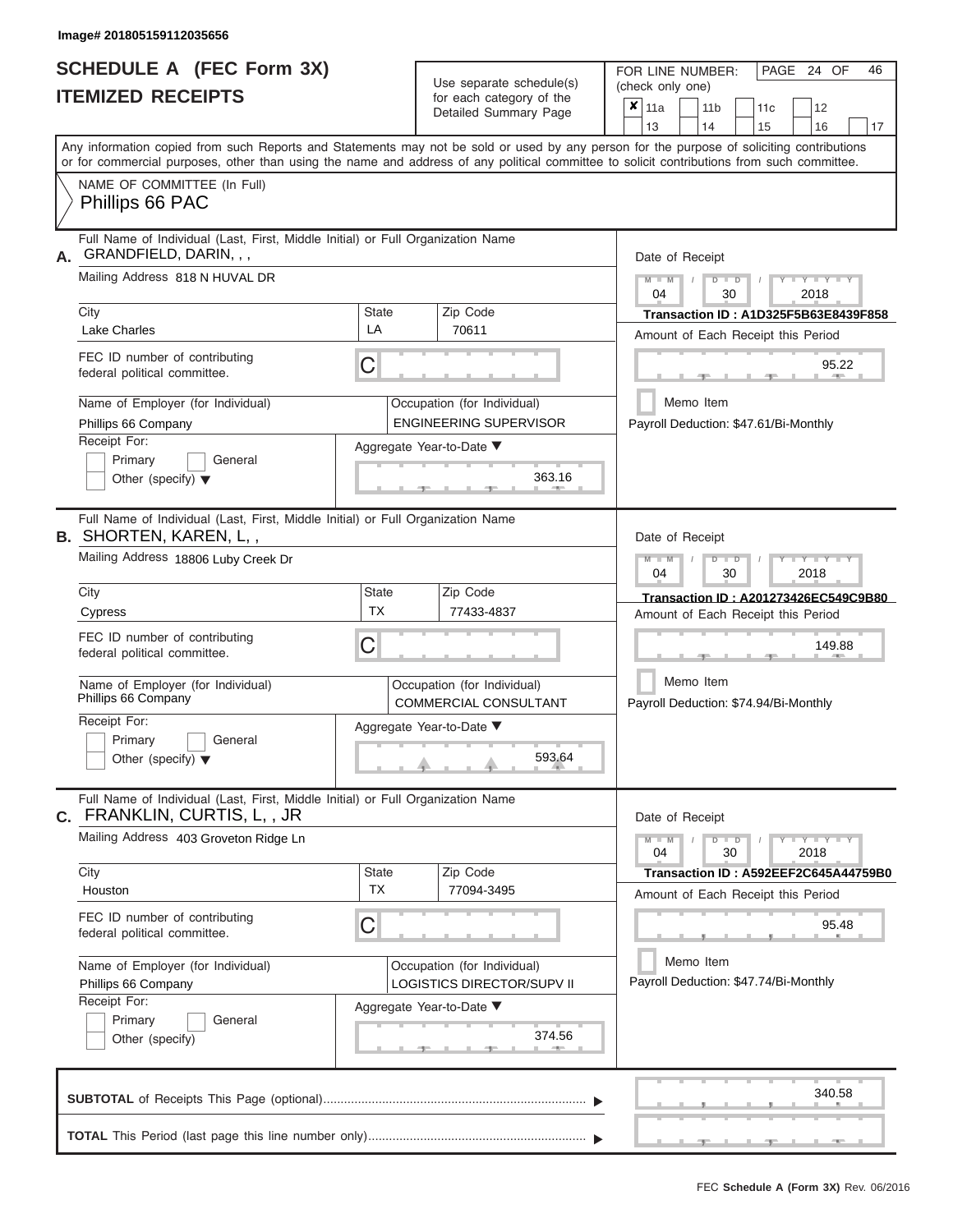|                          | <b>SCHEDULE A (FEC Form 3X)</b> |
|--------------------------|---------------------------------|
| <b>ITEMIZED RECEIPTS</b> |                                 |

Use separate schedule(s)<br>for each category of the

FOR LINE NUMBER:<br>(check only one)

PAGE 25 OF 46

|    | IILMILLU INLVLII IV                                                                                                                        |                    | iui cauli calcyuly ul lilic<br>Detailed Summary Page      | × | 11a             |           | 11 <sub>b</sub> |                                | 11 <sub>c</sub> | 12                                          |    |
|----|--------------------------------------------------------------------------------------------------------------------------------------------|--------------------|-----------------------------------------------------------|---|-----------------|-----------|-----------------|--------------------------------|-----------------|---------------------------------------------|----|
|    | Any information copied from such Reports and Statements may not be sold or used by any person for the purpose of soliciting contributions  |                    |                                                           |   | 13              |           | 14              |                                | 15              | 16                                          | 17 |
|    | or for commercial purposes, other than using the name and address of any political committee to solicit contributions from such committee. |                    |                                                           |   |                 |           |                 |                                |                 |                                             |    |
|    | NAME OF COMMITTEE (In Full)<br>Phillips 66 PAC                                                                                             |                    |                                                           |   |                 |           |                 |                                |                 |                                             |    |
| Α. | Full Name of Individual (Last, First, Middle Initial) or Full Organization Name<br>BENTIVEGNA, KRISTINE, R,,                               |                    |                                                           |   | Date of Receipt |           |                 |                                |                 |                                             |    |
|    | Mailing Address 2216 Maple Cliff Ln                                                                                                        |                    |                                                           |   | $M - M$<br>04   |           |                 | $D$ $D$<br>30                  |                 | $T - Y = TY$<br>2018                        |    |
|    | City                                                                                                                                       | <b>State</b><br>TX | Zip Code                                                  |   |                 |           |                 |                                |                 | <b>Transaction ID: A65428BF0697642A28E6</b> |    |
|    | Friendswood                                                                                                                                |                    | 77546-3355                                                |   |                 |           |                 |                                |                 | Amount of Each Receipt this Period          |    |
|    | FEC ID number of contributing<br>C<br>federal political committee.                                                                         |                    |                                                           |   |                 |           |                 |                                |                 | 100.00                                      |    |
|    | Name of Employer (for Individual)                                                                                                          |                    | Occupation (for Individual)                               |   |                 | Memo Item |                 |                                |                 |                                             |    |
|    | Phillips 66 Company<br>Receipt For:                                                                                                        |                    | <b>C&amp;PA MANAGER</b>                                   |   |                 |           |                 |                                |                 | Payroll Deduction: \$50.00/Bi-Monthly       |    |
|    | Primary<br>General                                                                                                                         |                    | Aggregate Year-to-Date ▼                                  |   |                 |           |                 |                                |                 |                                             |    |
|    | Other (specify) $\blacktriangledown$                                                                                                       |                    | 400.00                                                    |   |                 |           |                 |                                |                 |                                             |    |
|    | Full Name of Individual (Last, First, Middle Initial) or Full Organization Name<br><b>B.</b> SPRACKLEN, NEIL, M,,                          |                    |                                                           |   | Date of Receipt |           |                 |                                |                 |                                             |    |
|    | Mailing Address 3 Regal Ct                                                                                                                 |                    |                                                           |   | $M - M$<br>04   |           |                 | $\overline{D}$<br>$\Box$<br>30 |                 | $-Y$<br>2018                                |    |
|    | City                                                                                                                                       | State              | Zip Code                                                  |   |                 |           |                 |                                |                 | Transaction ID: A48D781CF60D842AF9BF        |    |
|    | Monroe Township                                                                                                                            | <b>NJ</b>          | 08831-5963                                                |   |                 |           |                 |                                |                 | Amount of Each Receipt this Period          |    |
|    | FEC ID number of contributing<br>С<br>federal political committee.                                                                         |                    |                                                           |   |                 |           |                 |                                |                 | 135.62                                      |    |
|    | Name of Employer (for Individual)<br>Phillips 66 Company                                                                                   |                    | Occupation (for Individual)<br><b>ENGINEERING MANAGER</b> |   |                 | Memo Item |                 |                                |                 | Payroll Deduction: \$67.81/Bi-Monthly       |    |
|    | Receipt For:                                                                                                                               |                    | Aggregate Year-to-Date ▼                                  |   |                 |           |                 |                                |                 |                                             |    |
|    | Primary<br>General<br>Other (specify) $\blacktriangledown$                                                                                 |                    | 535.20                                                    |   |                 |           |                 |                                |                 |                                             |    |
| С. | Full Name of Individual (Last, First, Middle Initial) or Full Organization Name<br>TYLER, SCOT, A,,                                        |                    |                                                           |   | Date of Receipt |           |                 |                                |                 |                                             |    |
|    | Mailing Address 4217 Maid Stone Dr                                                                                                         |                    |                                                           |   | $M - M$<br>04   |           |                 | D<br>$\overline{D}$<br>30      |                 | $-Y$ $Y$ $-Y$ $-Y$<br>2018                  |    |
|    | City<br><b>Lake Charles</b>                                                                                                                | <b>State</b><br>LA | Zip Code<br>70605-4033                                    |   |                 |           |                 |                                |                 | Transaction ID: A64E97A88A173413B954        |    |
|    |                                                                                                                                            |                    |                                                           |   |                 |           |                 |                                |                 | Amount of Each Receipt this Period          |    |
|    | FEC ID number of contributing<br>C<br>federal political committee.                                                                         |                    |                                                           |   |                 |           |                 |                                |                 | 100.00                                      |    |
|    | Name of Employer (for Individual)                                                                                                          |                    | Occupation (for Individual)                               |   |                 | Memo Item |                 |                                |                 |                                             |    |
|    | Phillips 66 Company<br>Receipt For:                                                                                                        |                    | <b>ENGINEERING MANAGER</b>                                |   |                 |           |                 |                                |                 | Payroll Deduction: \$50.00/Bi-Monthly       |    |
|    | Primary<br>General                                                                                                                         |                    | Aggregate Year-to-Date ▼                                  |   |                 |           |                 |                                |                 |                                             |    |
|    | Other (specify)                                                                                                                            |                    | 400.00                                                    |   |                 |           |                 |                                |                 |                                             |    |
|    |                                                                                                                                            |                    |                                                           |   |                 |           |                 |                                |                 | 335.62                                      |    |
|    |                                                                                                                                            |                    |                                                           |   |                 |           |                 |                                |                 |                                             |    |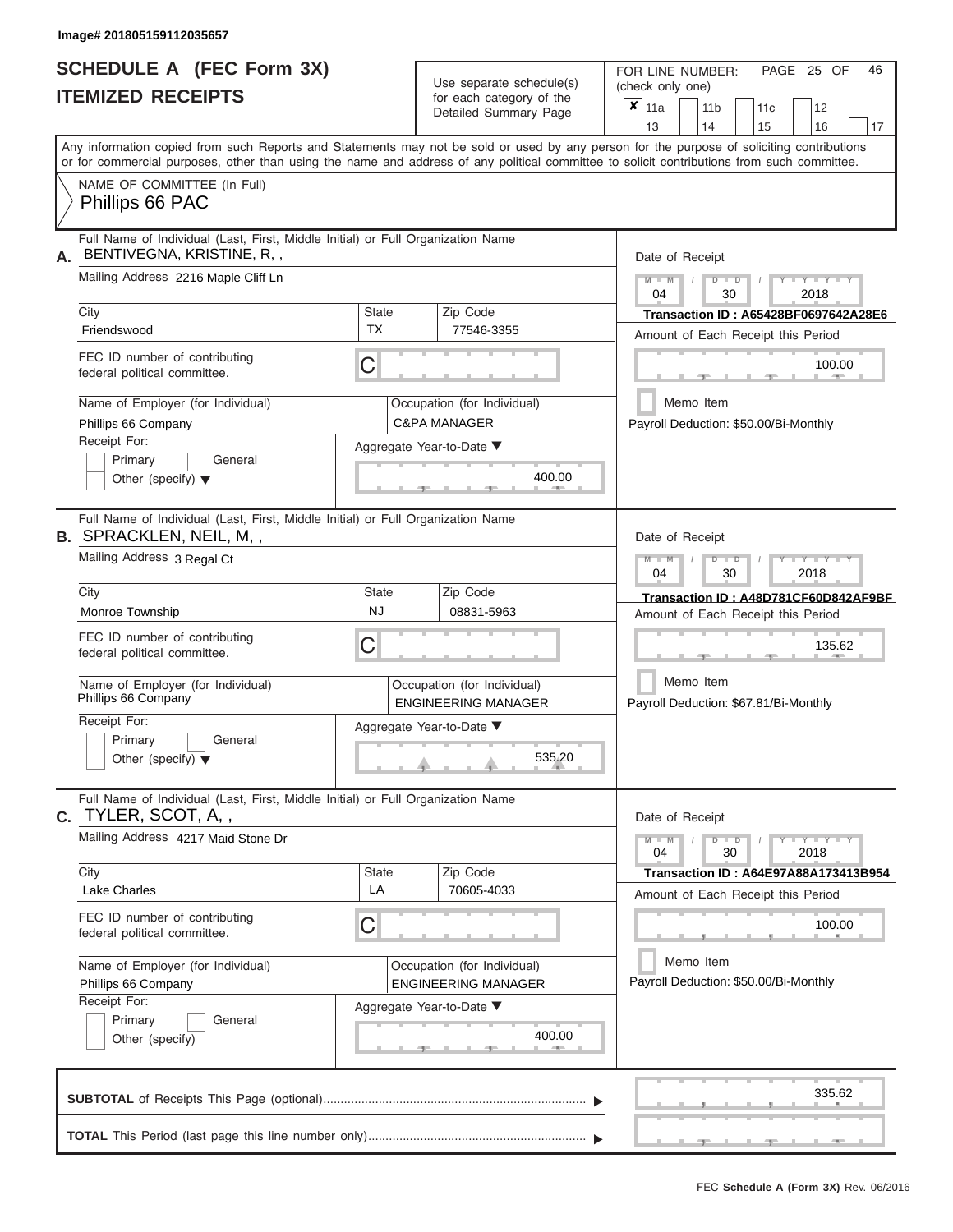|                          | <b>SCHEDULE A (FEC Form 3X)</b> |
|--------------------------|---------------------------------|
| <b>ITEMIZED RECEIPTS</b> |                                 |

FOR LINE NUMBER:

PAGE 26 OF 46

| <b>ITEMIZED RECEIPTS</b>                                                                                                                   |                           | Use separate schedule(s)<br>for each category of the<br>Detailed Summary Page | UIT LINE INUMPLIT.<br>LAUL LU<br>(check only one)<br>$\overline{\mathbf{x}}$   11a<br>11 <sub>b</sub><br>12<br>11 <sub>c</sub> |
|--------------------------------------------------------------------------------------------------------------------------------------------|---------------------------|-------------------------------------------------------------------------------|--------------------------------------------------------------------------------------------------------------------------------|
| Any information copied from such Reports and Statements may not be sold or used by any person for the purpose of soliciting contributions  |                           |                                                                               | 14<br>13<br>15<br>16<br>17                                                                                                     |
| or for commercial purposes, other than using the name and address of any political committee to solicit contributions from such committee. |                           |                                                                               |                                                                                                                                |
| NAME OF COMMITTEE (In Full)<br>Phillips 66 PAC                                                                                             |                           |                                                                               |                                                                                                                                |
| Full Name of Individual (Last, First, Middle Initial) or Full Organization Name<br>THOMAS, BOBBY, L,,<br>А.                                |                           |                                                                               | Date of Receipt                                                                                                                |
| Mailing Address 13319 Barbstone Dr                                                                                                         |                           |                                                                               | $M - M$<br>$Y - Y - Y - Y - Y$<br>$D$ $D$<br>04<br>30<br>2018                                                                  |
| City<br>Houston                                                                                                                            | <b>State</b><br><b>TX</b> | Zip Code<br>77044-4958                                                        | Transaction ID: A2822B19C5C664EF0998<br>Amount of Each Receipt this Period                                                     |
| FEC ID number of contributing<br>federal political committee.                                                                              | C                         |                                                                               | 88.92                                                                                                                          |
| Name of Employer (for Individual)<br>Phillips 66 Company                                                                                   |                           | Occupation (for Individual)<br><b>ENGINEERING MANAGER</b>                     | Memo Item<br>Payroll Deduction: \$44.46/Bi-Monthly                                                                             |
| Receipt For:<br>Primary<br>General<br>Other (specify) $\blacktriangledown$                                                                 |                           | Aggregate Year-to-Date ▼<br>350.92                                            |                                                                                                                                |
| Full Name of Individual (Last, First, Middle Initial) or Full Organization Name<br><b>B.</b> JORDY, CYNTHIA, WYMAN,,                       |                           |                                                                               | Date of Receipt                                                                                                                |
| Mailing Address 327 Rosemary Ln                                                                                                            |                           |                                                                               | $M - M$<br>$\blacksquare$ $\vdash$ $\vdash$ $\vdash$ $\vdash$ $\vdash$ $\vdash$ $\vdash$<br>$\Box$<br>04<br>30<br>2018         |
| City                                                                                                                                       | State                     | Zip Code                                                                      | Transaction ID: A81AE846032A046A1896                                                                                           |
| Lake Jackson                                                                                                                               | <b>TX</b>                 | 77566-4555                                                                    | Amount of Each Receipt this Period                                                                                             |
| FEC ID number of contributing<br>federal political committee.                                                                              | C                         |                                                                               | 130.26                                                                                                                         |
| Name of Employer (for Individual)<br>Phillips 66 Company                                                                                   |                           | Occupation (for Individual)<br><b>HSE MANAGER</b>                             | Memo Item<br>Payroll Deduction: \$65.13/Bi-Monthly                                                                             |
| Receipt For:                                                                                                                               |                           | Aggregate Year-to-Date ▼                                                      |                                                                                                                                |
| Primary<br>General<br>Other (specify) $\blacktriangledown$                                                                                 |                           | 514.04                                                                        |                                                                                                                                |
| Full Name of Individual (Last, First, Middle Initial) or Full Organization Name<br><b>C.</b> WIRKOWSKI, MICHAEL, J,,                       |                           |                                                                               | Date of Receipt                                                                                                                |
| Mailing Address 20 Whitworth Way                                                                                                           |                           |                                                                               | $Y = Y = Y$<br>$M - M$<br>04<br>30<br>2018                                                                                     |
| City<br>Sugar Land                                                                                                                         | State<br><b>TX</b>        | Zip Code<br>77479-2531                                                        | <b>Transaction ID: A5E4A87997F4A4944967</b>                                                                                    |
|                                                                                                                                            |                           |                                                                               | Amount of Each Receipt this Period                                                                                             |
| FEC ID number of contributing<br>federal political committee.                                                                              | С                         |                                                                               | 130.00                                                                                                                         |
| Name of Employer (for Individual)                                                                                                          |                           | Occupation (for Individual)                                                   | Memo Item                                                                                                                      |
| Phillips 66 Company<br>Receipt For:                                                                                                        |                           | PROJECT MGMT BU/FUNCTIONAL M/                                                 | Payroll Deduction: \$65.00/Bi-Monthly                                                                                          |
| Primary<br>General<br>Other (specify)                                                                                                      |                           | Aggregate Year-to-Date ▼<br>520.00<br>$-1$                                    |                                                                                                                                |
|                                                                                                                                            |                           |                                                                               | 349.18                                                                                                                         |
|                                                                                                                                            |                           |                                                                               | ___                                                                                                                            |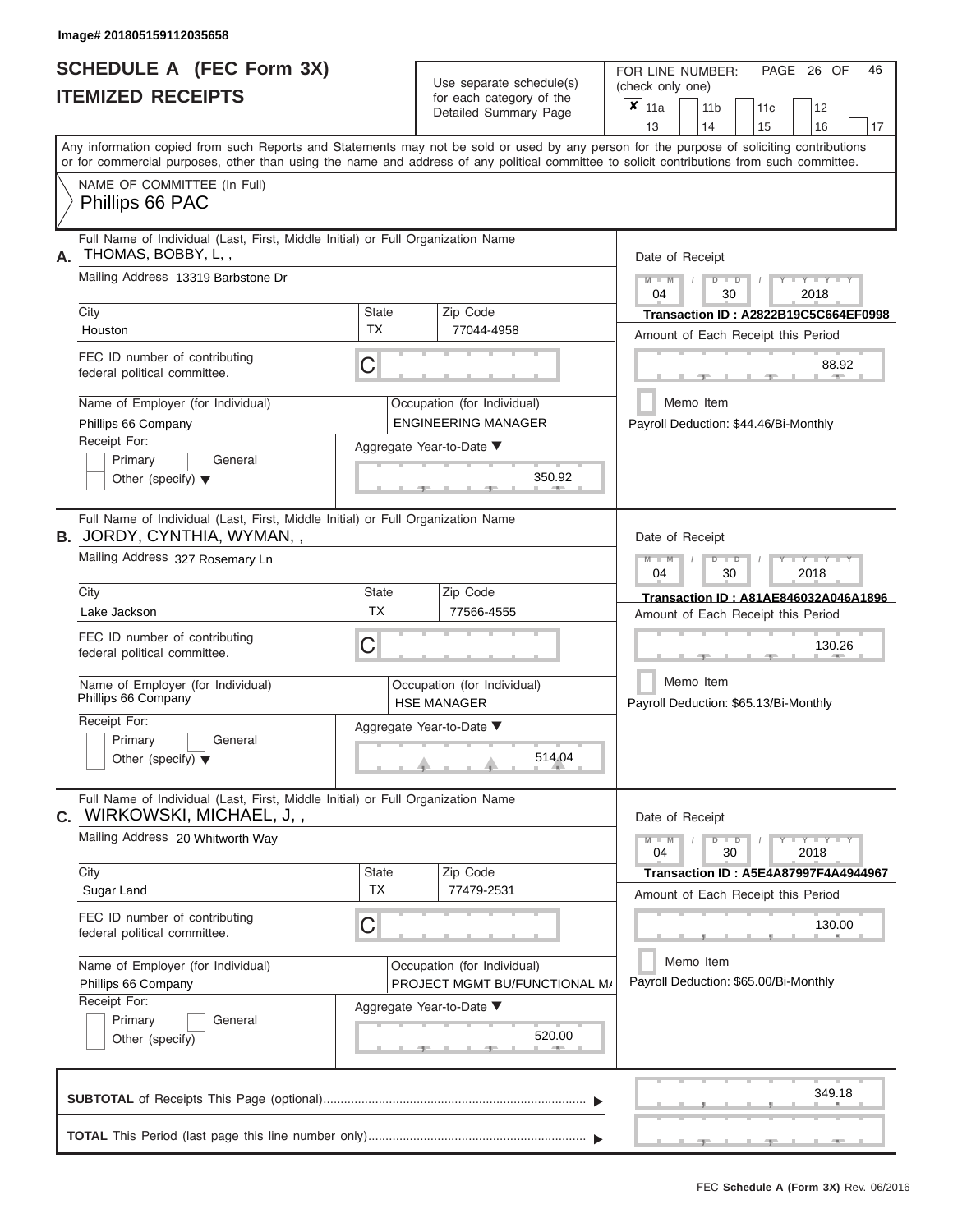|                          | <b>SCHEDULE A (FEC Form 3X)</b> |
|--------------------------|---------------------------------|
| <b>ITEMIZED RECEIPTS</b> |                                 |

Use separate schedule(s)<br>for each category of the

FOR LINE NUMBER:<br>(check only one)

PAGE 27 OF 46

|                                                                                                                                                                                                                                                                                         |                           | $0.0011$ $0.000$<br>Detailed Summary Page                         | $\boldsymbol{x}$ | 11a             |           | 11 <sub>b</sub> |               | 11 <sub>c</sub> | 12                                          |    |
|-----------------------------------------------------------------------------------------------------------------------------------------------------------------------------------------------------------------------------------------------------------------------------------------|---------------------------|-------------------------------------------------------------------|------------------|-----------------|-----------|-----------------|---------------|-----------------|---------------------------------------------|----|
| Any information copied from such Reports and Statements may not be sold or used by any person for the purpose of soliciting contributions<br>or for commercial purposes, other than using the name and address of any political committee to solicit contributions from such committee. |                           |                                                                   |                  | 13              |           | 14              |               | 15              | 16                                          | 17 |
| NAME OF COMMITTEE (In Full)<br>Phillips 66 PAC                                                                                                                                                                                                                                          |                           |                                                                   |                  |                 |           |                 |               |                 |                                             |    |
| Full Name of Individual (Last, First, Middle Initial) or Full Organization Name<br>GRAHAM, HOWARD, WILLIAM,,<br>А.                                                                                                                                                                      |                           |                                                                   |                  | Date of Receipt |           |                 |               |                 |                                             |    |
| Mailing Address PO Box 5620                                                                                                                                                                                                                                                             |                           |                                                                   |                  | $M - M$<br>04   |           |                 | $D$ $D$<br>30 |                 | $Y - Y - Y$<br>2018                         |    |
| City                                                                                                                                                                                                                                                                                    | <b>State</b><br><b>TX</b> | Zip Code<br>79008-5620                                            |                  |                 |           |                 |               |                 | Transaction ID: AE00BEBCB6D8A466BA29        |    |
| Borger                                                                                                                                                                                                                                                                                  |                           |                                                                   |                  |                 |           |                 |               |                 | Amount of Each Receipt this Period          |    |
| FEC ID number of contributing<br>federal political committee.                                                                                                                                                                                                                           | С                         |                                                                   |                  |                 |           |                 |               |                 | 66.72                                       |    |
| Name of Employer (for Individual)<br>Phillips 66 Company                                                                                                                                                                                                                                |                           | Occupation (for Individual)<br>HR SR ANALYST                      |                  |                 | Memo Item |                 |               |                 | Payroll Deduction: \$33.36/Bi-Monthly       |    |
| Receipt For:                                                                                                                                                                                                                                                                            |                           | Aggregate Year-to-Date ▼                                          |                  |                 |           |                 |               |                 |                                             |    |
| Primary<br>General<br>Other (specify) $\blacktriangledown$                                                                                                                                                                                                                              |                           | 263.60                                                            |                  |                 |           |                 |               |                 |                                             |    |
| Full Name of Individual (Last, First, Middle Initial) or Full Organization Name<br>B. CHANDLER, CHRISTOPHER, R,,                                                                                                                                                                        |                           |                                                                   |                  | Date of Receipt |           |                 |               |                 |                                             |    |
| Mailing Address PO Box 19375                                                                                                                                                                                                                                                            |                           |                                                                   |                  | $M - M$<br>04   |           |                 | $D$ $D$<br>16 |                 | Y TYT<br>2018                               |    |
| City                                                                                                                                                                                                                                                                                    | <b>State</b>              | Zip Code                                                          |                  |                 |           |                 |               |                 | Transaction ID: AAEC5601B64F846E7BA9        |    |
| Houston                                                                                                                                                                                                                                                                                 | <b>TX</b>                 | 77224-9375                                                        |                  |                 |           |                 |               |                 | Amount of Each Receipt this Period          |    |
| FEC ID number of contributing<br>federal political committee.                                                                                                                                                                                                                           | С                         |                                                                   |                  |                 |           |                 |               |                 | 58.66                                       |    |
| Name of Employer (for Individual)<br>Phillips 66 Company                                                                                                                                                                                                                                |                           | Occupation (for Individual)<br><b>BD&amp;S FUNCTIONAL MANAGER</b> |                  |                 | Memo Item |                 |               |                 | Payroll Deduction: \$58.66/Bi-Monthly       |    |
| Receipt For:<br>Primary<br>General<br>Other (specify) $\blacktriangledown$                                                                                                                                                                                                              |                           | Aggregate Year-to-Date ▼<br>406.02                                |                  |                 |           |                 |               |                 |                                             |    |
| Full Name of Individual (Last, First, Middle Initial) or Full Organization Name<br>C. SIMPSON, GLENN, E,,                                                                                                                                                                               |                           |                                                                   |                  | Date of Receipt |           |                 |               |                 |                                             |    |
| Mailing Address 801 Town and Country Blvd<br>Apt 519                                                                                                                                                                                                                                    |                           |                                                                   |                  | $M - M$<br>04   |           |                 | $D$ $D$<br>30 |                 | $\overline{Y} = Y = Y' + Y' + Y$<br>2018    |    |
| City                                                                                                                                                                                                                                                                                    | <b>State</b><br><b>TX</b> | Zip Code<br>77024-4499                                            |                  |                 |           |                 |               |                 | Transaction ID: AD50605F373EA42F2A0F        |    |
| Houston<br>FEC ID number of contributing<br>federal political committee.                                                                                                                                                                                                                | С                         |                                                                   |                  |                 |           |                 |               |                 | Amount of Each Receipt this Period<br>80.00 |    |
| Name of Employer (for Individual)<br>Phillips 66 Company                                                                                                                                                                                                                                |                           | Occupation (for Individual)<br>COMMERCIAL BU/FUNCTIONAL MAN.      |                  |                 | Memo Item |                 |               |                 | Payroll Deduction: \$40.00/Bi-Monthly       |    |
| Receipt For:                                                                                                                                                                                                                                                                            |                           | Aggregate Year-to-Date ▼                                          |                  |                 |           |                 |               |                 |                                             |    |
| Primary<br>General<br>Other (specify)                                                                                                                                                                                                                                                   |                           | 320.00                                                            |                  |                 |           |                 |               |                 |                                             |    |
|                                                                                                                                                                                                                                                                                         |                           |                                                                   |                  |                 |           |                 |               |                 | 205.38                                      |    |
|                                                                                                                                                                                                                                                                                         |                           |                                                                   |                  |                 |           |                 |               |                 |                                             |    |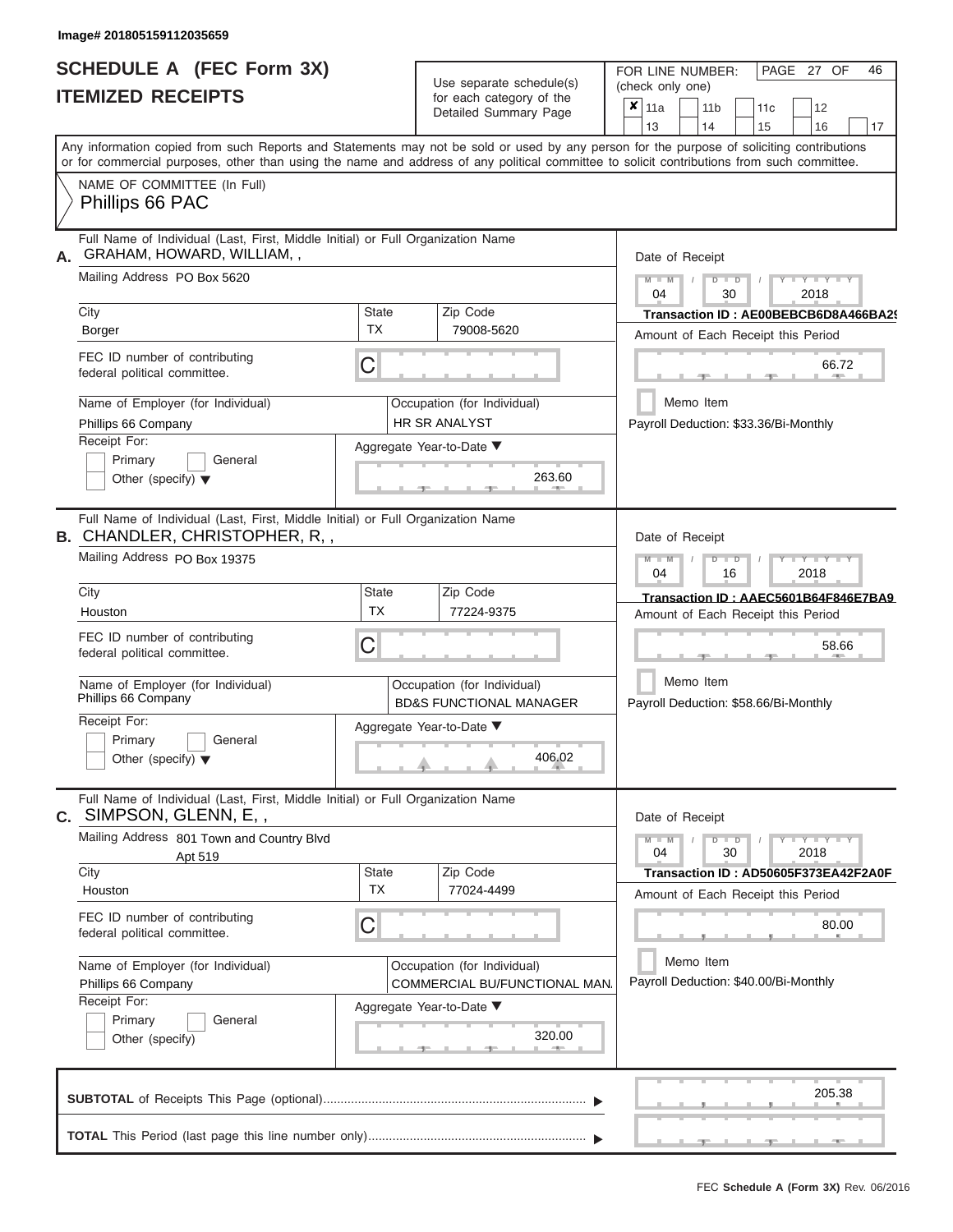# **SCHEDULE A (FEC Form 3X)**

| SCHEDULE A (FEC Form 3X)<br><b>ITEMIZED RECEIPTS</b>                                                                                                                                                                                                                                    |                    | Use separate schedule(s)<br>for each category of the<br>Detailed Summary Page | FOR LINE NUMBER:<br>PAGE 28 OF<br>46<br>(check only one)<br>$\overline{\mathbf{x}}$   11a<br>11 <sub>b</sub><br>12<br>11c                                                     |
|-----------------------------------------------------------------------------------------------------------------------------------------------------------------------------------------------------------------------------------------------------------------------------------------|--------------------|-------------------------------------------------------------------------------|-------------------------------------------------------------------------------------------------------------------------------------------------------------------------------|
|                                                                                                                                                                                                                                                                                         |                    |                                                                               | 13<br>14<br>15<br>16<br>17                                                                                                                                                    |
| Any information copied from such Reports and Statements may not be sold or used by any person for the purpose of soliciting contributions<br>or for commercial purposes, other than using the name and address of any political committee to solicit contributions from such committee. |                    |                                                                               |                                                                                                                                                                               |
| NAME OF COMMITTEE (In Full)<br>Phillips 66 PAC                                                                                                                                                                                                                                          |                    |                                                                               |                                                                                                                                                                               |
| Full Name of Individual (Last, First, Middle Initial) or Full Organization Name<br>HOOPER, MARIA, A,,<br>А.<br>Mailing Address 411 Hidden Harbor St                                                                                                                                     |                    |                                                                               | Date of Receipt<br>$M - M$<br>$Y - Y - Y$<br>$D$ $D$<br>04<br>30<br>2018                                                                                                      |
| City<br>Houston                                                                                                                                                                                                                                                                         | State<br><b>TX</b> | Zip Code<br>77079-2448                                                        | Transaction ID: ABAE9C50E481C4BA88E8<br>Amount of Each Receipt this Period                                                                                                    |
| FEC ID number of contributing<br>federal political committee.                                                                                                                                                                                                                           | С                  |                                                                               | 223.50<br><b>Brita Allen</b>                                                                                                                                                  |
| Name of Employer (for Individual)<br>Phillips 66 Company                                                                                                                                                                                                                                |                    | Occupation (for Individual)<br>COMMERCIAL BU/FUNCTIONAL MAN                   | Memo Item<br>Payroll Deduction: \$111.75/Bi-Monthly                                                                                                                           |
| Receipt For:<br>Primary<br>General<br>Other (specify) $\blacktriangledown$                                                                                                                                                                                                              |                    | Aggregate Year-to-Date ▼<br>882.00<br><b>CONTRACTOR</b>                       |                                                                                                                                                                               |
| Full Name of Individual (Last, First, Middle Initial) or Full Organization Name<br><b>B.</b> THOMAS, MICHAEL, S,,                                                                                                                                                                       |                    |                                                                               | Date of Receipt                                                                                                                                                               |
| Mailing Address 918 Peachwood Bend Dr                                                                                                                                                                                                                                                   |                    |                                                                               | $M - M$<br>$D$ $D$<br>$\blacksquare \blacksquare \blacksquare \blacksquare \blacksquare \blacksquare \blacksquare \blacksquare \blacksquare \blacksquare$<br>04<br>30<br>2018 |
| City                                                                                                                                                                                                                                                                                    | State<br><b>TX</b> | Zip Code                                                                      | Transaction ID: AB59104512C6C4A07BD9                                                                                                                                          |
| Houston<br>FEC ID number of contributing<br>federal political committee.                                                                                                                                                                                                                | С                  | 77077-1555                                                                    | Amount of Each Receipt this Period<br>143.34                                                                                                                                  |
| Name of Employer (for Individual)<br>Phillips 66 Company                                                                                                                                                                                                                                |                    | Occupation (for Individual)<br>COMMERCIAL BU/FUNCTIONAL MAN                   | Memo Item<br>Payroll Deduction: \$71.67/Bi-Monthly                                                                                                                            |
| Receipt For:<br>Primary<br>General                                                                                                                                                                                                                                                      |                    | Aggregate Year-to-Date ▼                                                      |                                                                                                                                                                               |
| Other (specify) $\blacktriangledown$                                                                                                                                                                                                                                                    |                    | 566.36                                                                        |                                                                                                                                                                               |
| Full Name of Individual (Last, First, Middle Initial) or Full Organization Name<br>C. CHURCHILL, JAY, D,,                                                                                                                                                                               |                    |                                                                               | Date of Receipt                                                                                                                                                               |
| Mailing Address 14414 Kingston Cove Ln                                                                                                                                                                                                                                                  |                    |                                                                               | $M - M$<br>$D$ $D$<br>$Y - Y - Y - Y - Y$<br>04<br>30<br>2018                                                                                                                 |
| City<br>Houston                                                                                                                                                                                                                                                                         | State<br><b>TX</b> | Zip Code<br>77077-3544                                                        | Transaction ID: A23B5C3440FAC4A949AA<br>Amount of Each Receipt this Period                                                                                                    |
| FEC ID number of contributing<br>federal political committee.                                                                                                                                                                                                                           | С                  |                                                                               | 400.00                                                                                                                                                                        |
| Name of Employer (for Individual)<br>Phillips 66 Company                                                                                                                                                                                                                                |                    | Occupation (for Individual)<br>SENIOR EXECUTIVE                               | Memo Item<br>Payroll Deduction: \$200.00/Bi-Monthly                                                                                                                           |
| Receipt For:<br>Primary<br>General<br>Other (specify)                                                                                                                                                                                                                                   |                    | Aggregate Year-to-Date ▼<br>1600.00<br>-40                                    |                                                                                                                                                                               |
|                                                                                                                                                                                                                                                                                         |                    |                                                                               | 766.84                                                                                                                                                                        |
|                                                                                                                                                                                                                                                                                         |                    |                                                                               |                                                                                                                                                                               |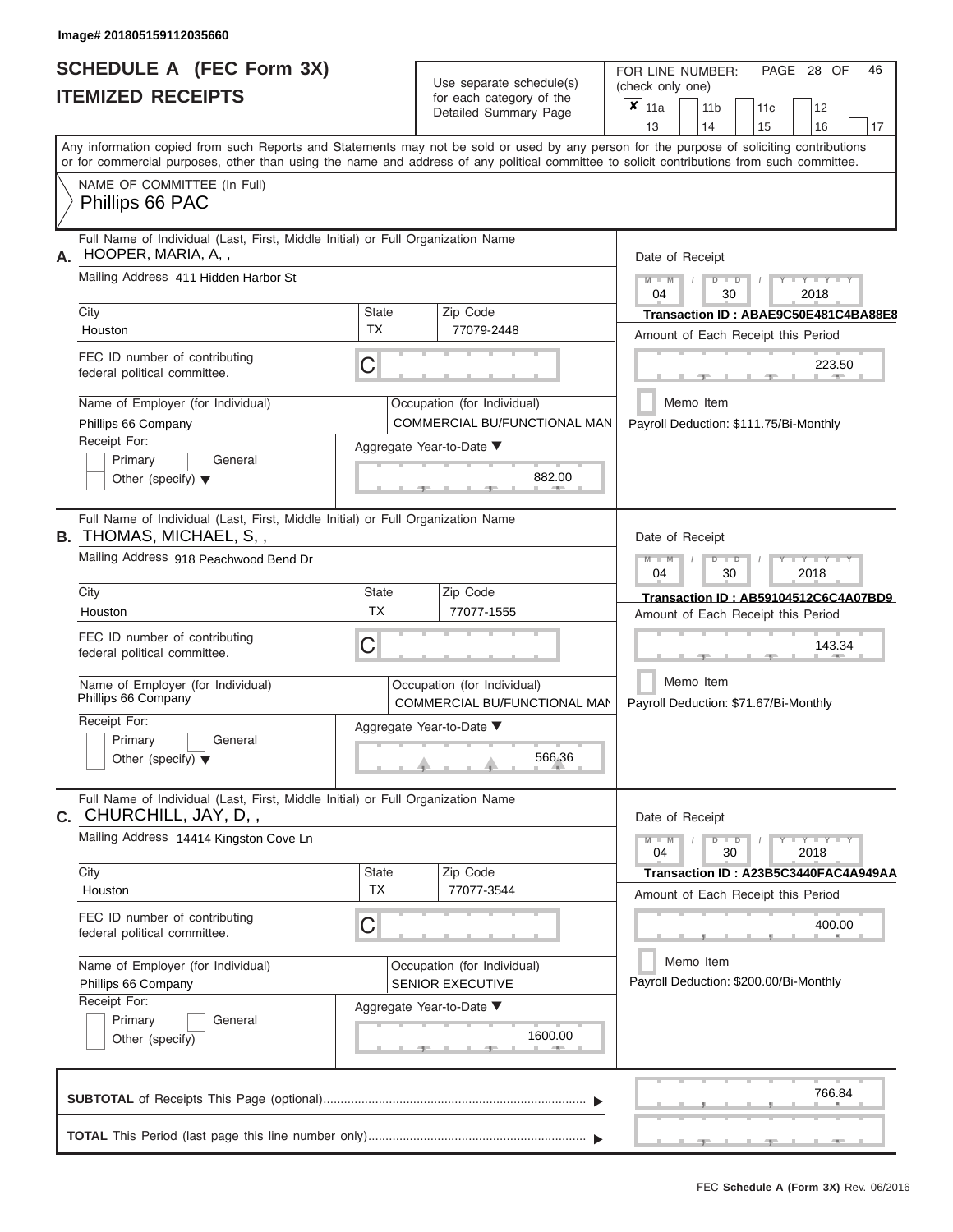|                          | <b>SCHEDULE A (FEC Form 3X)</b> |
|--------------------------|---------------------------------|
| <b>ITEMIZED RECEIPTS</b> |                                 |

Use separate schedule(s)<br>for each category of the

FOR LINE NUMBER:<br>(check only one)

PAGE 29 OF 46

| IILMILLU NLVLIF IJ                                                                                                                                                                                                                                                                      |                           | ior each calegory or the<br>Detailed Summary Page | × | 11a<br>13       | 11 <sub>b</sub><br>14 |               | 11c<br>15                             | 12<br>16                        | 17 |
|-----------------------------------------------------------------------------------------------------------------------------------------------------------------------------------------------------------------------------------------------------------------------------------------|---------------------------|---------------------------------------------------|---|-----------------|-----------------------|---------------|---------------------------------------|---------------------------------|----|
| Any information copied from such Reports and Statements may not be sold or used by any person for the purpose of soliciting contributions<br>or for commercial purposes, other than using the name and address of any political committee to solicit contributions from such committee. |                           |                                                   |   |                 |                       |               |                                       |                                 |    |
| NAME OF COMMITTEE (In Full)<br>Phillips 66 PAC                                                                                                                                                                                                                                          |                           |                                                   |   |                 |                       |               |                                       |                                 |    |
| Full Name of Individual (Last, First, Middle Initial) or Full Organization Name<br>ASKOUNIS, JOHN, , ,<br>А.                                                                                                                                                                            |                           |                                                   |   | Date of Receipt |                       |               |                                       |                                 |    |
| Mailing Address 323 Kickerillo Dr                                                                                                                                                                                                                                                       |                           |                                                   |   | $M - M$<br>04   |                       | $D$ $D$<br>30 |                                       | $Y + Y$<br>2018                 |    |
| City                                                                                                                                                                                                                                                                                    | <b>State</b><br><b>TX</b> | Zip Code                                          |   |                 |                       |               | Transaction ID: AB320EFAD915E4C9DA59  |                                 |    |
| Houston                                                                                                                                                                                                                                                                                 |                           | 77079-7425                                        |   |                 |                       |               | Amount of Each Receipt this Period    |                                 |    |
| FEC ID number of contributing<br>federal political committee.                                                                                                                                                                                                                           | С                         |                                                   |   |                 |                       |               |                                       | 80.00                           |    |
| Name of Employer (for Individual)                                                                                                                                                                                                                                                       |                           | Occupation (for Individual)                       |   |                 | Memo Item             |               |                                       |                                 |    |
| Phillips 66 Company<br>Receipt For:                                                                                                                                                                                                                                                     |                           | <b>HSE MANAGER</b>                                |   |                 |                       |               | Payroll Deduction: \$40.00/Bi-Monthly |                                 |    |
| Primary<br>General<br>Other (specify) $\blacktriangledown$                                                                                                                                                                                                                              |                           | Aggregate Year-to-Date ▼<br>320.00                |   |                 |                       |               |                                       |                                 |    |
| Full Name of Individual (Last, First, Middle Initial) or Full Organization Name<br><b>B.</b> MARTON, REED, J.,                                                                                                                                                                          |                           |                                                   |   | Date of Receipt |                       |               |                                       |                                 |    |
| Mailing Address 3410 Rue Orleans                                                                                                                                                                                                                                                        |                           |                                                   |   | $M - M$<br>04   |                       | $D$ $D$<br>30 |                                       | 2018                            |    |
| City                                                                                                                                                                                                                                                                                    | <b>State</b>              | Zip Code                                          |   |                 |                       |               | Transaction ID: AF5465CEC1EAB4083814  |                                 |    |
| Missouri City                                                                                                                                                                                                                                                                           | <b>TX</b>                 | 77459-6842                                        |   |                 |                       |               | Amount of Each Receipt this Period    |                                 |    |
| FEC ID number of contributing<br>federal political committee.                                                                                                                                                                                                                           | С                         |                                                   |   |                 |                       |               |                                       | 84.00                           |    |
| Name of Employer (for Individual)<br>Phillips 66 Company                                                                                                                                                                                                                                |                           | Occupation (for Individual)<br><b>HSE MANAGER</b> |   |                 | Memo Item             |               | Payroll Deduction: \$42.00/Bi-Monthly |                                 |    |
| Receipt For:<br>Primary<br>General<br>Other (specify) $\blacktriangledown$                                                                                                                                                                                                              |                           | Aggregate Year-to-Date ▼<br>336.00                |   |                 |                       |               |                                       |                                 |    |
| Full Name of Individual (Last, First, Middle Initial) or Full Organization Name<br>ROBY, TERRY, DON, ,<br>С.                                                                                                                                                                            |                           |                                                   |   | Date of Receipt |                       |               |                                       |                                 |    |
| Mailing Address 296 Morning Lgt                                                                                                                                                                                                                                                         |                           |                                                   |   | $M - M$<br>04   |                       | $D$ $D$<br>30 |                                       | $T - Y - T - Y - T - Y$<br>2018 |    |
| City                                                                                                                                                                                                                                                                                    | <b>State</b><br>TX        | Zip Code<br>78070-6036                            |   |                 |                       |               | Transaction ID: AABEA3C5E3CBC439F8A4  |                                 |    |
| Spring Branch<br>FEC ID number of contributing                                                                                                                                                                                                                                          | Ĉ                         |                                                   |   |                 |                       |               | Amount of Each Receipt this Period    | 100.00                          |    |
| federal political committee.                                                                                                                                                                                                                                                            |                           |                                                   |   |                 |                       |               |                                       |                                 |    |
| Name of Employer (for Individual)<br>Phillips 66 Company                                                                                                                                                                                                                                |                           | Occupation (for Individual)<br><b>HSE MANAGER</b> |   |                 | Memo Item             |               | Payroll Deduction: \$50.00/Bi-Monthly |                                 |    |
| Receipt For:                                                                                                                                                                                                                                                                            |                           | Aggregate Year-to-Date ▼                          |   |                 |                       |               |                                       |                                 |    |
| Primary<br>General<br>Other (specify)                                                                                                                                                                                                                                                   |                           | 400.00                                            |   |                 |                       |               |                                       |                                 |    |
|                                                                                                                                                                                                                                                                                         |                           |                                                   |   |                 |                       |               |                                       | 264.00                          |    |
|                                                                                                                                                                                                                                                                                         |                           |                                                   |   |                 |                       |               |                                       |                                 |    |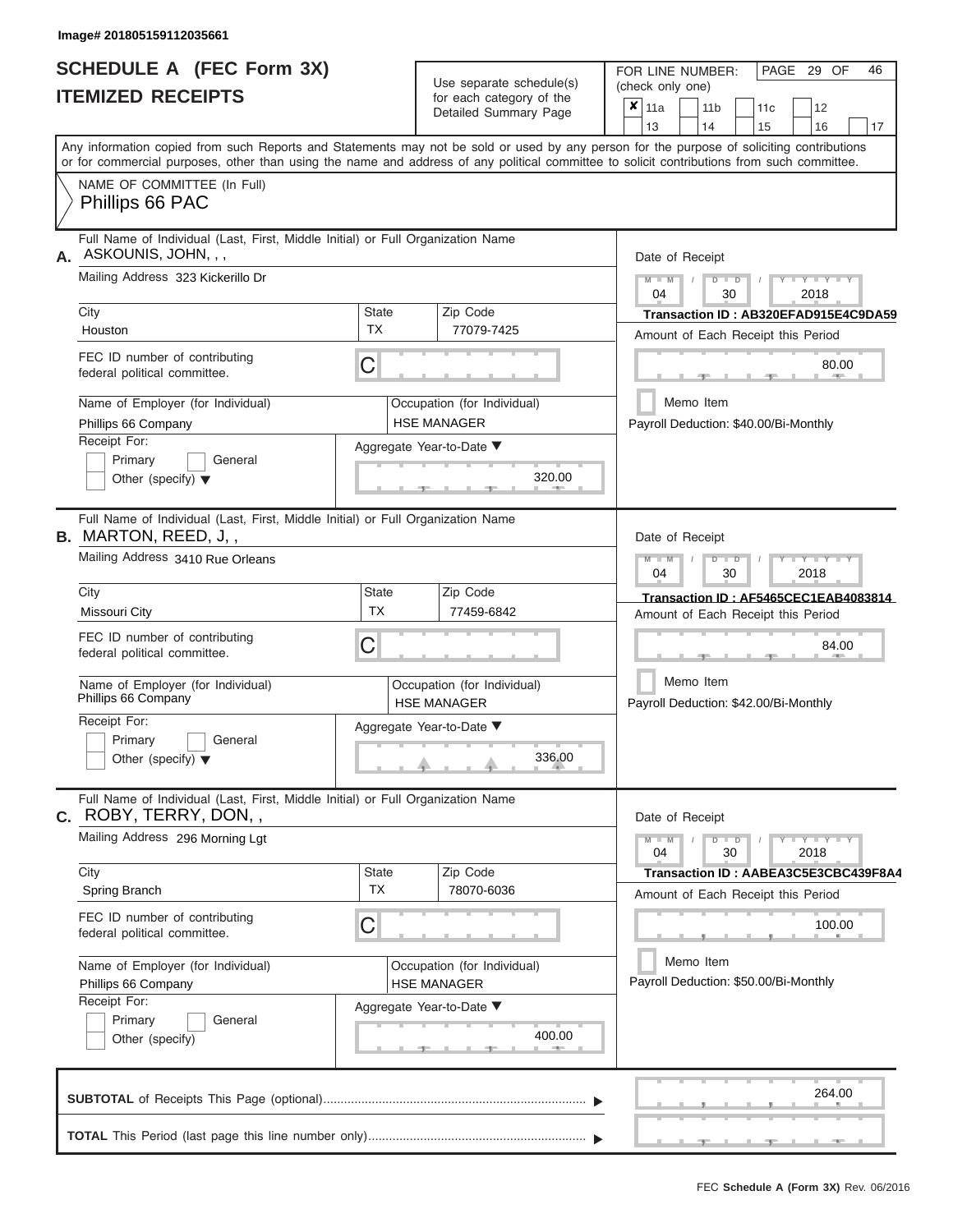|                          | <b>SCHEDULE A (FEC Form 3X)</b> |
|--------------------------|---------------------------------|
| <b>ITEMIZED RECEIPTS</b> |                                 |

Use separate schedule(s)<br>for each category of the

FOR LINE NUMBER:<br>(check only one)

PAGE 30 OF 46

| City                                                        | Any information copied from such Reports and Statements may not be sold or used by any person for the purpose of soliciting contributions<br>or for commercial purposes, other than using the name and address of any political committee to solicit contributions from such committee.<br>NAME OF COMMITTEE (In Full)<br>Phillips 66 PAC |                          |                                                                     | Detailed Summary Page                                               |                                      | 13                                                  |        | 14            | 15                                    | 16                                   | 17 |  |  |  |  |  |
|-------------------------------------------------------------|-------------------------------------------------------------------------------------------------------------------------------------------------------------------------------------------------------------------------------------------------------------------------------------------------------------------------------------------|--------------------------|---------------------------------------------------------------------|---------------------------------------------------------------------|--------------------------------------|-----------------------------------------------------|--------|---------------|---------------------------------------|--------------------------------------|----|--|--|--|--|--|
|                                                             |                                                                                                                                                                                                                                                                                                                                           |                          |                                                                     |                                                                     |                                      |                                                     |        |               |                                       |                                      |    |  |  |  |  |  |
|                                                             |                                                                                                                                                                                                                                                                                                                                           |                          |                                                                     |                                                                     |                                      |                                                     |        |               |                                       |                                      |    |  |  |  |  |  |
|                                                             |                                                                                                                                                                                                                                                                                                                                           |                          |                                                                     |                                                                     |                                      |                                                     |        |               |                                       |                                      |    |  |  |  |  |  |
|                                                             | Full Name of Individual (Last, First, Middle Initial) or Full Organization Name<br>EYMARD, FRANK, C,,                                                                                                                                                                                                                                     |                          |                                                                     |                                                                     |                                      | Date of Receipt                                     |        |               |                                       |                                      |    |  |  |  |  |  |
|                                                             | Mailing Address 10022 Touhy Lake Dr                                                                                                                                                                                                                                                                                                       |                          | $M - M$<br>$D$ $D$<br>$Y - Y - Y$<br>$\sqrt{ }$<br>04<br>30<br>2018 |                                                                     |                                      |                                                     |        |               |                                       |                                      |    |  |  |  |  |  |
|                                                             |                                                                                                                                                                                                                                                                                                                                           | <b>State</b>             |                                                                     | Zip Code                                                            | Transaction ID: A408CCE6925FF494D9E3 |                                                     |        |               |                                       |                                      |    |  |  |  |  |  |
|                                                             | Katy                                                                                                                                                                                                                                                                                                                                      | <b>TX</b>                |                                                                     | 77494-8580                                                          | Amount of Each Receipt this Period   |                                                     |        |               |                                       |                                      |    |  |  |  |  |  |
|                                                             | FEC ID number of contributing<br>federal political committee.                                                                                                                                                                                                                                                                             | C                        |                                                                     |                                                                     | 83.50<br>$1 - 400$<br>$-9 -$         |                                                     |        |               |                                       |                                      |    |  |  |  |  |  |
|                                                             | Name of Employer (for Individual)                                                                                                                                                                                                                                                                                                         |                          |                                                                     | Occupation (for Individual)                                         |                                      |                                                     |        | Memo Item     |                                       |                                      |    |  |  |  |  |  |
|                                                             | Phillips 66 Company                                                                                                                                                                                                                                                                                                                       |                          |                                                                     | LEGAL MANAGING COUNSEL II                                           |                                      |                                                     |        |               | Payroll Deduction: \$41.75/Bi-Monthly |                                      |    |  |  |  |  |  |
|                                                             | Receipt For:                                                                                                                                                                                                                                                                                                                              | Aggregate Year-to-Date ▼ |                                                                     |                                                                     |                                      |                                                     |        |               |                                       |                                      |    |  |  |  |  |  |
|                                                             | Primary<br>General                                                                                                                                                                                                                                                                                                                        |                          |                                                                     |                                                                     |                                      |                                                     |        |               |                                       |                                      |    |  |  |  |  |  |
| 334.00<br>Other (specify) $\blacktriangledown$<br>$-1$      |                                                                                                                                                                                                                                                                                                                                           |                          |                                                                     |                                                                     |                                      |                                                     |        |               |                                       |                                      |    |  |  |  |  |  |
|                                                             | Full Name of Individual (Last, First, Middle Initial) or Full Organization Name                                                                                                                                                                                                                                                           |                          |                                                                     |                                                                     |                                      |                                                     |        |               |                                       |                                      |    |  |  |  |  |  |
|                                                             | <b>B.</b> REAMY, JEFFREY, MICHAEL,,                                                                                                                                                                                                                                                                                                       |                          |                                                                     |                                                                     |                                      | Date of Receipt                                     |        |               |                                       |                                      |    |  |  |  |  |  |
|                                                             | Mailing Address 2020 12th St NW<br>Apt PH16                                                                                                                                                                                                                                                                                               |                          | $M - M$<br>$D$ $D$<br>Y TYTY<br>04<br>30<br>2018                    |                                                                     |                                      |                                                     |        |               |                                       |                                      |    |  |  |  |  |  |
| City                                                        |                                                                                                                                                                                                                                                                                                                                           | State                    |                                                                     | Zip Code                                                            |                                      |                                                     |        |               |                                       | Transaction ID: A413728735C6E49C2A20 |    |  |  |  |  |  |
|                                                             | Washington                                                                                                                                                                                                                                                                                                                                | <b>DC</b>                |                                                                     | 20009-7573                                                          |                                      |                                                     |        |               | Amount of Each Receipt this Period    |                                      |    |  |  |  |  |  |
|                                                             | FEC ID number of contributing<br>C<br>federal political committee.                                                                                                                                                                                                                                                                        |                          |                                                                     |                                                                     |                                      |                                                     | 416.66 |               |                                       |                                      |    |  |  |  |  |  |
|                                                             | Name of Employer (for Individual)<br>Phillips 66 Company                                                                                                                                                                                                                                                                                  |                          |                                                                     | Occupation (for Individual)<br><b>GOVT AFFAIRS BU/FUNCTIONAL MA</b> |                                      | Memo Item<br>Payroll Deduction: \$208.33/Bi-Monthly |        |               |                                       |                                      |    |  |  |  |  |  |
|                                                             | Receipt For:                                                                                                                                                                                                                                                                                                                              | Aggregate Year-to-Date ▼ |                                                                     |                                                                     |                                      |                                                     |        |               |                                       |                                      |    |  |  |  |  |  |
|                                                             | Primary<br>General<br>Other (specify) $\blacktriangledown$                                                                                                                                                                                                                                                                                |                          |                                                                     | 1666.64                                                             |                                      |                                                     |        |               |                                       |                                      |    |  |  |  |  |  |
|                                                             |                                                                                                                                                                                                                                                                                                                                           |                          |                                                                     |                                                                     |                                      |                                                     |        |               |                                       |                                      |    |  |  |  |  |  |
|                                                             | Full Name of Individual (Last, First, Middle Initial) or Full Organization Name<br><b>C.</b> Zuklic, John, D,,                                                                                                                                                                                                                            |                          |                                                                     |                                                                     |                                      | Date of Receipt                                     |        |               |                                       |                                      |    |  |  |  |  |  |
|                                                             | Mailing Address 11403 St Germain Way                                                                                                                                                                                                                                                                                                      |                          |                                                                     |                                                                     |                                      | $M - M$<br>04                                       |        | $D$ $D$<br>30 |                                       | $Y - Y - Y - Y$<br>2018              |    |  |  |  |  |  |
| City                                                        |                                                                                                                                                                                                                                                                                                                                           | State                    |                                                                     | Zip Code                                                            |                                      |                                                     |        |               |                                       | Transaction ID: A8EED7C2893484A1E8A3 |    |  |  |  |  |  |
|                                                             | Houston                                                                                                                                                                                                                                                                                                                                   | <b>TX</b>                |                                                                     | 77082-2731                                                          |                                      |                                                     |        |               | Amount of Each Receipt this Period    |                                      |    |  |  |  |  |  |
|                                                             | FEC ID number of contributing<br>federal political committee.                                                                                                                                                                                                                                                                             | C                        |                                                                     |                                                                     |                                      |                                                     |        |               |                                       | 100.00                               |    |  |  |  |  |  |
|                                                             | Name of Employer (for Individual)                                                                                                                                                                                                                                                                                                         |                          |                                                                     | Occupation (for Individual)                                         |                                      |                                                     |        | Memo Item     |                                       |                                      |    |  |  |  |  |  |
| <b>FINANCE BU/FUNCTIONAL MANAGEF</b><br>Phillips 66 Company |                                                                                                                                                                                                                                                                                                                                           |                          |                                                                     |                                                                     |                                      |                                                     |        |               | Payroll Deduction: \$50.00/Bi-Monthly |                                      |    |  |  |  |  |  |
|                                                             | Receipt For:                                                                                                                                                                                                                                                                                                                              | Aggregate Year-to-Date ▼ |                                                                     |                                                                     |                                      |                                                     |        |               |                                       |                                      |    |  |  |  |  |  |
|                                                             | Primary<br>General                                                                                                                                                                                                                                                                                                                        |                          |                                                                     |                                                                     |                                      |                                                     |        |               |                                       |                                      |    |  |  |  |  |  |
|                                                             | Other (specify)                                                                                                                                                                                                                                                                                                                           |                          |                                                                     | 400.00                                                              |                                      |                                                     |        |               |                                       |                                      |    |  |  |  |  |  |
|                                                             |                                                                                                                                                                                                                                                                                                                                           |                          |                                                                     |                                                                     |                                      |                                                     |        |               |                                       | 600.16                               |    |  |  |  |  |  |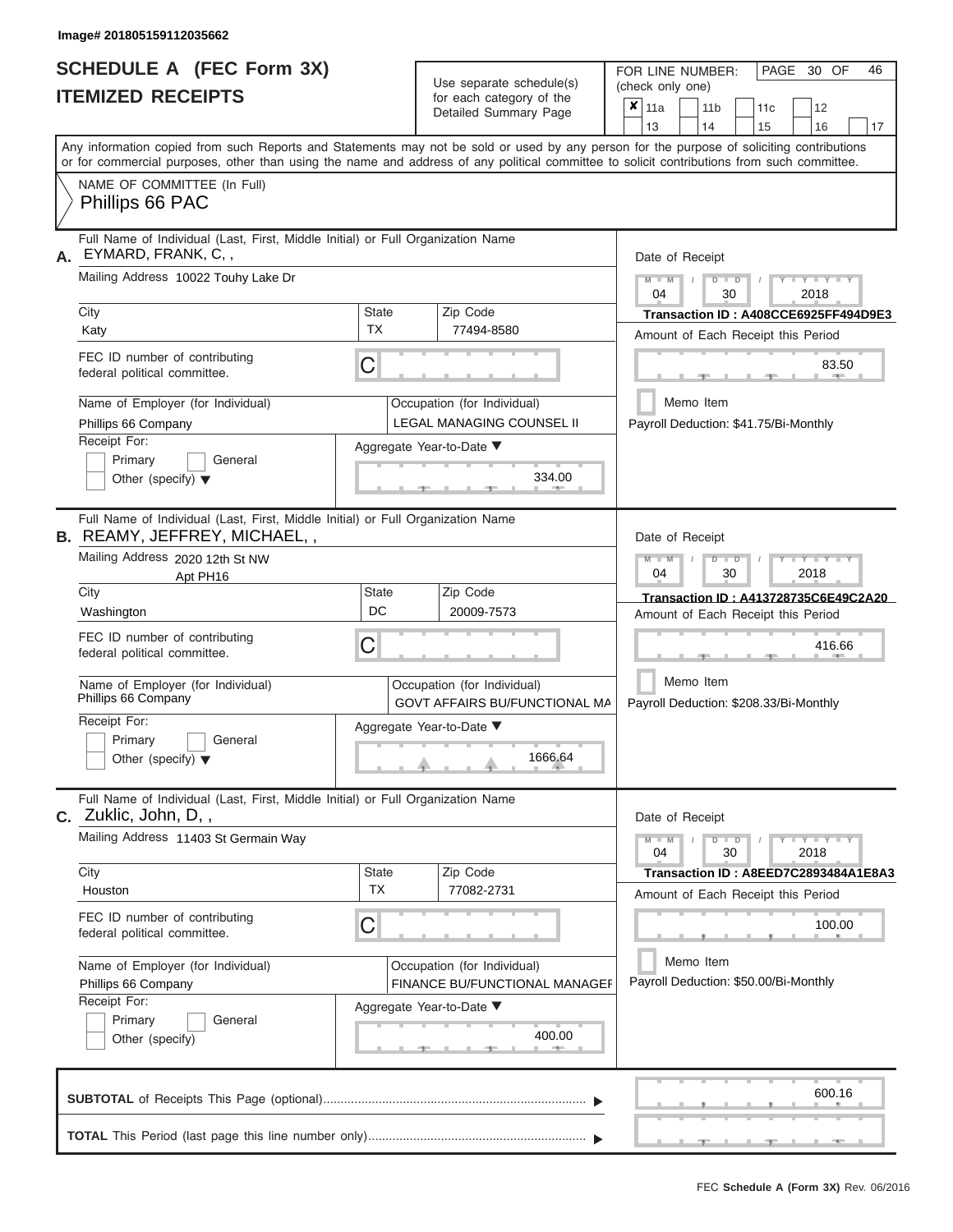|                          | <b>SCHEDULE A (FEC Form 3X)</b> |
|--------------------------|---------------------------------|
| <b>ITEMIZED RECEIPTS</b> |                                 |

Use separate schedule(s)<br>for each category of the

FOR LINE NUMBER:<br>(check only one)

PAGE 31 OF 46

| IILMILLU NLVLII IJ                                                                                                                        |                                                                                                                                            |                                                                  | Detailed Summary Page                                                                                 | ×                                                                   | 11a                                |                                                    | 11 <sub>b</sub> |       |               | 11c                                | 12 |                                                                            |    |  |  |  |  |  |
|-------------------------------------------------------------------------------------------------------------------------------------------|--------------------------------------------------------------------------------------------------------------------------------------------|------------------------------------------------------------------|-------------------------------------------------------------------------------------------------------|---------------------------------------------------------------------|------------------------------------|----------------------------------------------------|-----------------|-------|---------------|------------------------------------|----|----------------------------------------------------------------------------|----|--|--|--|--|--|
| Any information copied from such Reports and Statements may not be sold or used by any person for the purpose of soliciting contributions |                                                                                                                                            |                                                                  |                                                                                                       |                                                                     |                                    | 13                                                 |                 | 14    |               |                                    | 15 | 16                                                                         | 17 |  |  |  |  |  |
|                                                                                                                                           | or for commercial purposes, other than using the name and address of any political committee to solicit contributions from such committee. |                                                                  |                                                                                                       |                                                                     |                                    |                                                    |                 |       |               |                                    |    |                                                                            |    |  |  |  |  |  |
|                                                                                                                                           | NAME OF COMMITTEE (In Full)                                                                                                                |                                                                  |                                                                                                       |                                                                     |                                    |                                                    |                 |       |               |                                    |    |                                                                            |    |  |  |  |  |  |
|                                                                                                                                           | Phillips 66 PAC                                                                                                                            |                                                                  |                                                                                                       |                                                                     |                                    |                                                    |                 |       |               |                                    |    |                                                                            |    |  |  |  |  |  |
|                                                                                                                                           | Full Name of Individual (Last, First, Middle Initial) or Full Organization Name                                                            |                                                                  |                                                                                                       |                                                                     |                                    |                                                    |                 |       |               |                                    |    |                                                                            |    |  |  |  |  |  |
|                                                                                                                                           | PRESLEY, RAYMOND, ARD, , JR                                                                                                                |                                                                  |                                                                                                       |                                                                     | Date of Receipt                    |                                                    |                 |       |               |                                    |    |                                                                            |    |  |  |  |  |  |
| Mailing Address 2202 E Reata Dr                                                                                                           |                                                                                                                                            |                                                                  |                                                                                                       |                                                                     |                                    |                                                    |                 |       | $D$ $D$<br>30 |                                    |    | $- Y - Y$<br>2018                                                          |    |  |  |  |  |  |
|                                                                                                                                           | City                                                                                                                                       | <b>State</b>                                                     |                                                                                                       | Zip Code                                                            |                                    | Transaction ID: AE119CD9B166F4BEA954               |                 |       |               |                                    |    |                                                                            |    |  |  |  |  |  |
|                                                                                                                                           | Deer Park                                                                                                                                  | <b>TX</b>                                                        |                                                                                                       | 77536-4964                                                          | Amount of Each Receipt this Period |                                                    |                 |       |               |                                    |    |                                                                            |    |  |  |  |  |  |
|                                                                                                                                           | FEC ID number of contributing<br>federal political committee.                                                                              | C                                                                |                                                                                                       |                                                                     |                                    | 83.34                                              |                 |       |               |                                    |    |                                                                            |    |  |  |  |  |  |
|                                                                                                                                           | Name of Employer (for Individual)<br>Phillips 66 Company                                                                                   | Occupation (for Individual)<br><b>COMMERCIAL SUPV II</b>         |                                                                                                       |                                                                     |                                    |                                                    |                 |       | Memo Item     |                                    |    | Payroll Deduction: \$41.67/Bi-Monthly                                      |    |  |  |  |  |  |
|                                                                                                                                           | Receipt For:                                                                                                                               |                                                                  |                                                                                                       | Aggregate Year-to-Date ▼                                            |                                    |                                                    |                 |       |               |                                    |    |                                                                            |    |  |  |  |  |  |
|                                                                                                                                           | Primary<br>General<br>Other (specify) $\blacktriangledown$                                                                                 |                                                                  |                                                                                                       | 333.36                                                              |                                    |                                                    |                 |       |               |                                    |    |                                                                            |    |  |  |  |  |  |
|                                                                                                                                           |                                                                                                                                            |                                                                  |                                                                                                       |                                                                     |                                    |                                                    |                 |       |               |                                    |    |                                                                            |    |  |  |  |  |  |
|                                                                                                                                           | Full Name of Individual (Last, First, Middle Initial) or Full Organization Name                                                            |                                                                  |                                                                                                       |                                                                     |                                    |                                                    |                 |       |               |                                    |    |                                                                            |    |  |  |  |  |  |
| <b>B.</b> DALLUGE, DUSTIN, L,,                                                                                                            |                                                                                                                                            |                                                                  |                                                                                                       |                                                                     |                                    |                                                    | Date of Receipt |       |               |                                    |    |                                                                            |    |  |  |  |  |  |
|                                                                                                                                           | Mailing Address 3921 Quarry Park Dr                                                                                                        |                                                                  | $M - M$<br>$\overline{Y}$ $\overline{Y}$ $\overline{Y}$ $\overline{Y}$<br>$D$ $D$<br>04<br>30<br>2018 |                                                                     |                                    |                                                    |                 |       |               |                                    |    |                                                                            |    |  |  |  |  |  |
|                                                                                                                                           | City                                                                                                                                       | <b>State</b><br>OK                                               |                                                                                                       | Zip Code                                                            |                                    |                                                    |                 |       |               |                                    |    | Transaction ID: A8F36C1C6581242B8B90                                       |    |  |  |  |  |  |
|                                                                                                                                           | <b>Bartlesville</b>                                                                                                                        | 74006-9701                                                       |                                                                                                       |                                                                     |                                    |                                                    |                 |       |               | Amount of Each Receipt this Period |    |                                                                            |    |  |  |  |  |  |
|                                                                                                                                           | FEC ID number of contributing<br>federal political committee.                                                                              | С                                                                |                                                                                                       |                                                                     |                                    |                                                    |                 | 66.52 |               |                                    |    |                                                                            |    |  |  |  |  |  |
|                                                                                                                                           | Name of Employer (for Individual)<br>Phillips 66 Company                                                                                   |                                                                  |                                                                                                       | Occupation (for Individual)<br><b>R&amp;D SR ENGINEER/SCIENTIST</b> |                                    | Memo Item<br>Payroll Deduction: \$33.26/Bi-Monthly |                 |       |               |                                    |    |                                                                            |    |  |  |  |  |  |
|                                                                                                                                           | Receipt For:                                                                                                                               |                                                                  |                                                                                                       | Aggregate Year-to-Date ▼                                            |                                    |                                                    |                 |       |               |                                    |    |                                                                            |    |  |  |  |  |  |
|                                                                                                                                           | Primary<br>General<br>Other (specify) $\blacktriangledown$                                                                                 |                                                                  |                                                                                                       | 262.84                                                              |                                    |                                                    |                 |       |               |                                    |    |                                                                            |    |  |  |  |  |  |
|                                                                                                                                           | Full Name of Individual (Last, First, Middle Initial) or Full Organization Name                                                            |                                                                  |                                                                                                       |                                                                     |                                    |                                                    |                 |       |               |                                    |    |                                                                            |    |  |  |  |  |  |
| $\mathbf{C}$ .                                                                                                                            | SNELLING, RICKY, EUGENE,,                                                                                                                  |                                                                  |                                                                                                       |                                                                     |                                    | Date of Receipt                                    |                 |       |               |                                    |    |                                                                            |    |  |  |  |  |  |
|                                                                                                                                           | Mailing Address PO Box 702738                                                                                                              |                                                                  |                                                                                                       |                                                                     |                                    | $M - M$<br>04                                      |                 |       | $D$ $D$<br>30 |                                    |    | $\blacksquare \vdash Y \rightharpoonup \vdash Y \rightharpoonup Y$<br>2018 |    |  |  |  |  |  |
|                                                                                                                                           | City                                                                                                                                       | <b>State</b>                                                     |                                                                                                       | Zip Code                                                            |                                    |                                                    |                 |       |               |                                    |    | Transaction ID: A761150CC57C44D16BC2                                       |    |  |  |  |  |  |
|                                                                                                                                           | Tulsa                                                                                                                                      | OK                                                               |                                                                                                       | 74170-2738                                                          |                                    |                                                    |                 |       |               |                                    |    | Amount of Each Receipt this Period                                         |    |  |  |  |  |  |
| FEC ID number of contributing<br>С<br>federal political committee.                                                                        |                                                                                                                                            |                                                                  |                                                                                                       |                                                                     |                                    |                                                    |                 |       |               |                                    |    | 62.50                                                                      |    |  |  |  |  |  |
|                                                                                                                                           | Name of Employer (for Individual)                                                                                                          |                                                                  |                                                                                                       | Occupation (for Individual)                                         |                                    |                                                    | Memo Item       |       |               |                                    |    |                                                                            |    |  |  |  |  |  |
|                                                                                                                                           | Phillips 66 Company                                                                                                                        | <b>R&amp;D SR ENGINEER/SCIENTIST</b><br>Aggregate Year-to-Date ▼ |                                                                                                       |                                                                     |                                    |                                                    |                 |       |               |                                    |    | Payroll Deduction: \$31.25/Bi-Monthly                                      |    |  |  |  |  |  |
|                                                                                                                                           | Receipt For:                                                                                                                               |                                                                  |                                                                                                       |                                                                     |                                    |                                                    |                 |       |               |                                    |    |                                                                            |    |  |  |  |  |  |
|                                                                                                                                           | Primary<br>General                                                                                                                         |                                                                  |                                                                                                       |                                                                     |                                    |                                                    |                 |       |               |                                    |    |                                                                            |    |  |  |  |  |  |
|                                                                                                                                           | Other (specify)                                                                                                                            |                                                                  |                                                                                                       | 250.00                                                              |                                    |                                                    |                 |       |               |                                    |    |                                                                            |    |  |  |  |  |  |
|                                                                                                                                           |                                                                                                                                            |                                                                  |                                                                                                       |                                                                     |                                    |                                                    |                 |       |               |                                    |    |                                                                            |    |  |  |  |  |  |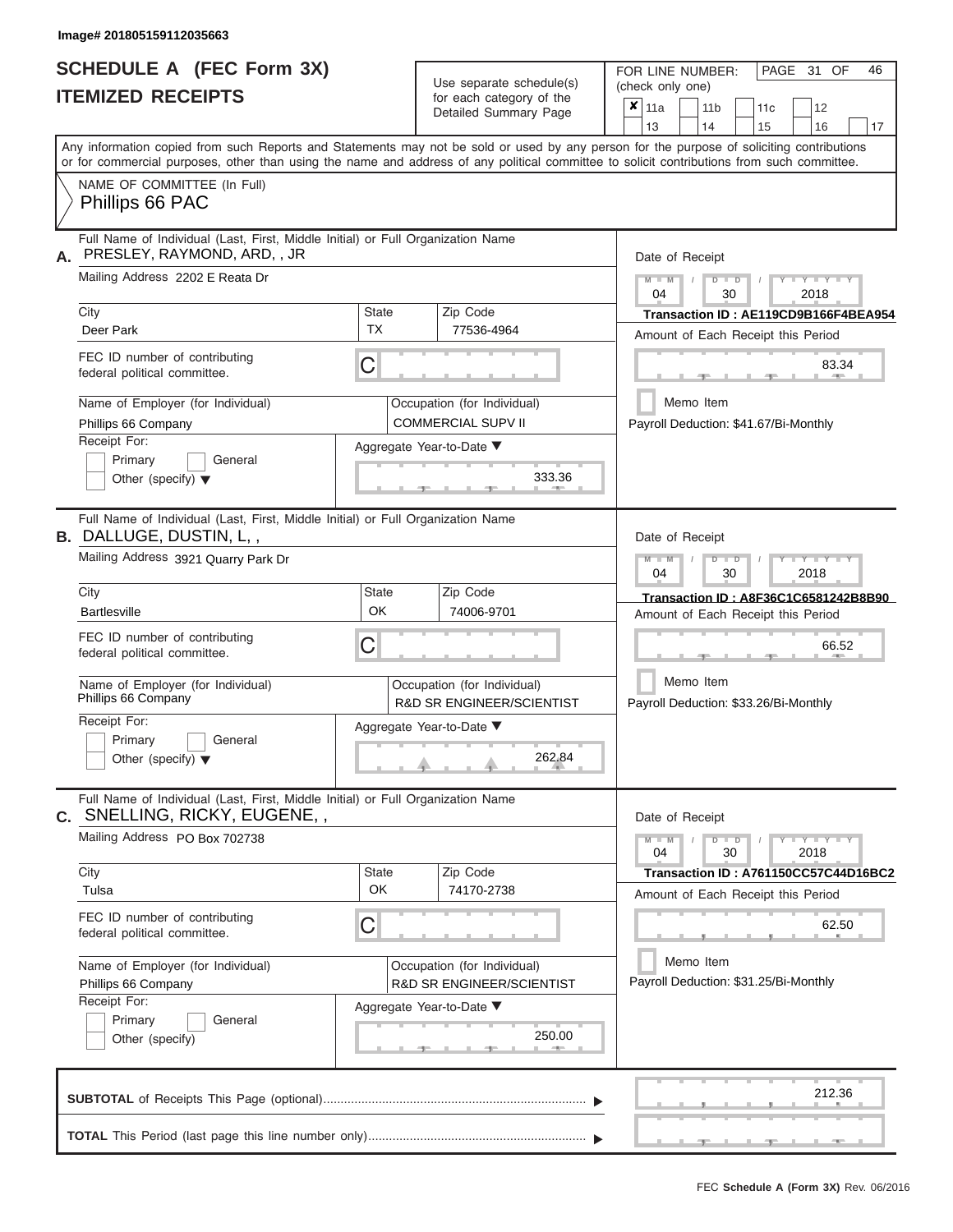|                          | <b>SCHEDULE A (FEC Form 3X)</b> |
|--------------------------|---------------------------------|
| <b>ITEMIZED RECEIPTS</b> |                                 |

Use separate schedule(s)<br>for each category of the

FOR LINE NUMBER:<br>(check only one)

PAGE 32 OF 46

|                                                                                                                                            |                                                              |                                                             | badii batogory<br>Detailed Summary Page                     | x               | 11a                                             |           | 11 <sub>b</sub> |               | 11c                                   | 12                                    |                                      |  |  |  |  |
|--------------------------------------------------------------------------------------------------------------------------------------------|--------------------------------------------------------------|-------------------------------------------------------------|-------------------------------------------------------------|-----------------|-------------------------------------------------|-----------|-----------------|---------------|---------------------------------------|---------------------------------------|--------------------------------------|--|--|--|--|
| Any information copied from such Reports and Statements may not be sold or used by any person for the purpose of soliciting contributions  |                                                              |                                                             |                                                             |                 | 13                                              |           | 14              |               | 15                                    | 16                                    | 17                                   |  |  |  |  |
| or for commercial purposes, other than using the name and address of any political committee to solicit contributions from such committee. |                                                              |                                                             |                                                             |                 |                                                 |           |                 |               |                                       |                                       |                                      |  |  |  |  |
| NAME OF COMMITTEE (In Full)<br>Phillips 66 PAC                                                                                             |                                                              |                                                             |                                                             |                 |                                                 |           |                 |               |                                       |                                       |                                      |  |  |  |  |
| Full Name of Individual (Last, First, Middle Initial) or Full Organization Name<br>A. JONES, DAVID, C,,                                    |                                                              |                                                             |                                                             | Date of Receipt |                                                 |           |                 |               |                                       |                                       |                                      |  |  |  |  |
| Mailing Address 549 Shellview St                                                                                                           |                                                              |                                                             |                                                             |                 | $M - M$<br>04                                   |           |                 | $D$ $D$<br>30 |                                       | $Y - Y - Y$<br>2018                   |                                      |  |  |  |  |
| City<br><b>Bethalto</b>                                                                                                                    | <b>State</b><br>IL.                                          |                                                             | Zip Code<br>62010-1821                                      |                 |                                                 |           |                 |               |                                       |                                       | Transaction ID: A8E0943E1806F42E7BB6 |  |  |  |  |
|                                                                                                                                            |                                                              |                                                             |                                                             |                 |                                                 |           |                 |               |                                       | Amount of Each Receipt this Period    |                                      |  |  |  |  |
| FEC ID number of contributing<br>federal political committee.                                                                              | С                                                            |                                                             |                                                             |                 |                                                 |           |                 |               |                                       |                                       | 78.16<br><b>ARC</b>                  |  |  |  |  |
| Name of Employer (for Individual)<br>Phillips 66 Company                                                                                   |                                                              | Occupation (for Individual)<br><b>OPERATIONS SPECIALIST</b> |                                                             |                 | Memo Item                                       |           |                 |               | Payroll Deduction: \$39.08/Bi-Monthly |                                       |                                      |  |  |  |  |
| Receipt For:                                                                                                                               |                                                              |                                                             | Aggregate Year-to-Date ▼                                    |                 |                                                 |           |                 |               |                                       |                                       |                                      |  |  |  |  |
| Primary<br>General<br>Other (specify) $\blacktriangledown$                                                                                 | 306.60                                                       |                                                             |                                                             |                 |                                                 |           |                 |               |                                       |                                       |                                      |  |  |  |  |
| Full Name of Individual (Last, First, Middle Initial) or Full Organization Name<br><b>B.</b> PRUITT, JOSEPH, S,,                           |                                                              | Date of Receipt                                             |                                                             |                 |                                                 |           |                 |               |                                       |                                       |                                      |  |  |  |  |
| Mailing Address 28507 Hoffman Spring Ln                                                                                                    |                                                              |                                                             |                                                             |                 | $M - M$<br>Y TYT<br>$D$ $D$<br>30<br>2018<br>04 |           |                 |               |                                       |                                       |                                      |  |  |  |  |
| City                                                                                                                                       | <b>State</b>                                                 |                                                             | Zip Code                                                    |                 |                                                 |           |                 |               |                                       |                                       | Transaction ID: ADF6228EB98D24D1FA8A |  |  |  |  |
| Fulshear                                                                                                                                   | <b>TX</b>                                                    |                                                             | 77441-1663                                                  |                 |                                                 |           |                 |               |                                       | Amount of Each Receipt this Period    |                                      |  |  |  |  |
| FEC ID number of contributing<br>federal political committee.                                                                              |                                                              |                                                             |                                                             |                 |                                                 |           |                 |               | 60.00                                 |                                       |                                      |  |  |  |  |
| Name of Employer (for Individual)<br>Phillips 66 Company                                                                                   |                                                              |                                                             | Occupation (for Individual)<br>FINANCE BU/FUNCTIONAL MANAGE |                 |                                                 | Memo Item |                 |               |                                       | Payroll Deduction: \$30.00/Bi-Monthly |                                      |  |  |  |  |
| Receipt For:<br>Primary<br>General<br>Other (specify) $\blacktriangledown$                                                                 |                                                              |                                                             | Aggregate Year-to-Date ▼<br>240.00                          |                 |                                                 |           |                 |               |                                       |                                       |                                      |  |  |  |  |
| Full Name of Individual (Last, First, Middle Initial) or Full Organization Name<br>C. FARACE, SAM, A, , II                                 |                                                              |                                                             |                                                             |                 | Date of Receipt                                 |           |                 |               |                                       |                                       |                                      |  |  |  |  |
| Mailing Address 1216 Arlington St                                                                                                          |                                                              |                                                             |                                                             |                 | $M - M$<br>04                                   |           |                 | $D$ $D$<br>30 |                                       | $Y - Y - Y - Y - Y$<br>2018           |                                      |  |  |  |  |
| City                                                                                                                                       | <b>State</b><br><b>TX</b>                                    |                                                             | Zip Code<br>77008-7052                                      |                 |                                                 |           |                 |               |                                       |                                       | Transaction ID: AD478A2750E3346CE9DB |  |  |  |  |
| Houston                                                                                                                                    |                                                              |                                                             |                                                             |                 |                                                 |           |                 |               |                                       | Amount of Each Receipt this Period    |                                      |  |  |  |  |
| FEC ID number of contributing<br>federal political committee.                                                                              | С                                                            |                                                             |                                                             |                 |                                                 |           |                 |               |                                       |                                       | 51.32                                |  |  |  |  |
| Name of Employer (for Individual)<br>Phillips 66 Company                                                                                   | Occupation (for Individual)<br>FINANCE BU/FUNCTIONAL MANAGEF |                                                             | Memo Item<br>Payroll Deduction: \$25.66/Bi-Monthly          |                 |                                                 |           |                 |               |                                       |                                       |                                      |  |  |  |  |
| Receipt For:                                                                                                                               | Aggregate Year-to-Date ▼                                     |                                                             |                                                             |                 |                                                 |           |                 |               |                                       |                                       |                                      |  |  |  |  |
| Primary<br>General<br>Other (specify)                                                                                                      |                                                              |                                                             | 205.28                                                      |                 |                                                 |           |                 |               |                                       |                                       |                                      |  |  |  |  |
|                                                                                                                                            |                                                              |                                                             |                                                             |                 |                                                 |           |                 |               |                                       |                                       | 189.48                               |  |  |  |  |
|                                                                                                                                            |                                                              |                                                             |                                                             |                 |                                                 |           |                 |               |                                       |                                       |                                      |  |  |  |  |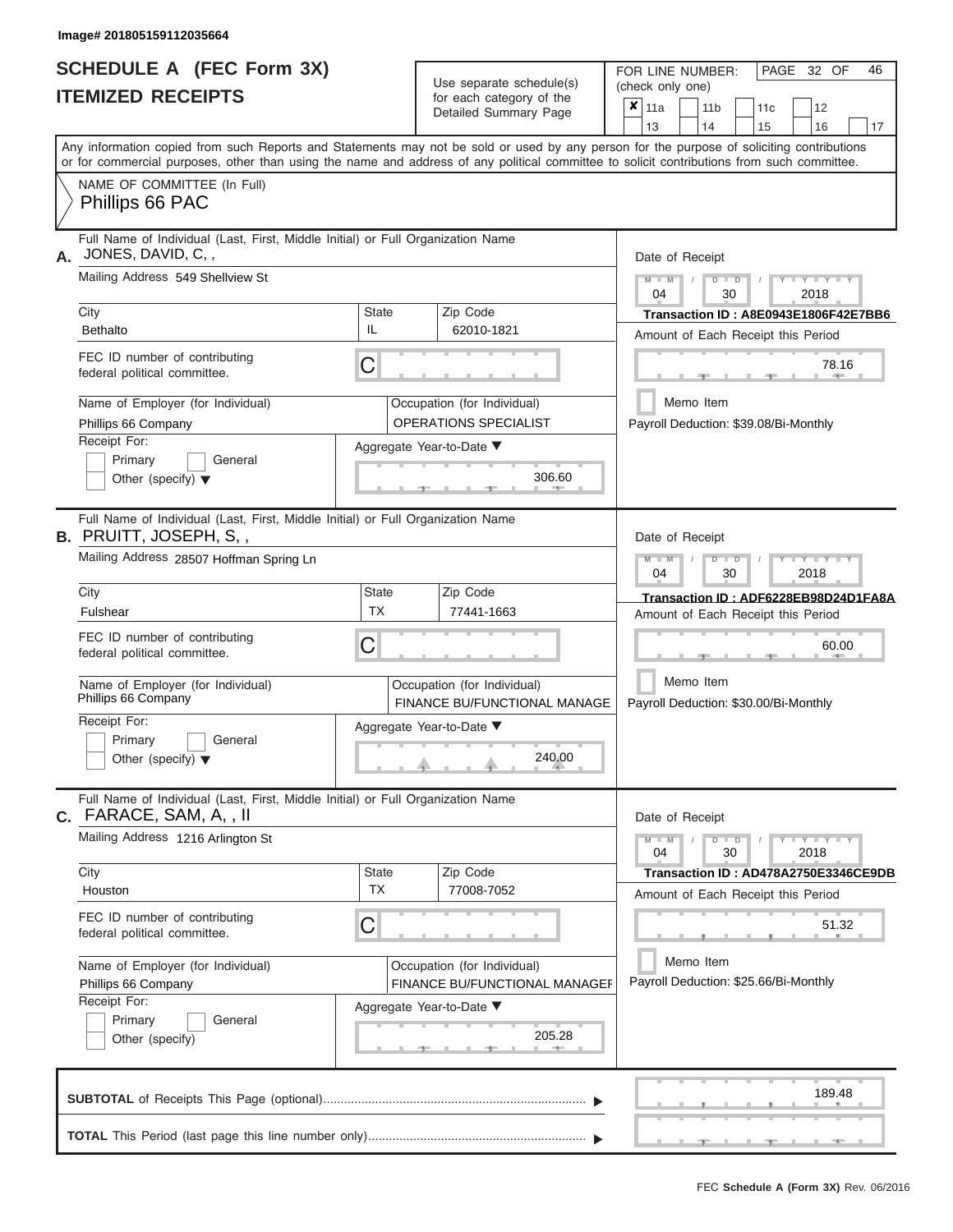ı

|                          | SCHEDULE A (FEC Form 3X) |
|--------------------------|--------------------------|
| <b>ITEMIZED RECEIPTS</b> |                          |

Use separate schedule(s)<br>for each category of the

FOR LINE NUMBER:

PAGE 33 OF 46

| <b>ITEMIZED RECEIPTS</b>                                                                                                                   |                    | Use separate schedule(s)                                     | (check only one)                                                                                                                          |  |  |  |  |  |  |  |
|--------------------------------------------------------------------------------------------------------------------------------------------|--------------------|--------------------------------------------------------------|-------------------------------------------------------------------------------------------------------------------------------------------|--|--|--|--|--|--|--|
|                                                                                                                                            |                    | for each category of the<br>Detailed Summary Page            | $\overline{\mathbf{x}}$   11a<br>12<br>11 <sub>b</sub><br>11 <sub>c</sub><br>13<br>14<br>17<br>15<br>16                                   |  |  |  |  |  |  |  |
| or for commercial purposes, other than using the name and address of any political committee to solicit contributions from such committee. |                    |                                                              | Any information copied from such Reports and Statements may not be sold or used by any person for the purpose of soliciting contributions |  |  |  |  |  |  |  |
| NAME OF COMMITTEE (In Full)<br>Phillips 66 PAC                                                                                             |                    |                                                              |                                                                                                                                           |  |  |  |  |  |  |  |
| Full Name of Individual (Last, First, Middle Initial) or Full Organization Name<br>GROTHE, JANET, D,,<br>А.                                |                    |                                                              | Date of Receipt                                                                                                                           |  |  |  |  |  |  |  |
| Mailing Address 4455 N Country Club Ln                                                                                                     |                    |                                                              | $Y = Y = Y$<br>$\Box$<br>D<br>04<br>30<br>2018                                                                                            |  |  |  |  |  |  |  |
| City<br>Long Beach                                                                                                                         | <b>State</b><br>CA | Zip Code<br>90807-1430                                       | Transaction ID: A1A32B5ED8A0D434FB63<br>Amount of Each Receipt this Period                                                                |  |  |  |  |  |  |  |
| FEC ID number of contributing<br>federal political committee.                                                                              | C                  |                                                              | 51.32                                                                                                                                     |  |  |  |  |  |  |  |
| Name of Employer (for Individual)<br>Phillips 66 Company                                                                                   |                    | Occupation (for Individual)<br><b>C&amp;PA SPECIALIST</b>    | Memo Item<br>Payroll Deduction: \$25.66/Bi-Monthly                                                                                        |  |  |  |  |  |  |  |
| Receipt For:<br>Primary<br>General<br>Other (specify) $\blacktriangledown$                                                                 |                    | Aggregate Year-to-Date ▼<br>205.28                           |                                                                                                                                           |  |  |  |  |  |  |  |
| Full Name of Individual (Last, First, Middle Initial) or Full Organization Name<br><b>B.</b> PARSONS, WILLIAM, CHARLES,,                   |                    |                                                              | Date of Receipt                                                                                                                           |  |  |  |  |  |  |  |
| Mailing Address 4911 Shiloh Lake Dr<br>City                                                                                                | State              | Zip Code                                                     | $-Y - Y - Y - Y$<br>$\Box$<br>04<br>30<br>2018                                                                                            |  |  |  |  |  |  |  |
| Richmond                                                                                                                                   | <b>TX</b>          | 77407-8510                                                   | Transaction ID: AC4C07418654C4414B99<br>Amount of Each Receipt this Period                                                                |  |  |  |  |  |  |  |
| FEC ID number of contributing<br>federal political committee.                                                                              | C                  |                                                              | 75.00                                                                                                                                     |  |  |  |  |  |  |  |
| Name of Employer (for Individual)<br>Phillips 66 Company                                                                                   |                    | Occupation (for Individual)<br>MEDICAL BU/FUNCTIONAL MANAGE  | Memo Item<br>Payroll Deduction: \$75.00/Bi-Monthly                                                                                        |  |  |  |  |  |  |  |
| Receipt For:<br>Primary<br>General<br>Other (specify) $\blacktriangledown$                                                                 |                    | Aggregate Year-to-Date ▼<br>300.00                           |                                                                                                                                           |  |  |  |  |  |  |  |
| Full Name of Individual (Last, First, Middle Initial) or Full Organization Name<br>C. MULHOLLAND, KEVIN, C,,                               |                    |                                                              | Date of Receipt                                                                                                                           |  |  |  |  |  |  |  |
| Mailing Address 320 Jackson Hill St<br>Apt 204                                                                                             |                    |                                                              | $Y = Y + Y$<br>$\Box$<br>ъ<br>04<br>30<br>2018                                                                                            |  |  |  |  |  |  |  |
| City<br>Houston                                                                                                                            | <b>State</b><br>ТX | Zip Code<br>77007-7449                                       | Transaction ID: AF409EC89EFCD4B62AE8<br>Amount of Each Receipt this Period                                                                |  |  |  |  |  |  |  |
| FEC ID number of contributing<br>federal political committee.                                                                              | C                  |                                                              | 51.32                                                                                                                                     |  |  |  |  |  |  |  |
| Name of Employer (for Individual)<br>Phillips 66 Company<br>Receipt For:                                                                   |                    | Occupation (for Individual)<br>COMMERCIAL BU/FUNCTIONAL MAN. | Memo Item<br>Payroll Deduction: \$25.66/Bi-Monthly                                                                                        |  |  |  |  |  |  |  |
| Primary<br>General<br>Other (specify)                                                                                                      |                    | Aggregate Year-to-Date ▼<br>205.28                           |                                                                                                                                           |  |  |  |  |  |  |  |
|                                                                                                                                            |                    |                                                              | 177.64                                                                                                                                    |  |  |  |  |  |  |  |
|                                                                                                                                            |                    |                                                              |                                                                                                                                           |  |  |  |  |  |  |  |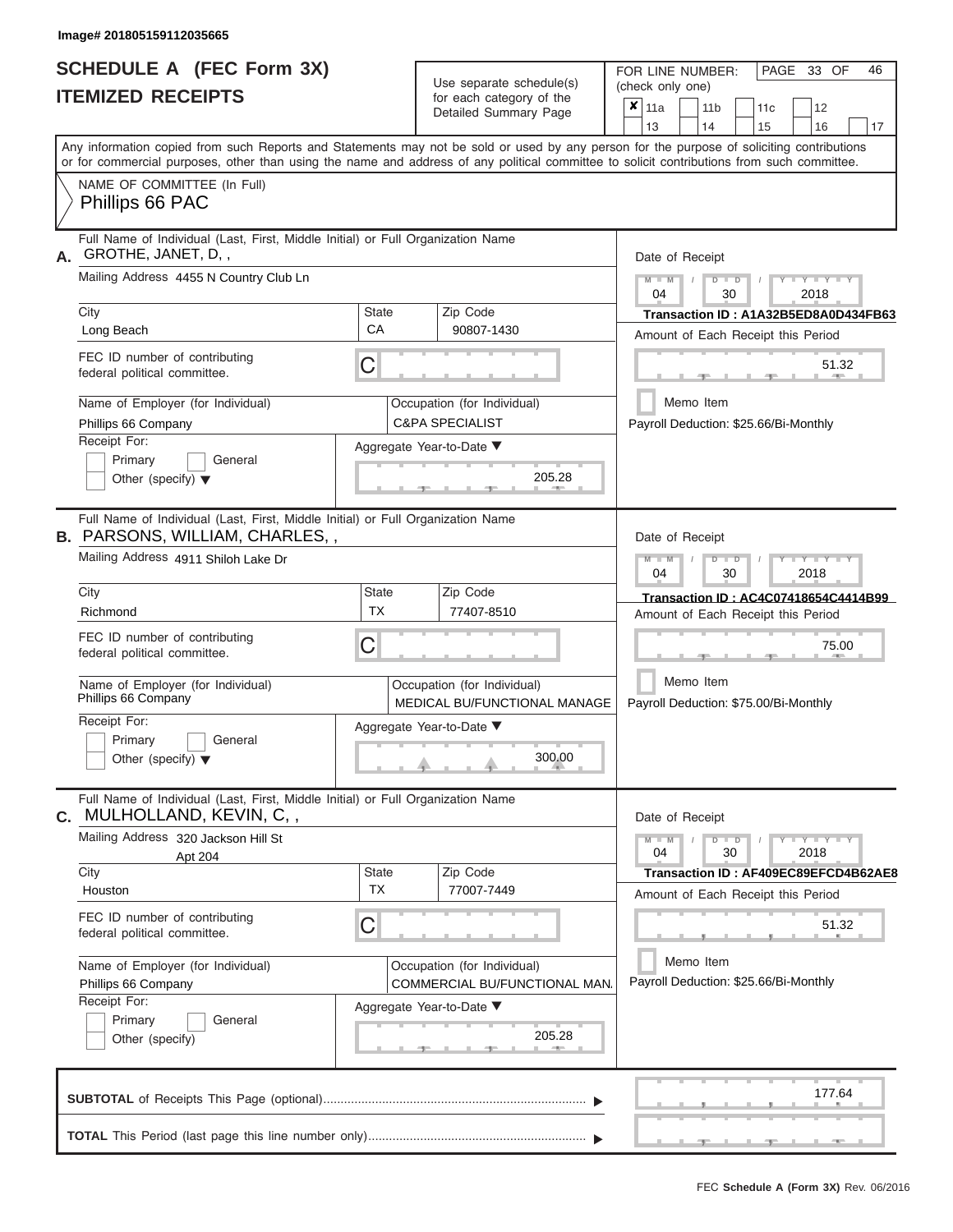|                          | <b>SCHEDULE A (FEC Form 3X)</b> |
|--------------------------|---------------------------------|
| <b>ITEMIZED RECEIPTS</b> |                                 |

Use separate schedule(s)<br>for each category of the

FOR LINE NUMBER:

PAGE 34 OF 46

| <b>ITEMIZED RECEIPTS</b>                                                                                                |                                                                                                                                                                                                                                                                                         |                                                                                                                                                               | Use separate schedule(s)                                    |        | (check only one)     |                                                                            |                         |                                                    |                       |                                       |                                      |  |  |  |
|-------------------------------------------------------------------------------------------------------------------------|-----------------------------------------------------------------------------------------------------------------------------------------------------------------------------------------------------------------------------------------------------------------------------------------|---------------------------------------------------------------------------------------------------------------------------------------------------------------|-------------------------------------------------------------|--------|----------------------|----------------------------------------------------------------------------|-------------------------|----------------------------------------------------|-----------------------|---------------------------------------|--------------------------------------|--|--|--|
|                                                                                                                         |                                                                                                                                                                                                                                                                                         |                                                                                                                                                               | for each category of the<br>Detailed Summary Page           |        |                      | $x _{11a}$<br>13                                                           | 11 <sub>b</sub><br>14   |                                                    | 11 <sub>c</sub><br>15 | 12<br>16                              | 17                                   |  |  |  |
|                                                                                                                         | Any information copied from such Reports and Statements may not be sold or used by any person for the purpose of soliciting contributions<br>or for commercial purposes, other than using the name and address of any political committee to solicit contributions from such committee. |                                                                                                                                                               |                                                             |        |                      |                                                                            |                         |                                                    |                       |                                       |                                      |  |  |  |
|                                                                                                                         | NAME OF COMMITTEE (In Full)<br>Phillips 66 PAC                                                                                                                                                                                                                                          |                                                                                                                                                               |                                                             |        |                      |                                                                            |                         |                                                    |                       |                                       |                                      |  |  |  |
| А.                                                                                                                      | Full Name of Individual (Last, First, Middle Initial) or Full Organization Name<br>SLAYDEN, JASON, , ,                                                                                                                                                                                  |                                                                                                                                                               |                                                             |        |                      | Date of Receipt                                                            |                         |                                                    |                       |                                       |                                      |  |  |  |
|                                                                                                                         | Mailing Address 1 Valley Hill Ln                                                                                                                                                                                                                                                        |                                                                                                                                                               |                                                             |        |                      | $M - M$<br>04                                                              |                         | $D$ $\Box$ $D$<br>30                               |                       | $-Y - Y - Y - Y$<br>2018              |                                      |  |  |  |
|                                                                                                                         | City<br>East Alton                                                                                                                                                                                                                                                                      | <b>State</b><br>IL                                                                                                                                            | Zip Code<br>62024-2157                                      |        |                      |                                                                            |                         |                                                    |                       | Amount of Each Receipt this Period    | Transaction ID: A2440C2760CB1420F8F3 |  |  |  |
|                                                                                                                         | FEC ID number of contributing<br>federal political committee.                                                                                                                                                                                                                           | C                                                                                                                                                             |                                                             |        |                      |                                                                            |                         |                                                    |                       | 51.32                                 |                                      |  |  |  |
| Name of Employer (for Individual)<br>Occupation (for Individual)<br><b>OPERATIONS SPECIALIST</b><br>Phillips 66 Company |                                                                                                                                                                                                                                                                                         |                                                                                                                                                               |                                                             |        |                      |                                                                            | Memo Item               |                                                    |                       | Payroll Deduction: \$25.66/Bi-Monthly |                                      |  |  |  |
|                                                                                                                         | Receipt For:<br>Primary<br>General<br>Other (specify) $\blacktriangledown$                                                                                                                                                                                                              | Aggregate Year-to-Date ▼                                                                                                                                      | 205.28                                                      |        |                      |                                                                            |                         |                                                    |                       |                                       |                                      |  |  |  |
|                                                                                                                         | Full Name of Individual (Last, First, Middle Initial) or Full Organization Name<br><b>B.</b> GIFFHORN, PATRICK, , ,                                                                                                                                                                     |                                                                                                                                                               |                                                             |        |                      | Date of Receipt                                                            |                         |                                                    |                       |                                       |                                      |  |  |  |
|                                                                                                                         | Mailing Address 2411 Kings Forest Dr                                                                                                                                                                                                                                                    |                                                                                                                                                               | $M - M$<br>04                                               |        | $D$ $\Box$ $D$<br>30 |                                                                            | $T - Y = Y + Y$<br>2018 |                                                    |                       |                                       |                                      |  |  |  |
|                                                                                                                         | City<br>Kingwood                                                                                                                                                                                                                                                                        | State<br><b>TX</b>                                                                                                                                            | Zip Code<br>77339-2444                                      |        |                      | Transaction ID: ABC3C96E762EB4B0F947<br>Amount of Each Receipt this Period |                         |                                                    |                       |                                       |                                      |  |  |  |
|                                                                                                                         | FEC ID number of contributing<br>federal political committee.                                                                                                                                                                                                                           |                                                                                                                                                               |                                                             |        |                      |                                                                            |                         |                                                    | 51.32                 |                                       |                                      |  |  |  |
|                                                                                                                         | Name of Employer (for Individual)<br>Phillips 66 Company                                                                                                                                                                                                                                |                                                                                                                                                               | Occupation (for Individual)<br>COMMERCIAL BU/FUNCTIONAL MAN |        |                      | Memo Item<br>Payroll Deduction: \$25.66/Bi-Monthly                         |                         |                                                    |                       |                                       |                                      |  |  |  |
|                                                                                                                         | Receipt For:<br>Primary<br>General<br>Other (specify) $\blacktriangledown$                                                                                                                                                                                                              |                                                                                                                                                               | Aggregate Year-to-Date ▼                                    | 205.28 |                      |                                                                            |                         |                                                    |                       |                                       |                                      |  |  |  |
|                                                                                                                         | Full Name of Individual (Last, First, Middle Initial) or Full Organization Name<br><b>C.</b> CHAMBERS, CLAYTON, EMMETT, ,                                                                                                                                                               |                                                                                                                                                               |                                                             |        |                      | Date of Receipt                                                            |                         |                                                    |                       |                                       |                                      |  |  |  |
|                                                                                                                         | Mailing Address 2103 Sunset Dr                                                                                                                                                                                                                                                          |                                                                                                                                                               |                                                             |        |                      | $M - M$<br>04                                                              |                         | $D$ $D$<br>30                                      |                       | $Y - Y - Y - Y - Y$<br>2018           |                                      |  |  |  |
|                                                                                                                         | City<br>Pawhuska                                                                                                                                                                                                                                                                        | State<br>OK                                                                                                                                                   | Zip Code<br>74056-2008                                      |        |                      |                                                                            |                         |                                                    |                       | Amount of Each Receipt this Period    | Transaction ID: AD2D6E40DC97D4F229B2 |  |  |  |
|                                                                                                                         | FEC ID number of contributing<br>federal political committee.                                                                                                                                                                                                                           | C                                                                                                                                                             |                                                             |        |                      |                                                                            |                         |                                                    |                       | 51.32                                 |                                      |  |  |  |
|                                                                                                                         | Name of Employer (for Individual)<br>Phillips 66 Company                                                                                                                                                                                                                                | Occupation (for Individual)<br>IT SR ANALYST-TECHNICAL<br>Receipt For:<br>Aggregate Year-to-Date ▼<br>Primary<br>General<br>205.28<br>Other (specify)<br>$-1$ |                                                             |        |                      |                                                                            |                         | Memo Item<br>Payroll Deduction: \$25.66/Bi-Monthly |                       |                                       |                                      |  |  |  |
|                                                                                                                         |                                                                                                                                                                                                                                                                                         |                                                                                                                                                               |                                                             |        |                      |                                                                            |                         |                                                    |                       |                                       |                                      |  |  |  |
|                                                                                                                         |                                                                                                                                                                                                                                                                                         |                                                                                                                                                               |                                                             |        |                      |                                                                            |                         |                                                    |                       | 153.96                                |                                      |  |  |  |
|                                                                                                                         |                                                                                                                                                                                                                                                                                         |                                                                                                                                                               |                                                             |        |                      |                                                                            |                         |                                                    |                       |                                       |                                      |  |  |  |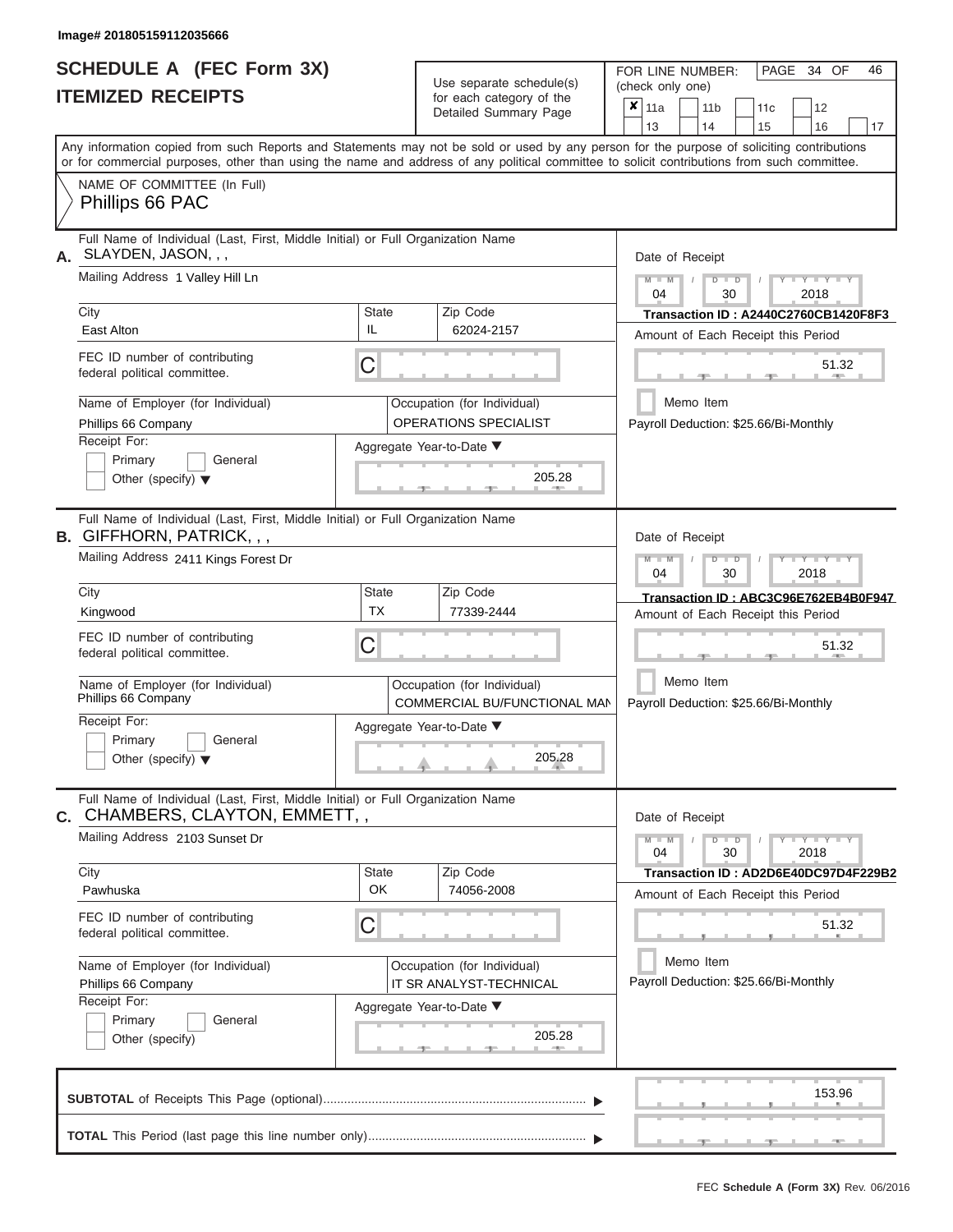# **SCHEDULE A (FEC Form 3X)**

FOR LINE NUMBER:

| <b>ITEMIZED RECEIPTS</b> |                                                                                                                                                                                                                                                                                         |                                                                   | Use separate schedule(s)<br>for each category of the<br>Detailed Summary Page | (check only one)<br>$x _{11a}$<br>13 |                                                                            |  | 11 <sub>b</sub><br>14                              |      | 11c<br>15 |      | 12<br>16               | 17                                   |  |
|--------------------------|-----------------------------------------------------------------------------------------------------------------------------------------------------------------------------------------------------------------------------------------------------------------------------------------|-------------------------------------------------------------------|-------------------------------------------------------------------------------|--------------------------------------|----------------------------------------------------------------------------|--|----------------------------------------------------|------|-----------|------|------------------------|--------------------------------------|--|
|                          | Any information copied from such Reports and Statements may not be sold or used by any person for the purpose of soliciting contributions<br>or for commercial purposes, other than using the name and address of any political committee to solicit contributions from such committee. |                                                                   |                                                                               |                                      |                                                                            |  |                                                    |      |           |      |                        |                                      |  |
|                          | NAME OF COMMITTEE (In Full)<br>Phillips 66 PAC                                                                                                                                                                                                                                          |                                                                   |                                                                               |                                      |                                                                            |  |                                                    |      |           |      |                        |                                      |  |
| А.                       | Full Name of Individual (Last, First, Middle Initial) or Full Organization Name<br>SAFLIN, STEPHEN, T,,                                                                                                                                                                                 |                                                                   |                                                                               |                                      |                                                                            |  | Date of Receipt                                    |      |           |      |                        |                                      |  |
|                          | Mailing Address 11687 CANYON CT<br><b>CANYON CROSSINGS</b>                                                                                                                                                                                                                              |                                                                   |                                                                               |                                      | $M - M$<br>04                                                              |  | $D$ $D$<br>30                                      |      |           | 2018 | $Y - Y - Y$            |                                      |  |
|                          | City<br>Conroe                                                                                                                                                                                                                                                                          | <b>State</b><br><b>TX</b>                                         | Zip Code<br>77385-6205                                                        |                                      |                                                                            |  | Amount of Each Receipt this Period                 |      |           |      |                        | Transaction ID: AE30FC667FDDE4569B01 |  |
|                          | FEC ID number of contributing<br>federal political committee.                                                                                                                                                                                                                           | С                                                                 |                                                                               |                                      |                                                                            |  |                                                    |      |           |      | 85.00                  |                                      |  |
|                          | Name of Employer (for Individual)<br>Phillips 66 Company                                                                                                                                                                                                                                |                                                                   | Occupation (for Individual)<br><b>AVIATION MANAGER</b>                        |                                      |                                                                            |  | Memo Item<br>Payroll Deduction: \$85.00/Bi-Monthly |      |           |      |                        |                                      |  |
|                          | Receipt For:<br>Primary<br>General<br>Other (specify) $\blacktriangledown$                                                                                                                                                                                                              | Aggregate Year-to-Date ▼<br>340.00                                |                                                                               |                                      |                                                                            |  |                                                    |      |           |      |                        |                                      |  |
|                          | Full Name of Individual (Last, First, Middle Initial) or Full Organization Name<br><b>B.</b> DANIELS, DAMON, R, ,                                                                                                                                                                       |                                                                   |                                                                               |                                      |                                                                            |  | Date of Receipt                                    |      |           |      |                        |                                      |  |
|                          | Mailing Address 3501 Tangley Rd                                                                                                                                                                                                                                                         |                                                                   | $M$ $M$<br>04                                                                 |                                      | $\Box$<br>т<br>30                                                          |  |                                                    | 2018 | Y TYT     |      |                        |                                      |  |
|                          | City<br>Houston                                                                                                                                                                                                                                                                         | State<br><b>TX</b>                                                | Zip Code<br>77005-2249                                                        |                                      | Transaction ID: A8210B9D683674B81B9E<br>Amount of Each Receipt this Period |  |                                                    |      |           |      |                        |                                      |  |
|                          | FEC ID number of contributing<br>federal political committee.                                                                                                                                                                                                                           | С                                                                 |                                                                               |                                      |                                                                            |  |                                                    |      |           |      | 51.32                  |                                      |  |
|                          | Name of Employer (for Individual)<br>Phillips 66 Company                                                                                                                                                                                                                                |                                                                   | Occupation (for Individual)<br><b>BD&amp;S FUNCTIONAL MANAGER</b>             |                                      |                                                                            |  | Memo Item<br>Payroll Deduction: \$25.66/Bi-Monthly |      |           |      |                        |                                      |  |
|                          | Receipt For:<br>Primary<br>General<br>Other (specify) $\blacktriangledown$                                                                                                                                                                                                              | Aggregate Year-to-Date ▼<br>205.28                                |                                                                               |                                      |                                                                            |  |                                                    |      |           |      |                        |                                      |  |
|                          | Full Name of Individual (Last, First, Middle Initial) or Full Organization Name<br><b>c.</b> CHANDLER, CHRISTOPHER, R, ,                                                                                                                                                                |                                                                   |                                                                               |                                      |                                                                            |  | Date of Receipt                                    |      |           |      |                        |                                      |  |
|                          | Mailing Address PO Box 19375                                                                                                                                                                                                                                                            |                                                                   |                                                                               |                                      | $M - M$<br>04                                                              |  | $D$ $D$<br>30                                      |      |           | 2018 | $Y = Y = Y' + Y' + Y'$ |                                      |  |
|                          | City<br>Houston                                                                                                                                                                                                                                                                         | <b>State</b><br><b>TX</b>                                         | Zip Code<br>77224-9375                                                        |                                      |                                                                            |  | Amount of Each Receipt this Period                 |      |           |      |                        | Transaction ID: A7C99C9CD9D964E45A76 |  |
|                          | FEC ID number of contributing<br>C<br>federal political committee.                                                                                                                                                                                                                      |                                                                   |                                                                               |                                      |                                                                            |  |                                                    |      |           |      | 10.67                  |                                      |  |
|                          | Name of Employer (for Individual)<br>Phillips 66 Company                                                                                                                                                                                                                                | Occupation (for Individual)<br><b>BD&amp;S FUNCTIONAL MANAGER</b> | Memo Item<br>Payroll Deduction: \$10.67/Bi-Monthly                            |                                      |                                                                            |  |                                                    |      |           |      |                        |                                      |  |
|                          | Primary<br>General<br>Other (specify)                                                                                                                                                                                                                                                   | Receipt For:<br>Aggregate Year-to-Date ▼<br>416.69                |                                                                               |                                      |                                                                            |  |                                                    |      |           |      |                        |                                      |  |
|                          |                                                                                                                                                                                                                                                                                         |                                                                   |                                                                               |                                      |                                                                            |  |                                                    |      |           |      | 146.99                 |                                      |  |
|                          |                                                                                                                                                                                                                                                                                         |                                                                   |                                                                               |                                      |                                                                            |  |                                                    |      |           |      |                        |                                      |  |

PAGE 35 OF 46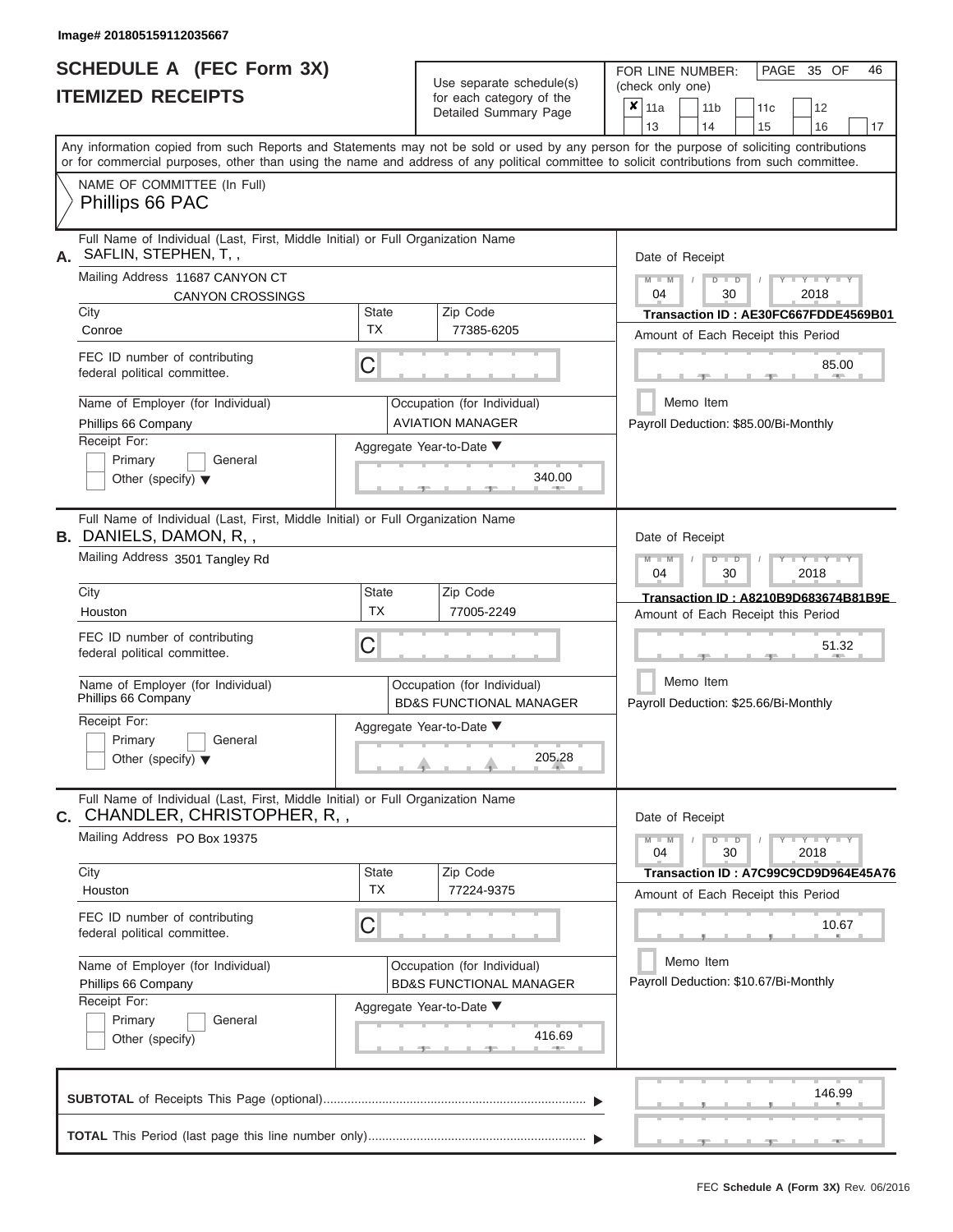ı

|                          | <b>SCHEDULE A (FEC Form 3X)</b> |
|--------------------------|---------------------------------|
| <b>ITEMIZED RECEIPTS</b> |                                 |

Use separate schedule(s)<br>for each category of the

FOR LINE NUMBER:

PAGE 36 OF 46

| <b>ITEMIZED RECEIPTS</b>                                                                                                                   |                           | Use separate schedule(s)                                         | (check only one)                                                                                                                          |
|--------------------------------------------------------------------------------------------------------------------------------------------|---------------------------|------------------------------------------------------------------|-------------------------------------------------------------------------------------------------------------------------------------------|
|                                                                                                                                            |                           | for each category of the<br>Detailed Summary Page                | $x \vert_{11a}$<br>12<br>11 <sub>b</sub><br>11 <sub>c</sub><br>13<br>14<br>15<br>16<br>17                                                 |
| or for commercial purposes, other than using the name and address of any political committee to solicit contributions from such committee. |                           |                                                                  | Any information copied from such Reports and Statements may not be sold or used by any person for the purpose of soliciting contributions |
| NAME OF COMMITTEE (In Full)<br>Phillips 66 PAC                                                                                             |                           |                                                                  |                                                                                                                                           |
| Full Name of Individual (Last, First, Middle Initial) or Full Organization Name<br>ALLEN, JOHN, , ,<br>А.                                  |                           |                                                                  | Date of Receipt                                                                                                                           |
| Mailing Address 110 Hunter Ave                                                                                                             |                           |                                                                  | $+Y+Y+Y$<br>$M - M$<br>$D$ $\Box$ $D$<br>04<br>30<br>2018                                                                                 |
| City<br>Fanwood                                                                                                                            | <b>State</b><br><b>NJ</b> | Zip Code<br>07023-1031                                           | Transaction ID: A62D6924A883F425E8DF<br>Amount of Each Receipt this Period                                                                |
| FEC ID number of contributing<br>federal political committee.                                                                              | C                         |                                                                  | 51.32                                                                                                                                     |
| Name of Employer (for Individual)<br>Phillips 66 Company                                                                                   |                           | Occupation (for Individual)<br><b>ENGINEERING MANAGER</b>        | Memo Item<br>Payroll Deduction: \$25.66/Bi-Monthly                                                                                        |
| Receipt For:<br>Primary<br>General<br>Other (specify) $\blacktriangledown$                                                                 |                           | Aggregate Year-to-Date ▼<br>205.28                               |                                                                                                                                           |
| Full Name of Individual (Last, First, Middle Initial) or Full Organization Name<br><b>B.</b> JOHNSON, KAREN, A, ,                          |                           |                                                                  | Date of Receipt                                                                                                                           |
| Mailing Address 4650 Nelson Rd<br>Apt 917                                                                                                  |                           |                                                                  | $M - M$<br>$T - Y = Y + Y$<br>$D$ $\Box$ $D$<br>04<br>30<br>2018                                                                          |
| City<br><b>Lake Charles</b>                                                                                                                | State<br>LA               | Zip Code<br>70605-0805                                           | Transaction ID: AD066E16288874983A74<br>Amount of Each Receipt this Period                                                                |
| FEC ID number of contributing<br>federal political committee.                                                                              | С                         |                                                                  | 51.32                                                                                                                                     |
| Name of Employer (for Individual)<br>Phillips 66 Company                                                                                   |                           | Occupation (for Individual)<br><b>LOGISTICS DIRECTOR/SUPV II</b> | Memo Item<br>Payroll Deduction: \$25.66/Bi-Monthly                                                                                        |
| Receipt For:<br>Primary<br>General<br>Other (specify) $\blacktriangledown$                                                                 |                           | Aggregate Year-to-Date ▼<br>205.28                               |                                                                                                                                           |
| Full Name of Individual (Last, First, Middle Initial) or Full Organization Name<br><b>c.</b> SAUER, DOUGLAS, BLAKE, ,                      |                           |                                                                  | Date of Receipt                                                                                                                           |
| Mailing Address 1817 Glynnwood Dr                                                                                                          |                           |                                                                  | $Y - Y - Y - Y - Y$<br>$M - M$<br>$D$ $D$<br>04<br>30<br>2018                                                                             |
| City<br><b>Bartlesville</b>                                                                                                                | <b>State</b><br>OK        | Zip Code<br>74006-6212                                           | Transaction ID: A0D367AD9B7B74637A4F<br>Amount of Each Receipt this Period                                                                |
| FEC ID number of contributing<br>federal political committee.                                                                              | C                         |                                                                  | 51.32                                                                                                                                     |
| Name of Employer (for Individual)<br>Phillips 66 Company                                                                                   |                           | Occupation (for Individual)<br><b>LOGISTICS MANAGER</b>          | Memo Item<br>Payroll Deduction: \$25.66/Bi-Monthly                                                                                        |
| Receipt For:<br>Primary<br>General<br>Other (specify)                                                                                      |                           | Aggregate Year-to-Date ▼<br>205.28<br>$-$                        |                                                                                                                                           |
|                                                                                                                                            |                           |                                                                  | 153.96                                                                                                                                    |
|                                                                                                                                            |                           |                                                                  |                                                                                                                                           |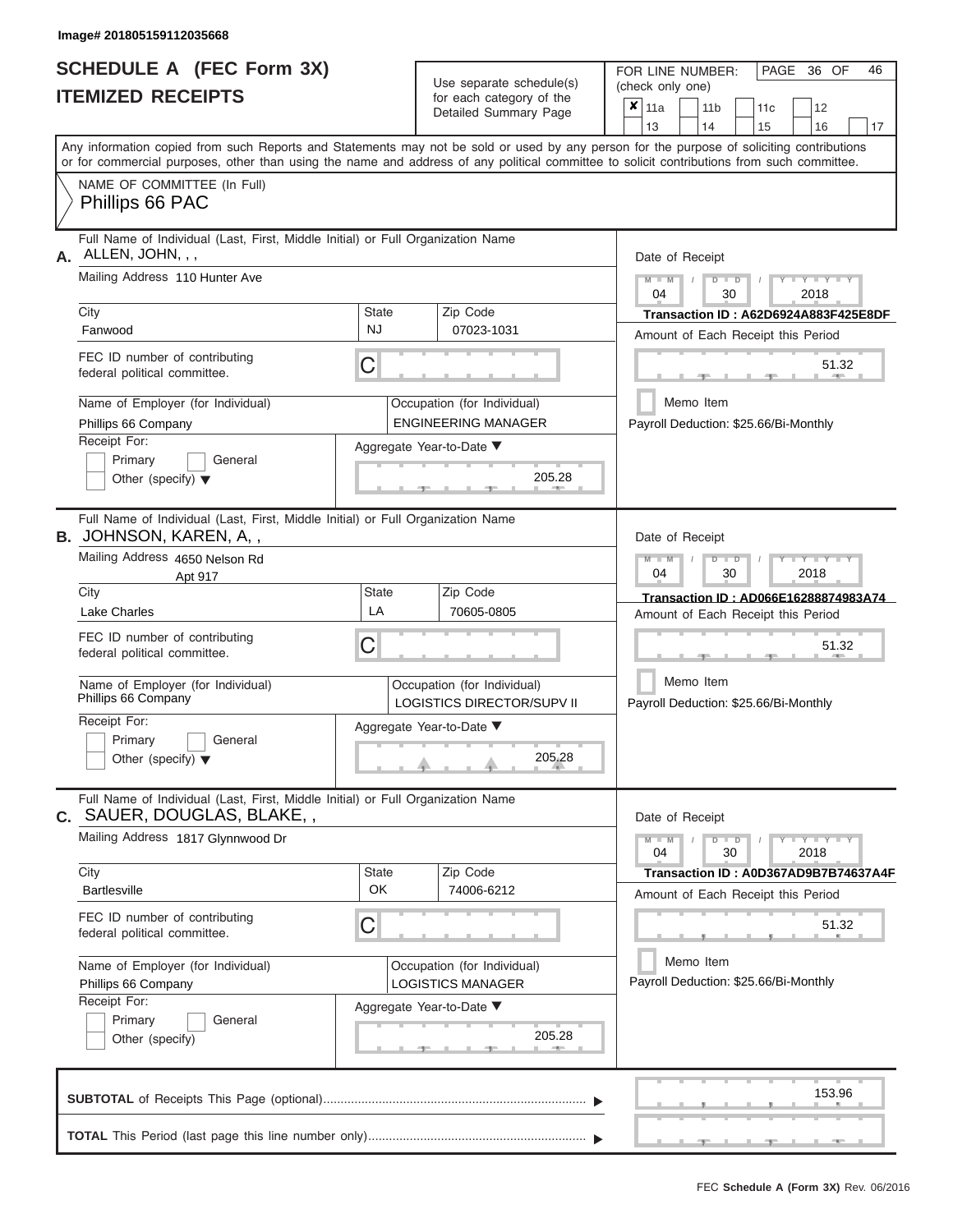## **SCHEDULE A (FEC Form 3X) ITEMIZED RECEIPTS**

Use separate schedule(s)

FOR LINE NUMBER:<br>(check only one)

PAGE 37 OF 46

| IIEMIZEU REVEIFIJ                                                                                                                                        |                           | for each category of the<br>Detailed Summary Page         | ×<br>11a<br>11 <sub>b</sub><br>11c<br>12                                                                                                                                                                                                                                                                              |
|----------------------------------------------------------------------------------------------------------------------------------------------------------|---------------------------|-----------------------------------------------------------|-----------------------------------------------------------------------------------------------------------------------------------------------------------------------------------------------------------------------------------------------------------------------------------------------------------------------|
|                                                                                                                                                          |                           |                                                           | 14<br>13<br>15<br>16<br>17<br>Any information copied from such Reports and Statements may not be sold or used by any person for the purpose of soliciting contributions<br>or for commercial purposes, other than using the name and address of any political committee to solicit contributions from such committee. |
| NAME OF COMMITTEE (In Full)<br>Phillips 66 PAC                                                                                                           |                           |                                                           |                                                                                                                                                                                                                                                                                                                       |
| Full Name of Individual (Last, First, Middle Initial) or Full Organization Name<br>SOUKUP, DAVID, MERLE,,<br>А.<br>Mailing Address 7902 N 142nd East Ave |                           |                                                           | Date of Receipt<br>$Y = Y = Y$<br>$M - M$<br>$D$ $D$                                                                                                                                                                                                                                                                  |
|                                                                                                                                                          |                           |                                                           | 04<br>30<br>2018                                                                                                                                                                                                                                                                                                      |
| City<br>Owasso                                                                                                                                           | <b>State</b><br>OK        | Zip Code<br>74055-5063                                    | Transaction ID: A722D7A513D9248A1AA8<br>Amount of Each Receipt this Period                                                                                                                                                                                                                                            |
| FEC ID number of contributing<br>federal political committee.                                                                                            | C                         |                                                           | 51.32                                                                                                                                                                                                                                                                                                                 |
| Name of Employer (for Individual)<br>Phillips 66 Company                                                                                                 |                           | Occupation (for Individual)<br><b>ENGINEERING MANAGER</b> | Memo Item<br>Payroll Deduction: \$25.66/Bi-Monthly                                                                                                                                                                                                                                                                    |
| Receipt For:<br>Primary<br>General<br>Other (specify) $\blacktriangledown$                                                                               |                           | Aggregate Year-to-Date ▼<br>205.28                        |                                                                                                                                                                                                                                                                                                                       |
| Full Name of Individual (Last, First, Middle Initial) or Full Organization Name<br><b>B.</b> FAGNANT, MICHAEL, L, ,                                      |                           |                                                           | Date of Receipt                                                                                                                                                                                                                                                                                                       |
| Mailing Address 1203 Mahogany Run Dr                                                                                                                     |                           |                                                           | $M - M$<br>Y I Y I Y<br>$D$ $\Box$ $D$<br>04<br>30<br>2018                                                                                                                                                                                                                                                            |
| City<br>Katy                                                                                                                                             | <b>State</b><br><b>TX</b> | Zip Code<br>77494-6169                                    | Transaction ID: A99CB4EBE28D94FDABB4<br>Amount of Each Receipt this Period                                                                                                                                                                                                                                            |
| FEC ID number of contributing<br>federal political committee.                                                                                            | C                         |                                                           | 51.32                                                                                                                                                                                                                                                                                                                 |
| Name of Employer (for Individual)<br>Phillips 66 Company                                                                                                 |                           | Occupation (for Individual)<br><b>ENGINEERING MANAGER</b> | Memo Item<br>Payroll Deduction: \$25.66/Bi-Monthly                                                                                                                                                                                                                                                                    |
| Receipt For:<br>Primary<br>General<br>Other (specify) $\blacktriangledown$                                                                               |                           | Aggregate Year-to-Date ▼<br>205.28                        |                                                                                                                                                                                                                                                                                                                       |
| Full Name of Individual (Last, First, Middle Initial) or Full Organization Name<br><b>c.</b> CUMMINGS, JOHN, ARNOLD, ,                                   |                           |                                                           | Date of Receipt                                                                                                                                                                                                                                                                                                       |
| Mailing Address 512 Cowboy Ln                                                                                                                            |                           |                                                           | $Y - Y - Y - Y - Y$<br>$M - M$<br>$D$ $D$<br>04<br>30<br>2018                                                                                                                                                                                                                                                         |
| City<br>Fritch                                                                                                                                           | State<br><b>TX</b>        | Zip Code<br>79036-8044                                    | Transaction ID: AF7330C0BF078404DB24<br>Amount of Each Receipt this Period                                                                                                                                                                                                                                            |
| FEC ID number of contributing<br>federal political committee.                                                                                            | C                         |                                                           | 56.12                                                                                                                                                                                                                                                                                                                 |
| Name of Employer (for Individual)<br>Phillips 66 Company                                                                                                 |                           | Occupation (for Individual)<br><b>OPERATIONS SUPV II</b>  | Memo Item<br>Payroll Deduction: \$28.06/Bi-Monthly                                                                                                                                                                                                                                                                    |
| Receipt For:<br>Primary<br>General<br>Other (specify)                                                                                                    |                           | Aggregate Year-to-Date ▼<br>223.32<br><b>ARCHITECT</b>    |                                                                                                                                                                                                                                                                                                                       |
|                                                                                                                                                          |                           |                                                           | 158.76                                                                                                                                                                                                                                                                                                                |
|                                                                                                                                                          |                           |                                                           |                                                                                                                                                                                                                                                                                                                       |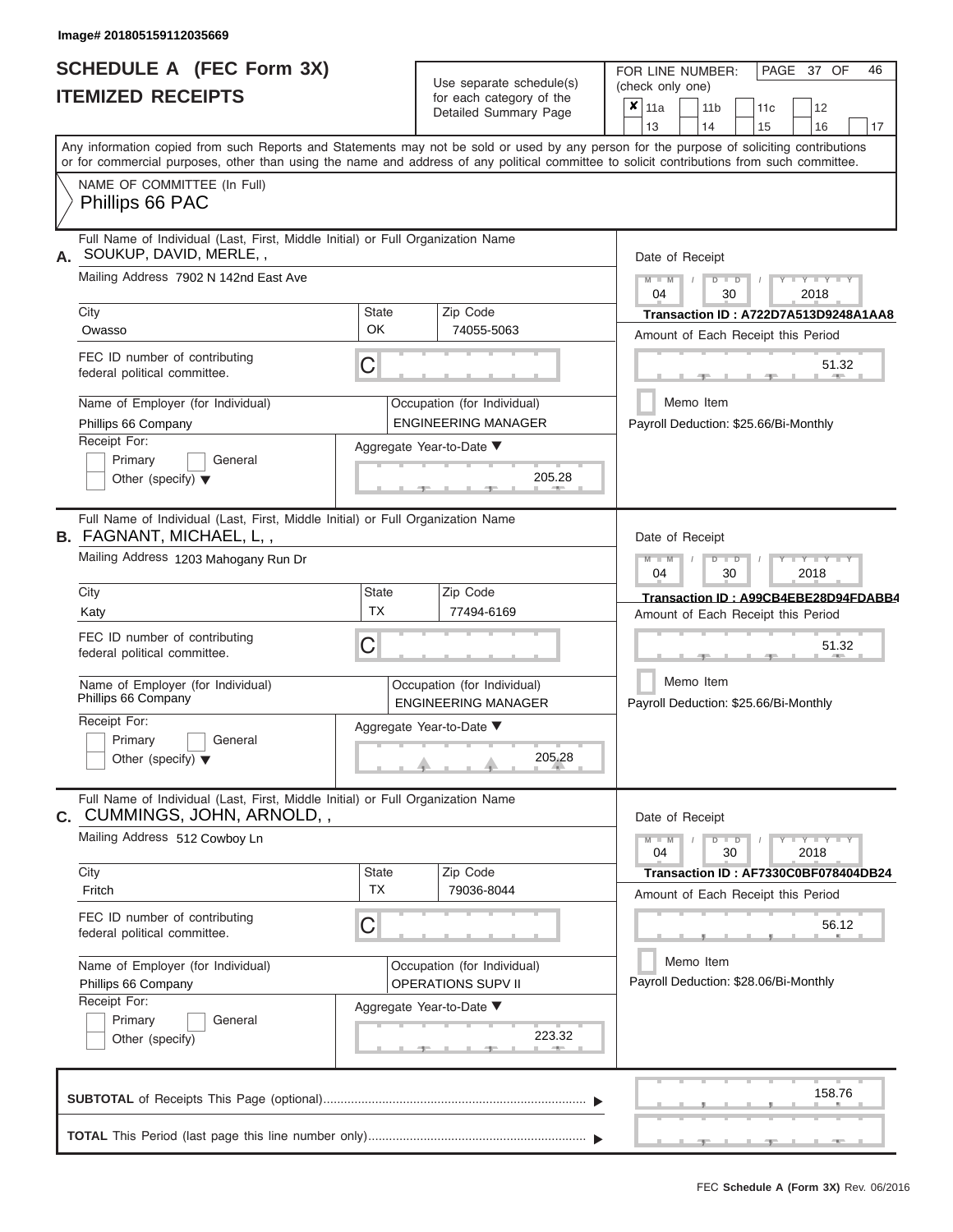|                          | SCHEDULE A (FEC Form 3X) |
|--------------------------|--------------------------|
| <b>ITEMIZED RECEIPTS</b> |                          |

Use separate schedule(s)<br>for each category of the

FOR LINE NUMBER:

PAGE 38 OF 46

|    | <b>ITEMIZED RECEIPTS</b>                                                                                                                                                                                                                                                                |                           | Use separate schedule(s)                                   | (check only one) |               |                       |                      |           |                                        |                                      |
|----|-----------------------------------------------------------------------------------------------------------------------------------------------------------------------------------------------------------------------------------------------------------------------------------------|---------------------------|------------------------------------------------------------|------------------|---------------|-----------------------|----------------------|-----------|----------------------------------------|--------------------------------------|
|    |                                                                                                                                                                                                                                                                                         |                           | for each category of the<br>Detailed Summary Page          | $x _{11a}$<br>13 |               | 11 <sub>b</sub><br>14 |                      | 11c<br>15 | 12<br>16                               | 17                                   |
|    | Any information copied from such Reports and Statements may not be sold or used by any person for the purpose of soliciting contributions<br>or for commercial purposes, other than using the name and address of any political committee to solicit contributions from such committee. |                           |                                                            |                  |               |                       |                      |           |                                        |                                      |
|    | NAME OF COMMITTEE (In Full)<br>Phillips 66 PAC                                                                                                                                                                                                                                          |                           |                                                            |                  |               |                       |                      |           |                                        |                                      |
| А. | Full Name of Individual (Last, First, Middle Initial) or Full Organization Name<br>LANDRY, WALTER, D,,                                                                                                                                                                                  |                           |                                                            |                  |               | Date of Receipt       |                      |           |                                        |                                      |
|    | Mailing Address 111 Langridge Dr                                                                                                                                                                                                                                                        |                           |                                                            | 04               | $M - M$       |                       | $D$ $D$<br>30        |           | $Y = Y = Y$<br>2018                    |                                      |
|    | City<br><b>Belle Chasse</b>                                                                                                                                                                                                                                                             | <b>State</b><br>LA        | Zip Code<br>70037-4421                                     |                  |               |                       |                      |           | Amount of Each Receipt this Period     | Transaction ID: AB0F28BC7AEDC47489CF |
|    | FEC ID number of contributing<br>federal political committee.                                                                                                                                                                                                                           | C                         |                                                            |                  |               |                       |                      |           |                                        | 51.32                                |
|    | Name of Employer (for Individual)<br>Phillips 66 Company                                                                                                                                                                                                                                |                           | Occupation (for Individual)<br><b>OPERATIONS SUPV II</b>   |                  |               | Memo Item             |                      |           | Payroll Deduction: \$25.66/Bi-Monthly  |                                      |
|    | Receipt For:<br>Primary<br>General<br>Other (specify) $\blacktriangledown$                                                                                                                                                                                                              |                           | Aggregate Year-to-Date ▼<br>205.28                         |                  |               |                       |                      |           |                                        |                                      |
|    | Full Name of Individual (Last, First, Middle Initial) or Full Organization Name<br><b>B.</b> WENZEL, BRIAN, RICHARD, ,                                                                                                                                                                  |                           |                                                            |                  |               | Date of Receipt       |                      |           |                                        |                                      |
|    | Mailing Address 1801 Glynnwood Dr                                                                                                                                                                                                                                                       |                           |                                                            | $M - M$          | 04            |                       | $D$ $\Box$ $D$<br>30 |           | $T - Y = T - Y = T - Y$<br>2018        |                                      |
|    | City<br><b>Bartlesville</b>                                                                                                                                                                                                                                                             | <b>State</b><br>OK        | Zip Code<br>74006-6212                                     |                  |               |                       |                      |           | Amount of Each Receipt this Period     | Transaction ID: AF5DB21F077F1446FA61 |
|    | FEC ID number of contributing<br>federal political committee.                                                                                                                                                                                                                           | С                         |                                                            |                  |               |                       |                      |           | 416.66                                 |                                      |
|    | Name of Employer (for Individual)<br>Phillips 66 Company                                                                                                                                                                                                                                |                           | Occupation (for Individual)<br>PROCUREMENT BU/FUNCTIONAL M |                  |               | Memo Item             |                      |           | Payroll Deduction: \$416.66/Bi-Monthly |                                      |
|    | Receipt For:<br>Primary<br>General<br>Other (specify) $\blacktriangledown$                                                                                                                                                                                                              |                           | Aggregate Year-to-Date ▼<br>1666.64                        |                  |               |                       |                      |           |                                        |                                      |
|    | Full Name of Individual (Last, First, Middle Initial) or Full Organization Name<br>$c.$ WOLF, MICHAEL, , ,                                                                                                                                                                              |                           |                                                            |                  |               | Date of Receipt       |                      |           |                                        |                                      |
|    | Mailing Address PO Box 457                                                                                                                                                                                                                                                              |                           |                                                            |                  | $M - M$<br>04 |                       | $D$ $D$<br>30        |           | $Y = Y = Y' + Y'$<br>2018              |                                      |
|    | City<br>Ferndale                                                                                                                                                                                                                                                                        | <b>State</b><br><b>WA</b> | Zip Code<br>98248-0457                                     |                  |               |                       |                      |           | Amount of Each Receipt this Period     | Transaction ID: AF83BF15ABFC54142BAD |
|    | FEC ID number of contributing<br>federal political committee.                                                                                                                                                                                                                           | С                         |                                                            |                  |               |                       |                      |           |                                        | 51.32                                |
|    | Name of Employer (for Individual)<br>Phillips 66 Company                                                                                                                                                                                                                                |                           | Occupation (for Individual)<br>IT ASSOCIATE                |                  |               | Memo Item             |                      |           | Payroll Deduction: \$25.66/Bi-Monthly  |                                      |
|    | Receipt For:<br>Primary<br>General<br>Other (specify)                                                                                                                                                                                                                                   |                           | Aggregate Year-to-Date ▼<br>205.28<br><b>AND</b>           |                  |               |                       |                      |           |                                        |                                      |
|    |                                                                                                                                                                                                                                                                                         |                           |                                                            |                  |               |                       |                      |           | 519.30                                 |                                      |
|    |                                                                                                                                                                                                                                                                                         |                           |                                                            |                  |               |                       |                      |           |                                        |                                      |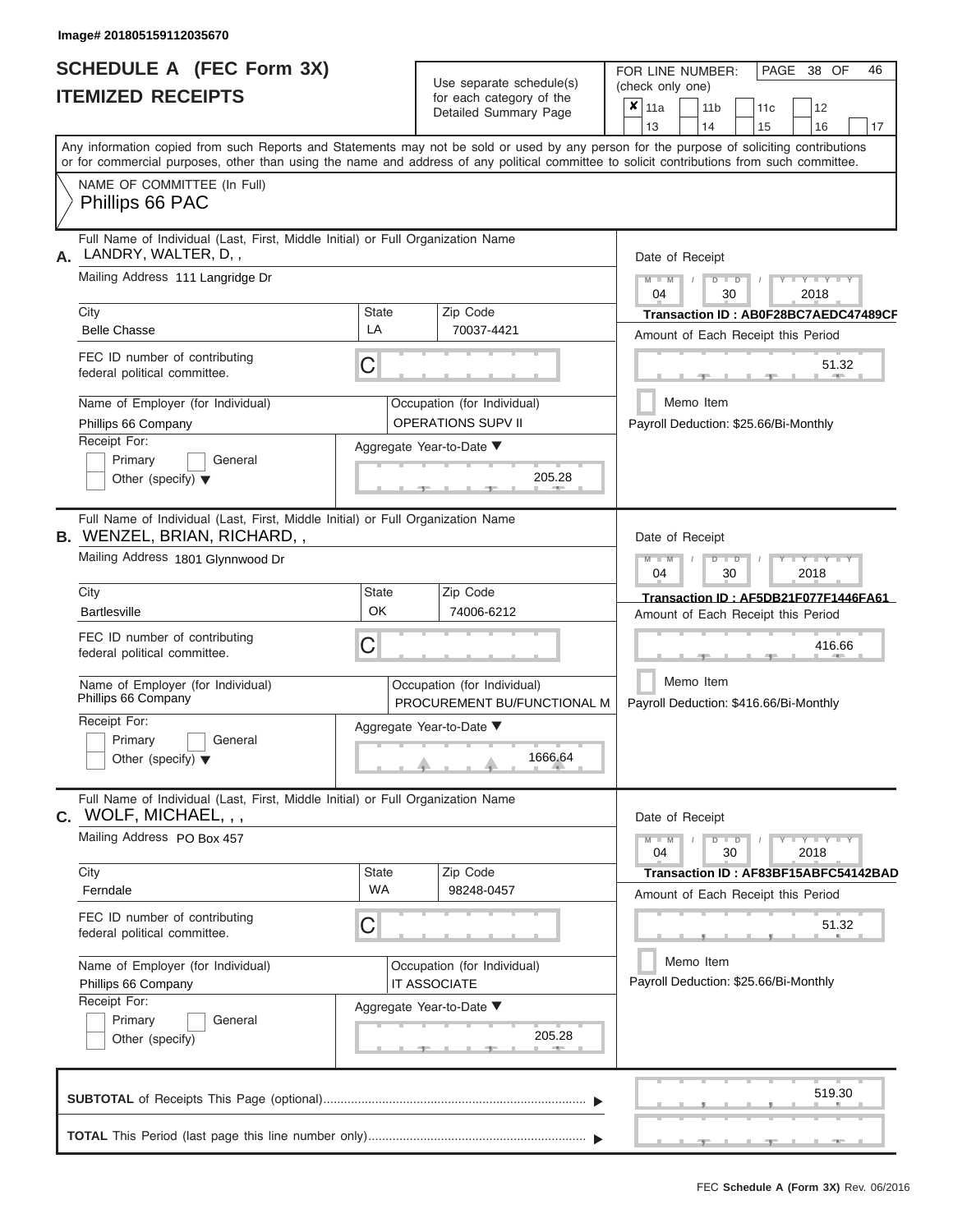|                          | SCHEDULE A (FEC Form 3X) |
|--------------------------|--------------------------|
| <b>ITEMIZED RECEIPTS</b> |                          |

Use separate schedule(s)<br>for each category of the

FOR LINE NUMBER:<br>(check only one)

PAGE 39 OF 46

| 11466 IVSVEH T                                                                                                                                                                                                                                                                          |                           | ioi caoii caiogoiy oi inc<br>Detailed Summary Page           | × | 11a<br>13       | 11 <sub>b</sub><br>14 |                      | 11c<br>15                                                                  |      | 12<br>16                | 17 |
|-----------------------------------------------------------------------------------------------------------------------------------------------------------------------------------------------------------------------------------------------------------------------------------------|---------------------------|--------------------------------------------------------------|---|-----------------|-----------------------|----------------------|----------------------------------------------------------------------------|------|-------------------------|----|
| Any information copied from such Reports and Statements may not be sold or used by any person for the purpose of soliciting contributions<br>or for commercial purposes, other than using the name and address of any political committee to solicit contributions from such committee. |                           |                                                              |   |                 |                       |                      |                                                                            |      |                         |    |
| NAME OF COMMITTEE (In Full)<br>Phillips 66 PAC                                                                                                                                                                                                                                          |                           |                                                              |   |                 |                       |                      |                                                                            |      |                         |    |
| Full Name of Individual (Last, First, Middle Initial) or Full Organization Name<br>HARBISON, RICHARD, G,,<br>А.                                                                                                                                                                         |                           |                                                              |   | Date of Receipt |                       |                      |                                                                            |      |                         |    |
| Mailing Address 4900 Fernwood Dr                                                                                                                                                                                                                                                        |                           |                                                              |   | $M - M$<br>04   |                       | $D$ $D$<br>30        |                                                                            | 2018 | $Y - Y - Y$             |    |
| City<br><b>Lake Charles</b>                                                                                                                                                                                                                                                             | <b>State</b><br>LA        | Zip Code<br>70605-7748                                       |   |                 |                       |                      | Transaction ID: ABFCCC3ED7B0349DF815<br>Amount of Each Receipt this Period |      |                         |    |
| FEC ID number of contributing<br>federal political committee.                                                                                                                                                                                                                           | С                         |                                                              |   |                 |                       |                      |                                                                            |      | 51.32<br><b>AND IN</b>  |    |
| Name of Employer (for Individual)<br>Phillips 66 Company                                                                                                                                                                                                                                |                           | Occupation (for Individual)<br>ENGINEERING BU/FUNCTIONAL MAN |   |                 | Memo Item             |                      | Payroll Deduction: \$25.66/Bi-Monthly                                      |      |                         |    |
| Receipt For:<br>Primary<br>General<br>Other (specify) $\blacktriangledown$                                                                                                                                                                                                              |                           | Aggregate Year-to-Date ▼<br>205.28                           |   |                 |                       |                      |                                                                            |      |                         |    |
| Full Name of Individual (Last, First, Middle Initial) or Full Organization Name<br><b>B. SEIDEL, TIMOTHY, JAMES,,</b>                                                                                                                                                                   |                           |                                                              |   | Date of Receipt |                       |                      |                                                                            |      |                         |    |
| Mailing Address 10 E Hillcrest Dr                                                                                                                                                                                                                                                       |                           |                                                              |   | $M - M$<br>04   |                       | $D$ $\Box$ $D$<br>30 |                                                                            | 2018 | Y TYT                   |    |
| City<br>Ponca City                                                                                                                                                                                                                                                                      | <b>State</b><br>OK        | Zip Code<br>74604-4834                                       |   |                 |                       |                      | Transaction ID: A5A8CF855DCC14AB59BF<br>Amount of Each Receipt this Period |      |                         |    |
| FEC ID number of contributing<br>federal political committee.                                                                                                                                                                                                                           | С                         |                                                              |   |                 |                       |                      |                                                                            |      | 51.32                   |    |
| Name of Employer (for Individual)<br>Phillips 66 Company                                                                                                                                                                                                                                |                           | Occupation (for Individual)<br>ENGINEERING BU/FUNCTIONAL MAI |   |                 | Memo Item             |                      | Payroll Deduction: \$25.66/Bi-Monthly                                      |      |                         |    |
| Receipt For:<br>Primary<br>General<br>Other (specify) $\blacktriangledown$                                                                                                                                                                                                              |                           | Aggregate Year-to-Date ▼<br>205.28                           |   |                 |                       |                      |                                                                            |      |                         |    |
| Full Name of Individual (Last, First, Middle Initial) or Full Organization Name<br>$C.$ LEON, MAURA, J,,                                                                                                                                                                                |                           |                                                              |   | Date of Receipt |                       |                      |                                                                            |      |                         |    |
| Mailing Address 27942 Castle Park Ln                                                                                                                                                                                                                                                    |                           |                                                              |   | $M - M$<br>04   |                       | $D$ $D$<br>30        |                                                                            | 2018 | $T - Y - T - Y - T - Y$ |    |
| City<br>Fulshear                                                                                                                                                                                                                                                                        | <b>State</b><br><b>TX</b> | Zip Code<br>77441-1759                                       |   |                 |                       |                      | Transaction ID: AAD7CD99FB4114A7BA47<br>Amount of Each Receipt this Period |      |                         |    |
| FEC ID number of contributing<br>federal political committee.                                                                                                                                                                                                                           | С                         |                                                              |   |                 |                       |                      |                                                                            |      | 57.14                   |    |
| Name of Employer (for Individual)<br>Phillips 66 Company                                                                                                                                                                                                                                |                           | Occupation (for Individual)<br><b>C&amp;PA SR ANALYST</b>    |   |                 | Memo Item             |                      | Payroll Deduction: \$28.57/Bi-Monthly                                      |      |                         |    |
| Receipt For:<br>Primary<br>General<br>Other (specify)                                                                                                                                                                                                                                   |                           | Aggregate Year-to-Date ▼<br>217.92                           |   |                 |                       |                      |                                                                            |      |                         |    |
|                                                                                                                                                                                                                                                                                         |                           |                                                              |   |                 |                       |                      |                                                                            |      | 159.78                  |    |
|                                                                                                                                                                                                                                                                                         |                           |                                                              |   |                 | $-1$                  |                      | $-7$                                                                       |      |                         |    |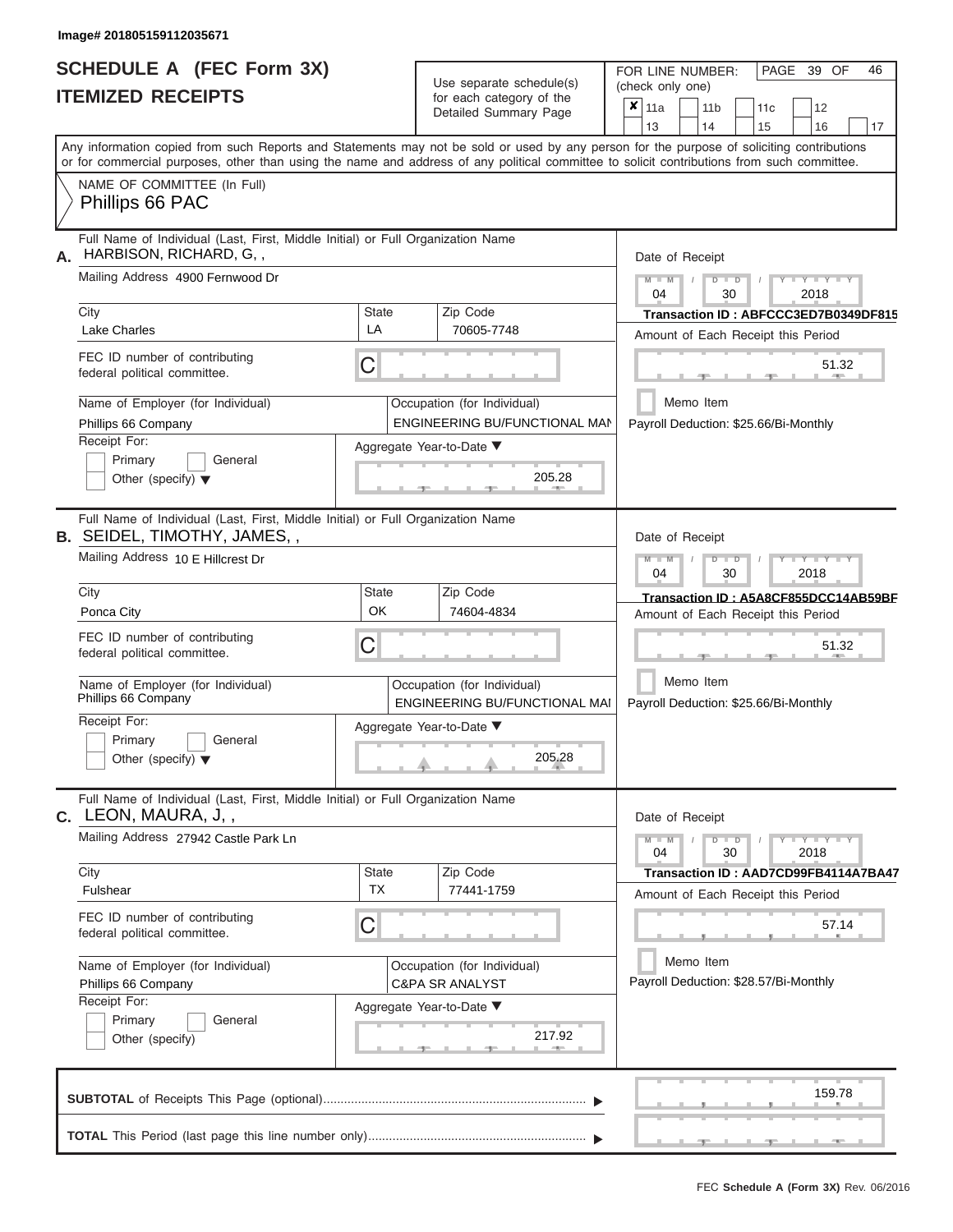# **SCHEDULE A (FEC Form 3X)**

| SCHEDULE A (FEC Form 3X)<br><b>ITEMIZED RECEIPTS</b>                                                                                                                                                                                                                                                                                                                                                       | Use separate schedule(s)<br>for each category of the                                                                                                              | FOR LINE NUMBER:<br>PAGE 40 OF<br>46<br>(check only one)<br>$\overline{\mathbf{x}}$   11a<br>11 <sub>b</sub><br>12<br>11c                                                                                                                                                                                                                     |
|------------------------------------------------------------------------------------------------------------------------------------------------------------------------------------------------------------------------------------------------------------------------------------------------------------------------------------------------------------------------------------------------------------|-------------------------------------------------------------------------------------------------------------------------------------------------------------------|-----------------------------------------------------------------------------------------------------------------------------------------------------------------------------------------------------------------------------------------------------------------------------------------------------------------------------------------------|
|                                                                                                                                                                                                                                                                                                                                                                                                            | Detailed Summary Page                                                                                                                                             | 13<br>14<br>15<br>16<br>17                                                                                                                                                                                                                                                                                                                    |
| Any information copied from such Reports and Statements may not be sold or used by any person for the purpose of soliciting contributions<br>or for commercial purposes, other than using the name and address of any political committee to solicit contributions from such committee.                                                                                                                    |                                                                                                                                                                   |                                                                                                                                                                                                                                                                                                                                               |
| NAME OF COMMITTEE (In Full)<br>Phillips 66 PAC                                                                                                                                                                                                                                                                                                                                                             |                                                                                                                                                                   |                                                                                                                                                                                                                                                                                                                                               |
| Full Name of Individual (Last, First, Middle Initial) or Full Organization Name<br>ESCHENBACH, TYLER, JAMES,,<br>А.<br>Mailing Address 4302 Pickwick Cir<br>Apt 105<br>City<br>Huntington Beach<br>FEC ID number of contributing<br>federal political committee.<br>Name of Employer (for Individual)<br>Phillips 66 Company<br>Receipt For:<br>Primary<br>General<br>Other (specify) $\blacktriangledown$ | Zip Code<br><b>State</b><br>CA<br>92649-3121<br>С<br>Occupation (for Individual)<br><b>ENGINEER</b><br>Aggregate Year-to-Date ▼<br>219.96<br><b>British Allen</b> | Date of Receipt<br>$M - M$<br>$Y - Y - Y$<br>$D$ $D$<br>04<br>30<br>2018<br>Transaction ID: AE48F21F63A2D444CBA2<br>Amount of Each Receipt this Period<br>55.60<br><b>AND A</b><br>Memo Item<br>Payroll Deduction: \$27.80/Bi-Monthly                                                                                                         |
| Full Name of Individual (Last, First, Middle Initial) or Full Organization Name<br>B. FITZHENRY, SUSAN, E,,<br>Mailing Address 9111 Marina Pacifica Dr N<br>City<br>Long Beach<br>FEC ID number of contributing<br>federal political committee.<br>Name of Employer (for Individual)<br>Phillips 66 Company<br>Receipt For:<br>Primary<br>General<br>Other (specify) $\blacktriangledown$                  | Zip Code<br><b>State</b><br>CA<br>90803-3801<br>С<br>Occupation (for Individual)<br><b>HR MANAGER</b><br>Aggregate Year-to-Date ▼<br>205.28                       | Date of Receipt<br>$M - M$<br>$D$ $D$<br>$\blacksquare \blacksquare \blacksquare \blacksquare \blacksquare \blacksquare \blacksquare \blacksquare \blacksquare \blacksquare$<br>04<br>30<br>2018<br>Transaction ID: A2E2A17FFBC314904B1D<br>Amount of Each Receipt this Period<br>51.32<br>Memo Item<br>Payroll Deduction: \$25.66/Bi-Monthly |
| Full Name of Individual (Last, First, Middle Initial) or Full Organization Name<br>C. SPENCER, MONICA, MARIE,,<br>Mailing Address 828 Revere Way W<br>City<br><b>Bartlesville</b><br>FEC ID number of contributing<br>federal political committee.<br>Name of Employer (for Individual)<br>Phillips 66 Company                                                                                             | Zip Code<br><b>State</b><br><b>OK</b><br>74006-8865<br>С<br>Occupation (for Individual)<br>Finance Advisor                                                        | Date of Receipt<br>$M - M$<br>$D$ $\Box$ $D$<br>$Y - Y - Y - Y - Y$<br>04<br>30<br>2018<br>Transaction ID: AD0DAF051F7774F8E832<br>Amount of Each Receipt this Period<br>57.50<br>Memo Item<br>Payroll Deduction: \$28.75/Bi-Monthly                                                                                                          |
| Receipt For:<br>Primary<br>General<br>Other (specify)                                                                                                                                                                                                                                                                                                                                                      | Aggregate Year-to-Date ▼<br>226.92                                                                                                                                |                                                                                                                                                                                                                                                                                                                                               |
|                                                                                                                                                                                                                                                                                                                                                                                                            |                                                                                                                                                                   | 164.42<br><u>____</u><br>$-1$                                                                                                                                                                                                                                                                                                                 |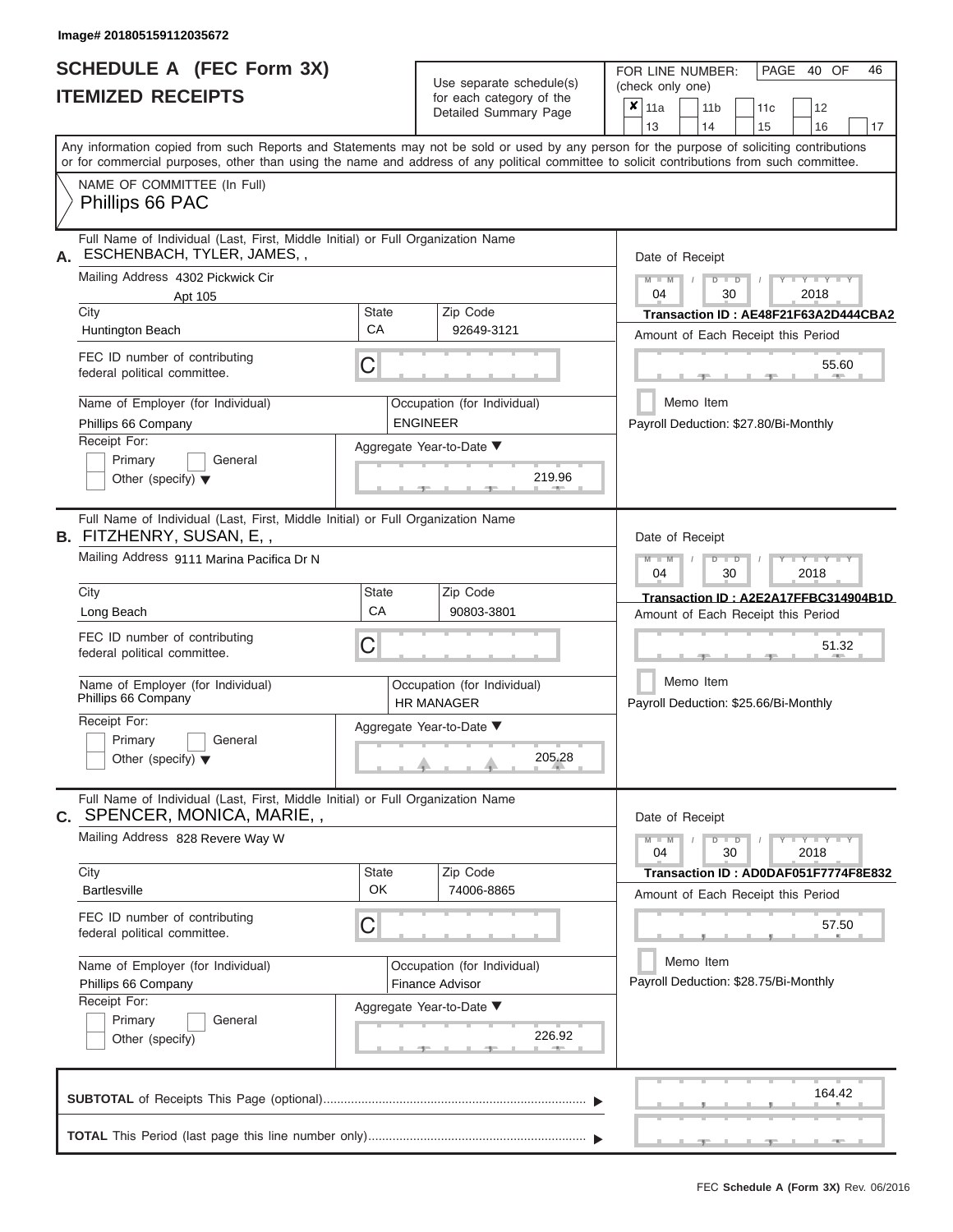|                          | <b>SCHEDULE A (FEC Form 3X)</b> |
|--------------------------|---------------------------------|
| <b>ITEMIZED RECEIPTS</b> |                                 |

Use separate schedule(s)<br>for each category of the

FOR LINE NUMBER:<br>(check only one)

PAGE 41 OF 46

|                                                                                                                                                                                              |                    | ioi caoii caiogoiy oi inc<br>Detailed Summary Page    | × | 11a             |            | 11 <sub>b</sub> |               | 11 <sub>c</sub> | 12                                                                         |    |
|----------------------------------------------------------------------------------------------------------------------------------------------------------------------------------------------|--------------------|-------------------------------------------------------|---|-----------------|------------|-----------------|---------------|-----------------|----------------------------------------------------------------------------|----|
| Any information copied from such Reports and Statements may not be sold or used by any person for the purpose of soliciting contributions                                                    |                    |                                                       |   | 13              |            | 14              |               | 15              | 16                                                                         | 17 |
| or for commercial purposes, other than using the name and address of any political committee to solicit contributions from such committee.<br>NAME OF COMMITTEE (In Full)<br>Phillips 66 PAC |                    |                                                       |   |                 |            |                 |               |                 |                                                                            |    |
| Full Name of Individual (Last, First, Middle Initial) or Full Organization Name<br>SCHOLTE, PIETER, , ,<br>А.                                                                                |                    |                                                       |   | Date of Receipt |            |                 |               |                 |                                                                            |    |
| Mailing Address 426 State Route 28                                                                                                                                                           |                    |                                                       |   | $M - M$<br>04   | $\sqrt{ }$ |                 | $D$ $D$<br>30 |                 | $Y - Y - Y$<br>2018                                                        |    |
| City<br><b>Bridgewater</b>                                                                                                                                                                   | State<br><b>NJ</b> | Zip Code<br>08807-2406                                |   |                 |            |                 |               |                 | Transaction ID: A4EA0538A6A9441F5884<br>Amount of Each Receipt this Period |    |
| FEC ID number of contributing<br>federal political committee.                                                                                                                                | С                  |                                                       |   |                 |            |                 |               |                 | 51.32<br><b>ATTEN</b>                                                      |    |
| Name of Employer (for Individual)<br>Phillips 66 Company                                                                                                                                     |                    | Occupation (for Individual)<br>MAINTENANCE SR ANALYST |   |                 |            | Memo Item       |               |                 | Payroll Deduction: \$25.66/Bi-Monthly                                      |    |
| Receipt For:<br>Primary<br>General<br>Other (specify) $\blacktriangledown$                                                                                                                   |                    | Aggregate Year-to-Date ▼<br>205.28                    |   |                 |            |                 |               |                 |                                                                            |    |
| Full Name of Individual (Last, First, Middle Initial) or Full Organization Name<br>Β.                                                                                                        |                    |                                                       |   | Date of Receipt |            |                 |               |                 |                                                                            |    |
| <b>Mailing Address</b>                                                                                                                                                                       |                    |                                                       |   | $M - M$         |            |                 | $D$ $D$       |                 |                                                                            |    |
| City                                                                                                                                                                                         | <b>State</b>       | Zip Code                                              |   |                 |            |                 |               |                 | Amount of Each Receipt this Period                                         |    |
| FEC ID number of contributing<br>federal political committee.                                                                                                                                | C                  |                                                       |   |                 |            |                 |               |                 | <b>ARCHITECT</b>                                                           |    |
| Name of Employer (for Individual)                                                                                                                                                            |                    | Occupation (for Individual)                           |   |                 |            | Memo Item       |               |                 |                                                                            |    |
| Receipt For:<br>Primary<br>General<br>Other (specify) $\blacktriangledown$                                                                                                                   |                    | Aggregate Year-to-Date ▼                              |   |                 |            |                 |               |                 |                                                                            |    |
| Full Name of Individual (Last, First, Middle Initial) or Full Organization Name<br>C.                                                                                                        |                    |                                                       |   | Date of Receipt |            |                 |               |                 |                                                                            |    |
| <b>Mailing Address</b>                                                                                                                                                                       |                    |                                                       |   | $M - M$         |            |                 | $D$ $D$       |                 | Y F Y F Y F Y                                                              |    |
| City                                                                                                                                                                                         | State              | Zip Code                                              |   |                 |            |                 |               |                 |                                                                            |    |
|                                                                                                                                                                                              |                    |                                                       |   |                 |            |                 |               |                 |                                                                            |    |
| FEC ID number of contributing<br>federal political committee.                                                                                                                                | С                  |                                                       |   |                 |            |                 |               |                 | Amount of Each Receipt this Period                                         |    |
| Name of Employer (for Individual)                                                                                                                                                            |                    | Occupation (for Individual)                           |   |                 |            | Memo Item       |               |                 |                                                                            |    |
| Receipt For:<br>Primary<br>General<br>Other (specify)                                                                                                                                        |                    | Aggregate Year-to-Date ▼<br>$-$                       |   |                 |            |                 |               |                 |                                                                            |    |
|                                                                                                                                                                                              |                    |                                                       |   |                 |            |                 |               |                 | 51.32                                                                      |    |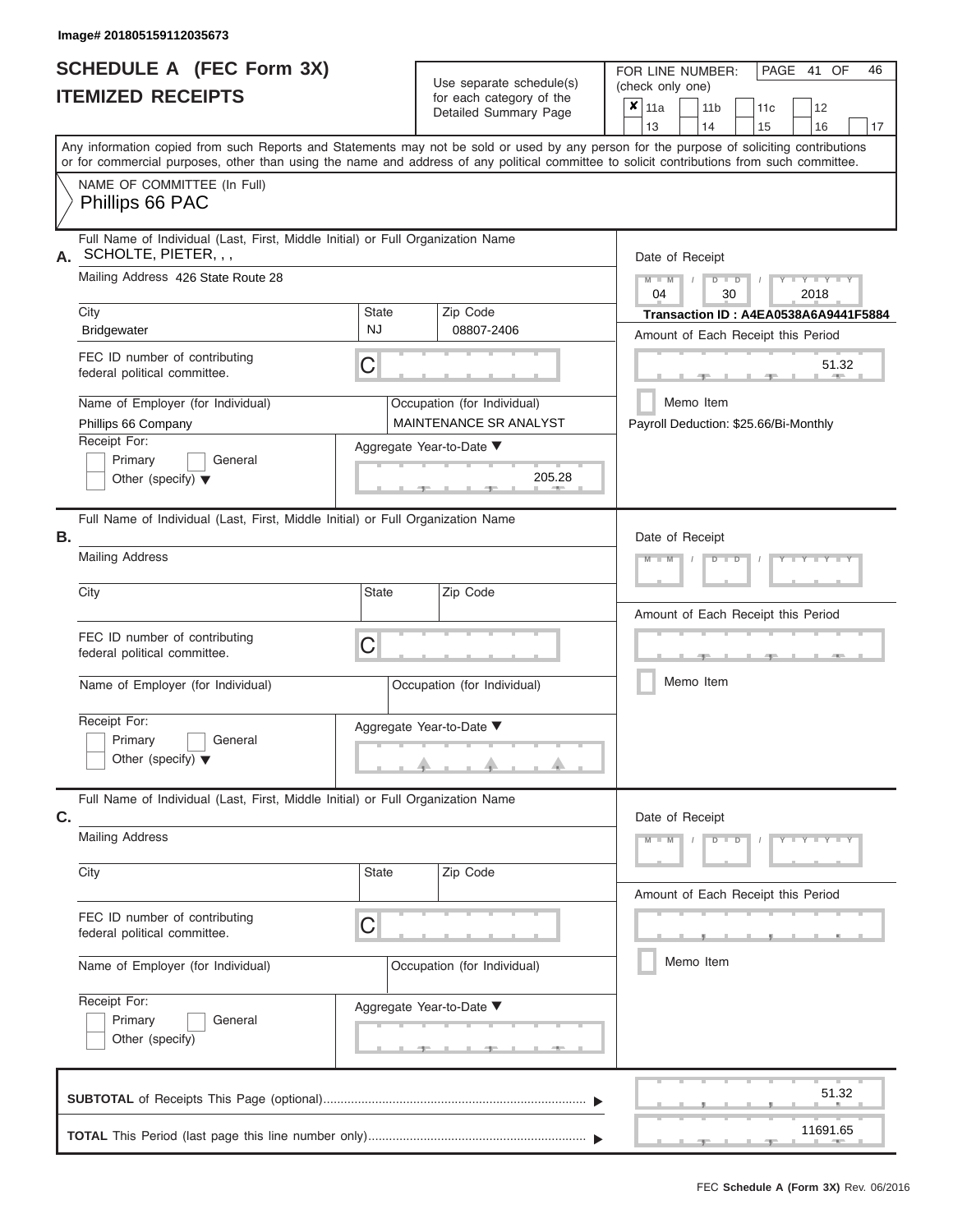| <b>SCHEDULE B (FEC Form 3X)</b><br><b>ITEMIZED DISBURSEMENTS</b>                                                                                                                                                                                                                        |                                                 | FOR LINE NUMBER:                                  |  |                          |                                                                                | PAGE 42 OF<br>Use separate schedule(s)  |           |  |               |                                   |                       | (check only one)      |  |  |  |  |  |  |  |  |  |  | 46 |
|-----------------------------------------------------------------------------------------------------------------------------------------------------------------------------------------------------------------------------------------------------------------------------------------|-------------------------------------------------|---------------------------------------------------|--|--------------------------|--------------------------------------------------------------------------------|-----------------------------------------|-----------|--|---------------|-----------------------------------|-----------------------|-----------------------|--|--|--|--|--|--|--|--|--|--|----|
|                                                                                                                                                                                                                                                                                         |                                                 | for each category of the<br>Detailed Summary Page |  | 21 <sub>b</sub><br>28a   | 22<br>$\boldsymbol{x}$<br>23<br>26<br>28 <sub>b</sub><br>29<br>28 <sub>c</sub> |                                         |           |  |               |                                   | 27<br>30 <sub>b</sub> |                       |  |  |  |  |  |  |  |  |  |  |    |
| Any information copied from such Reports and Statements may not be sold or used by any person for the purpose of soliciting contributions<br>or for commercial purposes, other than using the name and address of any political committee to solicit contributions from such committee. |                                                 |                                                   |  |                          |                                                                                |                                         |           |  |               |                                   |                       |                       |  |  |  |  |  |  |  |  |  |  |    |
| NAME OF COMMITTEE (In Full)                                                                                                                                                                                                                                                             |                                                 |                                                   |  |                          |                                                                                |                                         |           |  |               |                                   |                       |                       |  |  |  |  |  |  |  |  |  |  |    |
| Phillips 66 PAC                                                                                                                                                                                                                                                                         |                                                 |                                                   |  |                          |                                                                                |                                         |           |  |               |                                   |                       |                       |  |  |  |  |  |  |  |  |  |  |    |
| Full Name (Last, First, Middle Initial)<br>A. National Republican Congressional Committee                                                                                                                                                                                               |                                                 |                                                   |  |                          |                                                                                | Date of Disbursement<br>$M$ $M$         |           |  | $D$ $D$       |                                   |                       | Y I Y I Y I Y         |  |  |  |  |  |  |  |  |  |  |    |
| Mailing Address 320 First St. SE                                                                                                                                                                                                                                                        |                                                 |                                                   |  |                          |                                                                                | 04                                      |           |  | 30            |                                   |                       | 2018                  |  |  |  |  |  |  |  |  |  |  |    |
| City<br>Washington                                                                                                                                                                                                                                                                      | <b>State</b><br>DC                              | Zip Code<br>20003-1838                            |  |                          |                                                                                | <b>FEC Identification Number</b>        |           |  |               |                                   |                       |                       |  |  |  |  |  |  |  |  |  |  |    |
| <b>Purpose of Disbursement</b><br><b>Contribution to Committee</b>                                                                                                                                                                                                                      |                                                 |                                                   |  |                          |                                                                                | C                                       |           |  |               |                                   |                       |                       |  |  |  |  |  |  |  |  |  |  |    |
| Candidate Name                                                                                                                                                                                                                                                                          |                                                 |                                                   |  | Category/                |                                                                                | Amount of Each Disbursement this Period |           |  |               | Transaction ID: BC199164A09       |                       |                       |  |  |  |  |  |  |  |  |  |  |    |
| Office Sought:<br>House                                                                                                                                                                                                                                                                 | Disbursement For: 2018                          |                                                   |  | <b>Type</b>              |                                                                                |                                         |           |  |               | - 10                              |                       | 5000.00               |  |  |  |  |  |  |  |  |  |  |    |
| Senate<br>President<br>$\boldsymbol{x}$                                                                                                                                                                                                                                                 | Primary<br>Other (specify) $\blacktriangledown$ | General                                           |  |                          |                                                                                |                                         | Memo Item |  |               |                                   |                       |                       |  |  |  |  |  |  |  |  |  |  |    |
| State:<br>District:                                                                                                                                                                                                                                                                     |                                                 | Other                                             |  |                          |                                                                                |                                         |           |  |               |                                   |                       |                       |  |  |  |  |  |  |  |  |  |  |    |
| <b>BILL FLORES FOR CONGRESS</b><br>Mailing Address PO BOX 6207                                                                                                                                                                                                                          |                                                 |                                                   |  |                          |                                                                                | Date of Disbursement<br>$M - M$<br>04   |           |  | $D$ $D$<br>30 |                                   |                       | Y I Y I Y I Y<br>2018 |  |  |  |  |  |  |  |  |  |  |    |
| City<br><b>BRYAN</b>                                                                                                                                                                                                                                                                    | <b>State</b><br><b>TX</b>                       | Zip Code<br>77805                                 |  |                          |                                                                                | <b>FEC Identification Number</b>        |           |  |               |                                   |                       |                       |  |  |  |  |  |  |  |  |  |  |    |
| Purpose of Disbursement<br><b>Contribution to Committee</b>                                                                                                                                                                                                                             |                                                 |                                                   |  |                          |                                                                                | С                                       | C00472241 |  |               |                                   |                       |                       |  |  |  |  |  |  |  |  |  |  |    |
| Candidate Name<br>Flores, Bill, H.,,                                                                                                                                                                                                                                                    |                                                 |                                                   |  | Category/<br><b>Type</b> |                                                                                | Amount of Each Disbursement this Period |           |  |               | Transaction ID: B228630B3A4       |                       |                       |  |  |  |  |  |  |  |  |  |  |    |
| Office Sought:<br>House<br>$\boldsymbol{x}$<br>Senate                                                                                                                                                                                                                                   | Disbursement For: 2018<br>Primary               | General<br>x                                      |  |                          |                                                                                |                                         |           |  |               | $-1$                              |                       | 2500.00               |  |  |  |  |  |  |  |  |  |  |    |
| President<br>State:<br>ТX<br>District:<br>17                                                                                                                                                                                                                                            | Other (specify)                                 |                                                   |  |                          |                                                                                |                                         | Memo Item |  |               |                                   |                       |                       |  |  |  |  |  |  |  |  |  |  |    |
| Full Name (Last, First, Middle Initial)<br>Democratic Senatorial Campaign Committee                                                                                                                                                                                                     |                                                 |                                                   |  |                          |                                                                                | Date of Disbursement                    |           |  |               |                                   |                       |                       |  |  |  |  |  |  |  |  |  |  |    |
| Mailing Address 120 Maryland Ave NE                                                                                                                                                                                                                                                     |                                                 |                                                   |  |                          |                                                                                | $M - M$<br>04                           |           |  | $D$ $D$<br>30 |                                   |                       | $+ Y + Y + Y$<br>2018 |  |  |  |  |  |  |  |  |  |  |    |
| City<br>Washington                                                                                                                                                                                                                                                                      | <b>State</b><br>DC                              | Zip Code<br>20002-5610                            |  |                          |                                                                                | <b>FEC Identification Number</b>        |           |  |               |                                   |                       |                       |  |  |  |  |  |  |  |  |  |  |    |
| Purpose of Disbursement<br><b>Contribution to Committee</b>                                                                                                                                                                                                                             |                                                 |                                                   |  |                          |                                                                                | С                                       |           |  |               | <b>Transaction ID: BFAA03FC22</b> |                       |                       |  |  |  |  |  |  |  |  |  |  |    |
| Candidate Name                                                                                                                                                                                                                                                                          |                                                 |                                                   |  | Category/<br><b>Type</b> |                                                                                | Amount of Each Disbursement this Period |           |  |               |                                   |                       |                       |  |  |  |  |  |  |  |  |  |  |    |
| Office Sought:<br>House<br>Senate                                                                                                                                                                                                                                                       | Disbursement For: 2018<br>Primary               | General                                           |  |                          |                                                                                |                                         |           |  |               |                                   |                       | 5000.00               |  |  |  |  |  |  |  |  |  |  |    |
| President<br>$\boldsymbol{x}$<br>State:<br>District:                                                                                                                                                                                                                                    | Other (specify) $\blacktriangledown$            | Other                                             |  |                          |                                                                                |                                         | Memo Item |  |               |                                   |                       |                       |  |  |  |  |  |  |  |  |  |  |    |
|                                                                                                                                                                                                                                                                                         |                                                 |                                                   |  |                          |                                                                                |                                         |           |  |               |                                   |                       | 12500.00              |  |  |  |  |  |  |  |  |  |  |    |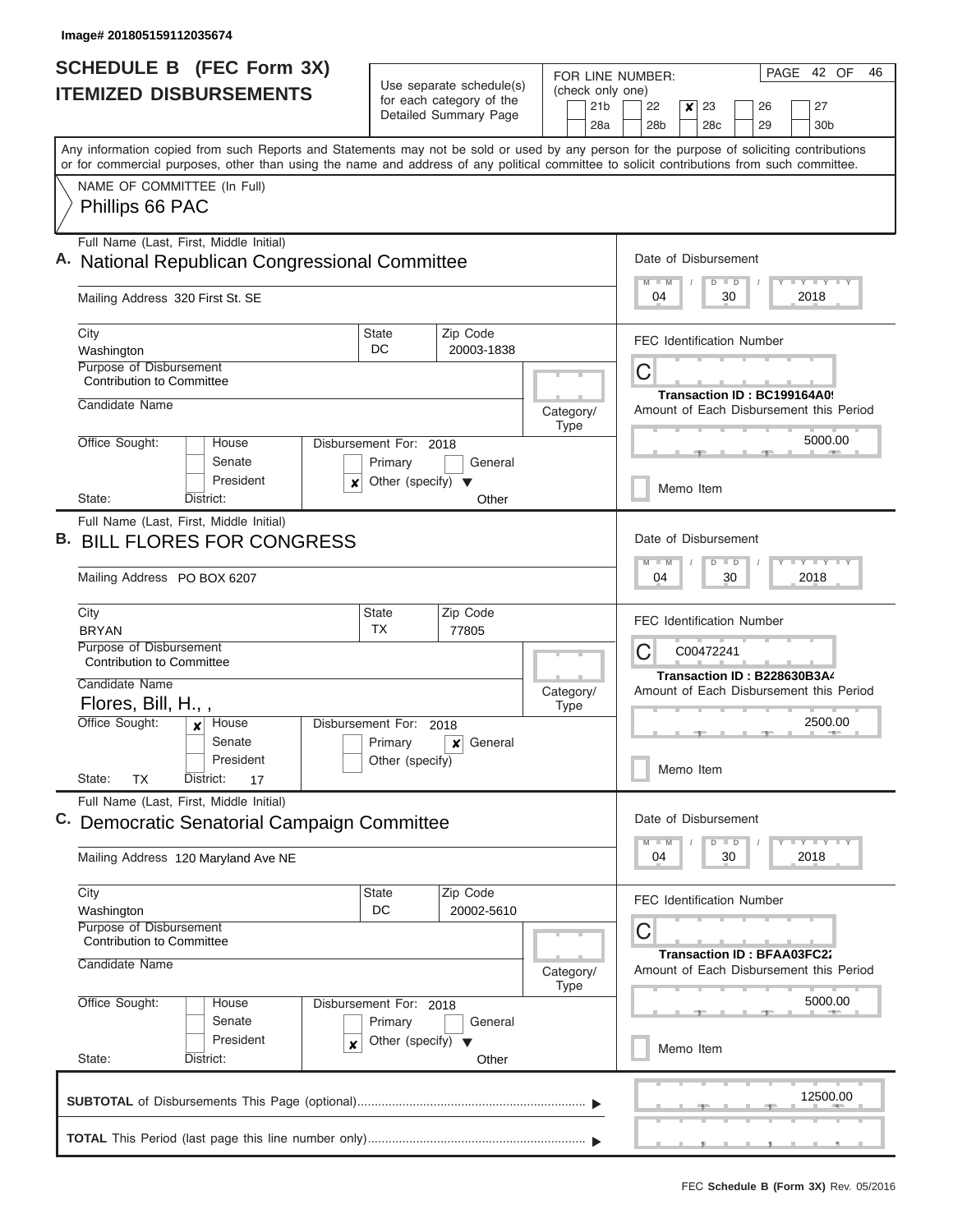| <b>SCHEDULE B (FEC Form 3X)</b><br><b>ITEMIZED DISBURSEMENTS</b>                                                                                                                                                                                                                        |                                                      | Use separate schedule(s)<br>for each category of the | FOR LINE NUMBER:<br>(check only one) | PAGE<br>43 OF<br>46                                                                         |
|-----------------------------------------------------------------------------------------------------------------------------------------------------------------------------------------------------------------------------------------------------------------------------------------|------------------------------------------------------|------------------------------------------------------|--------------------------------------|---------------------------------------------------------------------------------------------|
|                                                                                                                                                                                                                                                                                         |                                                      | Detailed Summary Page                                | 21 <sub>b</sub><br>28a               | 22<br>$\boldsymbol{x}$<br>23<br>27<br>26<br>28 <sub>b</sub><br>28c<br>29<br>30 <sub>b</sub> |
| Any information copied from such Reports and Statements may not be sold or used by any person for the purpose of soliciting contributions<br>or for commercial purposes, other than using the name and address of any political committee to solicit contributions from such committee. |                                                      |                                                      |                                      |                                                                                             |
| NAME OF COMMITTEE (In Full)<br>Phillips 66 PAC                                                                                                                                                                                                                                          |                                                      |                                                      |                                      |                                                                                             |
| Full Name (Last, First, Middle Initial)<br><b>MULLIN FOR CONGRESS</b>                                                                                                                                                                                                                   |                                                      |                                                      |                                      | Date of Disbursement<br><b>LY LY LY</b><br>$D$ $D$                                          |
| Mailing Address PO BOX 2156                                                                                                                                                                                                                                                             |                                                      |                                                      |                                      | 04<br>30<br>2018                                                                            |
| City<br><b>CLAREMORE</b>                                                                                                                                                                                                                                                                | <b>State</b><br>OK                                   | Zip Code<br>74018                                    |                                      | <b>FEC Identification Number</b>                                                            |
| Purpose of Disbursement<br><b>Contribution to Committee</b>                                                                                                                                                                                                                             |                                                      |                                                      |                                      | C<br>C00498345<br><b>Transaction ID: BB09FDF33D</b>                                         |
| Candidate Name<br>Mullin, Markwayne, , ,                                                                                                                                                                                                                                                |                                                      |                                                      | Category/<br><b>Type</b>             | Amount of Each Disbursement this Period                                                     |
| Office Sought:<br>$x$ House<br>Senate<br>×                                                                                                                                                                                                                                              | Disbursement For: 2018<br>Primary                    | General                                              |                                      | 2000.00                                                                                     |
| President<br>OK<br>State:<br>District:<br>02                                                                                                                                                                                                                                            | Other (specify) $\blacktriangledown$                 |                                                      |                                      | Memo Item                                                                                   |
| Full Name (Last, First, Middle Initial)<br>Democratic Congressional Campaign Committee<br>Mailing Address 430 South Capitol St. SE                                                                                                                                                      |                                                      |                                                      |                                      | Date of Disbursement<br>$-1 - Y - 1 - Y - 1 - Y$<br>$D$ $D$<br>04<br>2018<br>30             |
| City                                                                                                                                                                                                                                                                                    | <b>State</b>                                         | Zip Code                                             |                                      |                                                                                             |
| Washington<br>Purpose of Disbursement<br>Contribution to Committee                                                                                                                                                                                                                      | DC                                                   | 20003-4024                                           |                                      | <b>FEC Identification Number</b><br>C                                                       |
| Candidate Name                                                                                                                                                                                                                                                                          |                                                      |                                                      | Category/<br><b>Type</b>             | Transaction ID: BAC803975C<br>Amount of Each Disbursement this Period                       |
| Office Sought:<br>House<br>Senate<br>President<br>x                                                                                                                                                                                                                                     | Disbursement For: 2018<br>Primary<br>Other (specify) | General                                              |                                      | 5000.00<br>Memo Item                                                                        |
| State:<br>District:<br>Full Name (Last, First, Middle Initial)                                                                                                                                                                                                                          |                                                      | Other                                                |                                      |                                                                                             |
| C. MANCHIN FOR WEST VIRGINIA                                                                                                                                                                                                                                                            |                                                      |                                                      |                                      | Date of Disbursement<br>$Y - Y - Y - Y - Y$<br>$D$ $D$                                      |
| Mailing Address PO BOX 5202                                                                                                                                                                                                                                                             |                                                      |                                                      |                                      | 2018<br>04<br>30                                                                            |
| City<br><b>CHARLESTON</b>                                                                                                                                                                                                                                                               | State<br><b>WV</b>                                   | Zip Code<br>25361                                    |                                      | <b>FEC Identification Number</b>                                                            |
| Purpose of Disbursement<br><b>Contribution to Committee</b><br>Candidate Name                                                                                                                                                                                                           |                                                      |                                                      |                                      | С<br>C00486563<br>Transaction ID: B6B2BB59D(                                                |
| Manchin, Joe, , , III<br>Office Sought:<br>House                                                                                                                                                                                                                                        | Disbursement For: 2018                               |                                                      | Category/<br><b>Type</b>             | Amount of Each Disbursement this Period<br>2500.00                                          |
| Senate<br>x<br>X<br>President<br>State:<br><b>WV</b><br>District:                                                                                                                                                                                                                       | Primary<br>Other (specify) $\blacktriangledown$      | General                                              |                                      | Memo Item                                                                                   |
|                                                                                                                                                                                                                                                                                         |                                                      |                                                      |                                      | 9500.00                                                                                     |
|                                                                                                                                                                                                                                                                                         |                                                      |                                                      |                                      |                                                                                             |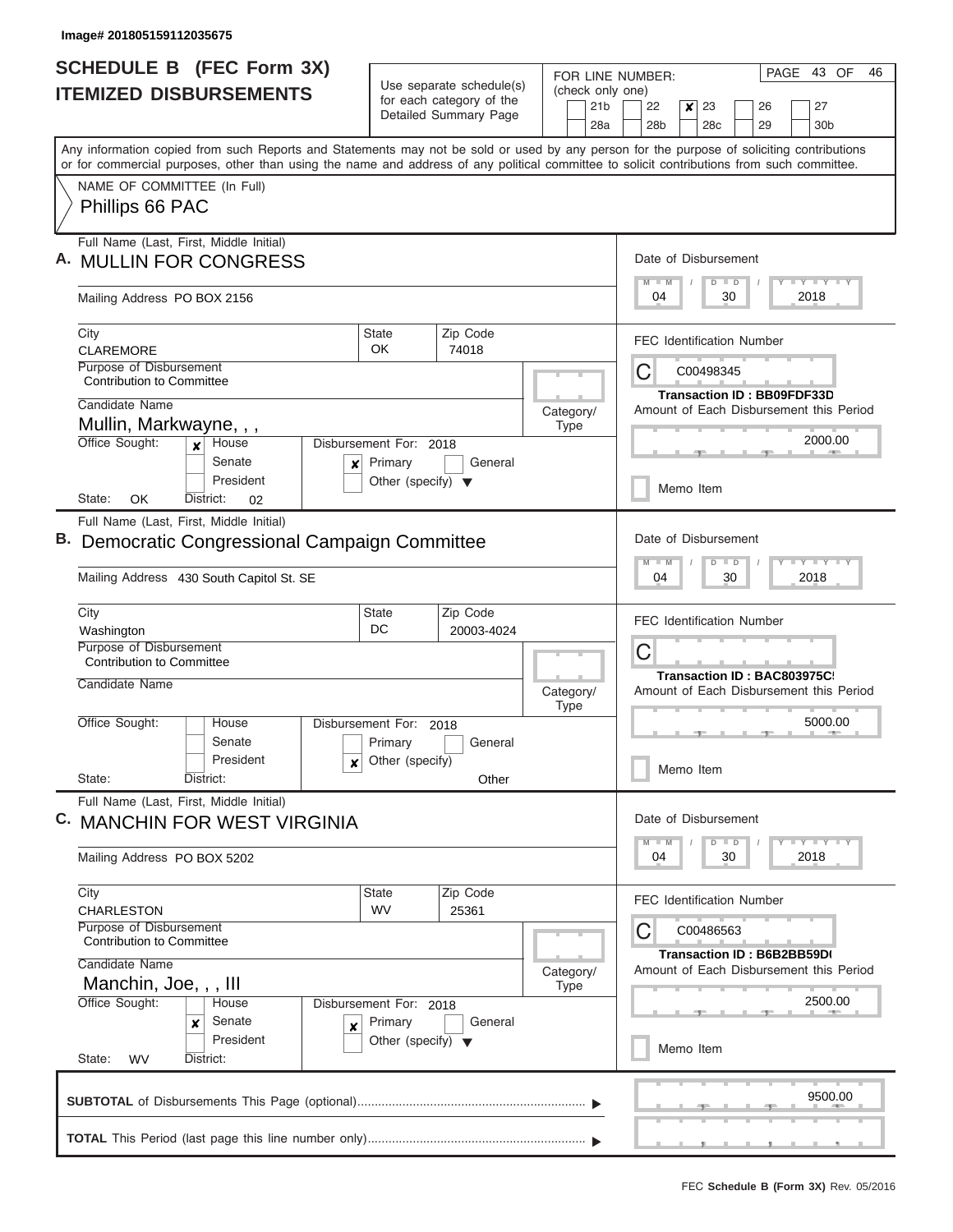I

| <b>SCHEDULE B (FEC Form 3X)</b><br><b>ITEMIZED DISBURSEMENTS</b>                                                                                                                                                                                                                        | Use separate schedule(s)                                        | FOR LINE NUMBER:<br>(check only one) | 44<br>OF<br>PAGE<br>46                                                                                                      |
|-----------------------------------------------------------------------------------------------------------------------------------------------------------------------------------------------------------------------------------------------------------------------------------------|-----------------------------------------------------------------|--------------------------------------|-----------------------------------------------------------------------------------------------------------------------------|
|                                                                                                                                                                                                                                                                                         | for each category of the<br>Detailed Summary Page               | 21 <sub>b</sub><br>28a               | 22<br>x<br>23<br>27<br>26<br>28b<br>28c<br>29<br>30b                                                                        |
| Any information copied from such Reports and Statements may not be sold or used by any person for the purpose of soliciting contributions<br>or for commercial purposes, other than using the name and address of any political committee to solicit contributions from such committee. |                                                                 |                                      |                                                                                                                             |
| NAME OF COMMITTEE (In Full)<br>Phillips 66 PAC                                                                                                                                                                                                                                          |                                                                 |                                      |                                                                                                                             |
| Full Name (Last, First, Middle Initial)<br>A. National Republican Senatorial Committee                                                                                                                                                                                                  |                                                                 |                                      | Date of Disbursement<br>$T - Y = Y + Y$<br>$\blacksquare$                                                                   |
| Mailing Address 425 2ND STREET NE                                                                                                                                                                                                                                                       |                                                                 |                                      | 2018<br>04<br>30                                                                                                            |
| City<br>Washington<br>Purpose of Disbursement                                                                                                                                                                                                                                           | Zip Code<br>State<br>DC<br>20002-4914                           |                                      | <b>FEC Identification Number</b>                                                                                            |
| Contribution to Committee<br>Candidate Name                                                                                                                                                                                                                                             |                                                                 | Category/                            | С<br><b>Transaction ID: B57AB2720F</b><br>Amount of Each Disbursement this Period                                           |
| Office Sought:<br>House<br>Senate                                                                                                                                                                                                                                                       | Disbursement For: 2018<br>Primary<br>General                    | <b>Type</b>                          | 5000.00                                                                                                                     |
| President<br>×<br>State:<br>District:                                                                                                                                                                                                                                                   | Other (specify) $\blacktriangledown$<br>Other                   |                                      | Memo Item                                                                                                                   |
| Full Name (Last, First, Middle Initial)<br><b>B. WICKER FOR SENATE</b><br>Mailing Address PO BOX 64                                                                                                                                                                                     |                                                                 |                                      | Date of Disbursement<br>$-Y - Y - I - Y$<br>$\overline{D}$<br>04<br>30<br>2018                                              |
| City<br><b>JACKSON</b>                                                                                                                                                                                                                                                                  | Zip Code<br><b>State</b><br><b>MS</b><br>39205                  |                                      | <b>FEC Identification Number</b>                                                                                            |
| Purpose of Disbursement<br><b>Contribution to Committee</b><br>Candidate Name                                                                                                                                                                                                           |                                                                 |                                      | С<br>C00443218<br><b>Transaction ID: B9378ABCF0</b>                                                                         |
| Wicker, Roger, F.,,                                                                                                                                                                                                                                                                     |                                                                 | Category/<br><b>Type</b>             | Amount of Each Disbursement this Period                                                                                     |
| Office Sought:<br>House<br>Senate<br>×<br>x<br>President<br>State:<br>MS<br>District:                                                                                                                                                                                                   | Disbursement For: 2018<br>Primary<br>General<br>Other (specify) |                                      | 2500.00<br>Memo Item                                                                                                        |
| Full Name (Last, First, Middle Initial)<br>C. FRIENDS OF JOHN BARRASSO                                                                                                                                                                                                                  |                                                                 |                                      | Date of Disbursement<br>$\mathbf{I}$ $\mathbf{Y}$ $\mathbf{I}$ $\mathbf{Y}$ $\mathbf{I}$ $\mathbf{Y}$<br>$M - M$<br>$D$ $D$ |
| Mailing Address PO BOX 52008                                                                                                                                                                                                                                                            |                                                                 |                                      | 30<br>2018<br>04                                                                                                            |
| City<br>Casper                                                                                                                                                                                                                                                                          | <b>State</b><br>Zip Code<br><b>WY</b><br>82605-2008             |                                      | <b>FEC Identification Number</b>                                                                                            |
| Purpose of Disbursement<br><b>Contribution to Committee</b><br>Candidate Name<br>Barrasso, John, A.,,                                                                                                                                                                                   |                                                                 | Category/                            | С<br>C00436386<br>Transaction ID: BF54FCED3(<br>Amount of Each Disbursement this Period                                     |
| Office Sought:<br>House<br>Senate<br>$\boldsymbol{x}$                                                                                                                                                                                                                                   | Disbursement For: 2018<br>Primary<br>General<br>x               | <b>Type</b>                          | 1500.00                                                                                                                     |
| President<br>State:<br><b>WY</b><br>District:                                                                                                                                                                                                                                           | Other (specify) $\blacktriangledown$                            |                                      | Memo Item                                                                                                                   |
|                                                                                                                                                                                                                                                                                         |                                                                 |                                      |                                                                                                                             |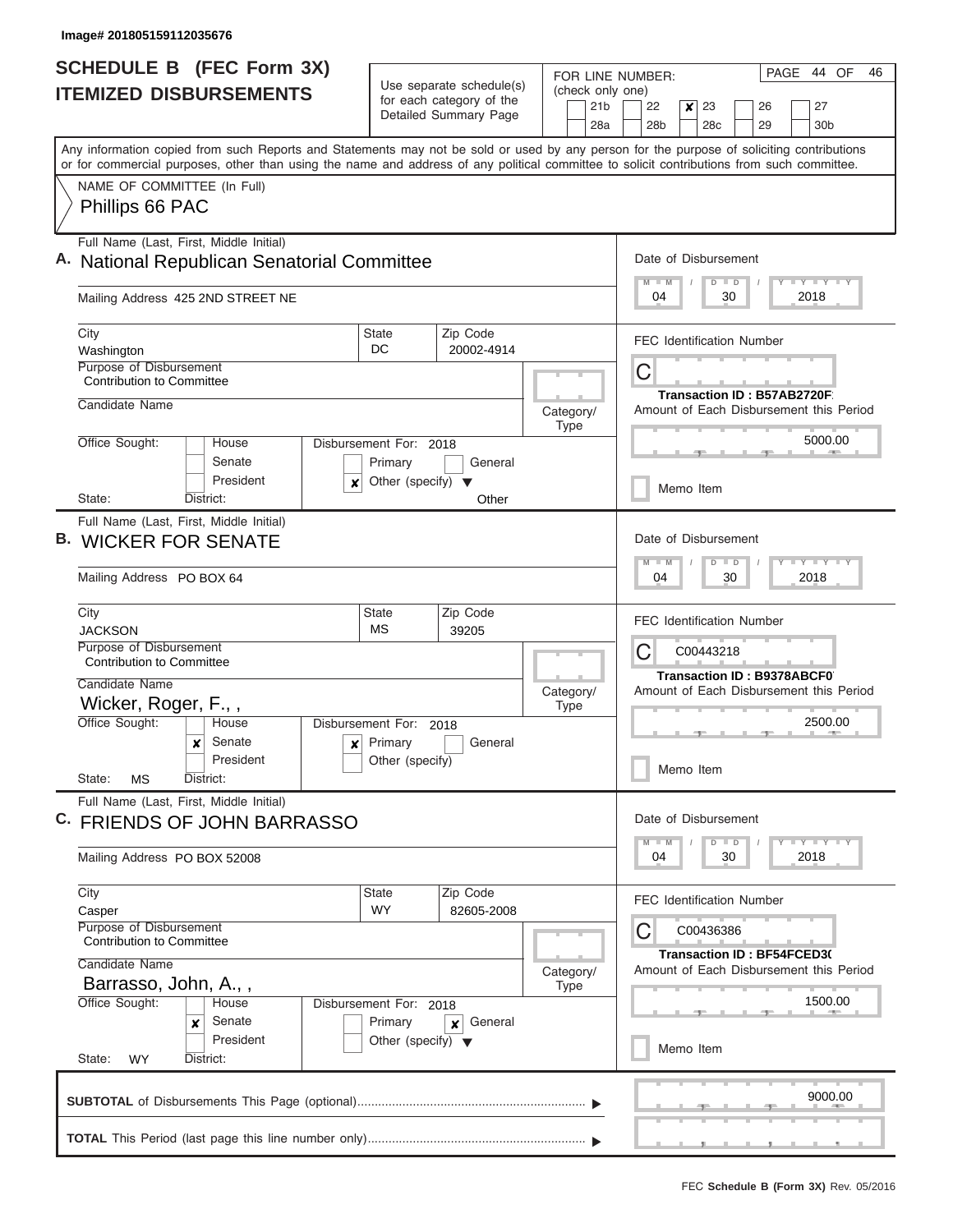| <b>SCHEDULE B (FEC Form 3X)</b><br><b>ITEMIZED DISBURSEMENTS</b>                                                                                                                                                                                                                        | Use separate schedule(s)<br>for each category of the<br>Detailed Summary Page        | 45 OF<br>PAGE<br>46<br>FOR LINE NUMBER:<br>(check only one) |                                                                                                         |  |
|-----------------------------------------------------------------------------------------------------------------------------------------------------------------------------------------------------------------------------------------------------------------------------------------|--------------------------------------------------------------------------------------|-------------------------------------------------------------|---------------------------------------------------------------------------------------------------------|--|
|                                                                                                                                                                                                                                                                                         |                                                                                      | 21 <sub>b</sub><br>28a                                      | 22<br>$\boldsymbol{x}$<br>23<br>26<br>27<br>28 <sub>b</sub><br>28 <sub>c</sub><br>29<br>30 <sub>b</sub> |  |
| Any information copied from such Reports and Statements may not be sold or used by any person for the purpose of soliciting contributions<br>or for commercial purposes, other than using the name and address of any political committee to solicit contributions from such committee. |                                                                                      |                                                             |                                                                                                         |  |
| NAME OF COMMITTEE (In Full)<br>Phillips 66 PAC                                                                                                                                                                                                                                          |                                                                                      |                                                             |                                                                                                         |  |
| Full Name (Last, First, Middle Initial)<br>A. FRIENDS OF JOHN BARRASSO                                                                                                                                                                                                                  | Date of Disbursement<br>$M$ $M$<br>Y FY FY FY<br>$\overline{D}$<br>$\blacksquare$    |                                                             |                                                                                                         |  |
| Mailing Address PO BOX 52008                                                                                                                                                                                                                                                            | 2018<br>04<br>30                                                                     |                                                             |                                                                                                         |  |
| City<br>Casper<br>Purpose of Disbursement<br><b>Contribution to Committee</b>                                                                                                                                                                                                           | Zip Code<br>State<br><b>WY</b><br>82605-2008                                         |                                                             | <b>FEC Identification Number</b><br>C<br>C00436386                                                      |  |
| Candidate Name<br>Barrasso, John, A.,,                                                                                                                                                                                                                                                  | Transaction ID: B2017E1E10I<br>Amount of Each Disbursement this Period               |                                                             |                                                                                                         |  |
| Office Sought:<br>House<br>Senate<br>x<br>×<br>President                                                                                                                                                                                                                                | Disbursement For: 2018<br>Primary<br>General<br>Other (specify) $\blacktriangledown$ |                                                             | 2500.00<br>Memo Item                                                                                    |  |
| <b>WY</b><br>District:<br>State:<br>Full Name (Last, First, Middle Initial)<br><b>B. HELLER FOR SENATE</b>                                                                                                                                                                              |                                                                                      |                                                             | Date of Disbursement                                                                                    |  |
| Mailing Address PO BOX 371907                                                                                                                                                                                                                                                           | $Y - Y - Y - Y - I - Y$<br>M<br>$-W$<br>D<br>$\blacksquare$<br>30<br>04<br>2018      |                                                             |                                                                                                         |  |
| City<br><b>LAS VEGAS</b><br>Purpose of Disbursement                                                                                                                                                                                                                                     | Zip Code<br><b>State</b><br><b>NV</b><br>89137                                       |                                                             | <b>FEC Identification Number</b><br>C<br>C00494229                                                      |  |
| Contribution to Committee<br>Candidate Name                                                                                                                                                                                                                                             | Transaction ID: B697F4AC974<br>Amount of Each Disbursement this Period               |                                                             |                                                                                                         |  |
| Heller, Dean, , ,<br>Office Sought:<br>House<br>Senate<br>×<br>$\boldsymbol{x}$<br>President                                                                                                                                                                                            | Disbursement For:<br>2018<br>Primary<br>General<br>Other (specify)                   | <b>Type</b>                                                 | 2000.00<br>- 7 -<br>Memo Item                                                                           |  |
| State:<br><b>NV</b><br>District:<br>Full Name (Last, First, Middle Initial)<br>C.                                                                                                                                                                                                       |                                                                                      |                                                             | Date of Disbursement                                                                                    |  |
| <b>Mailing Address</b>                                                                                                                                                                                                                                                                  |                                                                                      |                                                             | Y F Y F Y F Y<br>$M - M$<br>$D$ $D$                                                                     |  |
| City                                                                                                                                                                                                                                                                                    | <b>State</b><br>Zip Code                                                             |                                                             | <b>FEC Identification Number</b>                                                                        |  |
| Purpose of Disbursement                                                                                                                                                                                                                                                                 |                                                                                      |                                                             | C                                                                                                       |  |
| Candidate Name<br>Category/<br>Type                                                                                                                                                                                                                                                     |                                                                                      |                                                             | Amount of Each Disbursement this Period                                                                 |  |
| Office Sought:<br>Disbursement For:<br>House<br>Senate<br>President<br>State:<br>District:                                                                                                                                                                                              | Primary<br>General<br>Other (specify) $\blacktriangledown$                           |                                                             | $-1$<br>Memo Item                                                                                       |  |
|                                                                                                                                                                                                                                                                                         |                                                                                      |                                                             | 4500.00                                                                                                 |  |
|                                                                                                                                                                                                                                                                                         |                                                                                      |                                                             | 35500.00<br>, , ,                                                                                       |  |